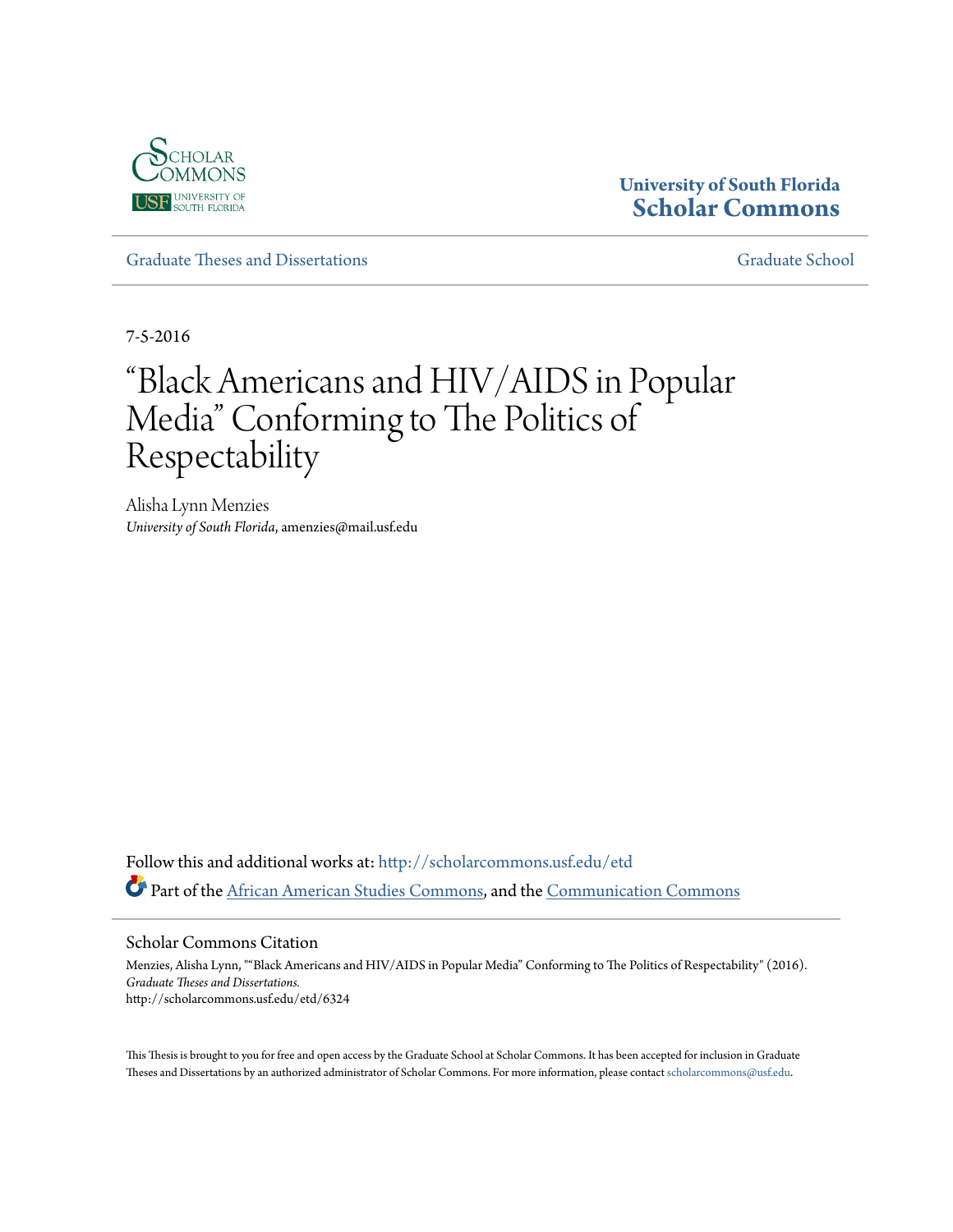### "Black Americans and HIV/AIDS in Popular Media"

Conforming to The Politics of Respectability

by

Alisha L. Menzies

A dissertation submitted in partial fulfillment of the requirements for the degree of Doctor of Philosophy Department of Communication College of Arts and Sciences University of South Florida

Major Professor: Rachel E. Dubrofsky, Ph.D. Aisha Durham, Ph.D. Ambar Basu, Ph.D. Sara Crawley, Ph.D.

> Date of Approval: May, 25, 2016

Keywords: Gender, Class, Sexuality, Evelyn Higginbotham

Copyright © 2016, Alisha L. Menzies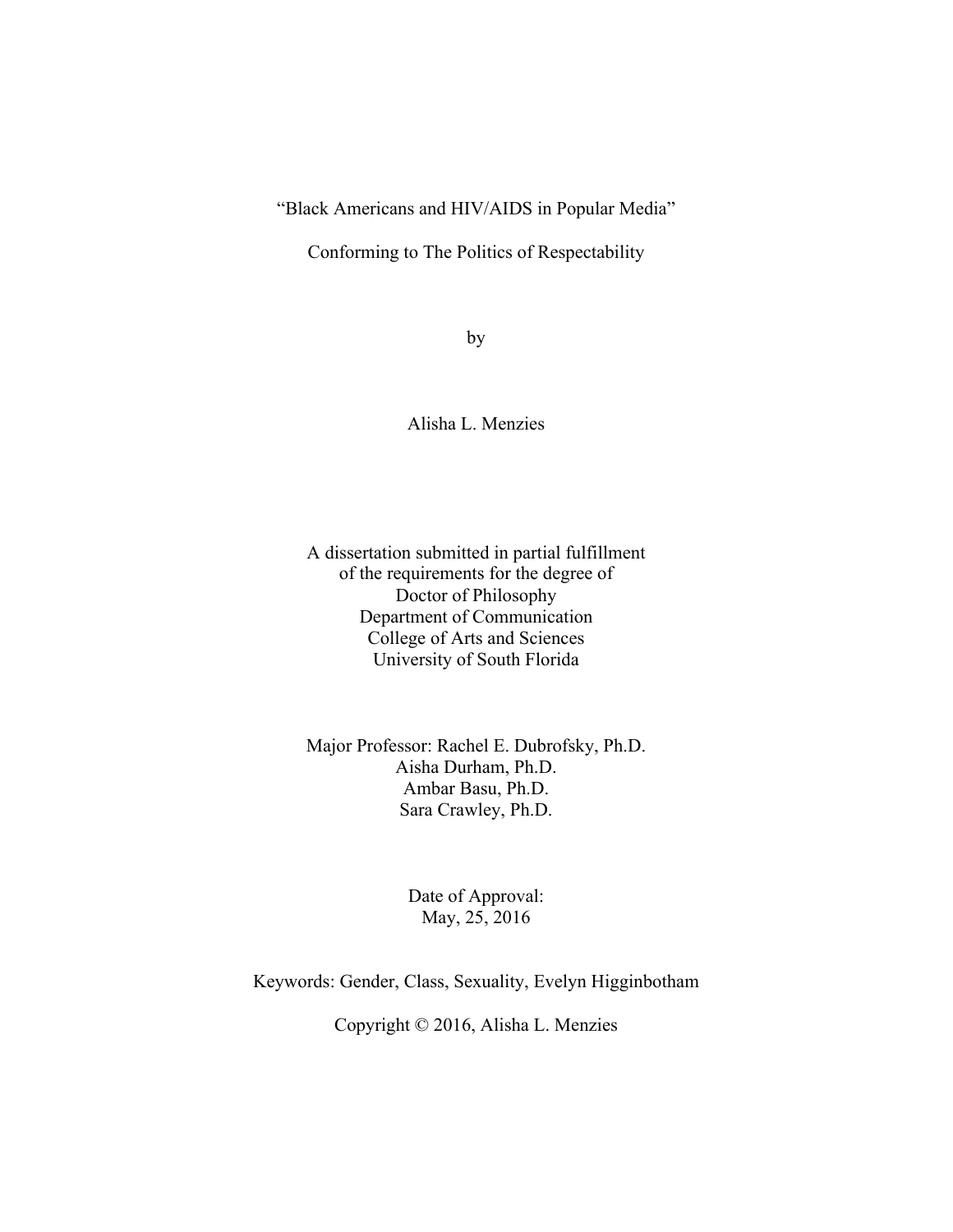#### **DEDICATION**

First, I would like to dedicate dissertation work to my mother and father. Your passion and dedication to nurturing my education has driven me to be the scholar that I am today. The sacrifices my parents made throughout this journey will live within me as a constant reminder of the way love should look. To my mother Frances Menzies, your laughter and wisdom are two things I cherish most in life. My appreciation for you is magnified in that your lighting of my path never faded, even as the light in your life was dimmed with the passing of my father Robert R. Menzies. Dad, this work stands as my most precious memorial to you. Thank you for always believing in me, I miss you every day.

Next, I dedicate this dissertation to my two amazing, courageous, and loving sisters, Ashlee and Veronica. Ashlee you have been my partner in crime, my confidant, and my biggest cheerleader. In my most challenging times, I always knew you were in my corner. Thanks for your quick wit and timely conversations that always kept me uplifted and motivated. I love you sister.

Lastly, I dedicate this dissertation to my love, Jasen Shirley. Thank you for believing in me in when I did not have the strength. Life is so much brighter with you in it. On to the next adventure! I love you.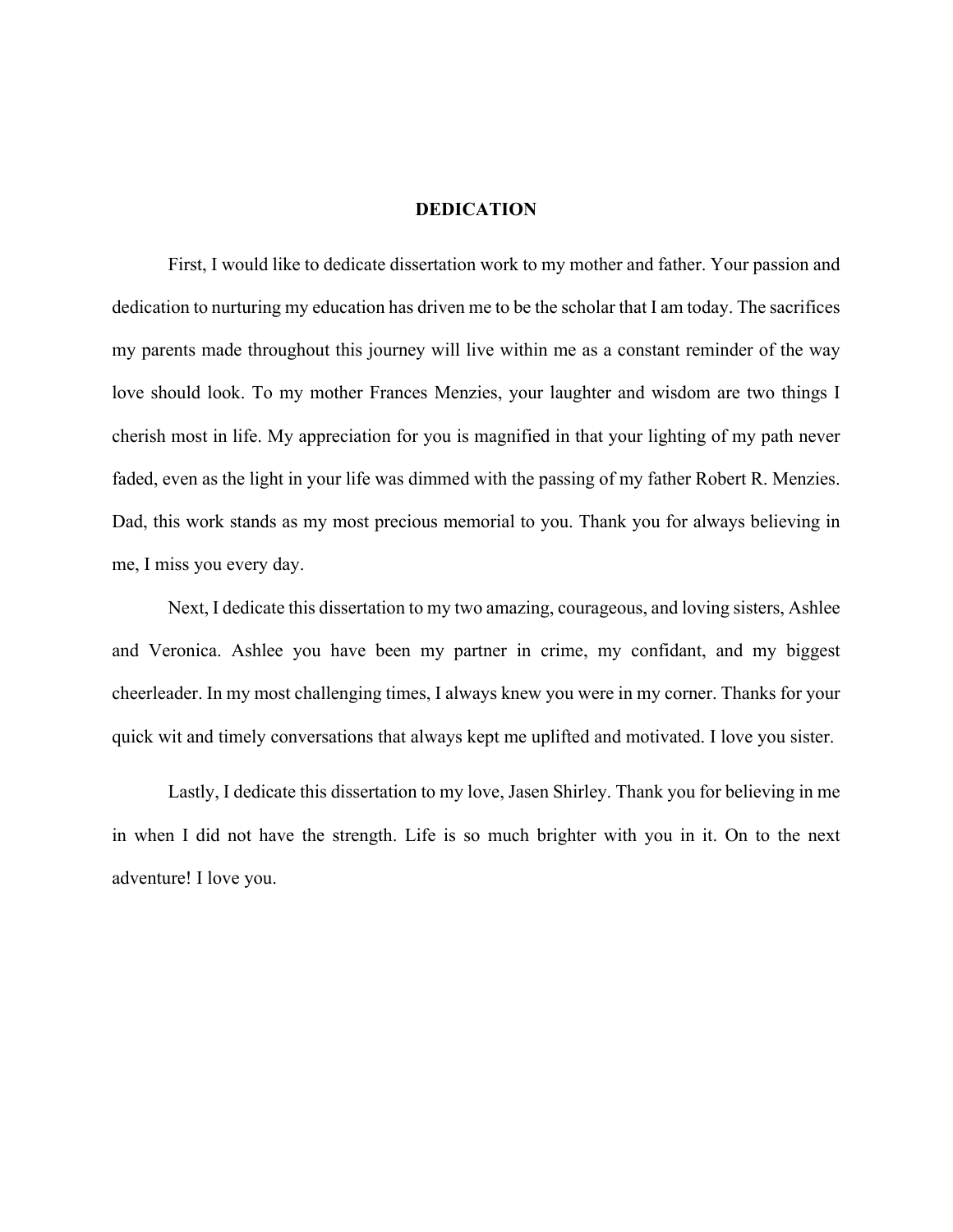#### **ACKNOWLEDGEMENTS**

This project would not have been possible if it were not for the selfless work of my committee members. I thank Sara Crawley for believing in my project. I thank Ambar Basu who challenged me in class and always had a positive word for me throughout this process. I thank Aisha Durham whose ability to inspire, create, and lead I hope to emulate one day. Finally, I thank Rachel Dubrofsky, whose patience, guidance, and support throughout this process is invaluable. Thank you for nurturing my thoughts and challenging me to continue to think critically.

I would like to thank my extended family for all the laughter, love, food, and support they have given me throughout this journey. I am truly blessed to have each of you, and Wingo will always be home for me. I would also like to thank my grandmother Heusolene Menzies, the first person I remember developing my critical perspective in all facets of life.

I would also like to acknowledge my amazing mentors who encouraged, sustained, and loved me during this process. I especially want to thank Ebony Utley, Marc Rich, Manoucheka Celeste, and Robin Boylorn for their encouragement and support.

To my friends both near and far, who kept me sane on this long and interesting journey, I say thank you. Through laughter, tears, all night dance sessions, and more food and wine than I can ever account for, you have keep me grounded, encouraged me when I was down, and helped me remember why I am passionate about what I do. I especially thank Emily Ryalls, Krystal Bresnahan, Amanda Firestone, Jacob Abrahams, Toni Young Powell, and Carolyn Randolph for their special contributions to this journey.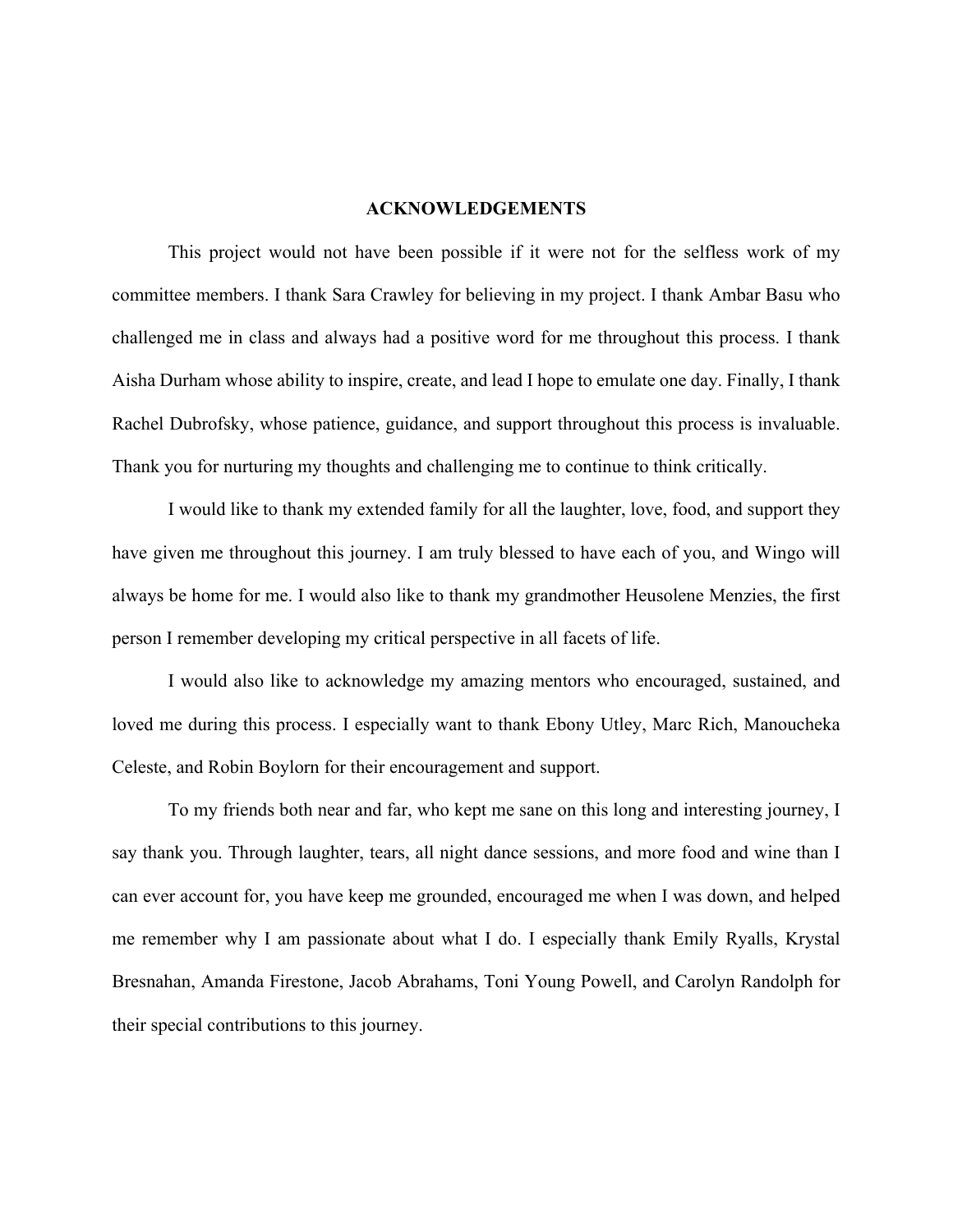## **TABLE OF CONTENTS**

| A Retrospective in Black and White: HIV/AIDS in the United States 11               |  |
|------------------------------------------------------------------------------------|--|
|                                                                                    |  |
|                                                                                    |  |
|                                                                                    |  |
| Method                                                                             |  |
|                                                                                    |  |
|                                                                                    |  |
| A Response to the Limitation: Politics of Respectability Defined 29                |  |
|                                                                                    |  |
| Coming Full Circle: Respectability, HIV/AIDS and Black Americans 35                |  |
|                                                                                    |  |
| Chapter Two: Magically Exceptional: Magic Johnson, HIV/AIDS, and The Politics of   |  |
|                                                                                    |  |
|                                                                                    |  |
|                                                                                    |  |
| Excessive Restrain or Excessive Availability: The Performance of Respectability 47 |  |
|                                                                                    |  |
|                                                                                    |  |
| Chapter Three: A Burden to Bear: Marvelyn Brown, HIV/AIDS, and The Politics of     |  |
|                                                                                    |  |
|                                                                                    |  |
|                                                                                    |  |
|                                                                                    |  |
|                                                                                    |  |
|                                                                                    |  |
|                                                                                    |  |
|                                                                                    |  |
|                                                                                    |  |
|                                                                                    |  |
|                                                                                    |  |
| Welfare Dependency and HIV/AIDS                                                    |  |
|                                                                                    |  |
|                                                                                    |  |
|                                                                                    |  |
| Conclusion: Putting it All Together: Racialized Sexuality, Gendered Class,         |  |
| and HIV/AIDS                                                                       |  |
|                                                                                    |  |
|                                                                                    |  |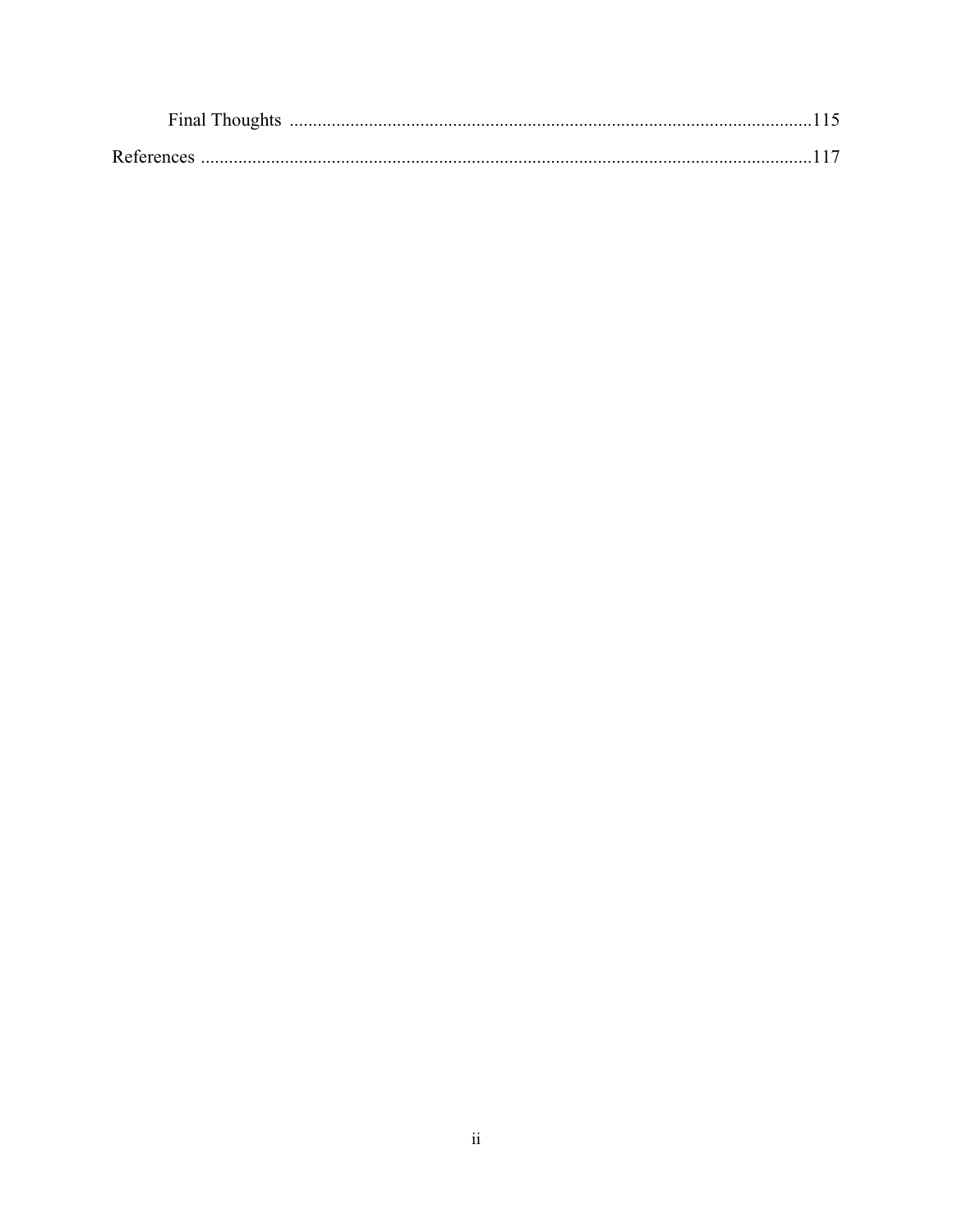#### **ABSTRACT**

This dissertation examines narratives about racialized gender, sexuality, and class through media images of black Americans with HIV/AIDS. Through textual analysis of media sites featuring HIV/AIDS and blackness (*The Announcement, Precious,* and Marvelyn Brown's website, www.marvelynbrown.com), this project analyzes how the politics of respectability—a set of precepts that govern how black men and women can present themselves in public spaces to align with white ideals of gender and sexuality—construct black people in media representations of HIV/AIDS. This work examines how respectability politics deployed in media representations of HIV/AIDS and black Americans reclaim notions of acceptable black sexuality by reifying ageold stereotypes of black masculinity femininity. I argue that the goal of respectability politics in countering anti-blackness through limited parameters for acceptable presentations of racialized gender and sexuality continue to challenge and complicate media representations of HIV/AIDS and black Americans.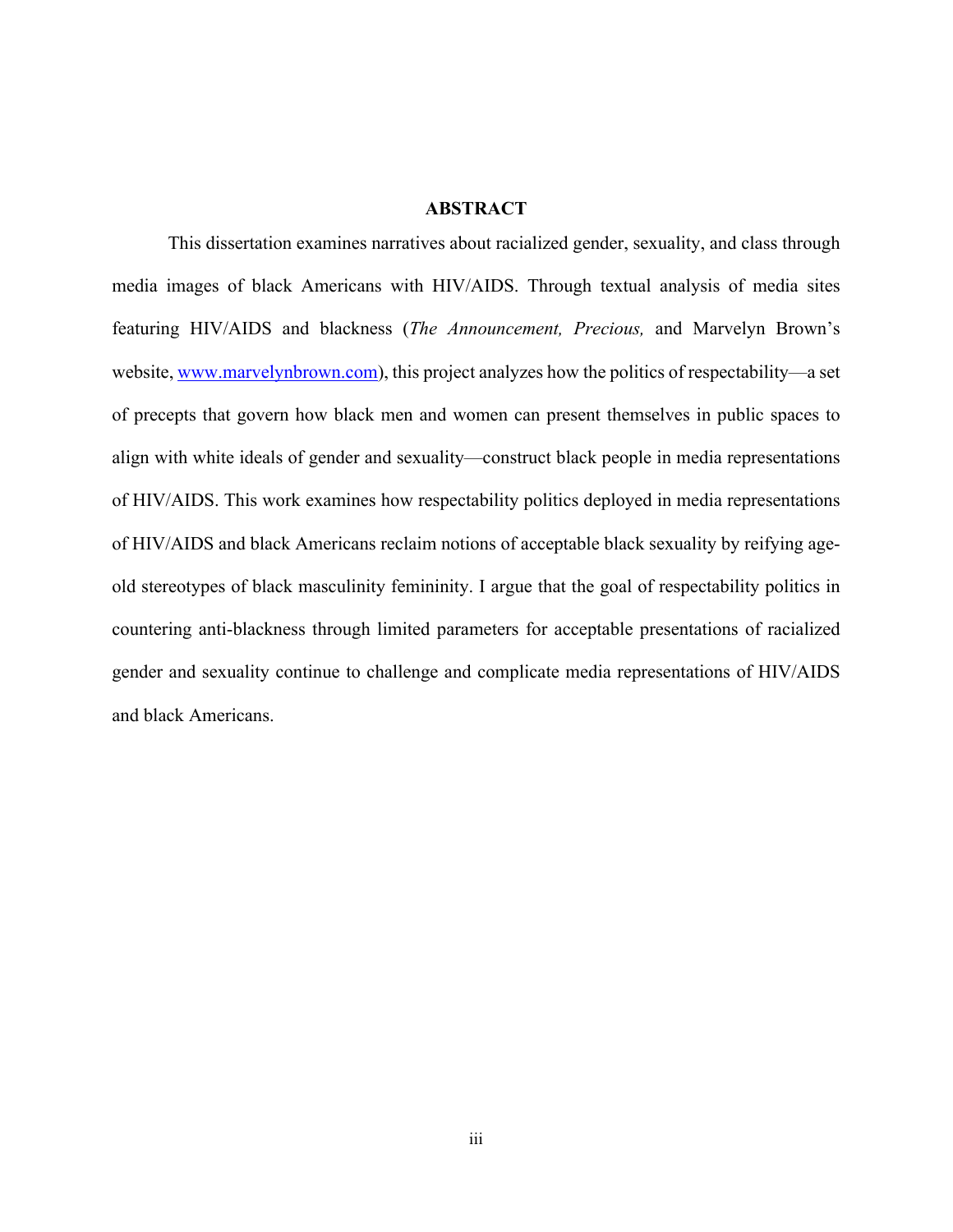#### **INTRODUCTION:**

#### **BLACK BODIES AND HIV/AIDS**

On Oct. 7, 2010, I settled into my couch to watch an episode of the *Oprah Winfrey Show* entitled, "Why She Sued her Husband for 12 million Dollars and Won." The show opened to Bridget Gordon telling the story of her fairy tale romance with her handsome and successful husband. Gordon was a beautiful, poised black woman living the American dream, with an ivy league degree a successful high powered corporate career. After all her success she met the man of her dreams. Gordon describes the love she felt for her husband, "my wedding day was a celebration, we wanted everyone to feel the love that we shared for each other" (Oprah.com.). However, her perfect world came crashing down when she became mysteriously ill immediately after coming home from their magical honeymoon. After a battery of medical tests, Bridget received a devastating diagnosis—she had contracted the Human Immunodeficiency Virus (hereafter HIV/AIDS). She could not figure out why, because the only unprotected sex she ever had was with her husband. Months later, Bridget discovered she contracted the virus from her husband who was secretly sleeping with her and men simultaneously. In an unprecedented California Supreme court civil case, Gordon sued her now ex-husband for 12.5 million dollars and won. While Oprah focused on the scandalous nature of Bridget's husband's "down low" sexual behavior, I was not shocked when Gordon revealed her husband's supposed deceptive behavior. The "down low" (DL) refers to black men who have hidden sexual relationships with other men while heterosexual and often married or in relationships with women (McCune, 2008; Weekley, 2015). Media coverage of the down low is nothing new, discussions about black men on the down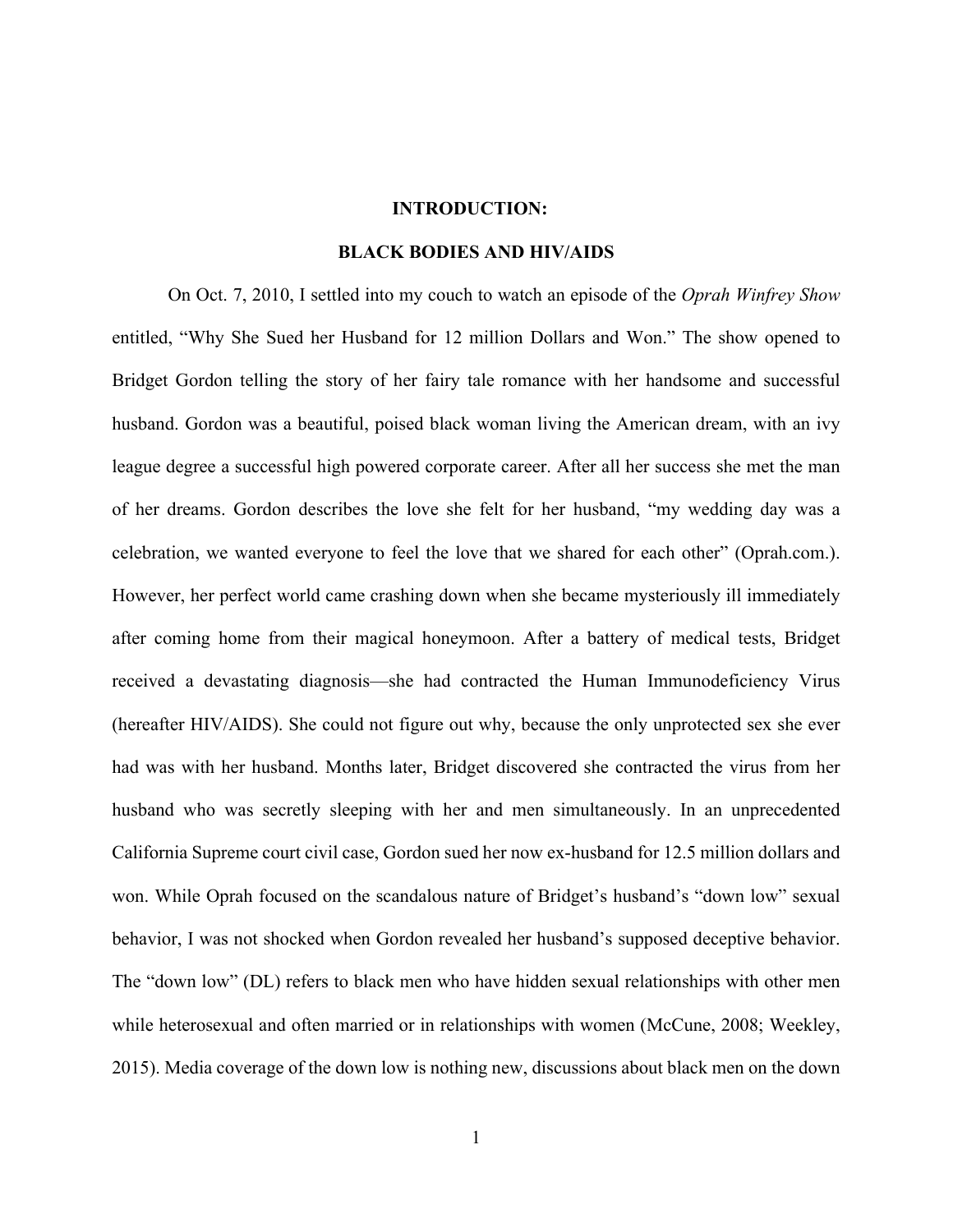low have appeared in several media outlets: in the *New York Times, Time, Ebony, Essence, The Today Show, The Oprah Winfrey Show*, and J.L. King's bestselling book*, On the Down Low: A Journey into the Lives of Straight Black Men Who Sleep with Men* (McCune, 2008; Weekley, 2015). Popular down low discourses perpetuate many widely accepted assumptions about HIV/AIDS and black women and men. For example, popular media sources report black men on the down low serve as "bridges" for HIV from gay men to heterosexual women, and this explains the high rates of HIV for black heterosexual women (Weekley, 2015, p. 180). While there is little epidemiological evidence to support this claim, popular media still relies on the down low to explain HIV/AIDS in the black community (Cohen, 1999; McCune, 2008; Weekley, 2015). Gordon's story reflects the same timeworn down low narrative. However, the pivotal moment in the episode is when Oprah attempts to console Bridget with encouraging words and support. Viewers watch Oprah sit in silence while Bridget tells her story. When she finishes, Oprah compliments Bridget on how healthy she looks and leans in to say: "I know this seems like a burden, I could not even imagine, but you look at people like Magic Johnson, and realize you can live a long healthy life, he shows us ..." (Oprah.com), Bridget stops Oprah midsentence and states:

Let me stop you right there, Magic Johnson can have any doctor, any medication in the world. He has people who cook for him, who clean for him. Yes, people can live with it, but it is not simple like everybody says. You look online it looks like oh you just take some medicine, it's not that simple, the medicine is wretched…now I am hot, now you have pissed me off.

Oprah then goes to a commercial break.

This media moment was riveting to me. Besides the fact that we rarely, if ever, see guests correct or interrupt Oprah, Gordon's indignation put on display a visceral-seeming reaction from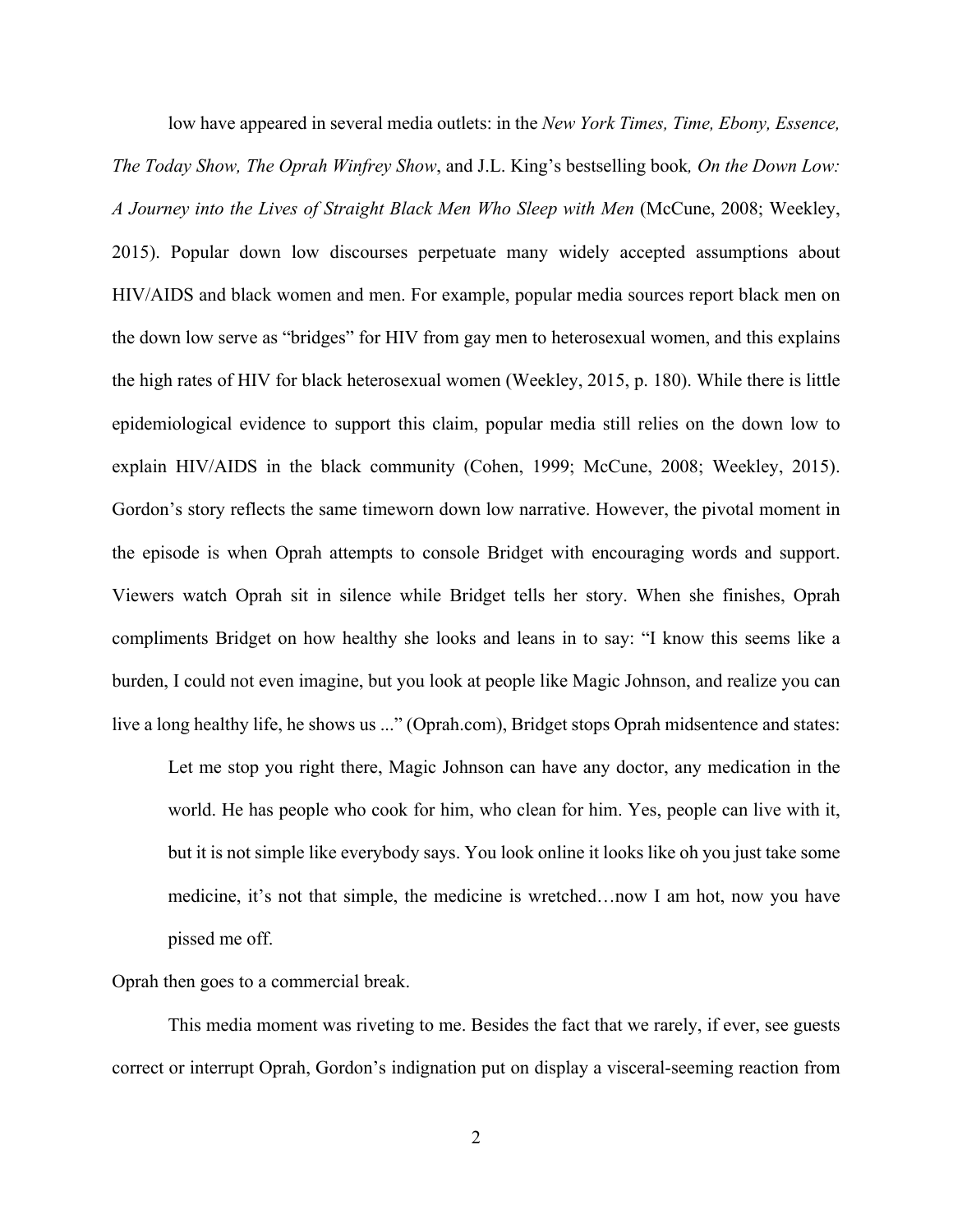an HIV positive black woman to having her lived experience misrepresented. Here, we see Gordon divulge how HIV/AIDS impacted her career, family relationships, and ended her marriage. In response, Oprah equates Gordon's life to Magic Johnson's success living with HIV; even though Oprah hears Gordon's story first hand, she still does not acknowledge Gordon's individual HIV/AIDS narrative. Gordon's confrontation with Oprah is noteworthy because it creates a moment for viewers to think about HIV/AIDS, black Americans, and representation. Reflecting on the interaction between Bridget and Oprah, I am reminded of a quote by Stuart Hall (1992): "the question of AIDS is an extremely important terrain of struggle and contestation. In addition to the people we know who are dying, or have died, or will, there are the many people dying who are never spoken of" (p. 71). Hall demands that we consider the urgent issue of who is not discussed in the HIV/AIDS epidemic. Oprah's interview with Gordon illustrates that despite the plethora of different people living with HIV/AIDS, popular culture presents particular ideas about what HIV/AIDS looks like and sounds like in the Unites States. Now, more than thirty years after discovering HIV/AIDS, I take up the poignant question, when we are talking about HIV/AIDS, who are we talking about?

As a heterosexual black women and 80s baby, the HIV/AIDS epidemic in the black community has always been part of my understanding of my cultural identity. Although media attention at given points in time in the epidemic made HIV/AIDS feel extremely close and simultaneously distant to my lived experiences. What I do know is that the rates of HIV/AIDS infections among black Americans both bewilder and anger me. They also frighten me. It is from this socio-historical standpoint that I conduct my critical examination. Working within the field of black feminist scholarship and critical media studies this project extends Hall's original question to consider *how* individuals are represented in media images of HIV/AIDS. Media representations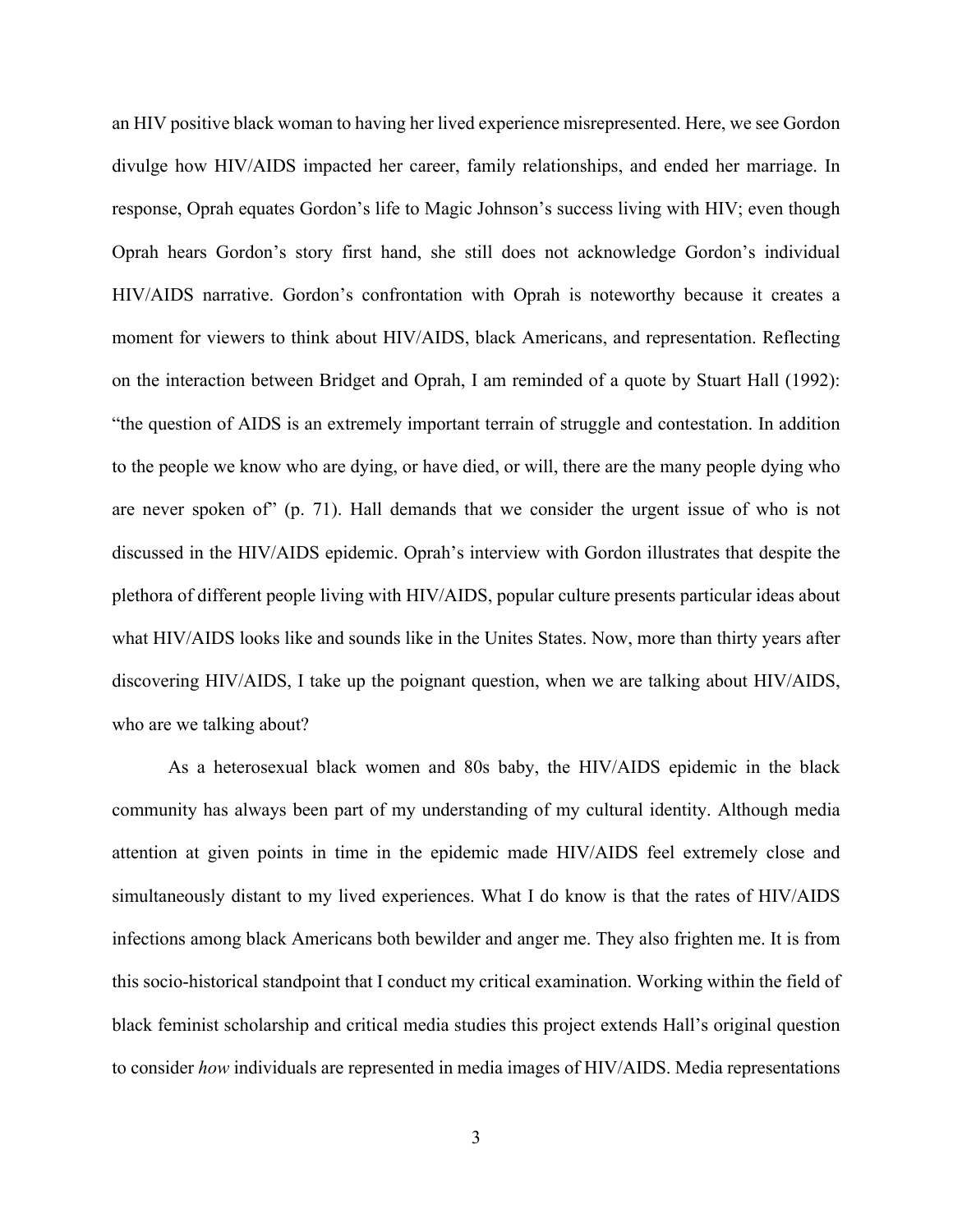of HIV/AIDS reveal the different popular ideals about HIV/AIDS in the United States. Moreover, media representations animate the largely unspoken ideology that surrounds HIV/AIDS—which bodies are impacted by HIV/AIDS, notions of sexual identity, and the stigma associated with HIV/AIDS. Beyond thinking about who is discussed in conversations of HIV/AIDS, I am interested in how individuals are presented so we can consider the implications for representations of HIV/AIDS for certain bodies. This dissertation examines the ways black Americans are constructed in the HIV/AIDS epidemic through media representations. Its primary investment is to give attention to the ways in which the politics of respectability—a set of precepts that govern how black men and women can present themselves in public spaces to align with white ideals of gender and sexuality—construct black bodies in presentations of HIV/AIDS. I argue respectability politics' practice of countering anti-blackness through limited parameters for acceptable presentations of racialized gender and sexuality impact representations of HIV/AIDS and black Americans in U.S. culture.

#### **Talking About HIV/AIDS= Talking about Black Sexuality and Gender**

Paula Treichler (1999) describes HIV/AIDS as an "epidemic of signification" (p. 111), because HIV/AIDS produces a plethora of subjects and identities, and substantial meanings that exceed their biomedical significance. In turn, an important aspect in discussing media representations of HIV/AIDS and black men and women is the significance of racialized stereotypes of gender and sexuality for these depictions. A focus of black feminist theory scholarship (BFT) has involved detailing the histories of white racist presentations of black men and women's sexuality and the construction of black people as sexually aggressive, promiscuous, hypersexual, oversexed, and endowed with insatiable sexual appetites (Carby, 1992; Collins, 2004;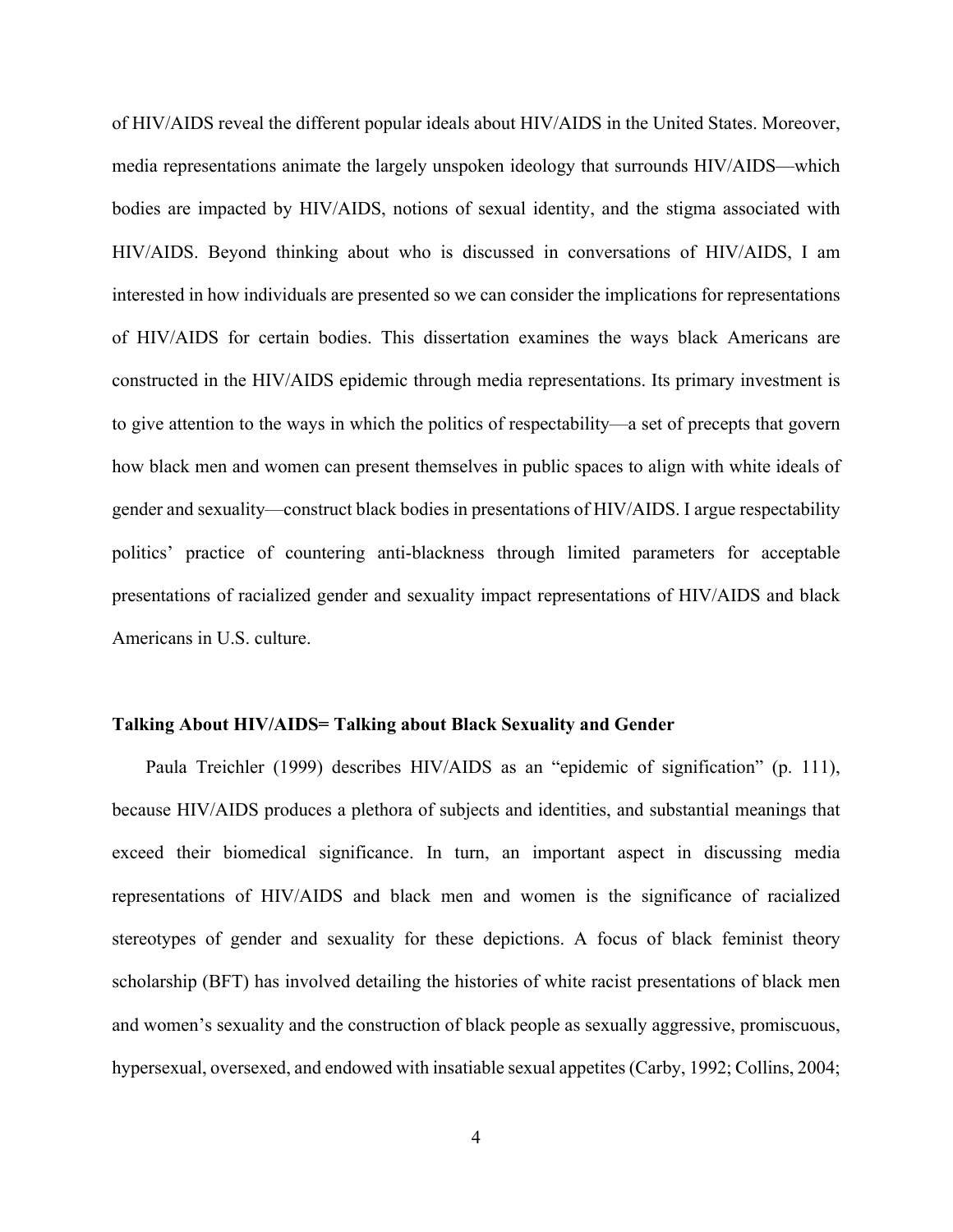Griffin, 2015; Hammonds, 1992; Harris-Perry, 2011; Jackson, 2006). BFT scholars argue that notions of promiscuity and excessive sexuality produce contemporary images of black sexuality that shape the way black femininity and masculinity are presented in popular culture. My work is also concerned with the ways media images mirror and reinforce stereotypes of black sexuality, however, I extend the conversation to underline the need to examine the contradictory and complex ways media representations of HIV/AIDS articulate blackness, gender, sexuality, and class. To examine the discourses used in depictions of media representations of black Americans and HIV/AIDS, in this dissertation, I ask: How is HIV/AIDS and blackness constructed through racialized tropes of gender and sexuality in media representations? In what ways do discursive representations specific to black identity govern representations of black bodies and HIV/AIDS?

Scholars across disciplines are doing important critical work analyzing popular discourse about HIV/AIDS and blackness in a variety of U.S. media sites (Cohen, 1999; Cole & Denny, 1994; Collins, 2004; Day, 2013; Hammonds, 1997; Harper, 1996; King, 1993; Weekley, 2010, 2015). According to the scholarship, HIV/AIDS media representations of black men and women portray them within a binary of sexual invisibility and hypervisibility. Early popular media depictions presented HIV/AIDS as a white gay man's disease and rarely discussed black Americans. However, as the epidemic progressed and more epidemiological evidence proved that HIV/AIDS rates were steadily rising among black Americans the media coverage of HIV/AIDS and blackness increased (Hammonds, 1997; King, 1993; Weekley, 2015). As the epidemic progressed rising rates of infection for black Americans resulted in more media coverage of HIV/AIDS and blackness. As a consequence, black men and women became hypervisible in media images of HIV/AIDS in specific ways. For example, HIV/AIDS is presented as a consequence for black women's excessive sexual behavior which makes them "dangerous vectors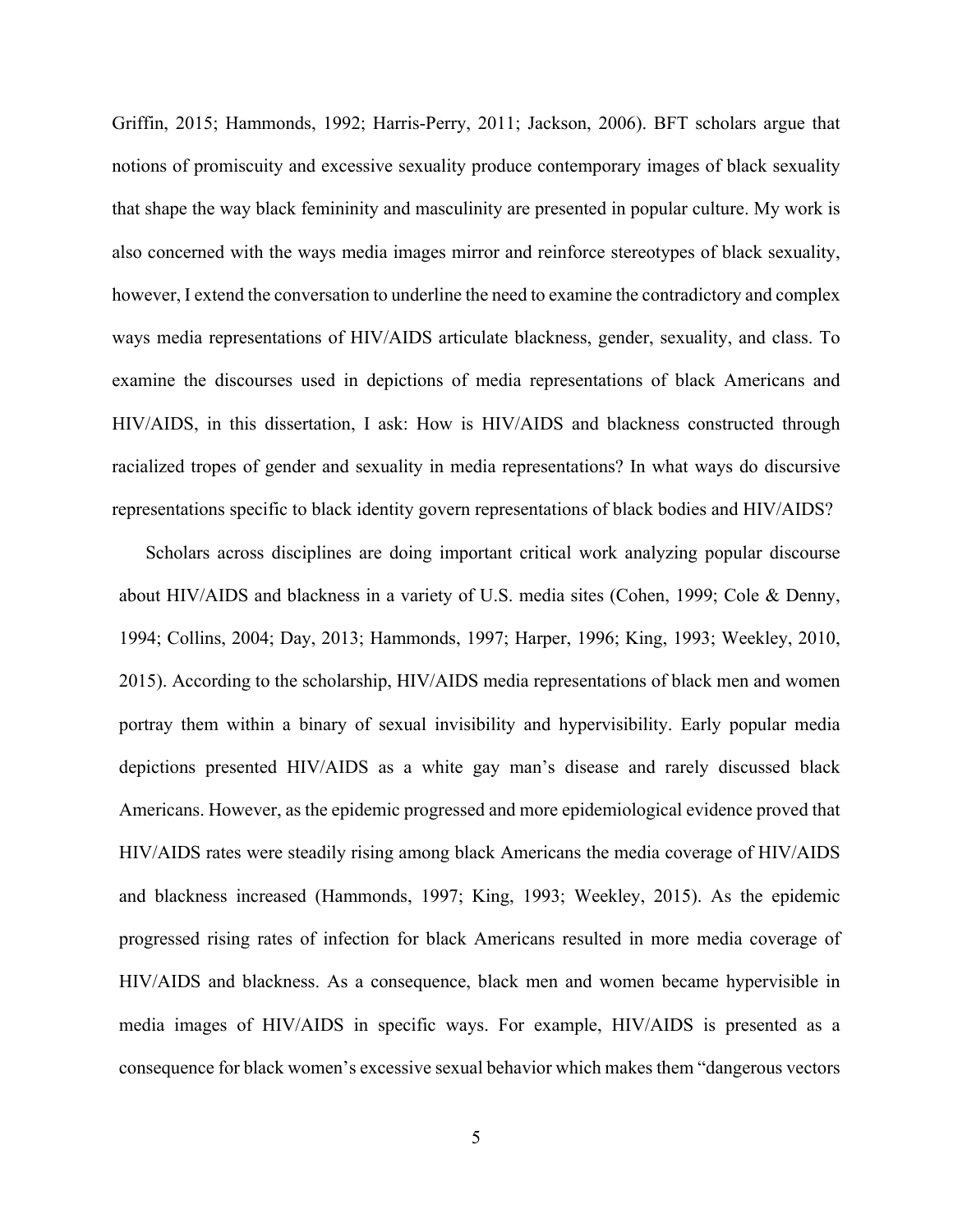of transmission" (Weekley, 2015, p. 182), for their children or they are presented as unwitting victims of black men's down low sexual behavior. In addition, HIV/AIDS representations equate black men's sexuality with excessive duplicitous behavior regardless of their sexual identity (Cole and Denny, 1994; Hammonds, 1997; Harper, 1996, McCune, 2014).

In this dissertation, I build upon the work of scholars who contend that representations of black sexuality and gender, as animated in discourses about HIV/AIDS, are steeped in conflicting and complex discourses (Cohen, 1999; Hammonds, 1997; Harper, 1996; Weekley, 2010), by illustrating how the politics of respectability functions as a discourse to resist and reinforce black sexual pathology. As I discuss in Chapter 1, in the context of black American history, respectability politics is a strategy used to align black cultural practices with white middle class normative values and morals. Specifically, performing black respectability demands black people practice and display sexual decorum based on white middle class ideals of sexuality and gender in public spaces to resist and diminish dominant racist stereotypes of black masculinity and femininity (Durham, 2012; Higginbotham, 1993; Thompson, 2009; Weekley, 2015). Given the current HIV/AIDS epidemic and black Americans, and respectability politics historical legacy as a social and political strategy of survival for black Americans, I consider if performing respectability presents black men and women as more vulnerable to racist constructions of sexuality and gender in HIV/AIDS media representations. I look for ways to complicate respectability politics to consider possible approaches to challenge the construction of racialized gender and sexuality in HIV/AIDS representations.

For black bodies, the significance of racialized sexuality and gendered class, combined with the stigma of HIV means that representations of HIV/AIDS and blackness are not necessarily associated with black Americans, but with assumptions about black American sexual practices.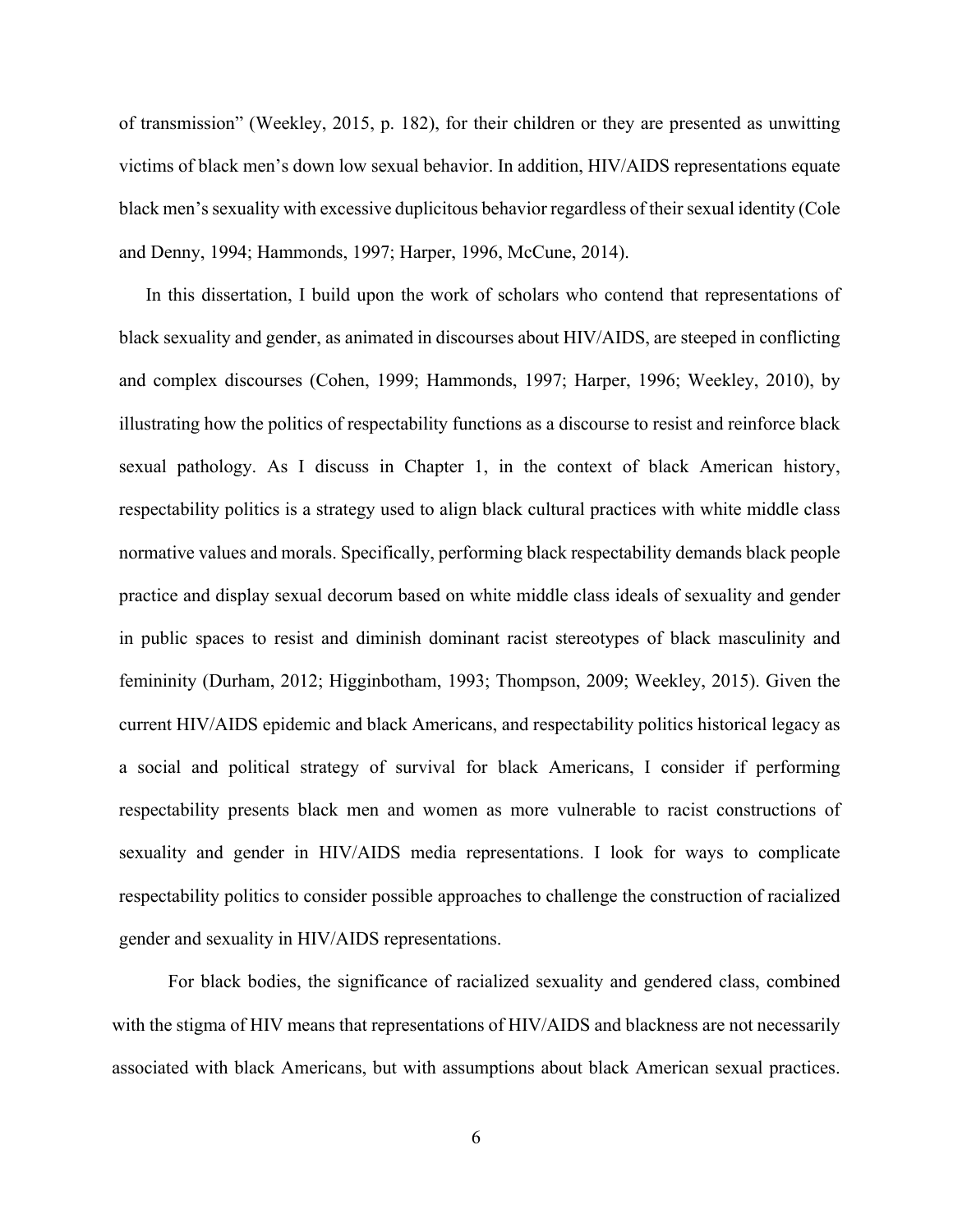More specifically, as discussed in chapter 1, the politics of respectability frames class through the public display of gender decorum and sexual restraint. For black Americans, respectability and by extension class status is significantly based on behavior. While scholarship indicates that black Americans are disproportionately impacted by HIV/AIDS in part due to socioeconomic factors (Bowleg & Raj, 2012; Bowleg, Teti, Malebranche, & Tschann, 2013; Cohen, 1999; Dworkin, Fullilove, & Peacock, 2009) media representations of black Americans and HIV/AIDS construct class status through perceived difference in gender and sexual behavior. Thus, while I recognize conventional U.S. standards connect class with economic status and monetary wealth, I interpret class status for black Americans as the cultural performance of respectability. In my media sites, I examine how each individuals' performance of respectability politics represents class status and class differentiation.

#### **Media Sites**

This project is the first to present a set of case studies focused exclusively on analyzing media narratives of HIV/AIDS and black bodies in popular culture. At the time of this dissertation, the scholarly discussion about media representations of HIV/AIDS and blackness focuses on Cathy Cohen's (1999) book, *The Boundaries of Blackness*, a comprehensive analysis of the social and political implications of ignoring the HIV/AIDS epidemic in black communities. Cohen examines how black popular magazines including *Jet, Ebony, Essence*, and *Black Enterprise* framed HIV/AIDS and black Americans from 1981-1993. After conducting a thematic analysis, Cohen identifies and analyzes prominent themes each magazine uses to discuss HIV/AIDS and blackness. Cohen notes the magazines construct HIV positive black men and women as innocent of victims in the HIV/AIDS epidemic. She argues that presenting blacks as victims of HIV/AIDS positions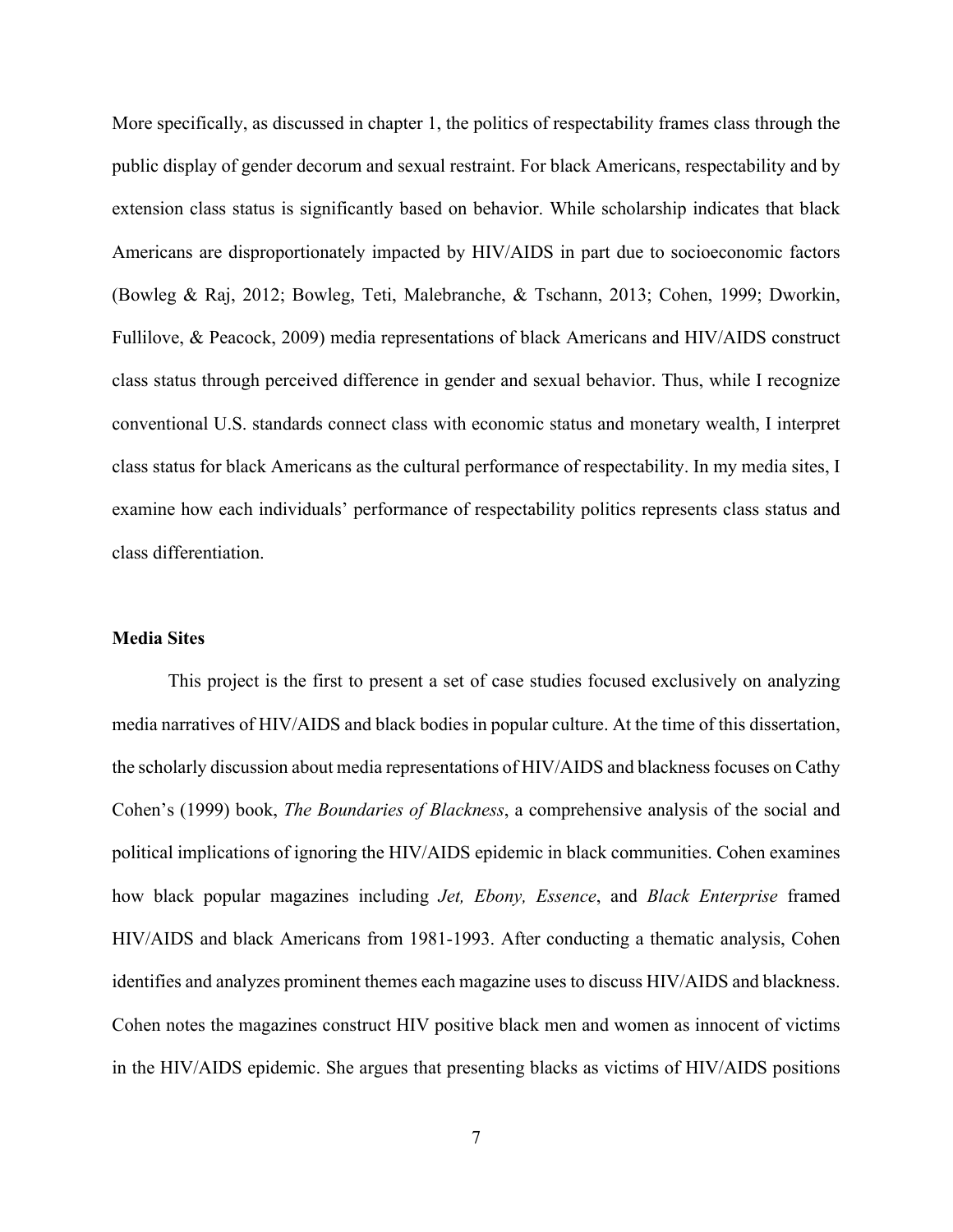them as deserving of sympathy and support from both dominant white society and the black community by distancing them from stereotypes of excessive black sexuality. A common way the magazines presented black Americans as worthy victims is by connecting their HIV/AIDS narrative to what is referred to as a "come to Jesus moment" (Weekley, 2010, p. 55), in which black men and women reveal their past sexual transgressions or lifestyle choices that lead to them contracting HIV/AIDS. In turn, their gender and sexuality is redefined as acceptable, and readers are invited to understand them as ready to transform their lifestyles despite their HIV/AIDS status. I extend Cohen's analysis to include media representations of blackness, HIV/AIDS, and respectability politics to examine how the themes of innocence and redemption continue to function in contemporary depictions of black Americans and HIV/AIDS.

As stated, my specific concern is with how media images of HIV/AIDS and black bodies contribute to cultural conversations about racialized gender and sexuality in the United States. My method is primarily critical textual analysis of popular media featuring black Americans diagnosed with HIV/AIDS. When Cohen originally conducted her analysis there was a dearth of popular media narratives of HIV positive black Americans. Despite a continued lack of representation of black bodies living with HIV/AIDS in the media, the sites I draw from span from 1991-2015, which allow for important comparisons as well as for telling and significant contrasts I concentrate on a range of sites that provide access to the ways in which media representations of HIV/AIDS and blackness are constructed in different formats and genres. The primary sites that form the basis of my analysis are a documentary The *Announcement)*, a movie (*Precious)* and a web blog (www.marvelynblogspot.com). Each site is noteworthy for its place within the cultural trajectory of HIV/AIDS representations, and for depicting HIV/AIDS and black lives. However, I recognize that each media site in important for the distinctive ways in which it presents racialized gender and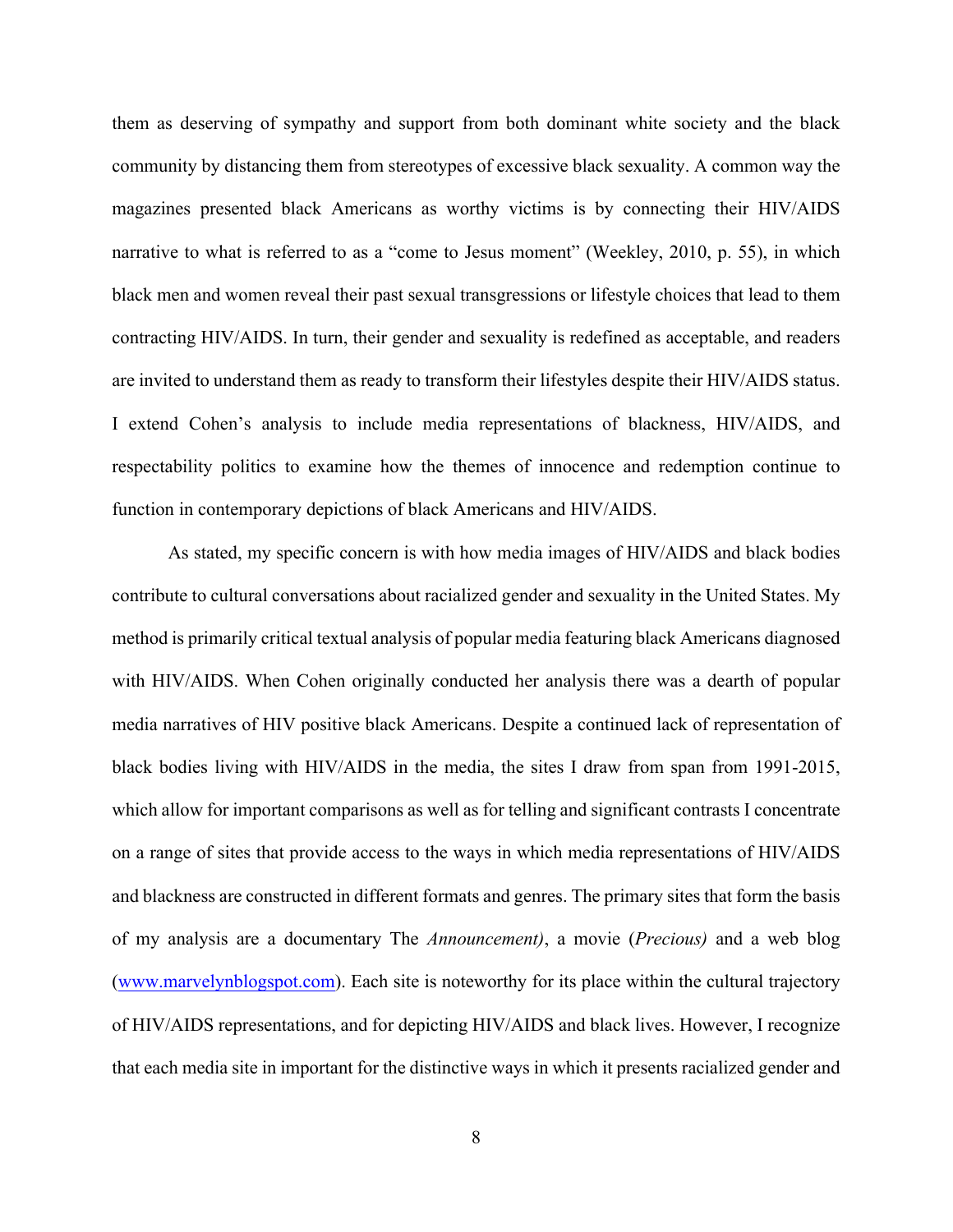sexuality in the context of HIV/AIDS. I read each representation of HIV/AIDS and blackness as "particular, contingent, and contextual" (Dubrofsky, 2011, p. 2), and consider how each invites viewers to think about racialized gender and sexuality in the HIV/AIDS epidemic.

I begin in 1991 because in this year basketball super star Magic Johnson publicly announced he was HIV positive. Scholars in psychology, critical media, cultural studies, and sports sociology have emphasized the importance of Magic Johnson's 1991 public HIV/AIDS announcement (Cole & Denny, 1994; Harper, 1996; King, 1993; Leonard, & King, 2011). Johnson was the first sports celebrity or well-known public figure to publicly announce his HIV status. As Nelson George states, "to have someone like Magic Johnson announce that he caught the HIV virus changed the dynamic for America because at the time he was the greatest athlete in the world, and when he contracted the virus it just shifted the whole dialogue" (Nelson, 2012). More than 20 years after Johnson's ground breaking press conference, ESPN film documentary *The Announcement* revisits that significant moment and chronicles Johnson's life with HIV/AIDS. Because Johnson is the most famous black person living with HIV, *The Announcement's* documentary style format enables a discussion of how he is perceived as the "HIV hero" (King, 1993, p. 272). I analyze the ways Johnson's HIV/AIDS narrative continues to resonate with cultural understandings of HIV/AIDS through *The Announcement's* presentation of Johnson's heterosexuality and masculinity. Moreover, scholars note the dearth of scholarship focusing on black heterosexual men and representations of HIV/AIDS. (Bowleg, et al., 2015; Bowleg et al., 2013; Bowleg & Raj, 2012; Harper, 1996; McCune, 2014; Neal, 2005; King, 1993; Treichler, 1999). I examine *The Announcement* to aid in filling in that gap.

The back of Marvelyn Brown's bestselling memoir, The *Naked Truth: Young, Beautiful and (HIV) Positive* (2008) describes it as: "The surprisingly hopeful story of how a straight, non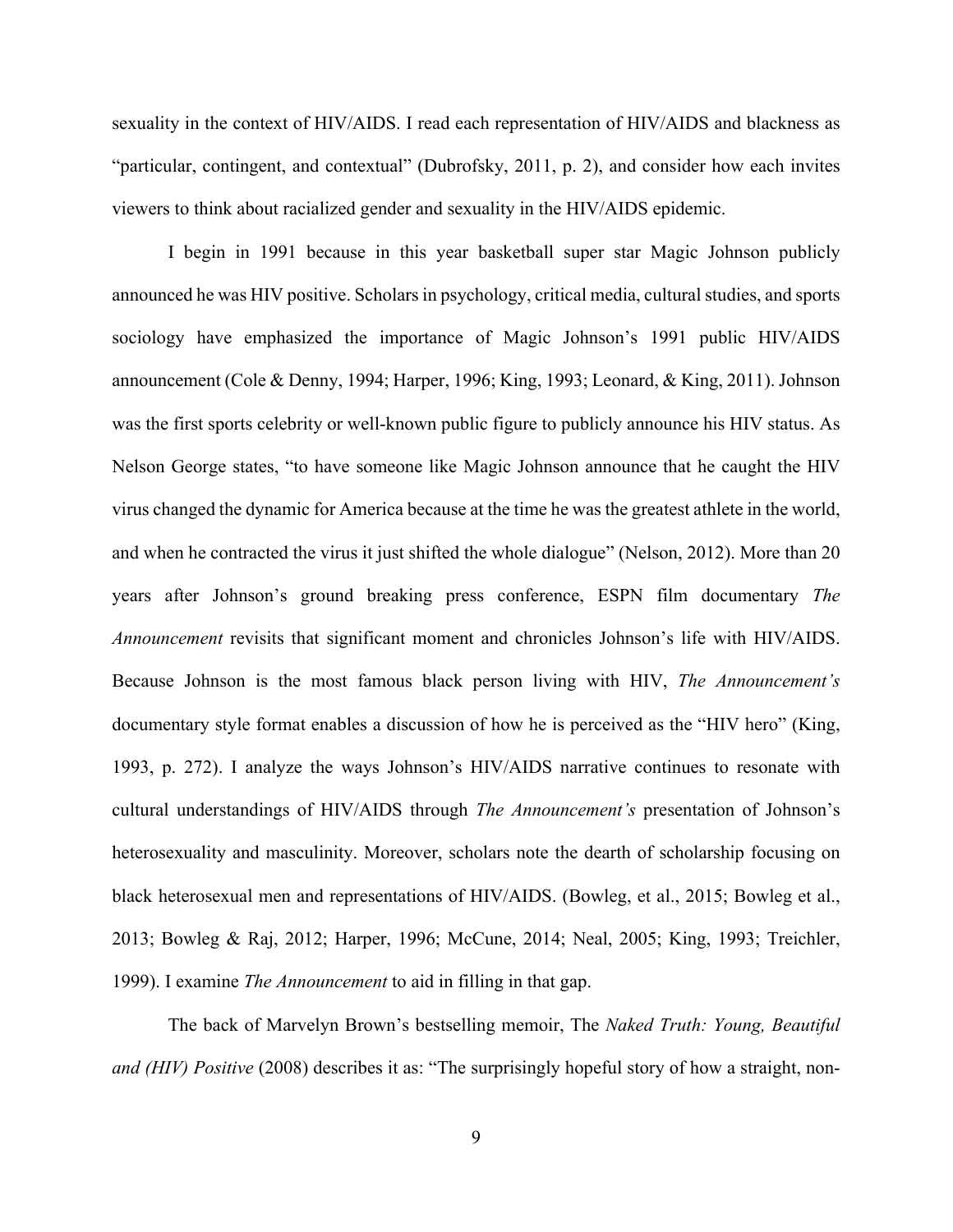promiscuous, every day girl contracted HIV and how she manages to stay upbeat, inspired, and more positive about life than ever before." While she does not have the same status celebrity as Johnson, Brown is one of the most known black spokespeople for HIV/AIDS prevention. Brown won a 2007 Emmy Award for Outstanding National PSA for the THINK MTV HIV/AIDS documentary, and her HIV/AIDS story has been featured on *BET, The Oprah Winfrey Show.* In 2007, Brown established wwww.marvelynbrown.blogspot.com which functions as another component to her HIV/AIDS advocacy work. On her blog, Brown shares her experiences as a black women living with HIV/AIDS through personal narratives, pictures, poems, and video messages. Brown's blog is an example of black women's use of new media to articulate gender and sexuality. As Cruz (2015) notes, "the internet is increasingly becoming an extension of our physical selves, a sphere where we project, present, and represent our physical bodies" (p. 83). Brown's blog provides an opportunity to consider what it means for a black woman to share her HIV/AIDS narrative when it is framed as speaking directly to the public. Brown's blog reveals a profound investment in the representation of HIV/AIDS and blackness: Brown's HIV/AIDS status mediates how she presents her gender and sexuality. Brown's blog is an important site because it explicitly engages with the politics of respectability in her HIV/AIDS narrative. In turn, I can analyze how respectability functions when it is directly connected to her HIV/AIDS identity.

Released in 2009, *Precious: Based on the Novel by Sapphire*, is the first film exclusively focused on an HIV positive black girl. The film received tremendous critical acclaim, winning two Oscars, three Sundance Film Festival awards, and six NAACP awards (Hirschberg, 2009; IMDb, 2012; NAACP,2012). Moreover, *Precious*' controversial subject matter and critical acclaim garnered significant attention in popular culture. For example, in 2010 *Precious* was the most watched film about a teenage girl (IMDB, 2012), and in 2012 hip hop artist Kayne West referenced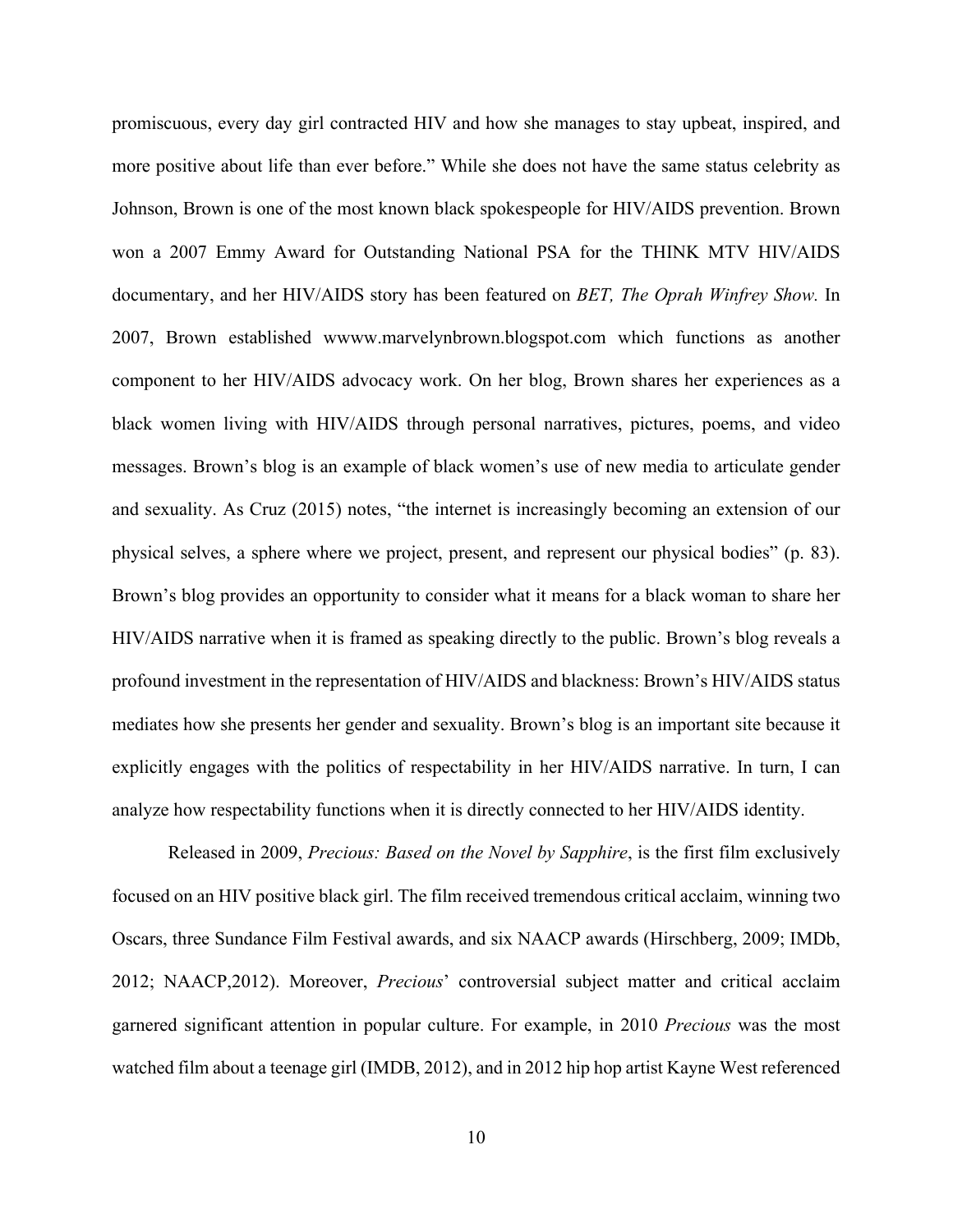the film in his song *Mercy*. While *Precious*is a film that people associate with societal ills: poverty, physical violence, child abuse, education inequality, people do not frame *Precious* as a story about an HIV positive black girl. This makes *Precious* a fruitful site to discuss how media images present social inequalities in ways that mask the HIV/AIDS epidemic in the black population. I also examine *Precious* because the main characters' socioeconomic conditions and familial issues place them outside the normative boundaries of respectability.

#### **A Retrospective in Black and White: A Brief History of HIV/AIDS in the United States**

The world changed forever on June 5, 1981, when the Centers for Disease Control published the Morbidity and Mortality Weekly Report (MMWR) detailing the mysterious death of five gay white men in Los Angeles, CA, from a rare form of pneumonia called pneumocystis carinni pneumonia (PCP) (Treichler, 1999, p. 46). Notably, early cases of HIV/AIDS in the United States caused wide spread cultural panic because U.S. media representations framed HIV/AIDS as a sexually exotic and distant African epidemic. As Stillwaggon states, "U.S. news coverage made sweeping generalizations about a pan-African culture of sex as commodity and fertility as a duty to one's ancestors" (2001). For example, in the early 1980s, U.S. news coverage of AIDS in Africa centered on stories discussing African men and women refusal to use any form of sexual protection because of their cultural and religious beliefs (Patton, 1998). Consequently, when doctors began reporting HIV/AIDS cases in the United States it was a national wake up call. Despite media images that depicted HIV/AIDS as a foreign problem, there was now medical evidence the epidemic was present in the United States.

Over the course of several months, medical professionals in various large metropolitan cities reported similar symptoms and causes of death for gay male patients, which lead to the cases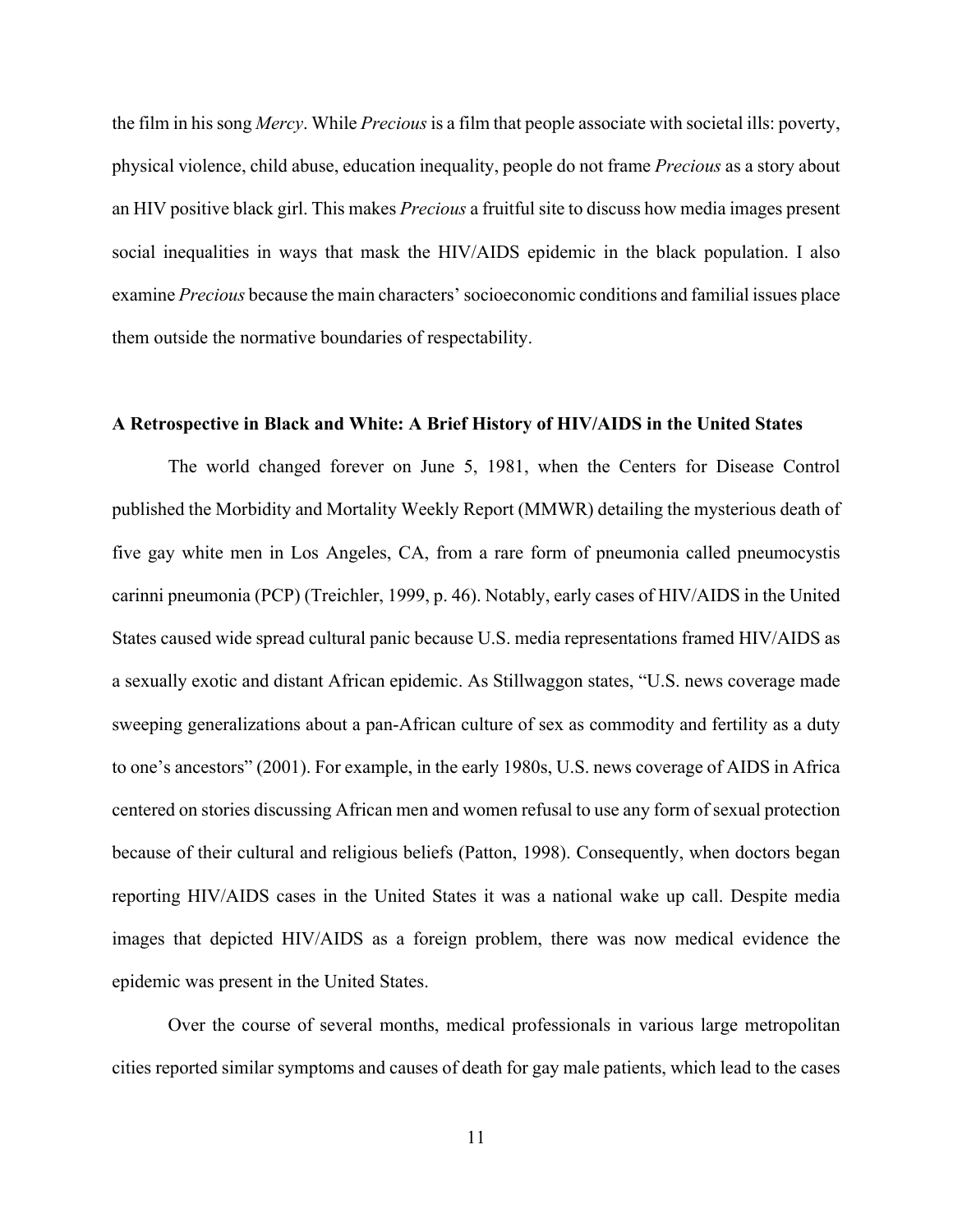being linked to gay sexual practices. From the beginning, the CDC discussed and framed the U.S. HIV/AIDS epidemic as isolated within the gay white male community. as an epidemic isolated within the community of gay white men. Subsequently, HIV/AIDS was presented as no threat to the 'general population,' despite doctors and researchers reporting cases of the disease homosexual and heterosexual people of color to the CDC during the first year of the epidemic (Cohen, 1999; Treichler; 1999; Collins, 2004). The disease was informally named Gay Related Immunodeficiency (GRID), which resulted in popular media reinforcing the idea that GRID was a "gay epidemic" (Patton, 1990). However, while most of the medical and popular discourse continued to focus on gay men, researchers soon realized the disease was not gay specific and the CDC renamed GRID "Acquired Immune Deficiency Syndrome" (AIDS) in 1982 (Patton, 1990). Many people recognize the early years of the HIV/AIDS epidemic in the United States as devastating whole communities of middle class gay white men living in large cities. However, it was clear within the first year of the epidemic that black men and women, were part of the growing American HIV/AIDS population. Between 1986 and 1987, the CDC reclassified the AIDS case definition to expand the list of diseases that could determine an AIDS diagnosis (Treichler, 1999; Weekley, 2010). The more inclusive definition resulted in an increase in the number of reported HIV/AIDS cases nationwide. Notably, black Americans represented the highest increase in HIV/AIDS cases, growing from 24% to 36% of the total AIDS cases reported in the United States (CDC, 1988). Thus, the CDC began discussing and targeting blacks as a specific "at risk" population. Notably, in 1996, black Americans (both homosexual and heterosexual) exceeded the portion of white Americans diagnosed and living with HIV/AIDS for the first time (CDC, 2000).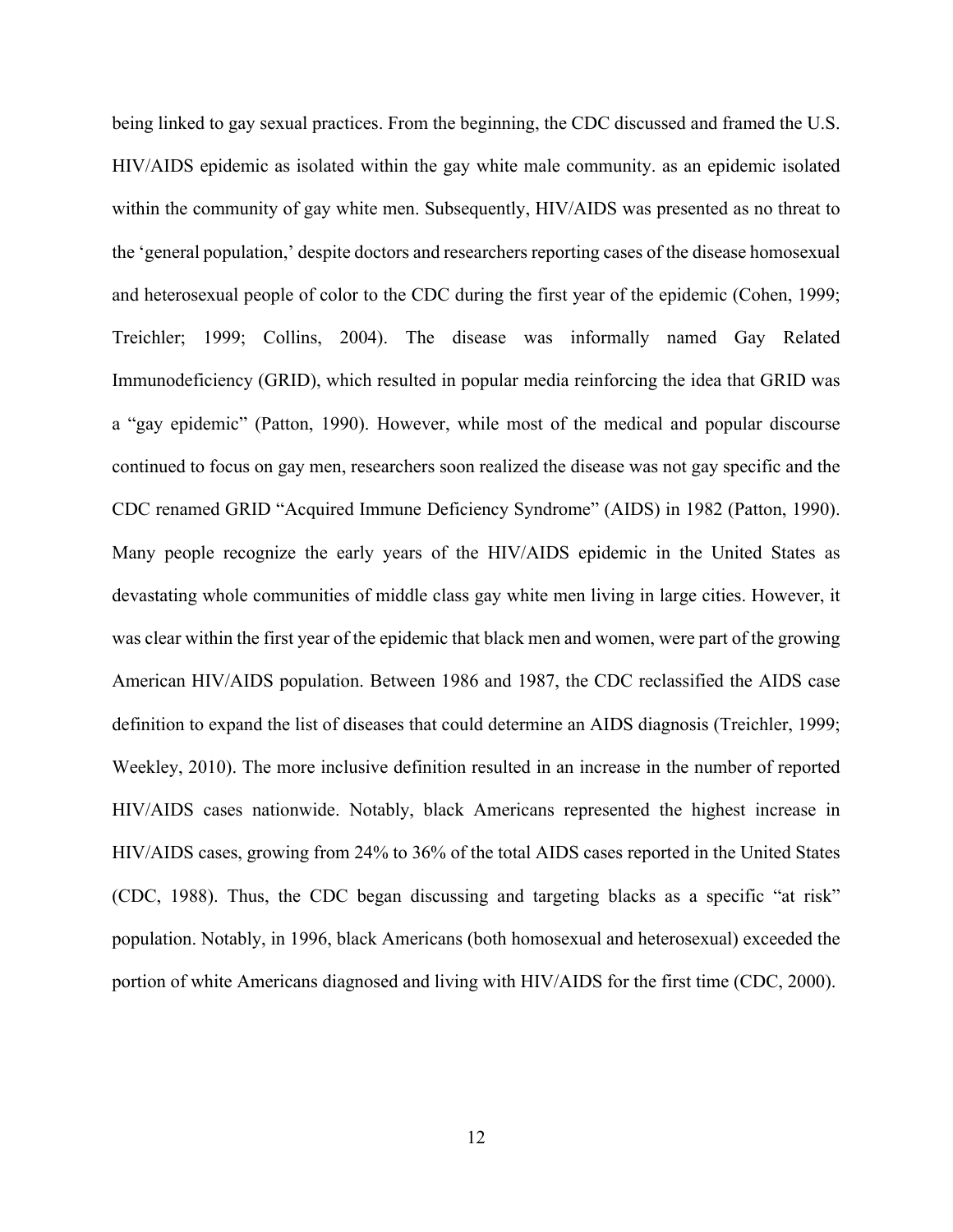#### **A Snapshot of an Epidemic: HIV/AIDS and Black Americans**

The United States will become a place where new HIV infections are rare and when they do occur, every person, regardless of age, race/ethnicity, sexual orientation, gender identity, or socioeconomic circumstance will have unfettered access to high quality life extending care, free from stigma and discrimination. ("National HIV/AIDS Strategy," 2010)

The quotation above is from President Barrack Obama's 2010 executive order for the United States' first comprehensive National HIV/AIDS Strategy. The National HIVAIDS Strategy is a five-year plan that details priorities and measurable outcomes researched by the Obama administration's Office of National AIDS Policy (ONAP) for moving the nation forward for a collective national response to addressing and combatting the HIV/AIDS epidemic in the United States. In line with the national initiative, the CDC reports that the overall risk of HIV in the United States has declined to 1 in 99 over a lifetime, in contrast to 1 in 78 in 2005, which is a 19% decrease (CDC, 2016). However, while the overall rates for new infection are declining for Americans, black Americans are disproportionately hardest hit by the HIV epidemic. In February 2016, the CDC released the first study focusing on racial identity as a lifetime risk factor for contracting HIV/AIDS. The statistics for black Americans were staggering; blacks make up the largest share of people living with HIV; surpassing any other race. In addition, the CDC reports that the states with the highest populations of black Americans: of Alabama, Georgia, Florida, Louisiana, Mississippi, North Carolina, South Carolina, Tennessee and Texas now have the highest rates of new HIV diagnoses and people living with the disease (CDC, 2016). At the end of 2012, an estimated 496,500 black Americans were living with HIV, representing 41% of all Americans living with the virus (CDC, 2016). Moreover, the CDC estimates that at least 14% of black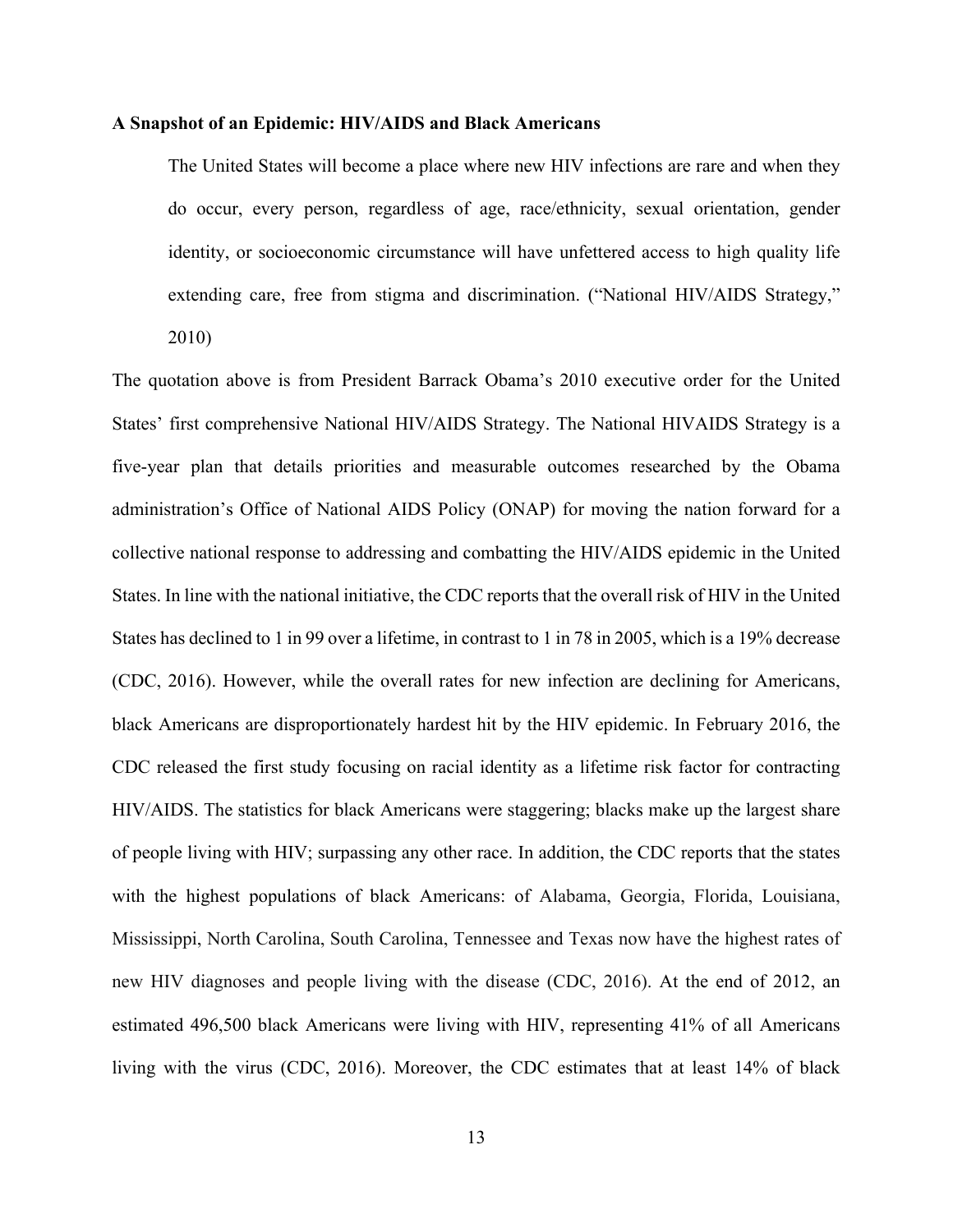Americans living with HIV/AIDS do not know they are infected. Moreover, black Americans have the highest lifetime HIV risk, 1 in 20 black men and 1 in 48 black women will contract HIV/AIDS in their lifetime. This is in contrast to the overall HIV infection rate for white men, which stands at 1 in 32 and 1 in 880 for white women. While many statistics for black Americans and HIV/AIDS focus on homosexual black men, the CDC notes, 68% of all HIV/AIDS contracted by heterosexuals among men in 2014 were black men (CDC, 2016).

Medical statistics make clear that HIV/AIDS disproportionately impacts the black population in the United States, however epidemiological statistics and rates only represent a fraction of the picture. The ways that black Americans are presented in relation to HIV/AIDS resonates in popular culture because these representations frame who the epidemic is about and how to negotiate the multiple behaviors and identities associated with HIV/AIDS. Many prevention and outreach campaigns in the United States pay little attention to the ways in which media representations animate HIV/AIDS and black women and men. Collins (2004) argues the importance of seeking ways to depict black gender and sexuality which enables the development of progressive understanding of sexuality to address the HIV/AIDS epidemic in the black population. Media representations not only provide a narrative for specific discussions of racialized sexuality and gendered class, they offer a starting point from which people can talk about issues. In a cultural moment when black Americans are 8 times more likely than any other racial population be diagnosed with HIV/AIDS in their lifetime (CDC, 2016) it is imperative we consider how the meaning of HIV/AIDS and blackness is translated and consumed in U.S. culture.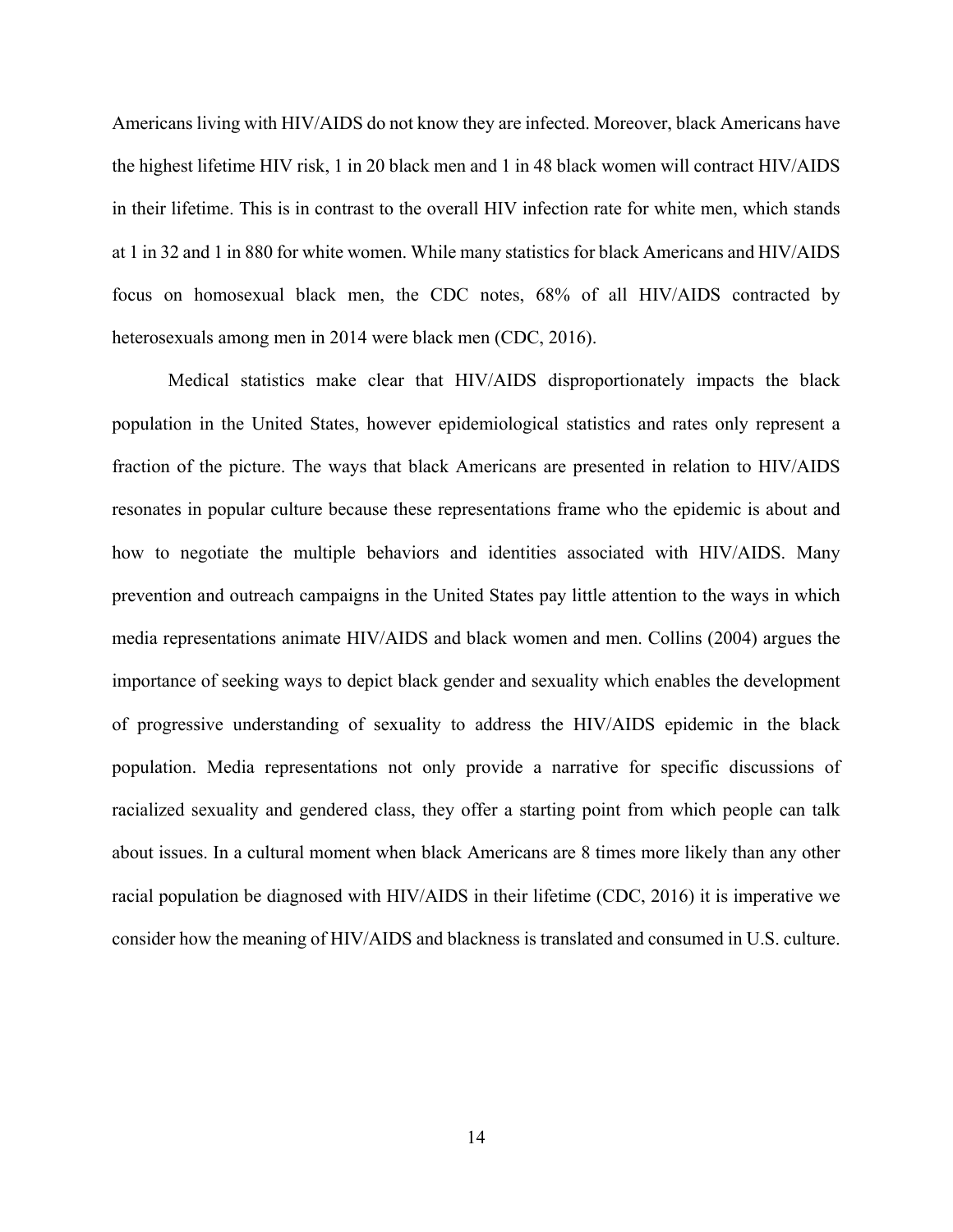#### **Chapter Preview**

Since respectability politics are part of the contemporary representations of HIV/AIDS and blackness, in Chapter 1, "A Genealogy of Respectability," I perform a genealogy of the politics of respectability and black Americans. As a point of entry into the complexities of depicting racialized sexuality, gendered class, and HIV/AIDS, this chapter traces the way respectability politics is deployed by blacks as a strategy to counter racist stereotypes that render black men and women's sexuality deviant and problematic in U.S. culture. Engaging a genealogical approach, I describe how respectability politics are coded and employed differently among black Americans in terms of their presumed conformity or nonconformity to white middle class ideals of gender and sexuality. Lastly, I consider the limitations and possibilities of respectability politics disrupting dominant discourses about black American sexuality and the implications of this for media presentations of HIV/AIDS and blackness. In Chapter 2, "Magically Exceptional: Magic Johnson, HIV/AIDS and The Politics of Respectability," I bring together scholarship on black masculinity, sports culture, black exceptionalism, and respectability politics in analysis of the ESPN film *The Announcement* (2012), which chronicles Johnson's twenty-year HIV/AIDS journey*. The Announcement* breaks from normative popular culture representations of black male athletes as sexually excessive and aggressive by presenting Johnson's HIV narrative via his performance of respectability politics. Although the film shows women constantly surrounding Johnson, I argue viewers can only understand Johnson's HIV/AIDS identity and by extension his masculinity through a hyper performance of black masculine respectability, which limits and narrows the space to discuss to heterosexual black men in the HIV/AIDS epidemic. Chapter 3, "A Burden to Bear: Marvelyn Brown, HIV/AIDS, and The Politics of Respectability," analyzes how HIV/AIDS activist Marvelyn Brown's presents her HIV identity in her video blog, *TEN YEARS, TEN*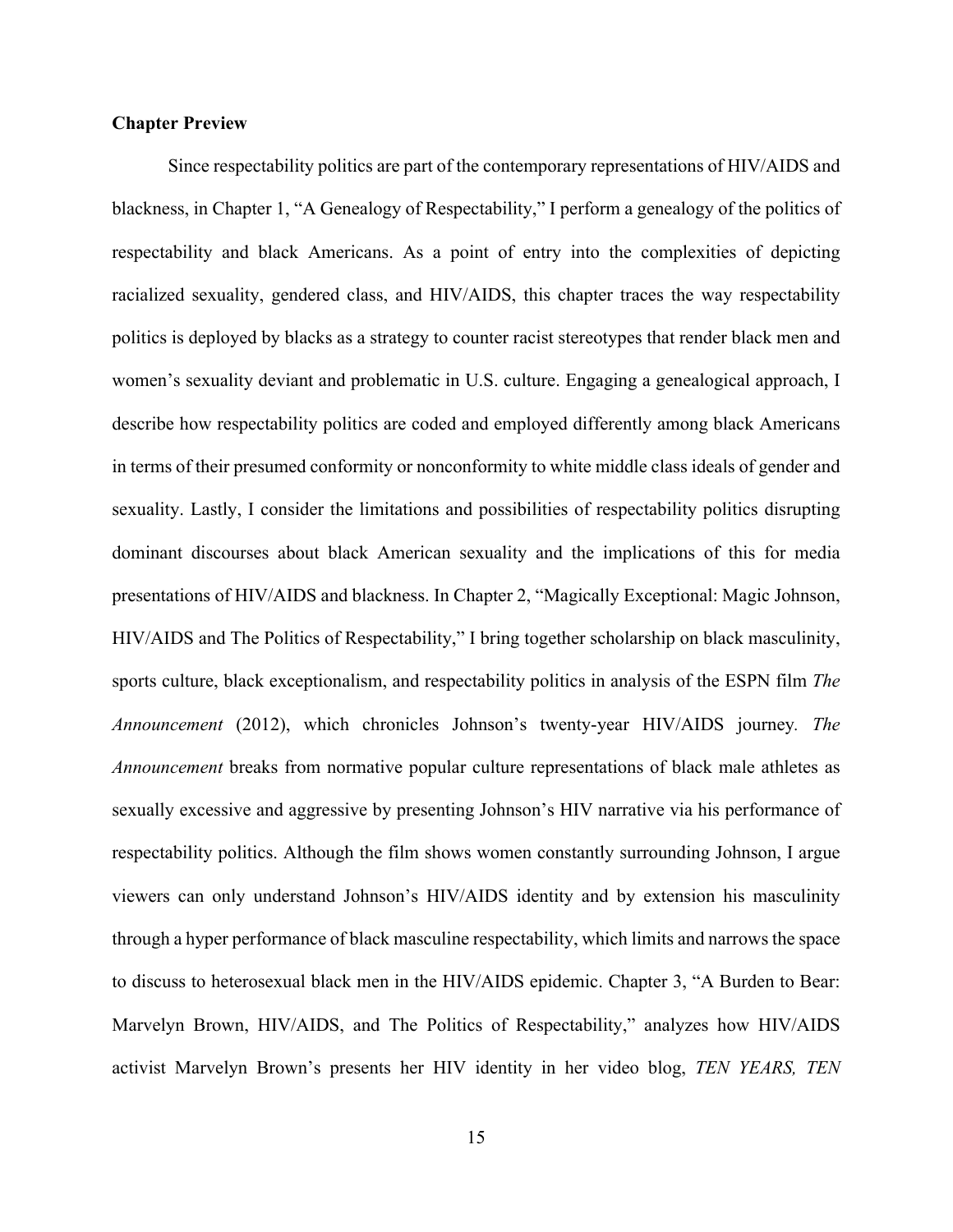*QUESTIONS, TEN ANSWERS* that she posted on July 17, 2013, to publicly commemorate the milestone of living with HIV for a decade. Brown's discussion of her sexuality and femininity signal the need to consider respectability politics as a malleable and contestable discourse because she simultaneously challenges and reifies tropes of respectable black femininity and stereotypes of black women and HIV/AIDS. Brown questions the parameters of respectability and representations of black women living with HIV/AIDS by choosing to define her performance of respectability without silencing or sanitizing her sexual behavior prior to contracting HIV. Conversely, Brown's performance of respectability is troubling given her pronounced use of the controlling image of the welfare queen, a stereotype of black women manipulating the welfare system for economic mobility, to differentiate her HIV/AIDS narrative from stereotypes of working class HIV positive black women. In Chapter 4, "Deserving or Innocent: HIV/AIDS Depictions in the film *Precious,*" I examine the film *Preciou*s, with its focus on the tragic life experiences and ultimate redemption of a young poor black girl, as a lens through which to examine how the film presents HIV positive black women through the dichotomy of pathology and innocence, using stereotypes of the welfare queen. I argue the film presents Mary and Precious as deserving and underserving of HIV/AIDS through the cultural markers of the welfare queen and respectability.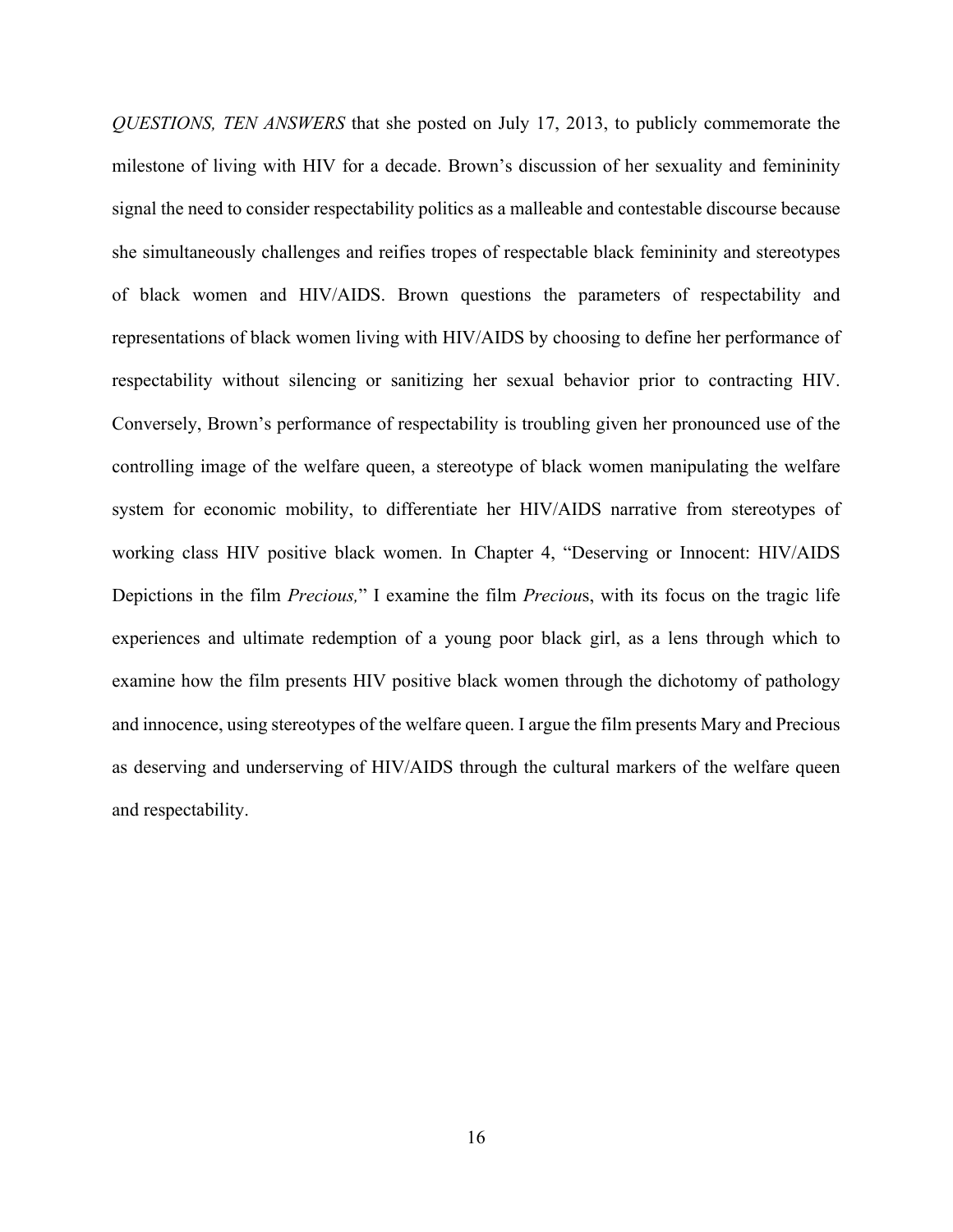#### **CHAPTER ONE:**

#### **A GENEALOGY OF THE POLITICS OF RESPECTABILITY**

On May 13, 2014, Earvin "Magic" Johnson's HIV positive status became the object of unrestrained ridicule by Donald Sterling. In early March 2014, Sterling, the white former owner of the Los Angeles Clippers, received a lot of media attention when celebrity gossip website *TMZ*  posted a 10-minute audio recording of Sterling making incendiary and derogatory comments against black Americans and lashing out at his girlfriend Vivian Stivano for socializing with black men, including Johnson, comments that drew widespread condemnation from players, fans, and the league. To quell the public storm, Sterling sat down with CNN's Anderson Cooper for an exclusive interview to explain his actions. After repeatedly insisting he was not racist, Sterling asked for forgiveness from the nation for his comments and told Cooper the audio tape did not reflect who he is as a person. When Cooper asked Sterling to share his personal feelings about Johnson, he said:

What kind of guy goes to every city has sex with every girl, then goes and catches HIV? Is that someone we want to respect and tell our children about? I think he should go into the background. What has he done for black people? Big Magic Johnson, what has he done? He got AIDS. (Moore, 2014)

Many NBA players and coaches viewed Sterling's comments as an ignorant rant. As Golden State Warriors coach Mark Jackson states, "This is a different time, it's unfortunate and we cannot allow someone with those feelings to profit" (Bieler, 2014). Despite people dismissing Sterling's sentiments as insensitive discrimination, significant discussion about HIV/AIDS stereotypes in popular media followed his comments. For instance, in the *New York Times,* Charles Blow (2014,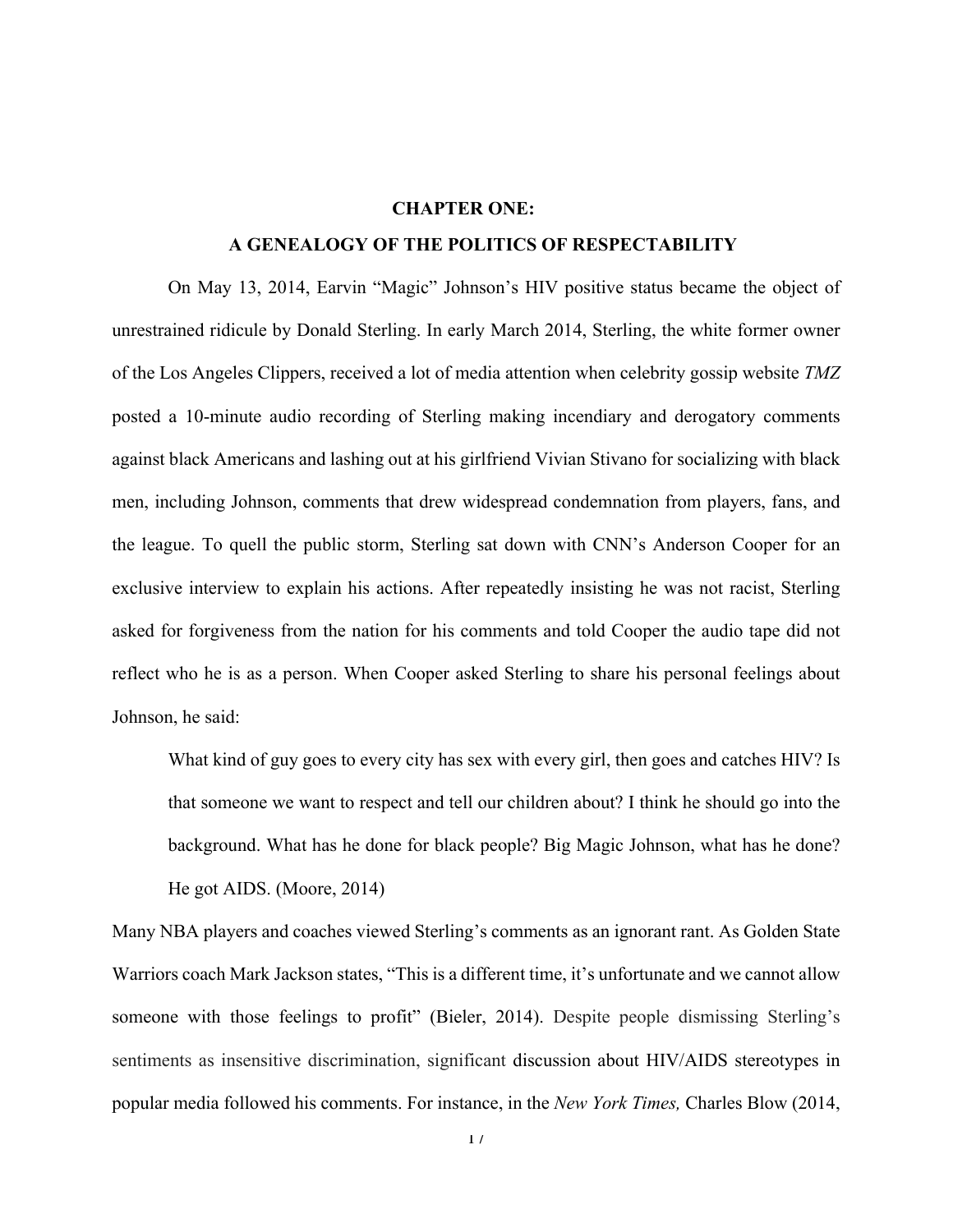May, 14) states: "In attempting to AIDS shame Johnson, Sterling further shamed himself—if that is even possible—and proved supremely disrespectful of and destructive to people living with HIV and those who are working to reach the affected and protect those at risk" (p. A01). Indeed, the NBA found Sterling's comments and behavior so offensive they forced him to give up ownership of the Los Angeles Clippers and he was banned from any further involvement with the NBA (Boren, 2014). Sterling's public commentary is noteworthy since it perpetuates familiar stereotypes of immoral black male sexuality. Sterling suggests that Johnson's sexual behavior and subsequent HIV status is something Johnson should be ashamed of and exiled for, casting Johnson's manhood as suspect and dangerous. His words frame Johnson as a hypersexual black man whose excessive sexual behavior made his contraction of HIV inevitable.

Why is Johnson's sexuality central to Sterling's condemnation of his HIV/AIDS status and moral character? How is Johnson's identity as a heterosexual black man part of discussions of his sexual behavior and HIV/AIDS diagnosis? While as a sports and cultural icon, Johnson falls outside the boundaries of typical U.S. black American identity, this project is concerned precisely with the convergence of racialized sexuality, gender, and HIV/AIDS animated by Sterling's comments about Johnson. The majority of the time when we are discussing black American representations in U.S. culture it is through sexual scripts. As a disease associated with stigmatized sexualities and behaviors, HIV/AIDS is a particularly loaded site to examine the discourses of racialized and gendered sexuality for black women and men, who are problematically constructed as hypersexualized. In her analysis of HIV/AIDS and black Americans, Cathy Cohen (1999) notes that as media representations increasingly depict the disproportionate rates of HIV transmission in the black population, black Americans use discursive representations specific to black identity to manage the stigma attached to the HIV/AIDS epidemic. An essential discourse to countering the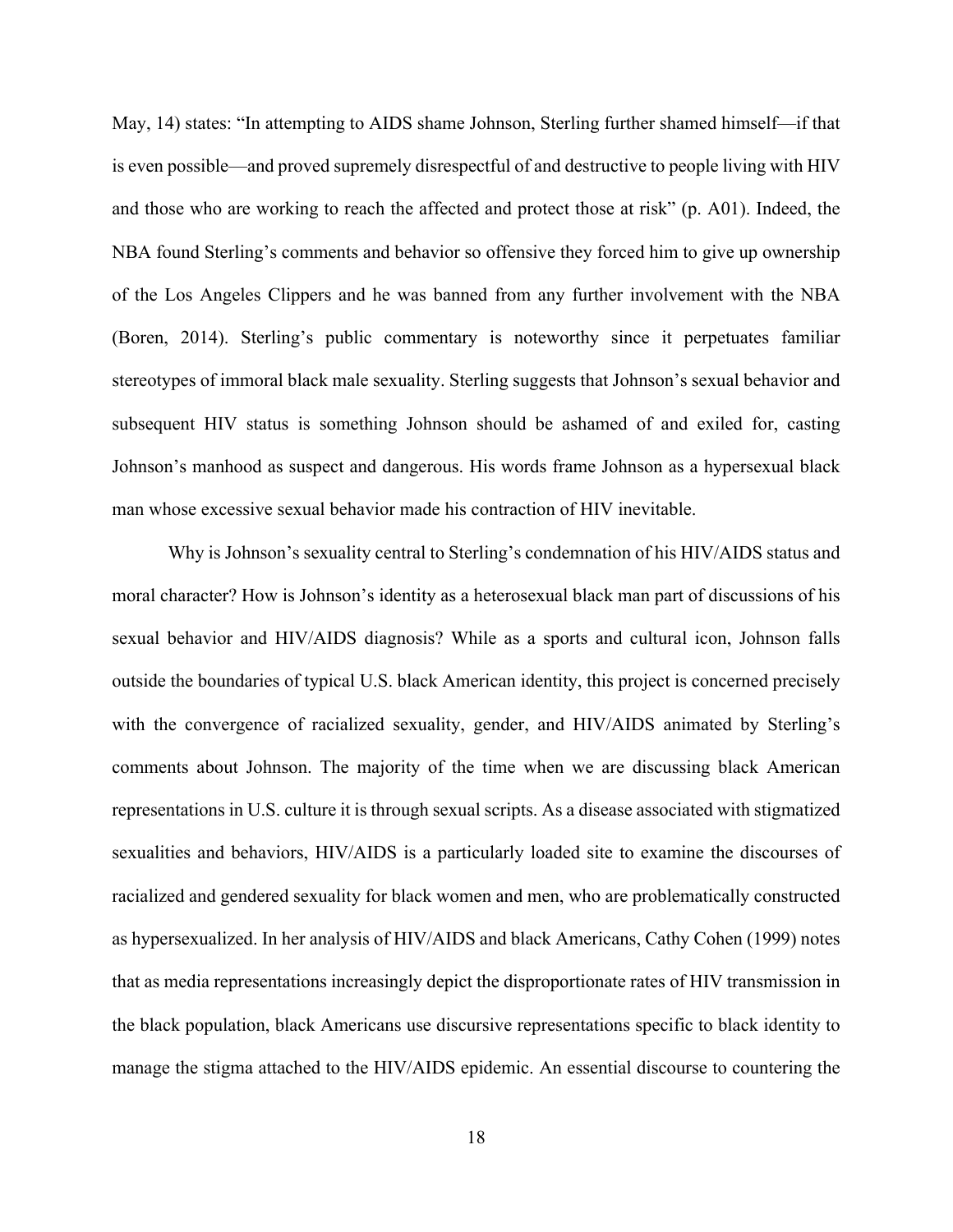stereotypes associated with HIV/AIDS and blackness is the politics of respectability—which includes a particular set of precepts that determine how black men and women should present themselves in public spaces to align with white middle class ideals of gender and sexuality (Collins, 2004; Higginbotham, 1993; Jenkins, 2007; Thompson, 2009). This chapter seeks to unpack and consider the paradoxical implications of negotiating dominant discourses about HIV/AIDS and black bodies via the politics of respectability. I ask two interrelated questions: In what ways does the politics of respectability govern black femininity, masculinity, and sexuality? Secondly, how might the tenets of respectability politics—concealing sexuality and a reliance on notions of assimilation—create spaces where certain depictions of racialized sexuality and gender are privileged in contemporary representations of HIV/AIDS and black bodies? I examine the ways that respectability politics works as a discourse to counter racist constructions of racialized gender and sexuality and the manner in which this limits spaces to discuss black gender and sexuality. I argue that these limitations have implications for the ways HIV/AIDS and blackness are discussed in popular culture.

#### **Method**

In this chapter I use Foucault's (1984) genealogical approach to articulate the historical and discursive significance of the politics of respectability for a discussion of HIV/AIDS and black Americans. Foucault argues that a genealogy is important in discussing critical history and a way to bring about a "revaluing of values" in the present day (Garland, 2014, p. 372). Genealogies allow scholars to examine the inconsistent and discontinuous process in which contemporary discourse and cultural knowledge emerge from specific struggles, conflicts, and exercises of power (Driscoll, 2007; Garland, 2014). "The goal of a genealogy is not to locate causes or origins in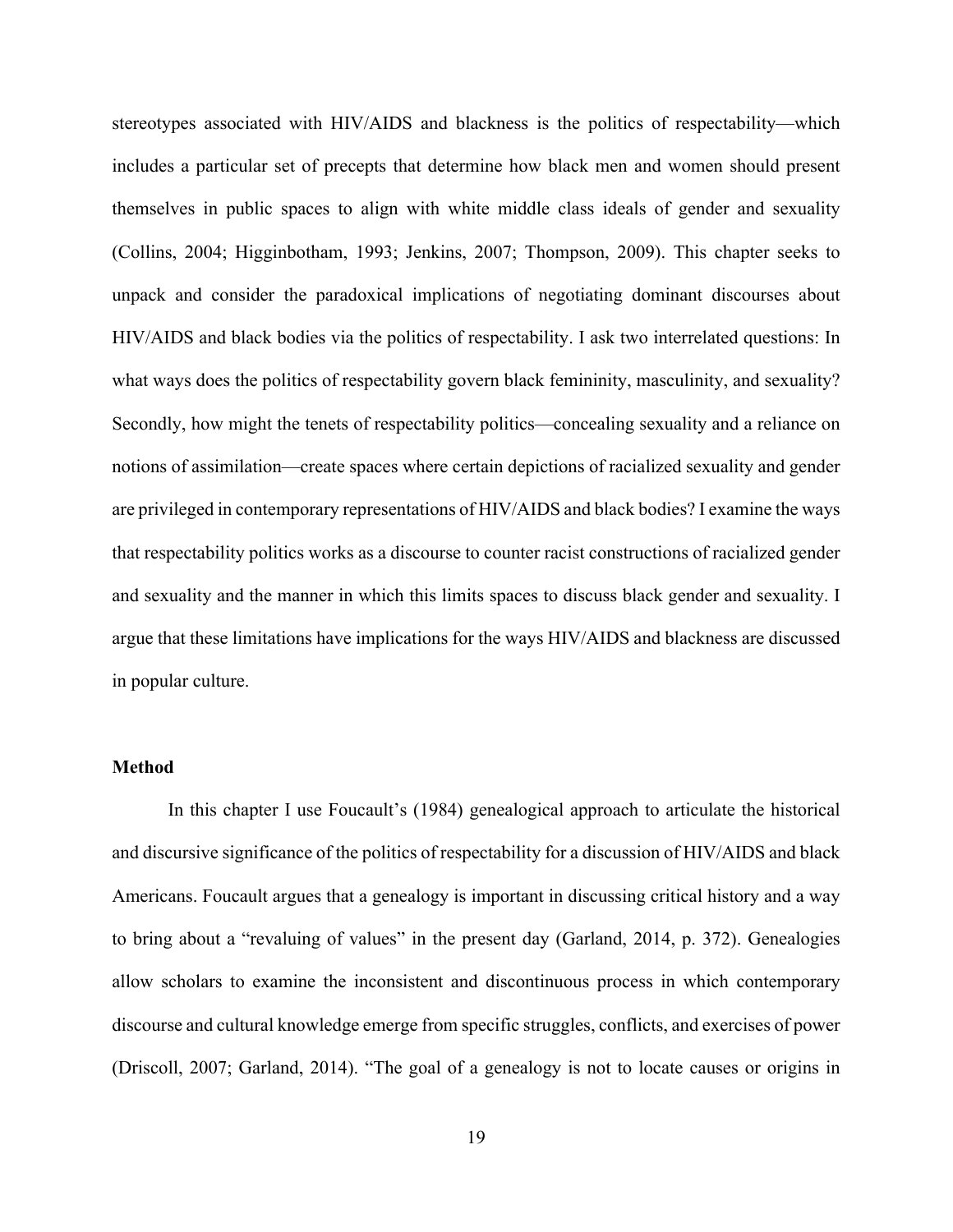history, as much as to map how ideas and practices (such as the performances of racialized femininity, masculinity, and sexuality) are possible in a given cultural context" (Driscoll, 2007, p. 4). While I do not address specific representations of HIV/AIDS and blackness in this chapter, a genealogy of respectability politics helps further an understanding of media depictions of HIV/AIDS, the focus in the remainder of the project, all of which are animated by respectability discourse in some manner.

A genealogy raises questions about how current practices and categories came to be cultural knowledge. I recognize that respectability politics is a discourse that depends on and contributes to a particular set of knowledges about black American identity; it does not provide determined knowledge of black bodies. Sexual contact is the primary way people contract HIV/AIDS, therefore representations of blackness and HIV/AIDS make us consider how respectability politics frame black gender and sexuality. A genealogy of the politics of respectability for black Americans will situate how the use of respectability in media representations of HIV/AIDS to discuss gender and sexuality provides important ideas about what it could mean to be HIV positive and black in the United States. A genealogy reveals the popular discourses about HIV/AIDS and blackness and allows us to examine some of the cultural anxieties about racialized gender and sexuality.

#### **Respectability in the Present: A Contested Idea**

Black Americans are central to U.S. history, and placing their lived experiences at the center of history opens spaces to recognize new perspectives and opportunities to challenge dominant narratives of American identity. The politics of respectability constitutes a racialized discourse that attempts to place the black lived experience at the center of U.S. history rather than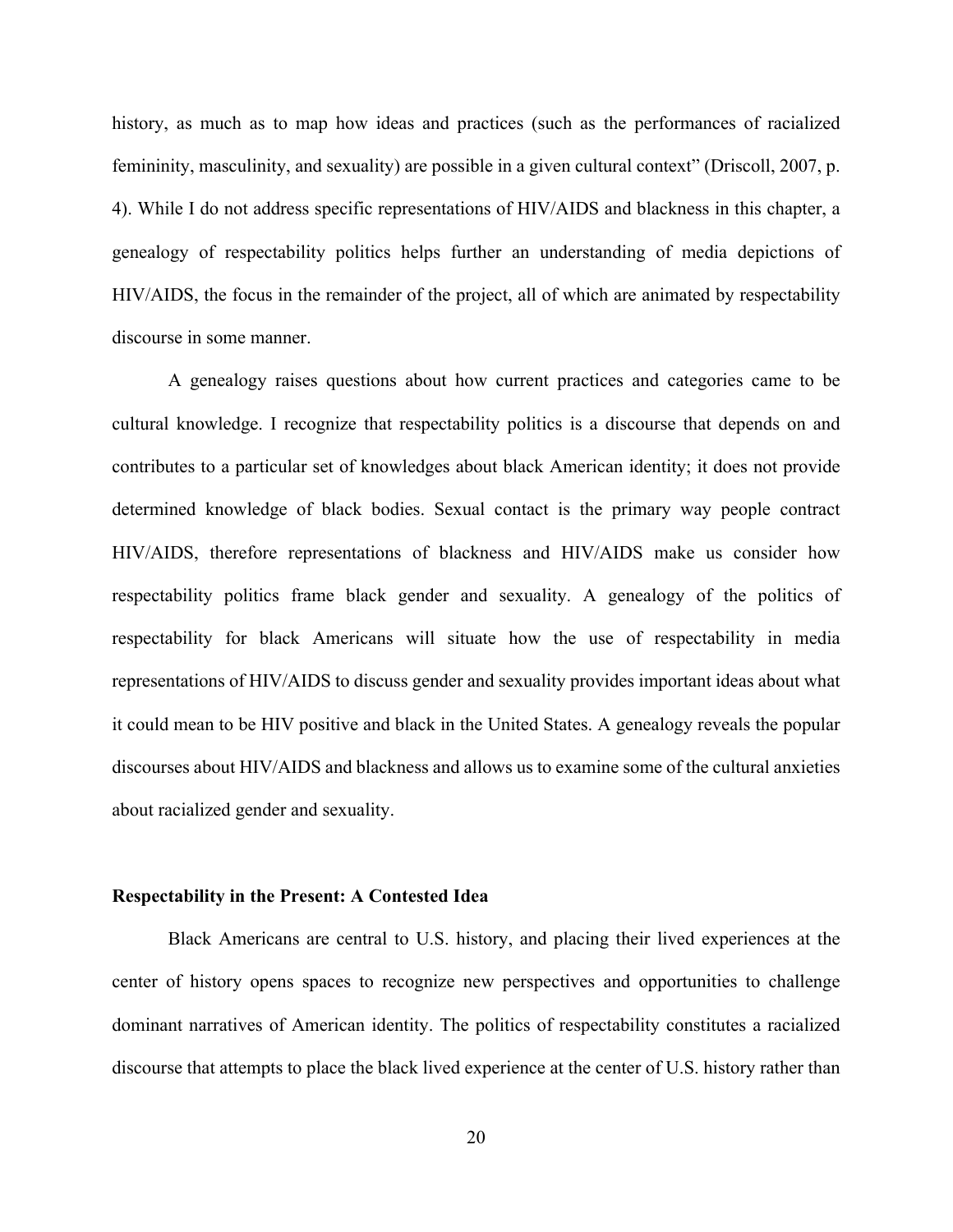the margins. First coined by Evelyn Higginbotham (1993) in her history of the Women's Convention of the National Baptist Convention, respectability politics is defined as strategy to counter white racist constructions of blackness, gender, and sexuality. Respectability politics promotes adhering to and upholding white normative societal ideals to claim and assert American citizenship outside the confines of white racist stereotypes.

Although respectability politics has a historical trajectory dating back to the nineteenth century, it remains a prominent discourse black Americans use to resist both social and systematic racial discrimination. The story of respectability politics in the United States is one of black people constantly questioning if their images are polished, sanitized, or acceptable enough for white society. In other words, do certain representations make "us" look bad in front of "them"? Black scholars assert that we must not demean or negate the politics of respectability's effectiveness as a strategy for both social and political advancement, since for many black Americans it served as the primary mechanism to leverage power in dominant white society, while it simultaneously worked as a way to establish basic humanity and equality for black Americans (Carby, 1992; Cohen, 2004; Higginbotham, 1993; Kennedy, 2015; McBride, 1998). The politics of respectability was not an unwitting ideological movement that developed over time, it was a direct response to the political and personal systemic racism black Americans faced in their daily lives.

Respectability politics proponents advocate that being mindful of public presentation and avoiding saying or doing anything that reflects badly on black people will aid in countering negative racial stereotypes and help secure potential allies in addressing racial injustice. Yet, the politics of respectability has become a target for derision in discussions in popular media about black identity and representation in the United States. Black scholars, public intellectuals, and activists argue that "respectability will not save us" (Smith, 2013). They see the current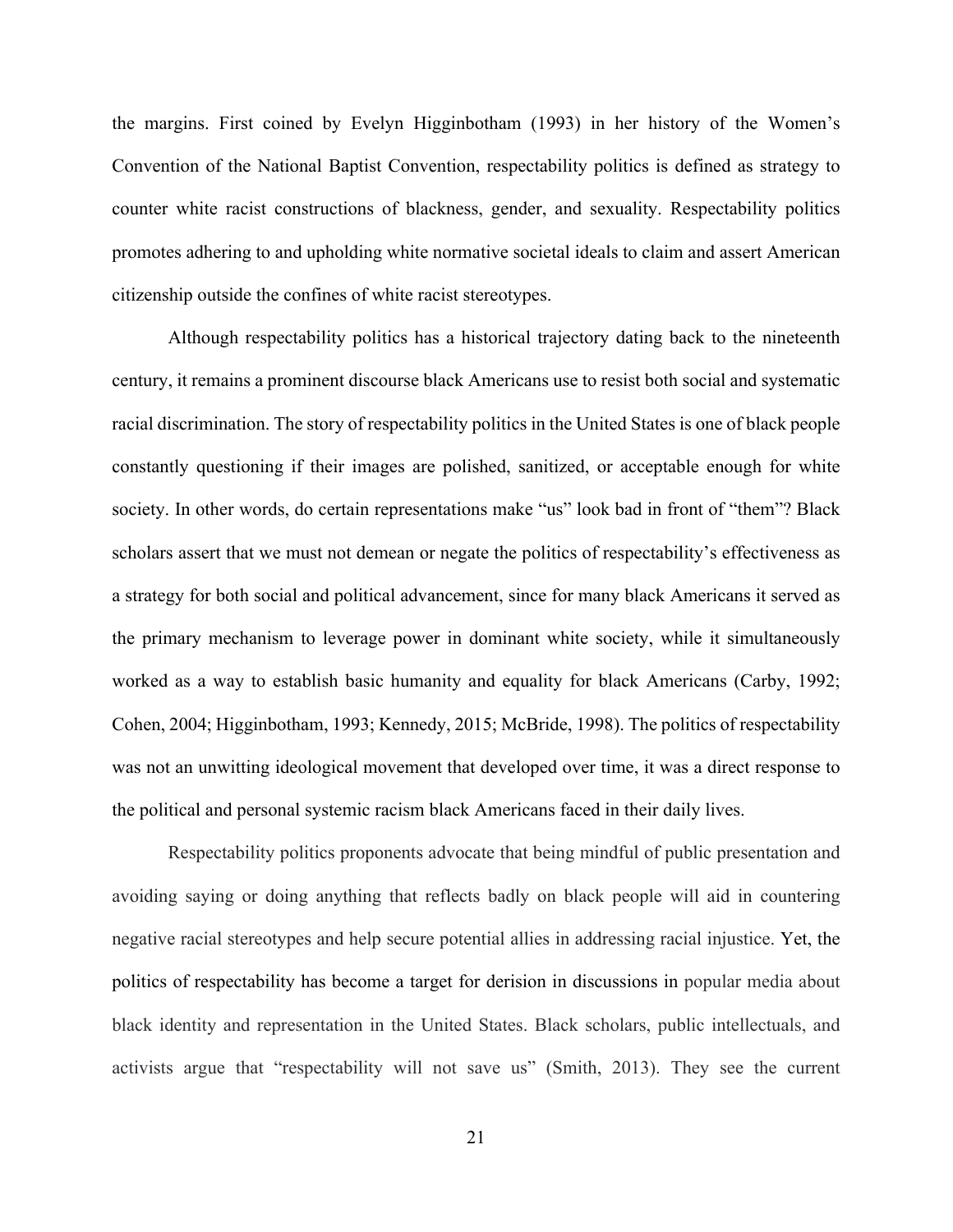expectations and parameters of respectability for black people as flawed, harmful, and ineffective (Coates, 2015; Collins, 2004; Cooper, 2015; Neal, 2010; Thompson, 2009; Weekley, 2015). Brittany Cooper (2016) states:

In the 1890's post reconstruction context in which this strategy was codified, after the U.S. government abandoned black people to the violent terrorism of the post-Civil War South, such thinking makes sense, however in the  $21<sup>st</sup>$  century this thinking does not make sense. In this contemporary moment such thinking reinforces the myth of black respectability as the antidote for anti-black rhetoric and violence. (Cooper, 2016)

Performing respectability is measured by the ability and willingness to assimilate to white middle class heteronormative gender and sexual codes. Cooper reminds us that in its inception, respectability was created as a strategy for adopting "white" practices of gender and sexuality not intended for black people. In the contemporary moment, we must stop and consider the utility of respectability politics as a discourse that still aligns with antiquated and binary notions of gender, class, and sexuality. In many cases, these expectations are no longer even applied to white bodies.

A genealogy of respectability allows us to question how media representations produce disparate and messy cultural knowledge about black gender and sexuality. For example, as I discuss in chapter two, the complex articulations of respectable black masculinity work to simultaneously frame Magic Johnson as a black sports celebrity, the most recognizable face of the HIV/AIDS epidemic, and present his sexuality as nonthreatening. Popular discourse about black male athletes as sexually excessive and aggressive combined with the cultural stigma of promiscuity associated with HIV/AIDS suggests that Magic Johnson's lifestyle choices position him outside the cultural definition of an HIV/AIDS hero. However, his performance of respectability enables us to read him as sexually nonthreatening while sanitizing his HIV/AIDS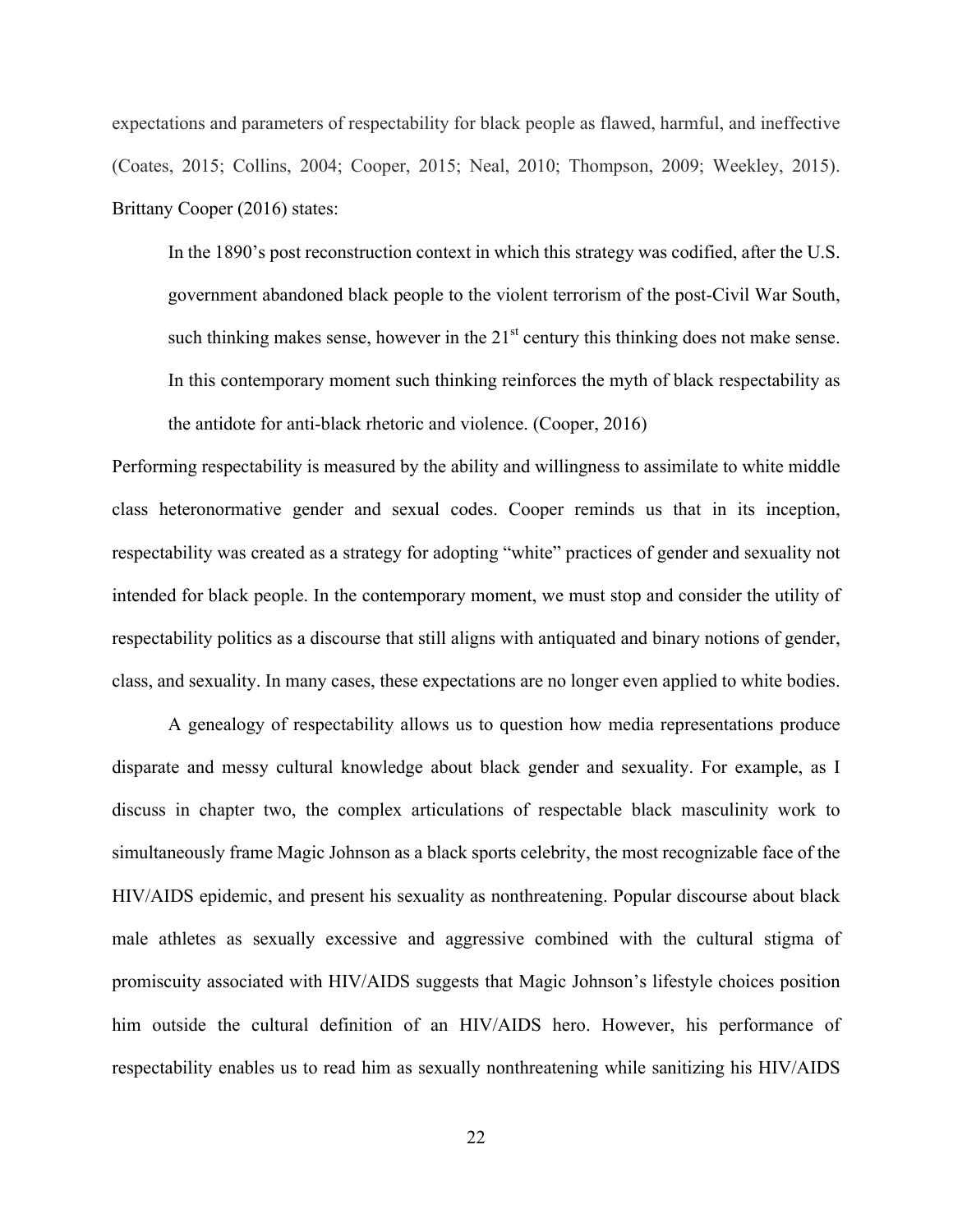status. Therefore, we must consider the implications of analyzing the politics of respectability as a discourse to access white heteronormative ideology to define black bodies. Especially when discussing HIV/AIDS and the disproportionate rates of infection for black bodies, I challenge the politics of respectability's efficacy to define black gender and sexuality through the constraints of white middle class sexuality and gender. I point this out not to suggest that black American identity is dependent on white middle class values for its coherence; rather, I seek to illustrate the ways in which gender and sexuality have always been presented as part of racialized survival discourse, as an important aspect for mental, physical, political, and social safety in the United States. Lastly, I recognize that representations of black gender and sexuality inextricably link to class ideologies and are imbued with class dynamics. Standard definitions of the black middle class vary (Carby, 1992; Cohen; 1999; Gaines, 1996; Summers, 2004; Thompson, 2009). Black scholars (Jenkins, 2007; Thompson, 2009) characterize black middle class Americans as constituting both an economic, but mostly a social category. Middle class black status can be difficult to define because it is presented in society both interracially and intraracially, as vague, elastic, and based as much on income as behavior. How is class defined by respectability politics? Scholarship discusses the politics of respectability as a strategy deployed by middle class black Americans (Carby, 1992; Cohen, 1999; Collins, 2004; Higginbotham, 1993; Summers 2004; Thompson, 2009). As I will discuss further, although socioeconomic status classifies black identity and lived experience in the United States, for this project, I interrogate how discourses of black middle class respectability are predicated on black American's ability to present themselves as the arbiters of racialized gender and sexual propriety to white Americans and black Americans.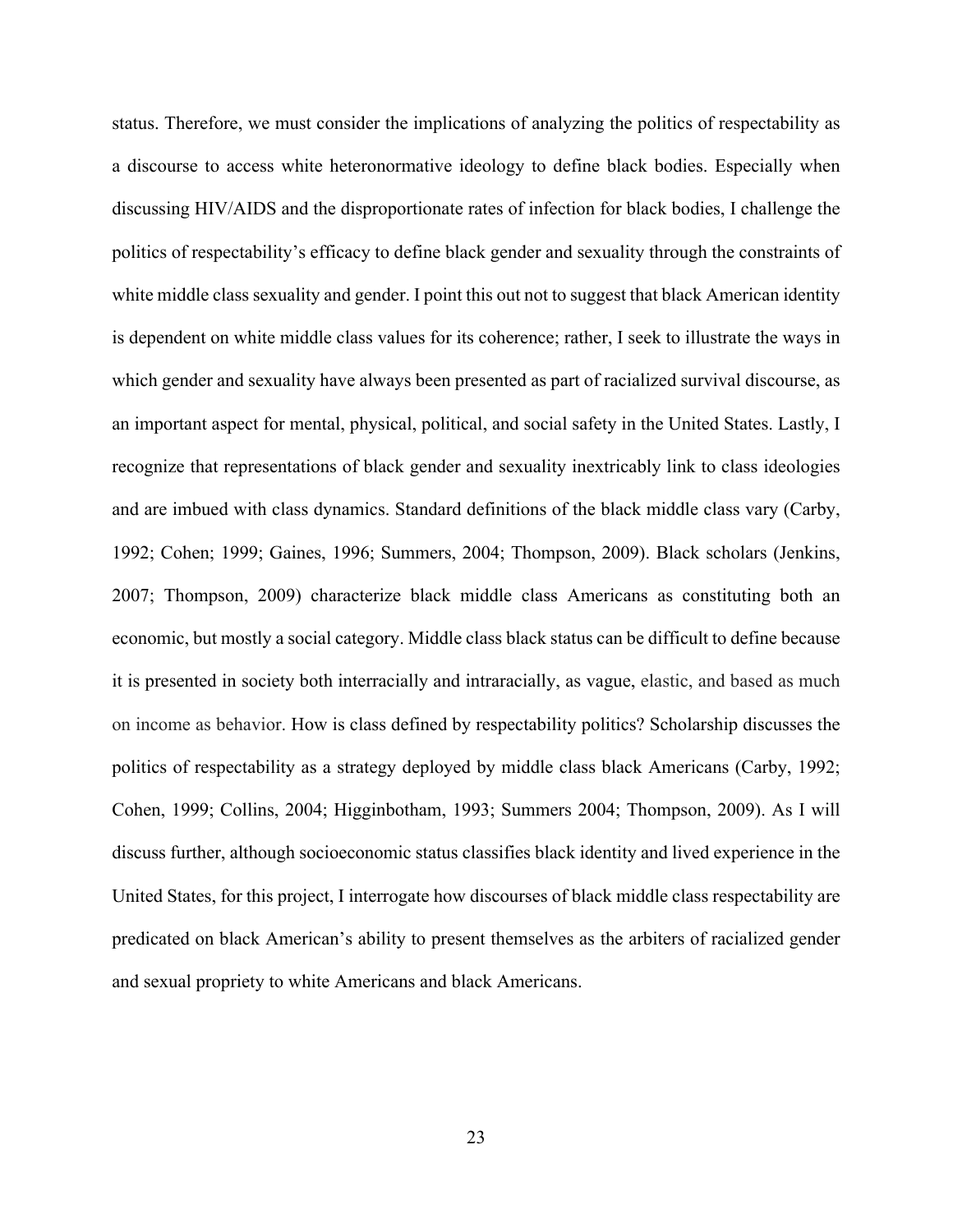#### **See Me as Human: Black Gender and Sexuality**

The practice of chattel slavery was essential to establishing the ways that white middle class norms of gender and sexuality continue to be deployed to stigmatize black gender and sexuality as uncivilized and deviant in the United States (Carby, 1992; Collins, 2004: Hammonds 2009; Jenkins, 2007). White racist stereotypes linked enslaved black women and men's commodification and objectification to their gender performances and presumed sexual deviance (Collins, 2004; Giddings, 1984; James, 2014; Omolade, 1994). Most notably, slavery functioned as gender oppression, which took different forms for black men and women (Collins, 2004; Higginbotham, 1987). For example, the cult of true womanhood, an ideology based on Victorian era values, illustrates the ways defining black women's bodies through sexual behavior, gender, and enslavement worked to exclude them from notions associated with ideal femininity. The ideology delineated the principles necessary for appropriate white middle class feminine behavior. Barbara Welter (1999) notes that the cult of true womanhood entailed "the attributes of True Womanhood, by which a woman judged herself and was judged by her husband, her neighbors and society" (p. 44). By both temperament and ability, the cult of true womanhood deemed white women ill-suited for manual labor. The cult of true womanhood exalted being a wife and mother as the "purpose of all women's being" (Spruill, 1972, p. 220). A (white) woman's place was with home and family, rearing and taking care of children, running the household, and taking care of her husband. The four primary criteria for judging a white woman's acceptable performance of femininity was based on her presentation of her "piety, purity, submissiveness and domesticity" (Welter, 1999, p. 44). The emphasis on religion was highly valued because Christian biblical teachings reinforced beliefs that a woman's ultimate duty was to her children and her husband. Moreover, biblical teachings also reiterated the social and moral consequences if a woman acted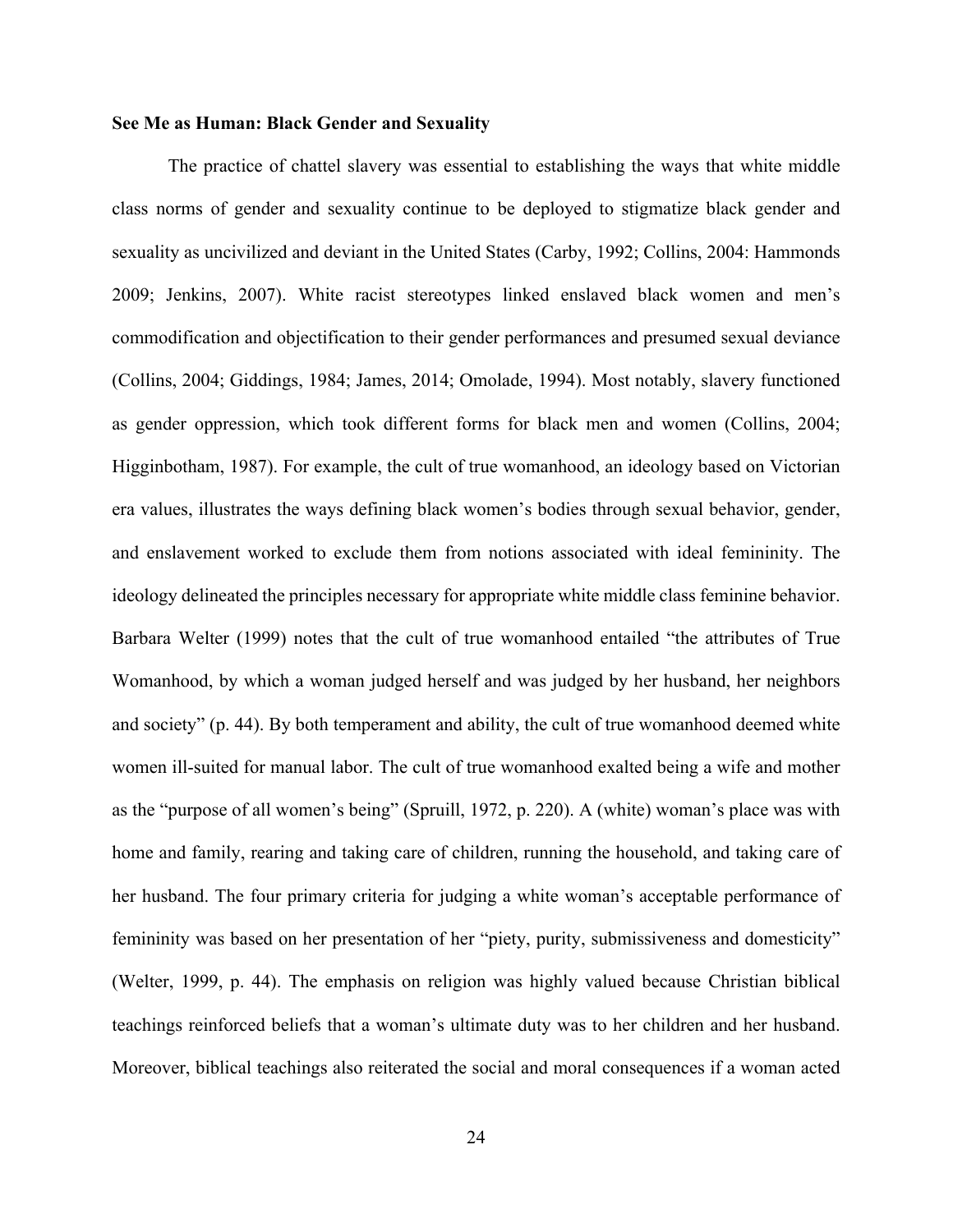on sexual temptation. The ideal of purity was especially coveted because in order to possess the other feminine virtues associated with ideal womanhood, it was necessary that women repress any behavior that could indicate overt sexuality. Practicing submissiveness gave women the ability to focus solely on their children and husband because men were in charge of financially supporting the home. The ideology of true womanhood did not allow for any deviation from the performance of modesty, as Welter (1999) notes, "purity was as essential as piety to a young woman, its absence considered unnatural and unfeminine. Without it she was, in fact no woman at all, a member of some lower order" (p. 46). The embodiment of purity denied that white women had any knowledge of sexual desire, the only passion they expressed was in regard to taking care of their home, husband, and children. Welter's description makes it evident the cult of true womanhood did not include all women. Instead, performing chastity and sexual innocence, granted certain white women a privileged class position and status, thus elevating them to symbolize ideal femininity.

White women retained their status as bearers of ideal femininity, by contrasting their racial, gender, and sexual identity with that of black slave women's lived experiences. Indeed, as Candice Jenkins (2007) notes, "the cult of true womanhood relied on the backdrop of black female "nonwomen" in order to more clearly define true womanhood as white, frail and virtuouseverything black women supposedly were not" (p. 7). The conditions of slavery rarely afforded black women the opportunity to embody white feminine ideals. While white women's ability to avoid manual labor elevated her social standing, the subjection to strenuous field work and excessive domestic chores, prevented black women from exemplifying the gentility and fragility of "true womanhood." Moreover, because enslaved blacks were seen as property for capital accumulation, in many cases there was no effort to keep slave families intact. In turn, black slave women rarely had the opportunity to fulfill the role of the dutiful mother the cult of true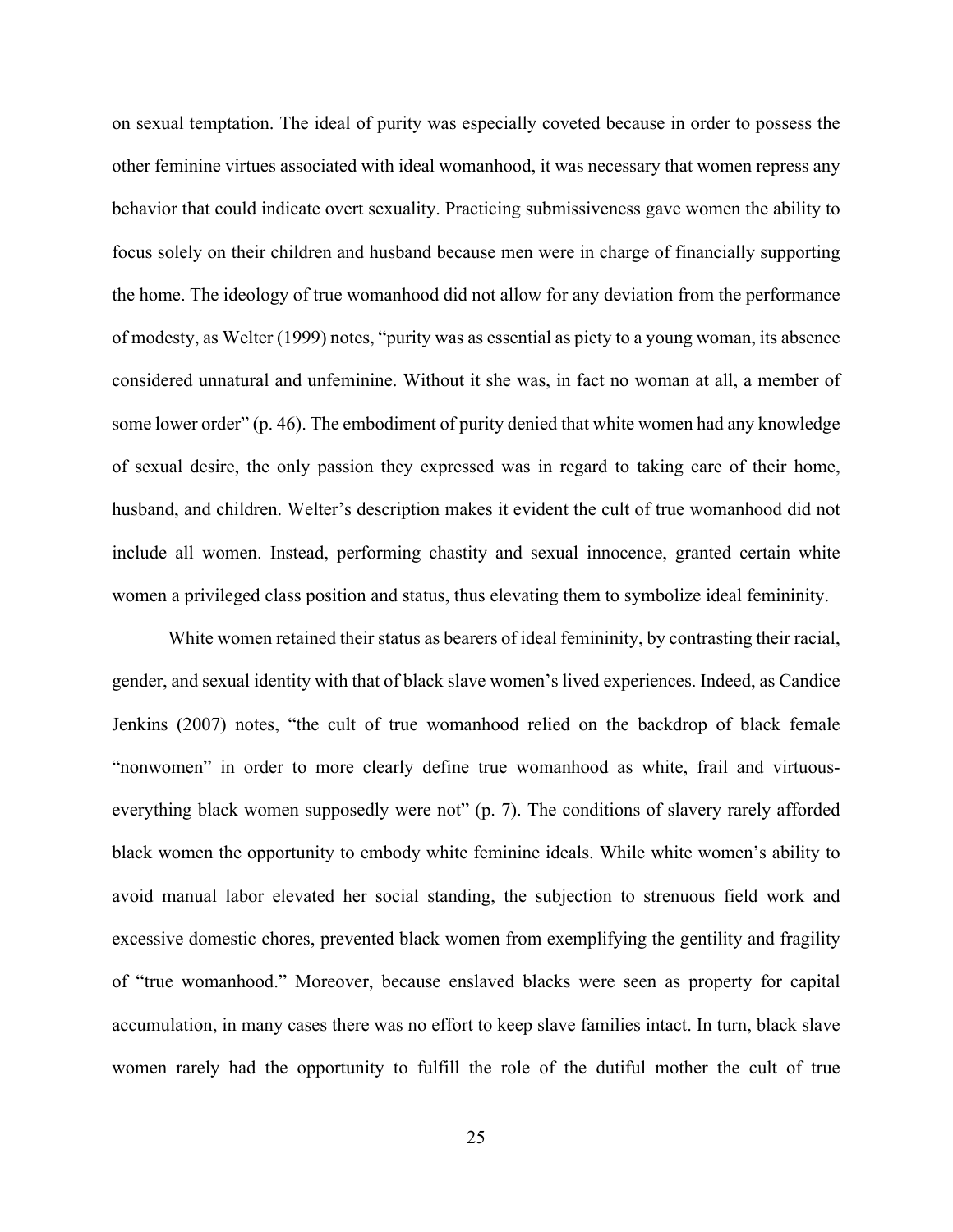womanhood called for. Also, the demands of slavery did not allow black women to focus their energy and effort on their children. Furthermore, slave marriages were not recognized as legal marital unions, so black women were not afforded the title of adoring wife.

A primary assumption of the principles underlying the cult of true womanhood was the ability of white women to "civilize" the carnal sexual desires of white men (Carby, 1987, p. 27). White women's supposed chasteness made them worthy of protection from men because their sexual naiveté and modesty were considered as "qualities that delight and fascinate men" (Clinton, 1963, p. 8). White women's femininity could be used to tempt men, but it was always masked by performances of meekness and chastity. In contrast, popular white racist stereotypes of enslaved black women's femininity emphasized their supposed excessive sexual appetites. When white slave owners committed sexual violence against black slave women, it was presented as part and parcel of black women's sexual desires. As Hine (1994) states:

An aspect of black women under slavery took the form of the white master's consciously constructed view of black female sexuality. This construction which was designed to justify his own sexual passion towards her also blamed the female slave for the sexual exploitation she experienced. (p. 28)

The idea that it was impossible to sexually violate black slave women because they were already excessively promiscuous masked the sexual exploitation they endured at the hands of their white owners. Slave owners were not regarded as being responsible for their actions against black enslaved women. On the contrary, it was black women who were stigmatized and labeled as a threat to the martial sanctity of the white middle class mistress's sanitized femininity for exposing her white husband to excessive black female sexuality (Carby, 1987).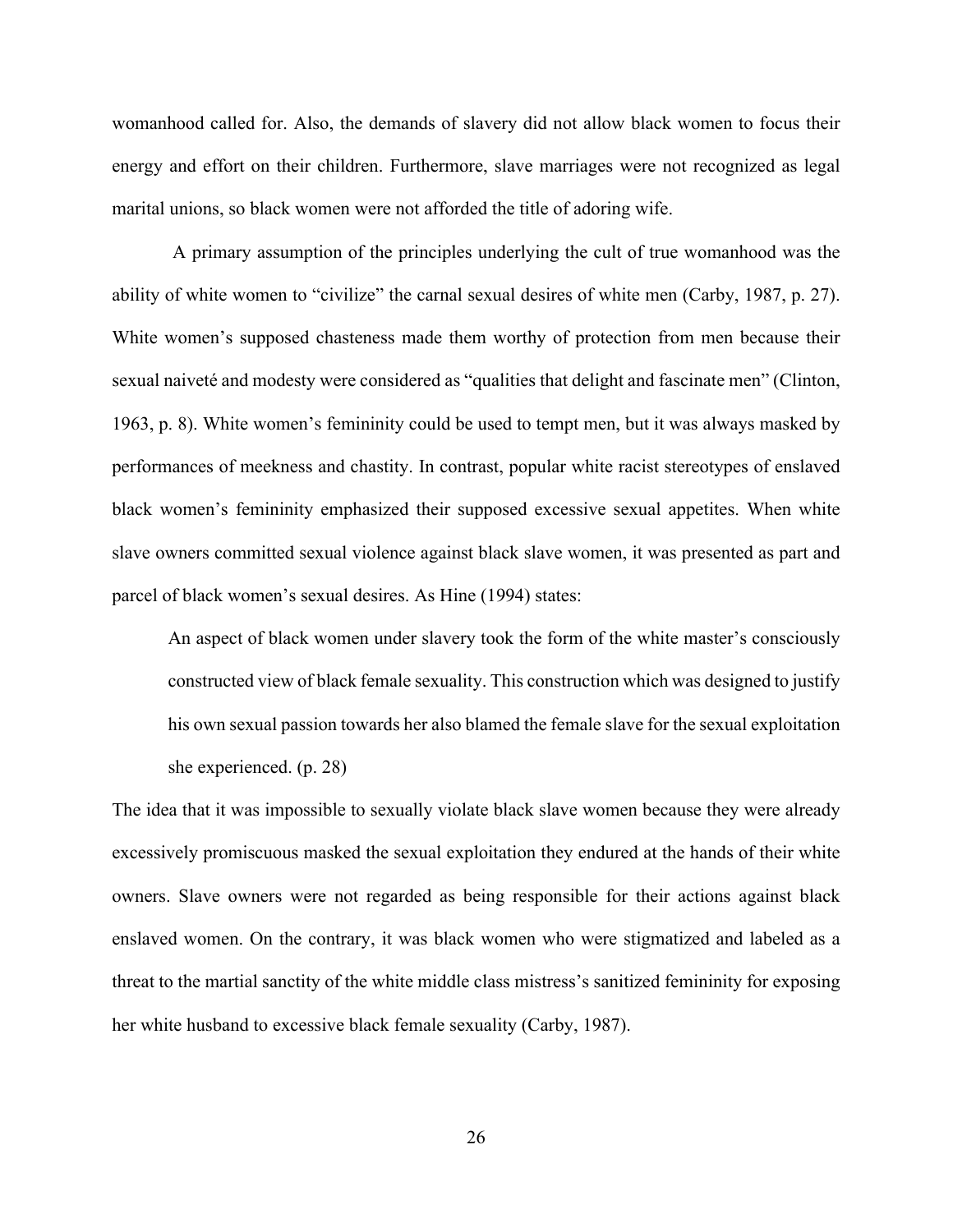Notions of virtuous masculinity during slavery also subscribed to white middle class Victorian era mandates to construct ideas of appropriate manhood. White middle class men claimed a masculine identity that allowed them rule over their wives, children, and property. Under Victoria era assumptions, maintaining a family and having material wealth were essential to masculinity. Notably, these are aspects of life enslaved black men were not allowed to access or choose for themselves. The ability of white men to beat and kill black men at will and force them to separate from their female partners and children served not only as a form of racial control, but also gender control. Moreover, white middle class masculinity was marked by practicing sexual self-control (Gaines, 1996; Gordon, 1997; Jenkins, 2007; Summers, 2004). Having self-control over sexual behavior allowed white middle class men to protect and uphold white middle class women's ideal femininity.

In contrast, black masculinity was represented as male sexuality run rampant. Enslaved black men were framed as savage, violent, and mostly motivated by carnal sexual desires that needed to be controlled (Collins, 2004; Gordon, 1997; Jenkins, 2007; Summers, 2004), which was connected to the hypersexualized body of black women. As Gilman (1986) notes, in white U.S. culture black women's bodies were assumed as the ultimate "source of corruption and disease and came to symbolize an icon of black sexuality in general" (p. 250). For instance, the controlling image of the sexually excessive and promiscuous black Jezebel illustrates a particularly dangerous assertion of black sexuality that was established during the slavery era. Black enslaved women were assumed to possess an aggressive sexual desire that could not be tamed, and in turn not only was their perceived sexual licentiousness a justification for positioning them outside the boundaries of normative femininity, their excessive sexual bodies were deemed a detriment to the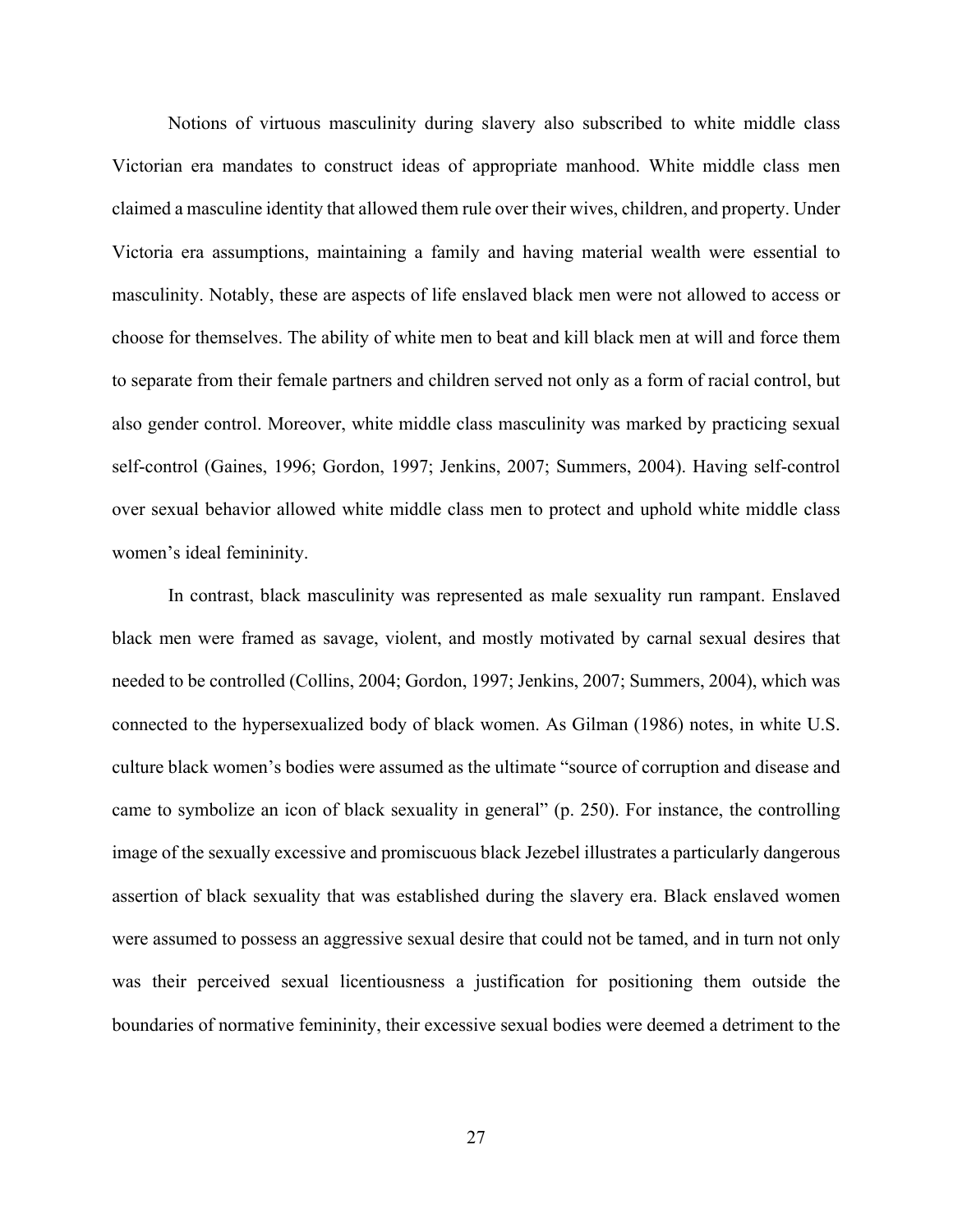entire black population and white Americans as well (Collins, 2004; Jenkins, 2007). This cultural sentiment was reflected in a Georgia newspaper editorial in 1904:

Negro women evidence more nearly the popular idea of total depravity than the men do. When a man's mother, wife, and daughters are all immoral women, there is no room in his fallen nature for the aspiration of honor and virtue. I cannot imagine such a creation as a virtuous black woman. (Giddings, 1984, p. 56)

Here we see the cultural myth of black women's sexual depravity impacting black men from inception, and black women's sexual depravity results in domestic failure, primarily in raising healthy black men. In essence, black women are responsible for the failures of the race as a whole. As Giddings (1984) writes, black men "were thought capable of sexual crimes because of the lascivious character of the women of the race in a time when women were considered the foundation of the group's morality" (p. 209). The historical repercussions of conceptualizing black women's bodies and sexualities in these ways remains an intrinsic part of how the politics of respectability continue to be enacted by black women and men in the twenty first century.

Here we understand that the history of chattel slavery marked black men and women's sexuality as deviant and not worth protection. White culture's disregard for black American life was framed not as a result of discrimination, but on black people's own flawed sense of morals and excessive sexual impropriety (Jenkins, 2007). The method of genealogy focuses on the body, which Foucault conceptualizes as a material surface, "as flesh upon which the micro-physics of power leave their mark" (Garland 2014, p. 373). He particularly stresses this point, "The body is the inscribed surface of events… genealogy is thus situated within the articulation of the body and history. Its task is to expose a body totally imprinted by history" (Foucault, 1991, p. 83). The treatment of enslaved black men and women created a historical trajectory for the assumed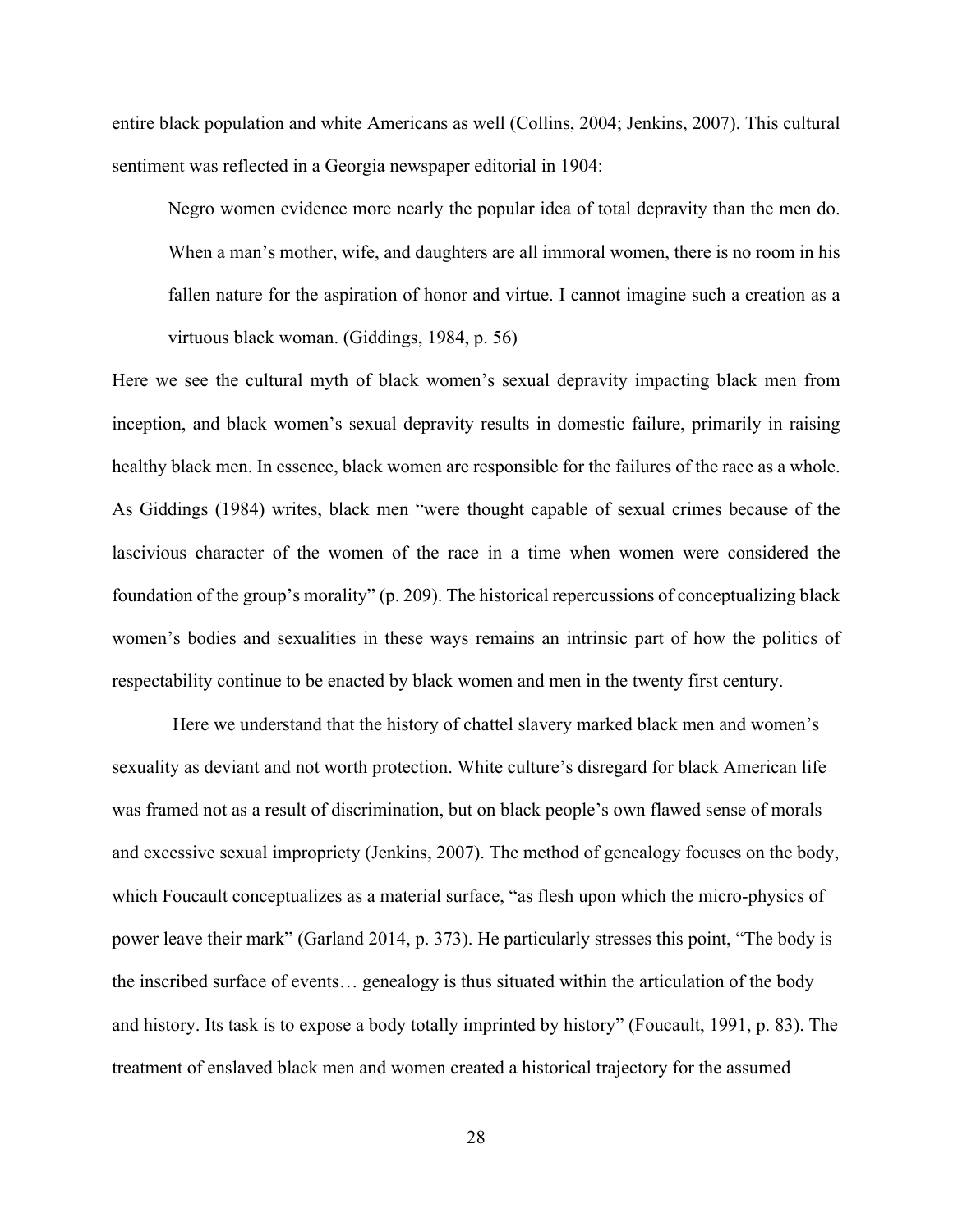sexual excessiveness of black male and female bodies which is still connected to stereotypes of racialized gender and sexuality today.

#### **A Response to the Limitations: Defining The Politics of Respectability**

Black Americans carried the stigma of promiscuous and excessive heterosexual desire long after slavery. In response to continued racial discrimination, the politics of respectability is a social and political reaction to white racist narratives of black pathology. Developed in the early twentieth century by members of the Black Christian Women's Convention, the politics of respectability deploys, to some extent the same Victorian era values that were used to construct black gender and sexuality as immoral and deviant based on white ideals of normative sexuality and gender. Higginbotham (1993) defines the concept politics of respectability:

the politics of respectability constituted a counter discourse to the politics of prejudice, it entrusted to blacks themselves the responsibility for constructing the "Public Negro Self," a self-presented to the world as worthy of respect. Respectability demanded that individuals in the black community assume responsibility for behavioral self-regulation and selfimprovement along moral, educational, and economic lines. The goal was to distance oneself as far as possible from images perpetuated by racist stereotypes. (186)

While respectability promoted racial uplift and equality for all black Americans, black women activists were attentive to the ways cultural stereotypes reflected a limited and problematic construction of black women that extended to the entire black population. In turn, the politics of respectability is a gendered discourse which relies on black women's public behavior to set the example for performing respectable black identity. As Higginbotham (1993) notes, "respectability tended to hold black women primarily accountable for the rise and the fall of the black family, and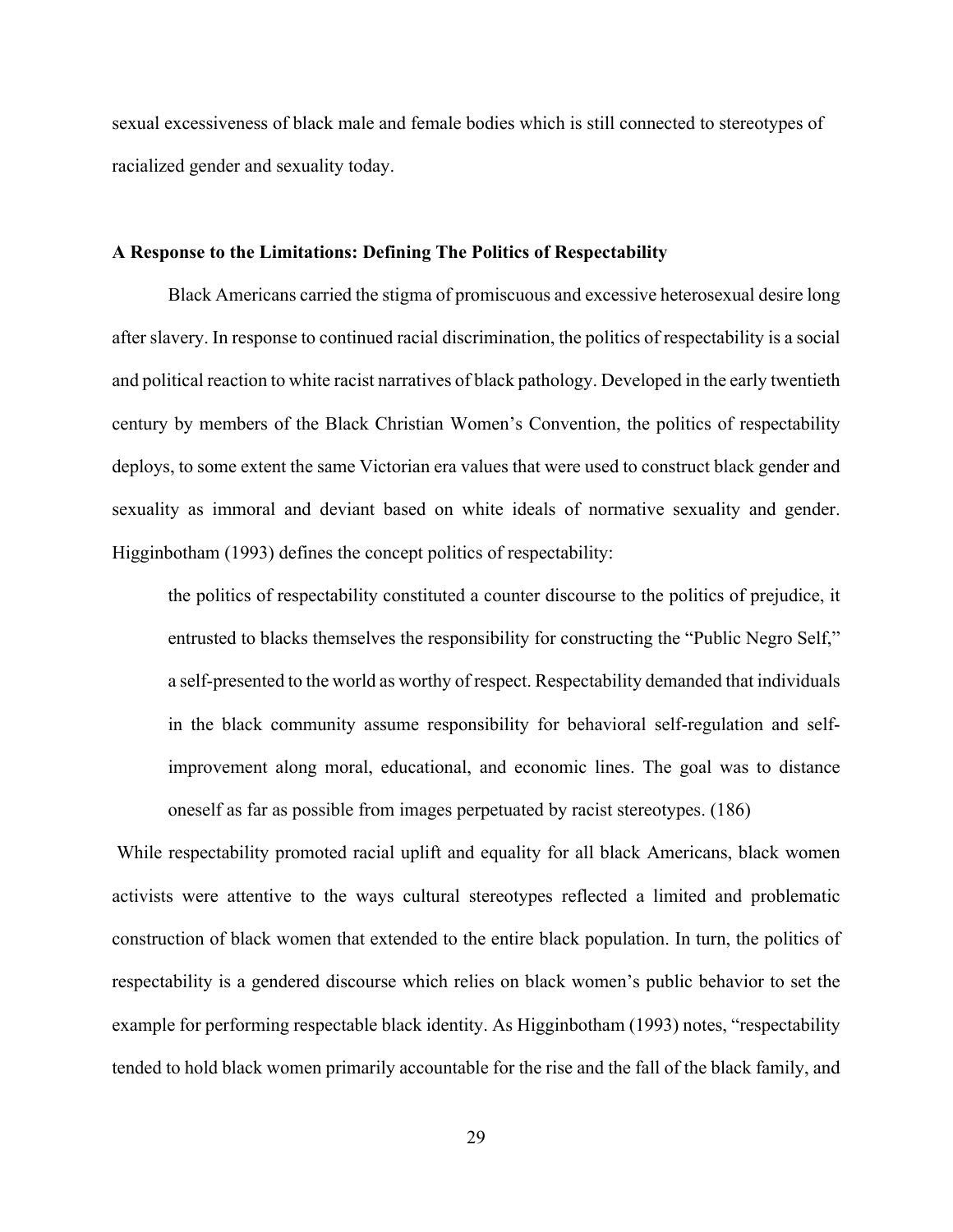by extension the rise or fall of the entire race" (p. 202). Combining strategies prompting religious devotion and white middle class normative moral ideals, black women used the politics of respectability as a recuperative tactic to counter the assumptions of sexual promiscuity and lewdness associated with their lived experiences. As discussed earlier, black womanhood and white womanhood were culturally and socially constructed as contradictory embodiments of sexuality (Collins, 2004; Durham, 2012; Griffin, 2012; Higginbotham, 1993). Black womanhood was conceived as a pathology; all black women, despite their education, income, or occupation were viewed as the embodiment of deviance (Higginbotham, 1993; Thompson, 2009; White, 2003). In turn, while it worked to resist dominant stereotypes, a primary goal of the politics of respectability was a refiguring of black womanhood, both individually and collectively.

Jenkins (2007) writes, "the performance of respectability was explicitly bound to the "emulation and promotion of bourgeois values that white women of the middle class had long held dear" (Jenkins, 2007, p. 13). Notably, while an aspect of respectability was assimilating to white middle class ideals, the precepts reject income or social status as definitive of one's ability to perform respectability. For example, Women's Convention leader Nannie Burroughs (1903) wrote in a newspaper editorial discussing respectability politics' social importance: "Every mother can become a benefactor to the race. It matters not how poor the mother if she possesses a character in which honor and integrity, and every other wholesome virtue hold sway" (1903, Oct, 10). The Women's Convention recognized the importance of all black women in the struggle to resist racist and sexist stereotypes. Black women use the *aspiration* for respectability as a marker for class standing. Mitchell (2004) uses the phrase "aspiring class" to describe black women who were not a part of the black economic elite, but still sought respectable class status by foregrounding morality and civility in their public behavior. She notes that "the characteristic common to the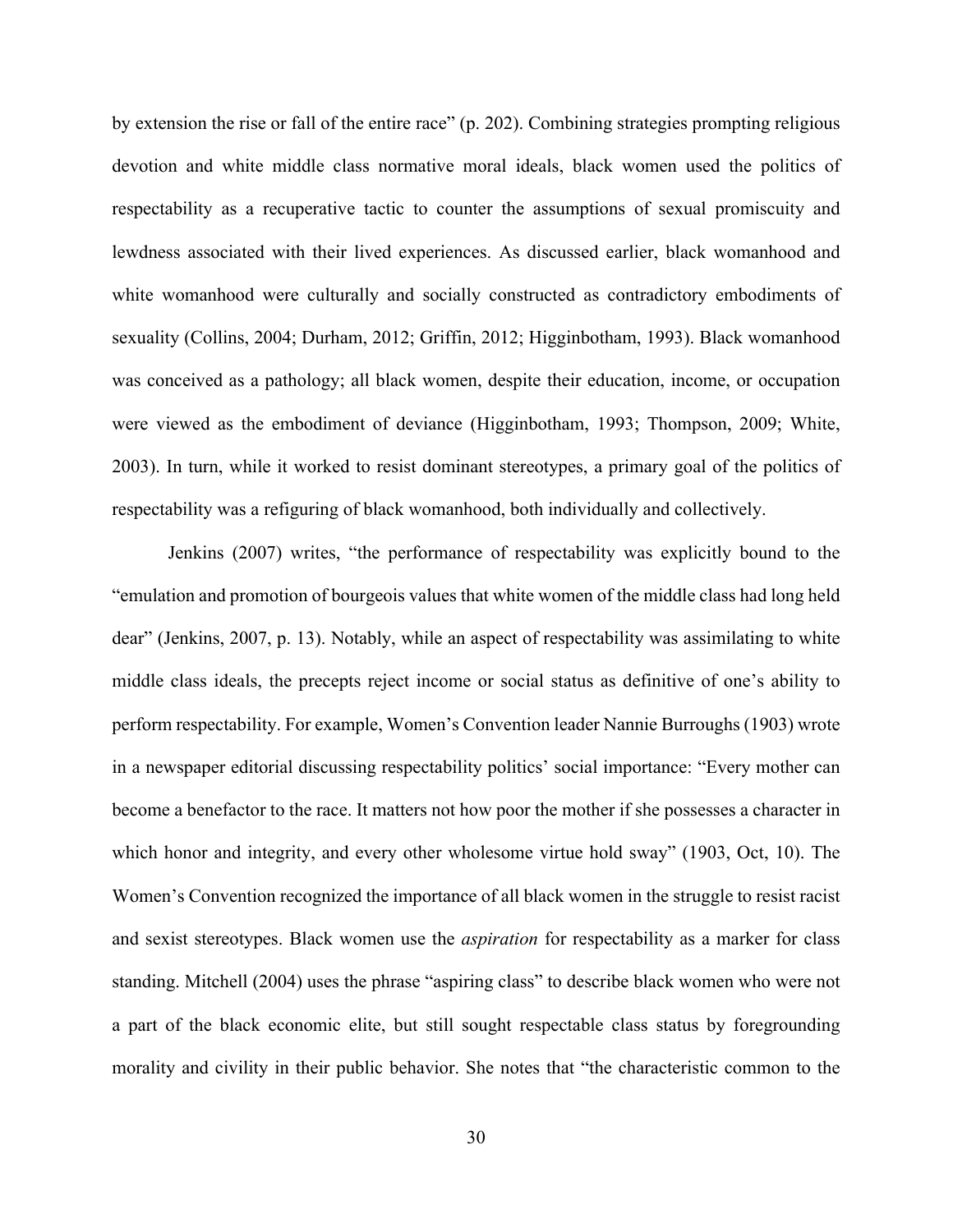overwhelming majority of the black aspiring class during the late nineteenth and early twentieth centuries was an abiding concern with propriety" (Mitchell, 2004, p. 55). The key is that black women must desire respectable femininity; they must want to emulate a particular version of black womanhood which in turn helps establish middle class identity. Thus, while performing respectability articulates class difference, it was, and continues to be, primarily defined through behavioral terms. Harris (2007) notes, "by linking worthiness for respect to sexual propriety, behavioral decorum, and neatness, respectability served a gatekeeping function, establishing a behavioral 'entrance fee,' to the right to respect and the right to full citizenship" (Harris, 2007, p. 213). Respectability is not primarily defined by the typical class status markers: material wealth, education, and occupation. Respectability promotes a sense of agency for black women because visibility is linked to specific feminine behaviors.

Performing respectability was black women's deliberate concession to the principles of the cult of true womanhood. Respectability worked to reframe the racist stereotypes of black women as immoral and sexually deviant by claiming the dominant attributes of normative white femininity as essential to black femininity. In turn, just as white middle class women's allegiance to the cult of true womanhood made them constantly aware of their feminine performance, respectable black women had to be vigilant to their displays of sexual chasteness, politeness, cleanliness, and religious virtue. As White (2003) details in her study of the black women's club movement, "To be kind, gentle, calm, and serene were the traits that were critical for women who strove to be examples of perfect black womanhood" (p. 199). Ultimately, appropriating the meaning of "true womanhood" allowed black women to create alternate resistive images of themselves and undermine white racist discourse that framed black femininity as inferior to white femininity.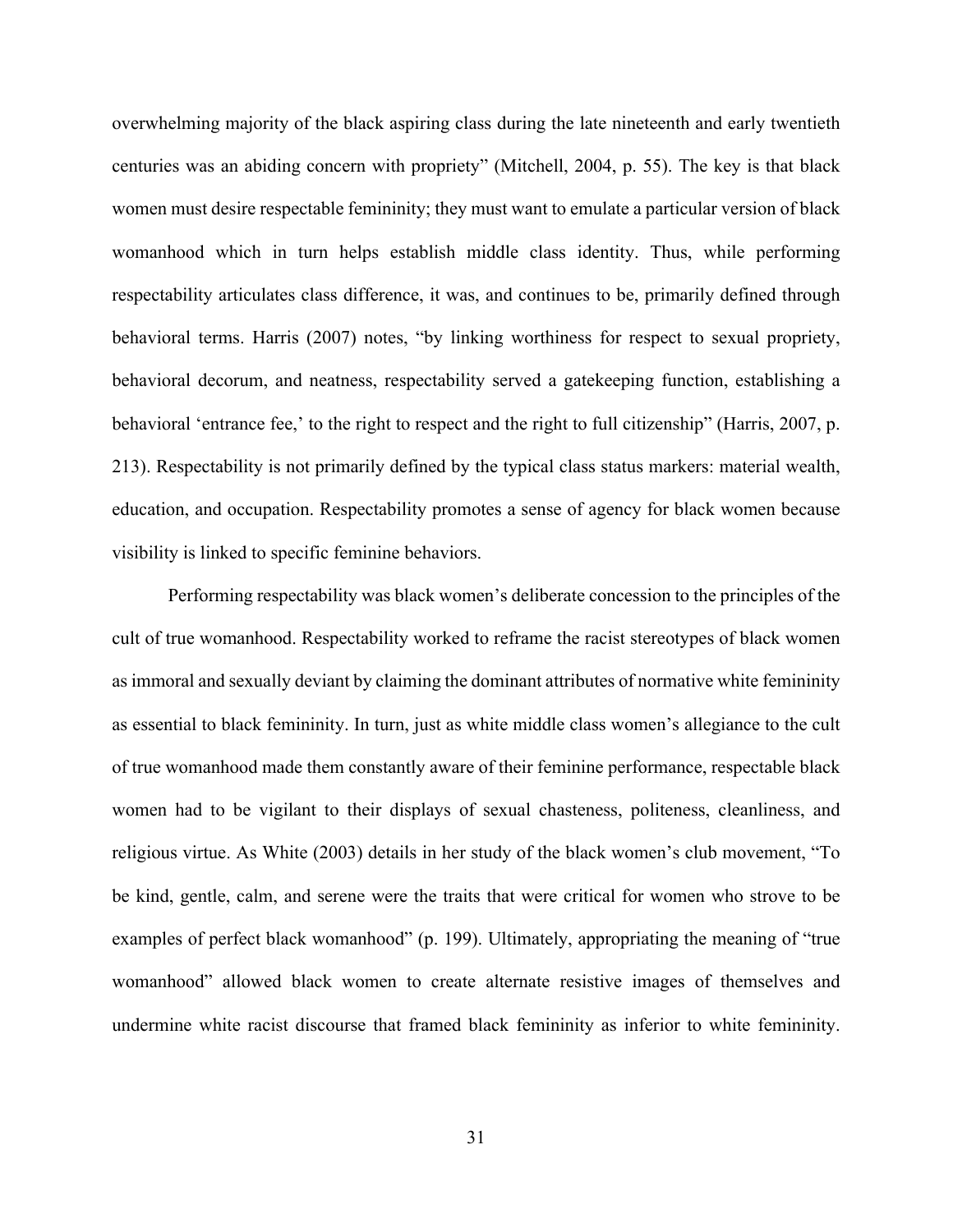Performing respectability elevates black women's class status because the tenets of respectability suggest black women possess all the morals and virtues associated with ideal white femininity.

While the politics of respectability began in a large part as a strategy to resist the public defamation of black women's sexuality, it evolved to become an essential element of the racial uplift and the civil rights movement for all black Americans (Cohen, 1999; Durham, 2012; Higginbotham, 1993; Neal, 2005). Higginbotham (1993) writes, "the politics of respectability entailed reform of individual behavior and attitudes both as a goal in itself and as a strategy for reform of the entire structural system of American relations" (Higginbotham, 1993, p. 187). In other words, respectability does not merely equate to an attempt to mimic behaviors associated with normative gender. Instead, the politics of respectability is a highly conscious performance with a political emphasis. From public spaces to private spaces, the politics of respectability assumed that the behavior of black people, especially sexual behavior, was always under scrutiny to white people (Collins, 2004; Durham, 2012). As Higginbotham (1993) states, the black Baptist women who developed the tenets of respectability politics "spoke as if ever cognizant of the gaze of white America, which focused perpetually upon each and every black person and recorded his or her transgressions in an overall accounting of black inferiority" (p. 196). Therefore, it was incumbent on black Americans to perform respectability to counter systematic structures of racism in the public sphere and to attempt to mitigate the impact of racism on their private lives. Performing respectability involves a constant self-discipline that has both political and personal implications. While many black Americans believed respectability signified racial pride by countering dominant white narratives of black people's perceived inability to adhere to white middle class "manners and morals," the goal of respectability was something more: performing respectability served as a mechanism for blacks to establish inviolable identities as both black and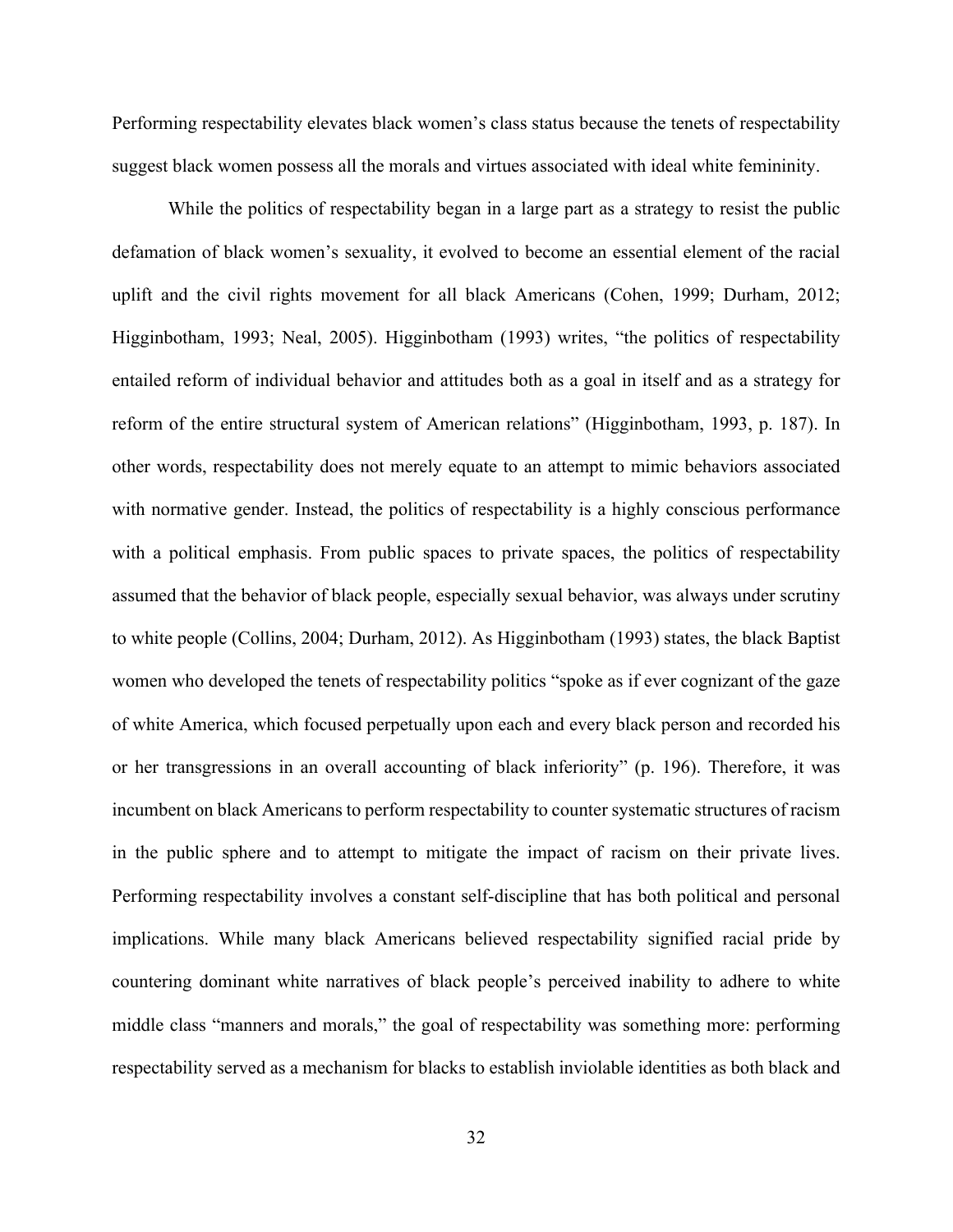American. As discussed earlier, from slavery onward, black Americans have endured a stigmatized experience of American identity rooted in white stereotypes of deviant sexuality which is connected to terror and violence in the United States. Respectability politics illuminated the need for strategies to counter the vulnerability black Americans faced from racist and sexist constructions of black sexuality that contributed to both the justification of violence and denial of national being. As Jenkins (2007) notes, white racist attitudes about black sexual depravity "were getting black men lynched and black women raped and exploited" (p. 13). The performance of respectability was black women and men's attempt to gain the same legal protections and rights afforded to white women and white men in the U.S. (Durham, 2012). However, while performing respectability enabled black women and men to challenge racist images and practices, respectability was not directed solely at white Americans. Respectability also functioned as a tactic to address and regulate what were perceived as negative behaviors and practices in the black community. Therefore, respectability politics had two audiences: black Americans, who were encouraged and challenged to be respectable, and white people, who needed to be shown that black people could be respectable (Higginbotham, 1993, p. 187). Thus, while working as a tactic of political and social redress for black Americans to white Americans, respectability politics also insists that black Americans individually conform to the tenets of respectability to improve life experiences for all blacks in the United States.

#### **I vs. We: Respectability, Black Americans, and Class Differentiation**

Cohen (1999) notes that the power to deny group rights or define group membership is not only exercised by dominant sources. The process of defining and regulating marginal groups happens among its own members. As discussed earlier, black women activists in the early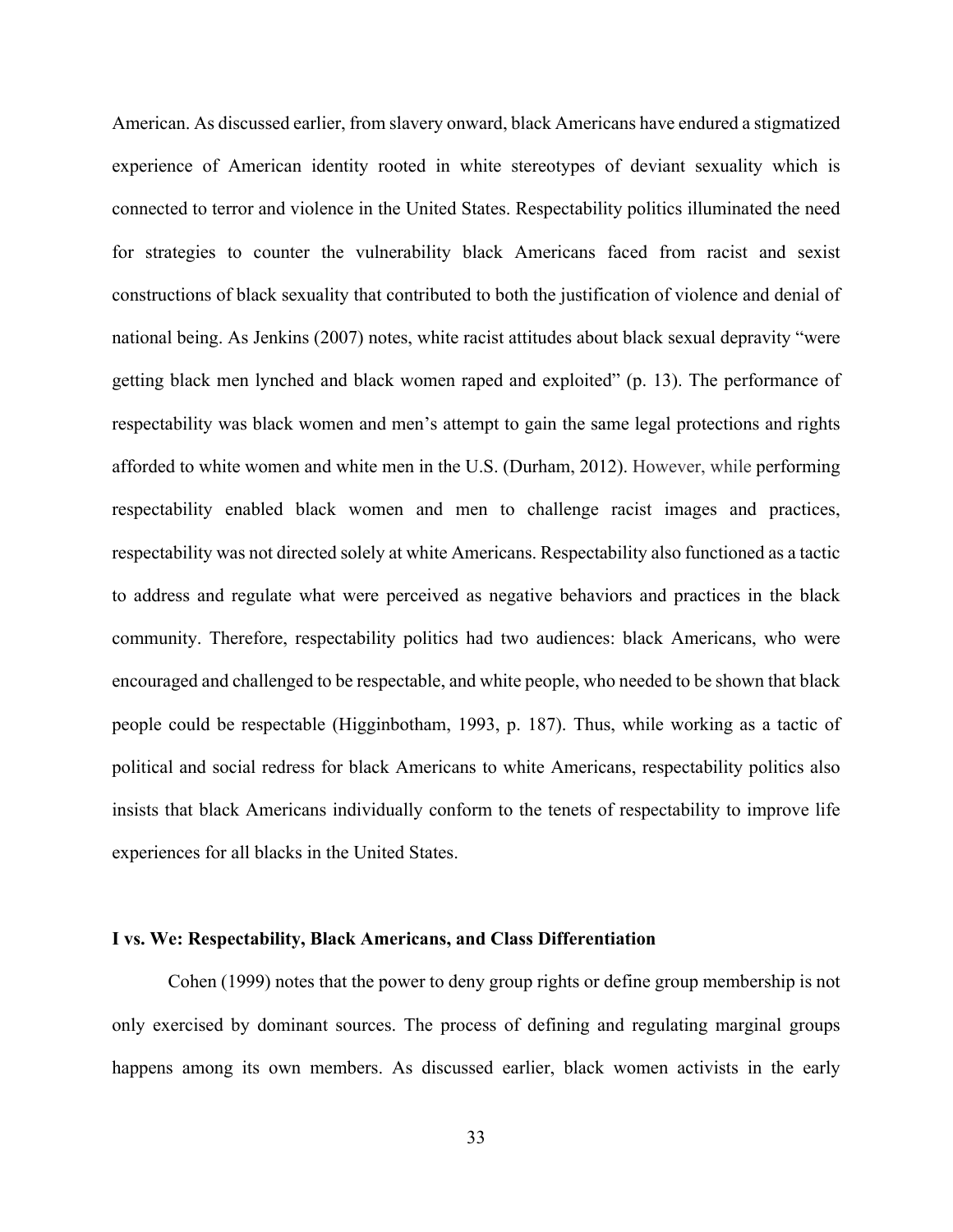twentieth century created respectability as a strategy to emulate white middle class norms of gender and sexuality to counter racism for all black Americans. However, black people's conformity to white ideals of gender and sexual behavior have class laden meanings in the black community beyond resisting white racism. Black people including both the middle and working class, rely on the parameters of respectability to gain class mobility and to differentiate class distinctions among themselves. Respectability politics discourse took shape during the civil rights movement, when a growing class distinction among black Americans was becoming very evident (Higginbotham, 1993). In one realm, emerged middle class blacks with white collar careers (lawyers, educators, physicians, ministers, bankers). In the other realm were the individuals deemed as the underclass of black culture, criminals and prostitutes, men and women whose lifestyles clearly did not fit the normative ideals of gender and sexuality in white society or the tenets of respectability (Higginbotham, 1993). In between these two extremes was the black working class. While proponents of respectability espoused that all black Americans should adhere to the principles of respectability, the strategy's emphasis on individual behaviors worked to police the gender and sexual behavior of working class black men and women. I use the term police here to indicate the regulation of behavior, attitudes, and public image of a group (Carby, 1992; Cohen, 1999). The policing of black working class people's gender and sexual behavior through the politics of respectability divides the black community. Blacks whose behavior is thought to fulfill stereotypes of black sexuality, or whose sexual practices transgress the expectations of respectability in public spaces are considered a detriment to achieving racial equality.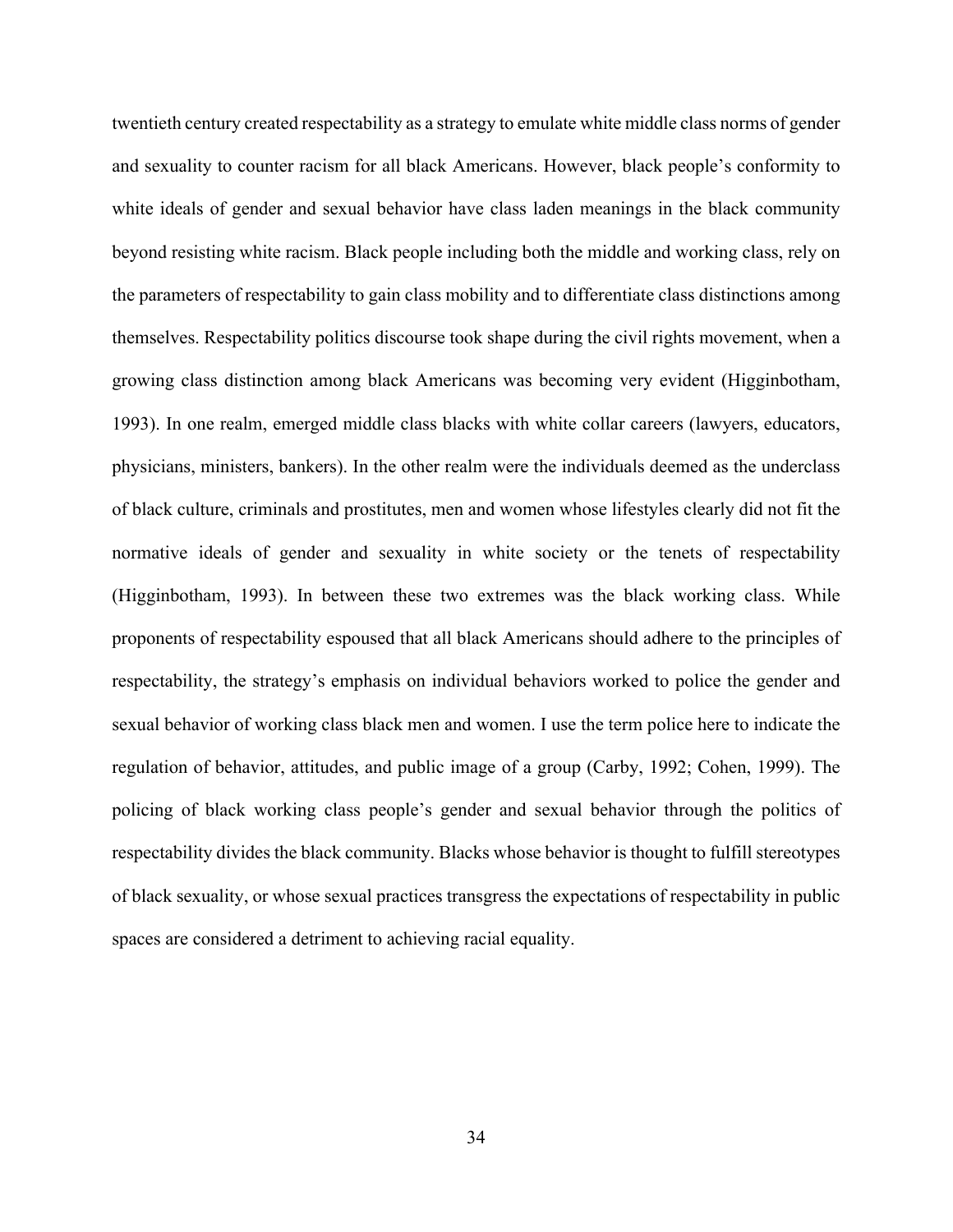#### **Coming Full Circle: Respectability, HIV/AIDS and Black Americans**

In an effort to establish the importance of genealogy as method, Foucault asserts that in contrast to dominant and familiar narratives of history, a "genealogy is gray, entangled and confused" (Foucault, 1977, p. 139). A genealogy of respectability creates space to discuss how popular media representations of HIV/AIDS and blackness get intertwined in the gray areas of respectability politics. A genealogical approach entails working to unravel the strands of cultural knowledge that in hindsight, can be woven together to constitute a particular moment. This genealogy recognizes that performing respectability is the process of doing. In other words, to be marked as respectable, black Americans must conceal or display their sexuality and gender in specific ways that cultural discourse and media representations typically do not associate with black femininity and masculinity.

As a social and political strategy, respectability is the acceptable "public" face of black gender and sexual behavior because in U.S culture, performing respectability allows black men and women a particular type of public social visibility. In the last part of this chapter, I consider how the performance of respectability is a kind of social, political, and popular narrative for black Americans that impact discussions of HIV/AIDS and blackness. In other words, if respectability is the "face" of black gender and sexuality, how does it serve the "face" of the racialized population most impacted by HIV/AIDS?

In the book *The Boundaries of Blackness,* Cohen (199) provides a critical analysis that details the specific ways respectability politics is a hindrance to black Americans in combatting the HIV/AIDS epidemic. Respectability politics constructs a group identity for black Americans which redefines blackness for both white culture and black culture. However, Cohen argues the intraracial and interracial dynamics of black identity come to an impasse when discussing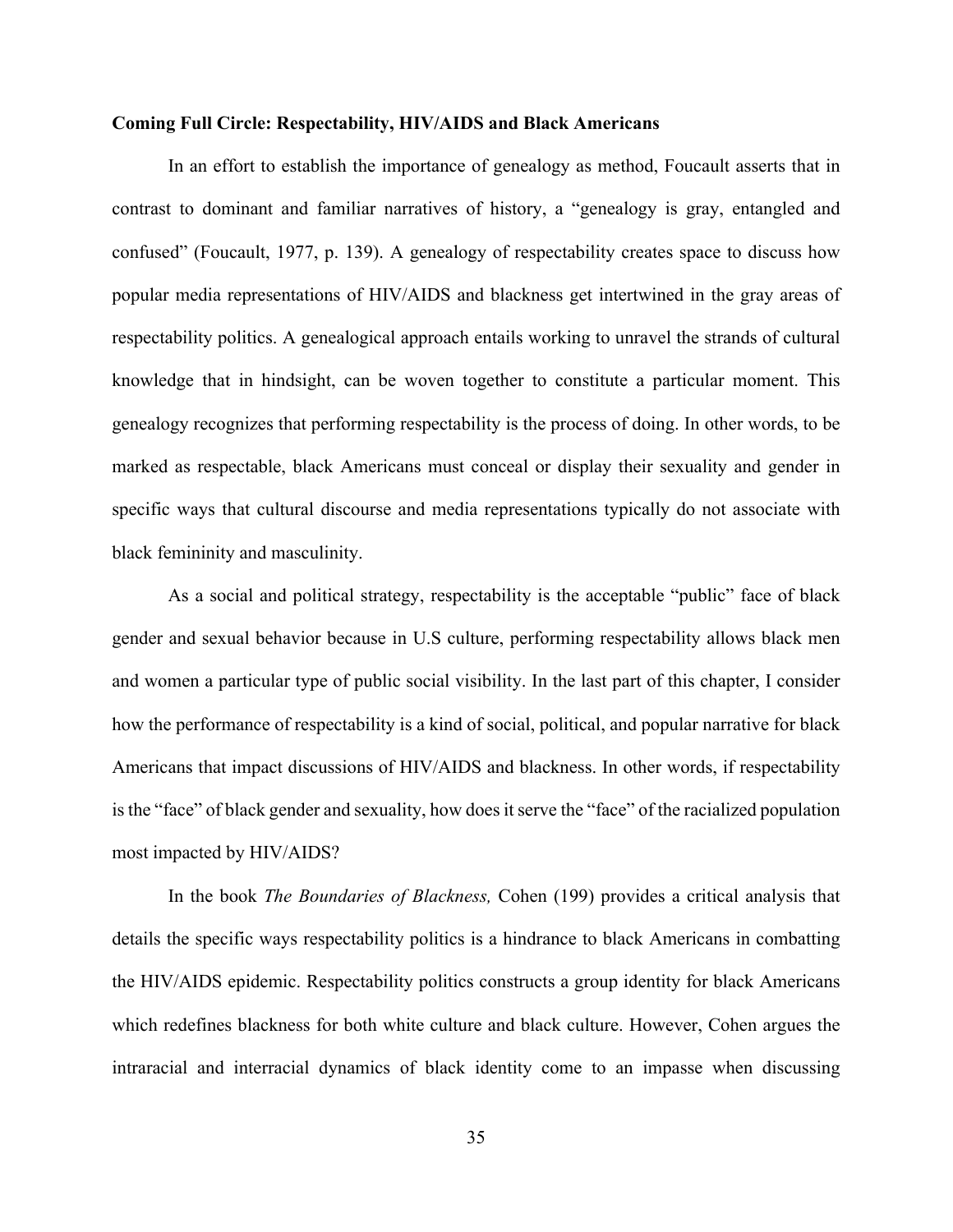HIV/AIDS and black bodies. Cohen (1999) challenges the limits of respectability politics when the understanding of who is perceived as respectable (thus visible) excludes black Americans whose gender and sexual identities fall outside the parameters of respectability. She argues that the regulatory nature of respectability discourse disregards the black people most impacted by the epidemic (Cohen, 1999). Because black Americans who subscribe to respectability politics are more concerned with presenting a "respectable" image to white Americans, the necessary discussion of HIV/AIDS in the context of racialized sexuality and gendered class, is largely absent.

I extend Cohen's argument to consider how the politics of respectability's emphasis on individual responsibility to the collective shapes representations of HIV/AIDS and blackness in popular culture discourse. As discussed earlier, while respectability is a bridge discourse to white cultural acceptance, it also functions as a social contract within the black community. Respectability assumes that individual behaviors of black Americans determine the collective fate of the black population (Higginbotham, 1993; Thompson, 2009). Moreover, still aligned with its original tenets, respectability continues to dictate that black people's public behavior is the most powerful mechanism for confirming or challenging racist representations of gender and sexuality. At the root of the process of policing gender and sexuality within the parameters of respectability is the idea that black Americans can reconstruct themselves for the white gaze and each other. However, the intraracial definition of respectable blackness also conflates behavior and lifestyle choices. Thus, definitions of conventional respectability politics that seek to redefine and empower blackness to dominant culture work to exaggerate the boundaries of difference for marginalized black Americans. Performing respectability suggests there is a *right* and *wrong* way to perform black femininity and masculinity. Blacks that transgress the ideals connected to respectability are constructed as unacceptable to both black and white Americans.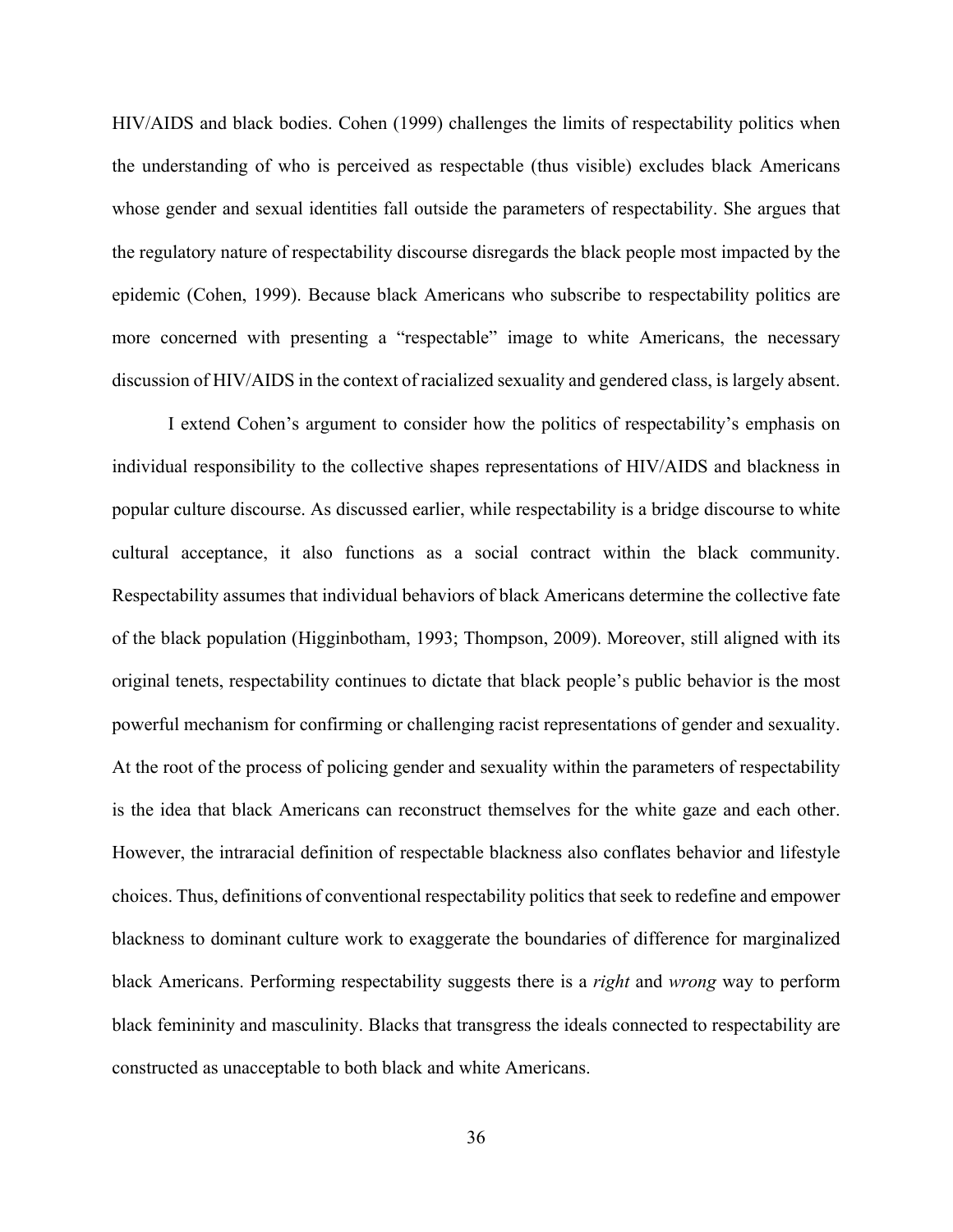This genealogy has articulated the ways in which the politics of respectability functions as a political and social response to white racist constructions of black gender and sexuality. As I discussed in the introduction, the HIV/AIDS epidemic in the black community does not unify black identities of gender and sexuality. It must be noted that respectability reinforces the narrowest interpretation of gender and sexual identity. It's reliance on Victorian era values present it as a fundamentally heteronormative project that says being straight is right, being gay or lesbian is wrong, and that engaging in sexual behavior outside of the heteronormative union of marriage or monogamy is wrong. If the racial logic of respectability circulates particular discourses of black gender and sexuality in the United States, what spaces are created for representations of HIV/AIDS and blackness? In each case study that follows, I take up this question by considering how the articulation of class, race, and sexuality work to contest and reify the notions of respectability in representations of HIV/AIDS and blackness. Allowing me to ask, what makes for an ideal performance of respectability in representations of HIV/AIDS and blackness in popular culture? What are the critical implications?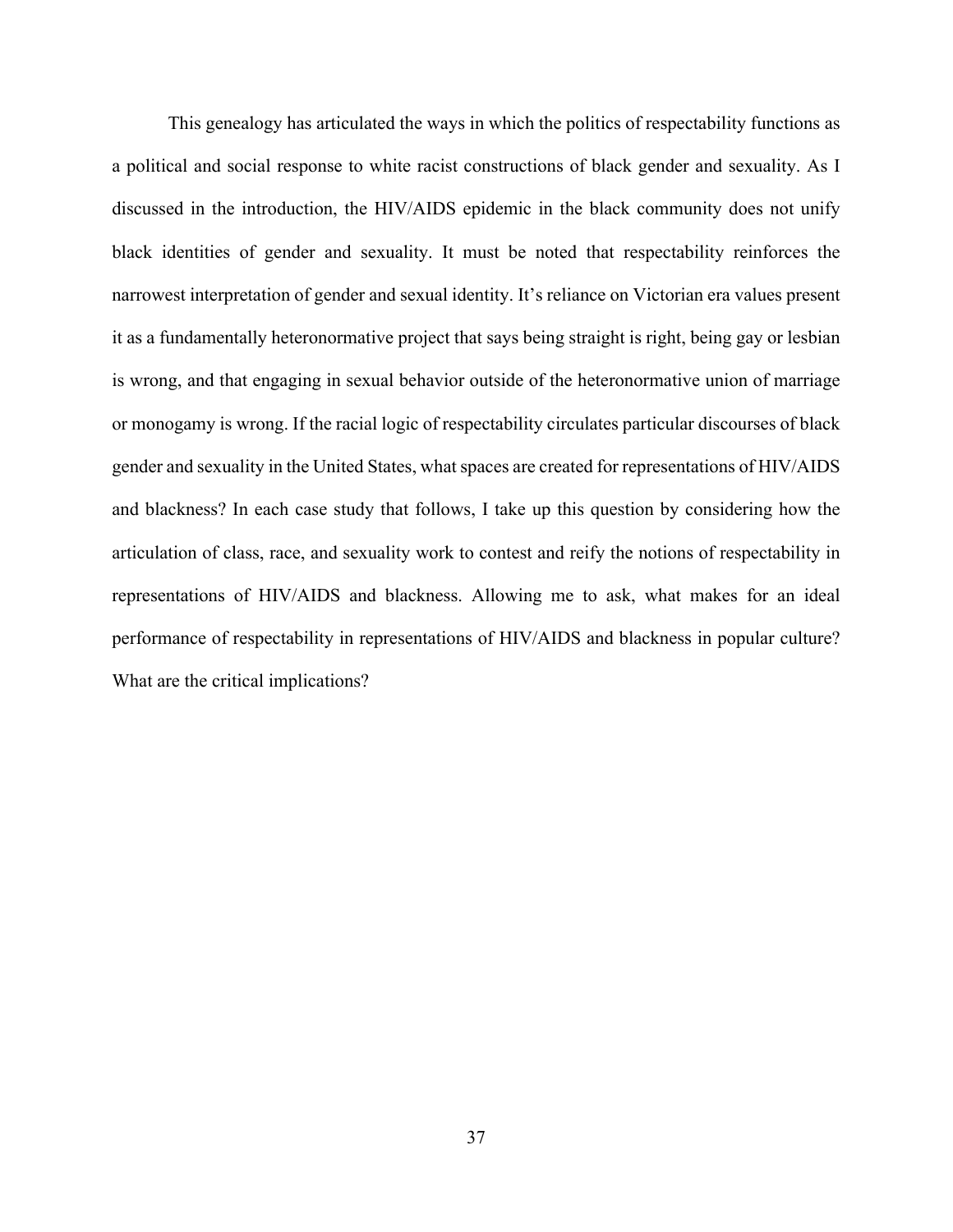### **CHAPTER TWO:**

## **MAGICALLY EXCEPTIONAL: MAGIC JOHNSON, HIV/AIDS, AND THE POLITICS OF RESPECTABILITY**

Magic in the city of stars, was as big as anybody, and to have someone like Magic Johnson announce that he caught the HIV virus changed the dynamic for America because at the time he was the greatest athlete in the world, and when he contracted the virus it just shifted the whole dialogue. (Nelson, 2012)

On November 7, 1991, major television networks *interrupted* their scheduled programming to cover what has been called the "saddest press conference in sports history" (Cole & Denny, 1994): Earvin "Magic" Johnson announced he would immediately retire from the NBA because he tested positive for the HIV virus. From the moment he publicly shared his HIV diagnosis to the present day, Johnson's HIV narrative can be understood using Mary Poovey's (1988) idea of a "border case." As Treichler (1999) explains, "when an event contradicts the perceived natural order of things, it becomes a cultural dispute that generates vast quantities of discourse designed to shore up existing distinctions and resolve contradictions" (p. 205). Notably, while he is the first, Johnson is not the only famous black heterosexual man to reveal his HIV diagnosis publicly. In 1992, world-renowned tennis player Arthur Ashe publicly acknowledged he contracted HIV from a tainted blood transfusion. Additionally, in 1995, infamous gansta rapper Eazy-E shared he was HIV positive before dying of AIDS related complications a month later. While the importance of these public figures sharing their HIV status cannot be understated, as Zita (1998) notes, the day Johnson revealed his status "the world realized that AIDS was not just a closeted issue, but a plague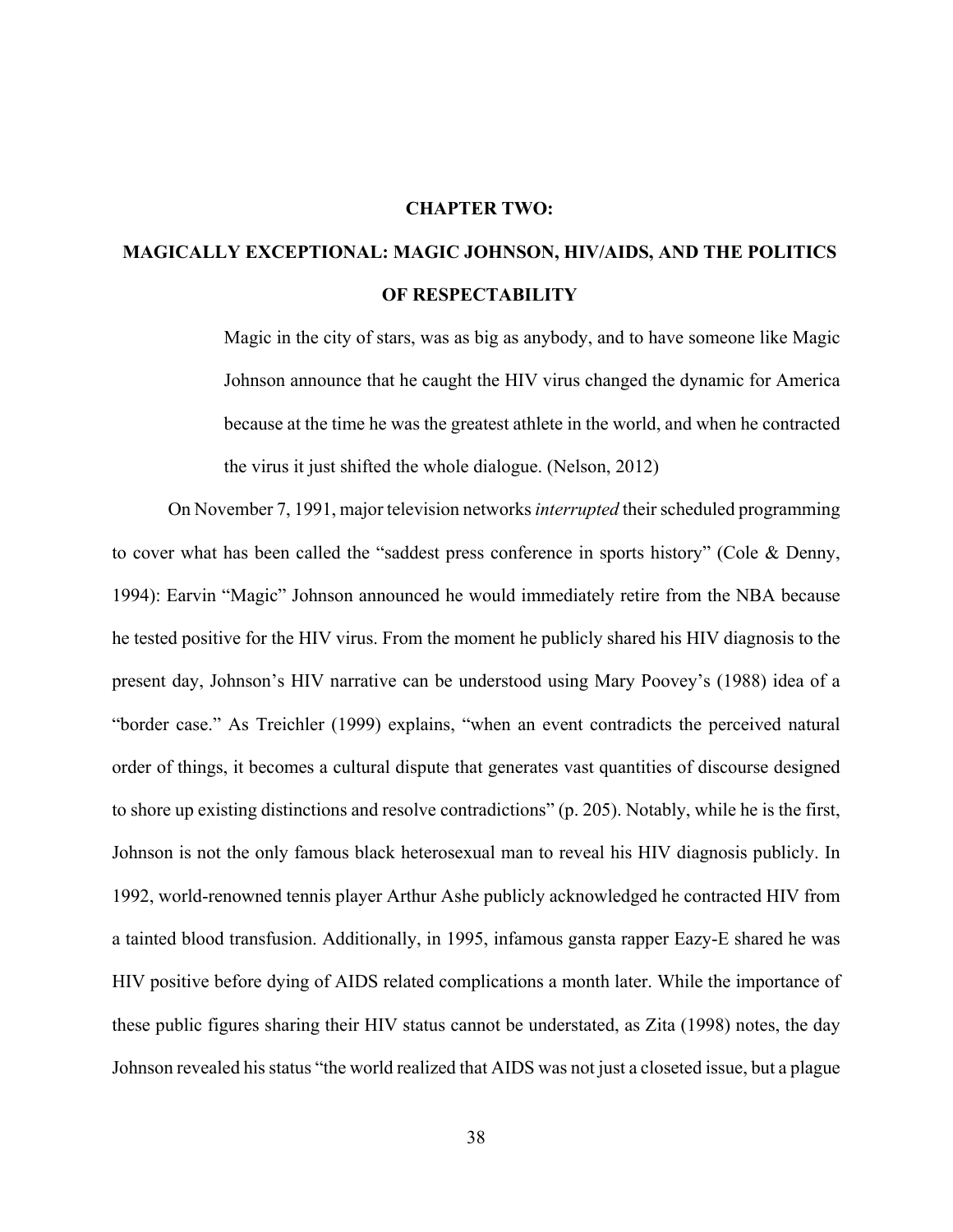that could penetrate as far as the idealized body of Magic Johnson" (Zita, 1998, p. 11). The six-foot nine-inch, superstar of the Los Angeles Lakers, the NBA's Most Valuable Player three consecutive years, and America's most popular athlete, was now a heterosexual black man who contracted HIV. This chapter examines his performance of black masculinity and by extension black male sexuality, presented in the ESPN Films documentary *The Announcement* (2012). By analyzing the production of black masculinities in the film, as well as the depiction of Johnson as a legendary sports celebrity in U.S. culture, I describe the ways the politics of respectability, which are informed by heteronormative notions of gender and sexuality, shape how racialized sexuality is depicted in the film to consider the larger implications of deploying respectability politics as a cultural marker for the discussion of HIV/AIDS and black bodies in contemporary popular culture.

### **The Face of HIV**

At his press conference, Johnson stated: "I have the HIV virus…sometimes we think only gay people can get it, or it's not going to happen to me. Here I am, saying it can happen to everybody, even me, Magic Johnson" (CNN, 1991). Johnson's words are poignant because they reflect how his announcement significantly shifted the representations and dialogue surrounding HIV/AIDS. In the early 1990s, popular press largely discussed and presented HIV as a disease acquired by particular individuals, specifically gay white men, intravenous drug users, prostitutes and men and women from Haiti living in the U.S. (Cohen, 1999; Crimp, 1992; King, 1993; Treichler, 1999), not heterosexual sports superstars. Johnson's announcement revealed that HIV can happen to anyone. Americans received the message loud and clear. Within a month of Johnson's announcement, the number of people seeking HIV tests in New York City rose by 60% (Specter, 2014), and a similarly sharp increase was noted across the nation. By December 1991, it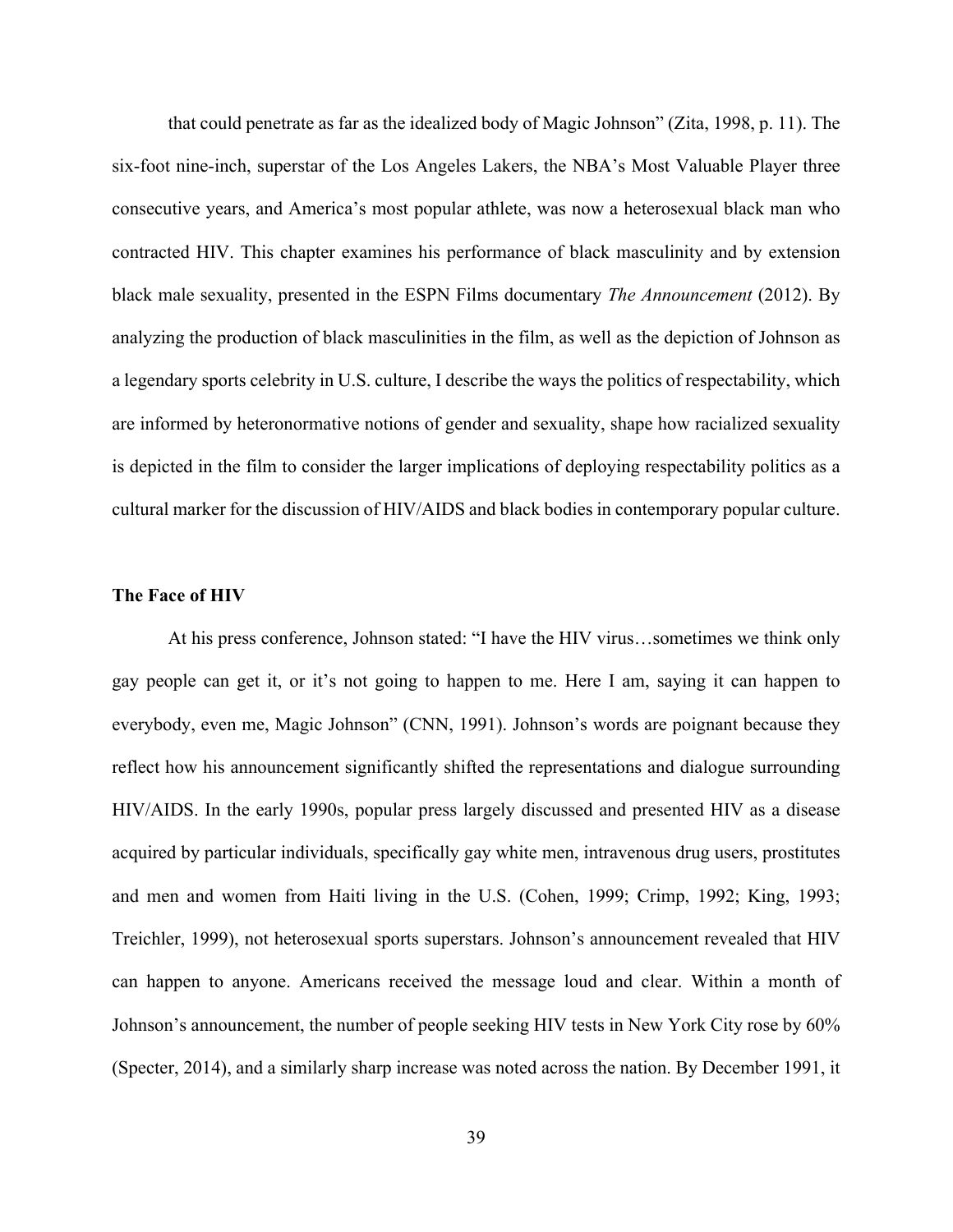took seven weeks to get an appointment for a HIV/AIDS test at New York's testing centers (Specter, 2014); prior to Johnson's announcement, most testing centers could accommodate walkin testing requests. Discussing the impact of Johnson's public acknowledgement of his HIV positive status Dr. Marsha Martin explains:

The public at large learned something and Black folks learned something. You can live with this, and you don't have to discuss the how, when, and why. That's not what is important. What's important is you can get tested, you can get treated. And if you do your best, try to be as healthy as you can, take you medicines, do your exercise, eat properly, have the support of your family, you can make it. (Moughty, 2011)

Martin's comments demonstrate why Johnson's HIV narrative means so much in the United States. His story influences how we conceptualize and discuss HIV/AIDS. Prior to Johnson's announcement, in the United States fear and anxiety about HIV/AIDS gripped the cultural conscious. After Johnson's announcement, Americans witnessed him go on living a healthy and successful life, humanizing HIV/AIDS. Twenty years after Johnson first shared his HIV status with the world, *The Announcement* (2012) chronicles his personal battle with HIV/AIDS and his work to fight the HIV/AIDS epidemic in the United States. The film, which features narration by Johnson and interviews with family, former NBA colleagues, and close confidants, explores both the personal and cultural impact of Johnson becoming the "face of HIV/AIDS" (King, 1993, p. 33). Given the public attention Johnson's HIV announcement received in 1991, and the cultural narrative it produced and continues to produce because of Johnson's celebrity status*,* numerous sites are available to examine presentations of his HIV status. *The Announcement* is a key site to analyze the cultural presentation of HIV/AIDS and blackness because much of the story is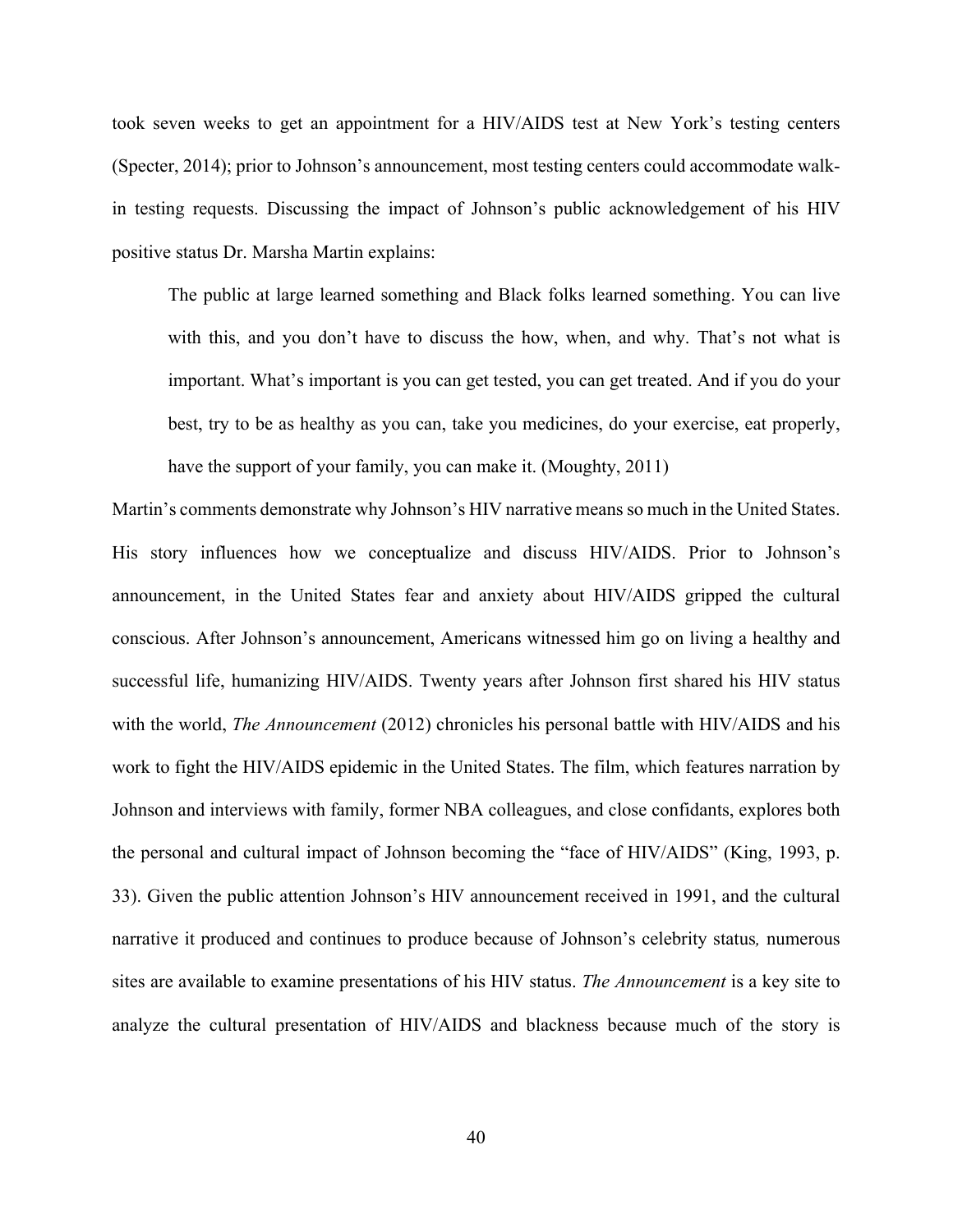articulated through Johnson's performance of respectability politics which is central to the racialized and gendered way the film presents his HIV status.

Critical scholars are doing important work when it comes to addressing the implications of representations of HIV/AIDS and black bodies (Cohen, 1999; Collins, 2004; Gilman, 1987; Hall, 1992; Hammonds, 1997, 2009; Weekley, 2008, 2010). While most academic research about HIV/AIDS and black bodies focuses on black gay men and heterosexual black women (Cohen, 1999; Collins, 2004; Gilman, 1986; Hammonds, 1997; Malebranche, 2008; McCune, 2014), my work is situated within the small body of critical work examining representations of heterosexual black men and HIV (Cole and Denny, 1994; Wachs & Dworkin, 1997; Harper, 1996; Zita, 1998). Cultural critics and health experts note the dearth of scholarship focusing on black heterosexual men and representations of HIV/AIDS. (Bowleg et al., 2015; Bowleg et al., 2013; Harper, 1996; King, 1993 McCune, 2014; Neal, 2005; Raj & Bowleg, 2012; Treichler, 1999), which is problematic because black heterosexual men constitute the highest heterosexual male population to contract HIV/AIDS (CDC, 2013). An analysis of *The Announcement* opens up a discussion about black masculinity (Harper; 1996; Jackson, 2006; McCune, 2014; Neal, 2013) and black sexuality (Collins, 2004: Hammonds, 1997: hooks, 1992: Neal, 2013) in media representations.

In this analysis, I also extend the conversation to consider how the politics of respectability intertwines with discourses about black men and HIV/AIDS. In negotiating social and cultural identity in the predominantly white United States, historically, Black people have employed respectability politics. As Higginbotham (1993) notes, "respectability demanded that every individual in the Black community assume responsibility for behavioral self-regulation and selfdetermination along moral lines" (p. 61). More specifically, the politics of respectability is a form of discursive self-representation that refigures Black people as strategically conforming to the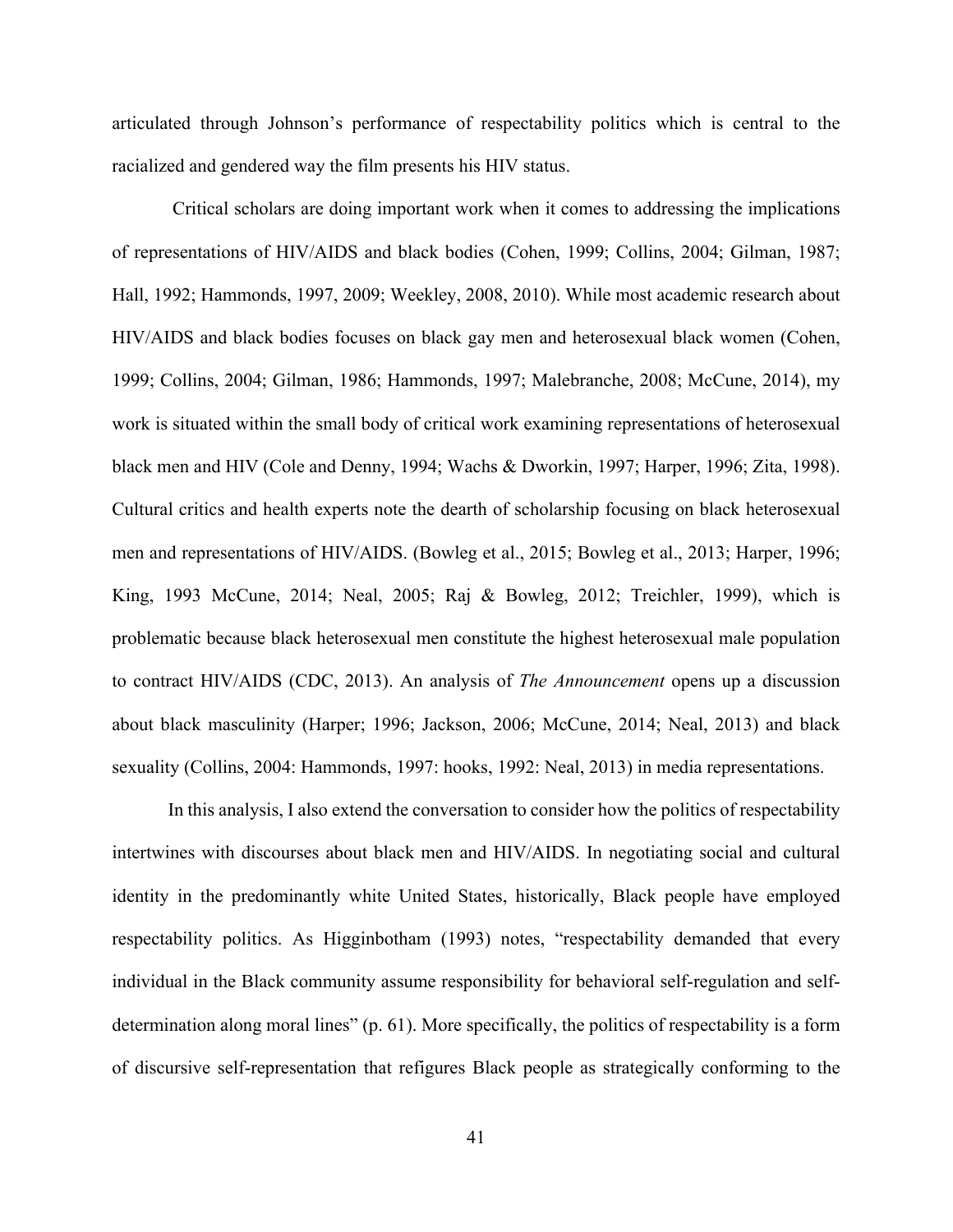hegemonic manners and morals around gender performance and sexual propriety in an attempt to access and secure social legitimacy (Harris-Perry; 2011; Higginbotham, 1993; Miller-Young, 2008). In this chapter, I build upon scholarship that examines how respectability works to police representations of black gender, sexuality, and class (Durham, 2012; Gundry, 2013; Harris-Perry, 2011; Higginbotham, 1993; Weekley, 2008) by analyzing how *The Announcement* centers and privileges Johnson's performance of respectability when discussing HIV/AIDS. I treat the presentations of individuals in the film as media expressions (produced moments, edited to tell a particular story) expressing particular configurations of race, gender, and sexuality in the context of HIV/AIDS. I look at the film as a whole, with an emphasis on certain segments that are helpful in accessing the construction of key ideas about HIV/AIDS, Blackness, masculinity, and sexuality. This examination of Johnson considers the implications of a narrative that suggests the performance of respectability positions certain HIV/AIDS black bodies outside of conventional popular discourses and representations of black masculinity and sexuality. I highlight the cultural understandings and anxieties about black men and HIV/AIDS that are reflected and produced in the film's presentation of Johnson's masculinity and sexuality.

#### **Magic Johnson: The Heterosexual HIV Hero**

Throughout the film, *The Announcement* illustrates the magnitude of Johnson's celebrity status as a professional basketball player. For example, the film shows vintage footage of the fanfare surrounding Johnson at the end of the Laker's basketball games. Viewers see fans lining the halls of the Forum stadium and flooding the parking lot in hopes of seeing Johnson leave the locker room. In one instance, we see a black woman attempt to get Johnson's attention while he sits in his chauffeured car with the windows rolled up. The woman gestures for Johnson to roll his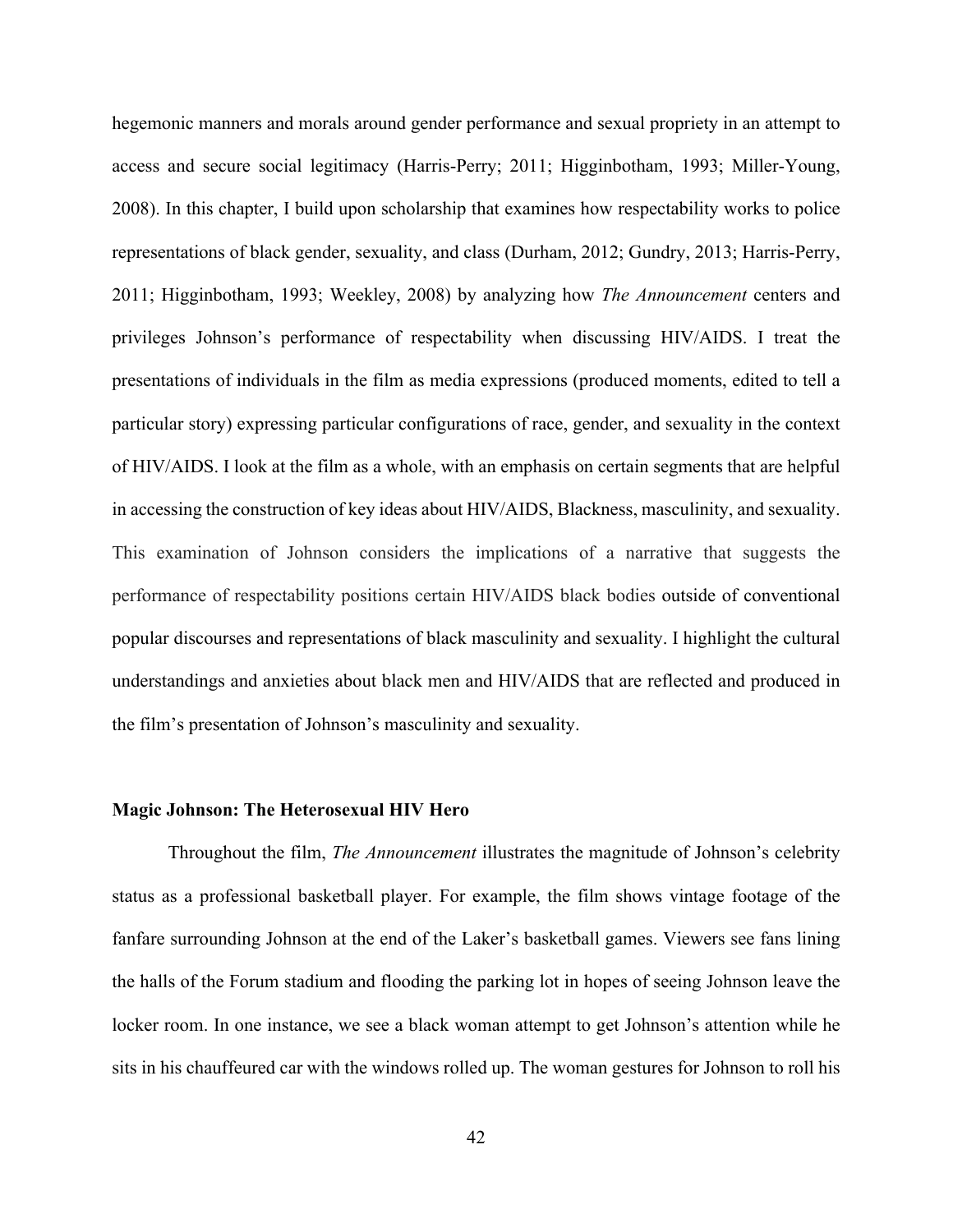window down while she smiles and winks at him. Despite her enthusiasm, Johnson only smiles, shrugs his shoulders, and motions for the driver to move the car forward. As Johnson's car pulls away, viewers see the woman jumping up and down and waving at the car, emphasizing the difference in her and Johnson's behavior.

Johnson's seemingly ambivalent reaction to this woman's advances counters other media presentations of his sexual prowess and behavior at the height of his professional basketball career. For years, stories of Johnson's sexual exploits during his time in the NBA circulated in both the sports world and mainstream culture. On several occasions Johnson's former teammates, colleagues, and close friends publicly confirmed that Johnson engaged in sex with hundreds of women while he played for the L.A. Lakers (Markovitz, 2010). An example of how popular culture discusses Johnson's sexual behavior is shown in the HBO sports film *Magic and Bird: A Courtship of Rivals* (Taylor, 2010). The film chronicles the on court rivalry and off court friendship between Johnson and Larry Bird, the white former Boston Celtics player, which began with the 1979 NCAA Basketball Championship game and lasted throughout their NBA careers. A key portion of the film presents the fundamental differences between how Johnson and Bird successfully approach and play basketball. The discussion of Bird's athletic superiority focuses solely on how he mentally mastered the game, and makes no mention of Bird's sexual behavior or encounters with women off the court. In contrast, the film discusses Johnson's expert technical skills on the basketball court, but also includes stories and examples of his promiscuous sexual activity off the court. For instance, former Lakers team physician Michael Mellman describes Johnson's penchant for women when the team traveled for away basketball games:

Earvin's vice was women, women loved Magic, and Magic loved them. This was before hotels had voicemail, each room had a mailbox and Magic's was always stuffed from the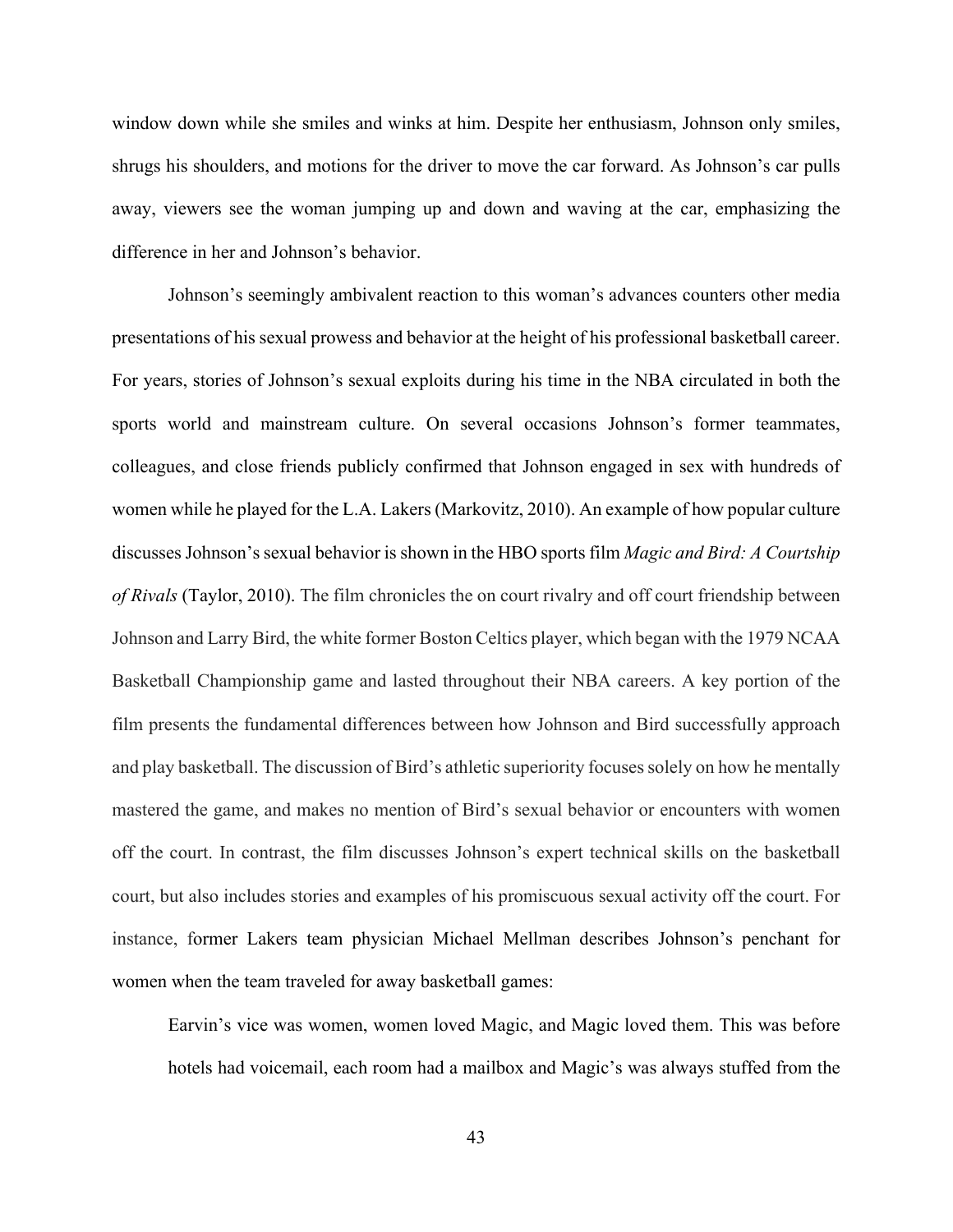moment we got into town. They were ready and so was he. Messages from women: Susan and a phone number, Joyce and a phone number, Linda and a phone number, this was every week. Magic was always ready. (Taylor, 2010)

Later in *A Courtship of Rivals*, in an archived interview, Johnson shares his sexual experiences in the NBA:

Reporter: Sex with several women at one time?

Johnson: Yes, like I said before women have different fantasies, some want to be with two or three, some want to be with multiple people. I want to make women's fantasies come true; one time I had six at one time. (Taylor, 2010)

While his personal life is not the focus of *Magic and Bird,* the film's narrative establishes Johnson's sexual behavior as a significant part of his basketball career and sport celebrity status, this is important because this aspect (even potentially Bird's lack of sexual promiscuity) is absent from the story told about Bird. Johnson's promiscuity is front and center, thus suggesting excessive sexual behavior was a major part of his professional basketball career. Johnson's job was not over after the basketball game finished, he also worked to "make women's fantasies come true" (Taylor, 2010).

Noteworthy is that in *The Announcement* the narrative shifts away from Johnson's sexual promiscuity to expressly present him through his performance of respectability politics. Summers (2004) argues an important marker of respectable black masculinity is the public display of sexual continence. Displaying self-imposed sexual restraint is a crucial aspect of black men's respectability because it serves as a counter performance to the societal stereotypes of black masculinity and sexuality. Historically, images of black masculinity and sexuality present black men as physically aggressive and sexually insatiable (Bogle, 2001; Collins, 2004; Harper, 1996;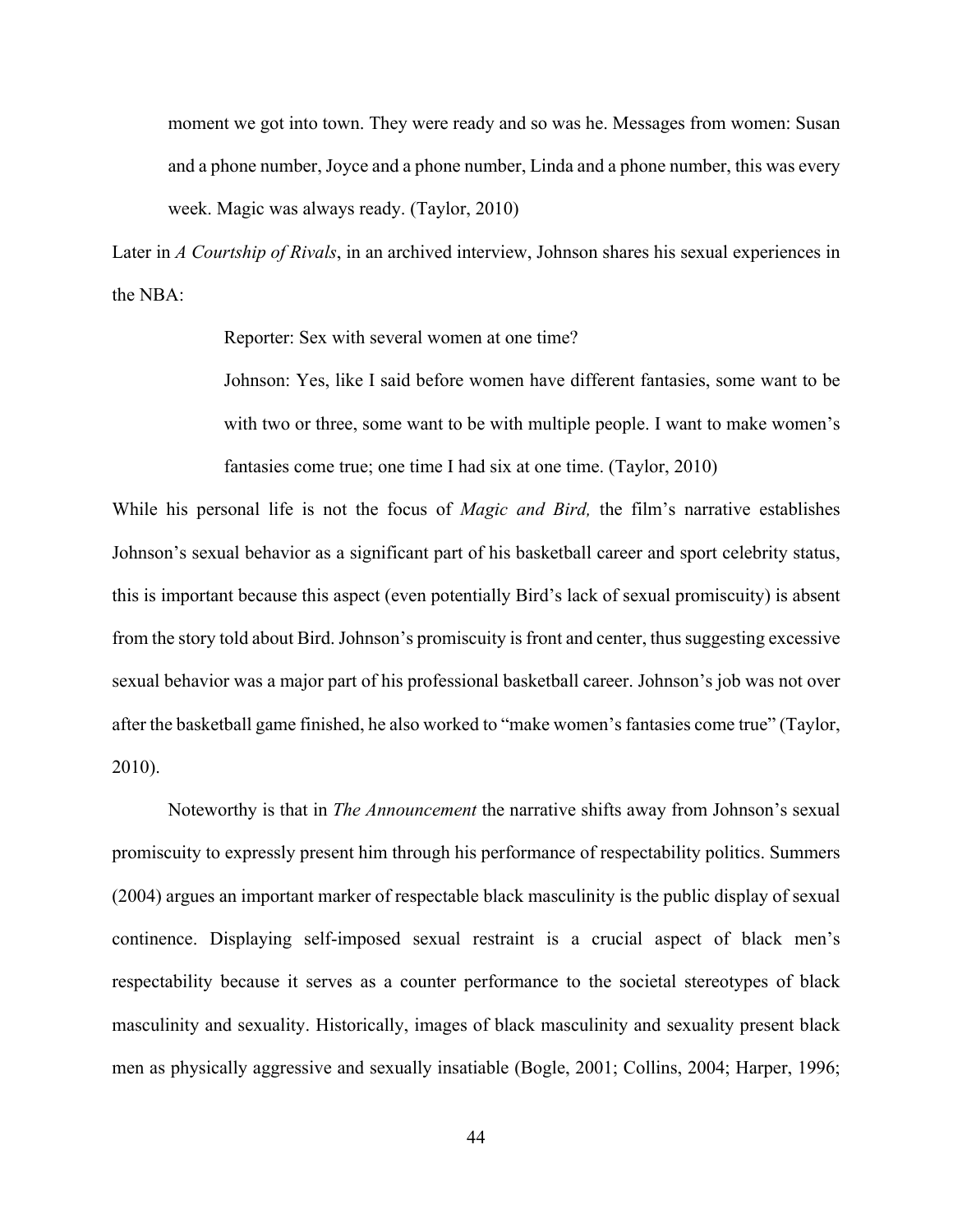hooks, 2004; Johnson, 2006). In turn, contemporary U.S. culture continues to present black masculinity as the merging of manhood and hypersexuality (hooks, 2004), because the cultural imagination presumes Black men are "more prone to be guided by base pleasures and biological impulses" (West, 1993, p. 27). Race, gender, and sex differences collide in the bodies of Black male athletes. Popular cultural myths perpetuate that black men are physically and athletically superior, which contributes to the stereotypes about black men as purely sexual and physical beings. Griffin (2011) asserts, "during slavery, Black males were ideologically fixed as animalistic, dangerous, and hypersexual," with such stereotypes "reproduced by black male participation in sports" (p. 162). The contemporary image of black male athletes sexualized in popular culture through various narratives of black male sexual prowess and superior physicality (Dyson, 1993; Hawkins, 1998; Hoberman, 1997) promote and display hypersexual and hypermasculine black manhood. Leonard (2004) argues that mainstream media's constant coverage of black male athletes' sexual behavior presents them as sexual predators, offering significant cultural currency to the historical stereotypes of black masculinity. Notably, scholars (Cole & Denny, 1994; Leonard, 2004, 2006, 2010; Markovitz, 2006) contend professional basketball proves to be a complex cultural space to discuss racialized gender and sexuality representations because the NBA functions as a racially coded space associated with deviant black masculinity due to the large number of black players in the league. Tucker (2003) sums up the cultural perception of black NBA players by stating, "in ways absent from other sports, the [B]lackness, sexuality, and the physicality of the players are stamped on the game of basketball" (p. 313). Through such pervasive media coverage, black male athletes' masculinity is marked deviant regardless of their actions on or off the basketball court.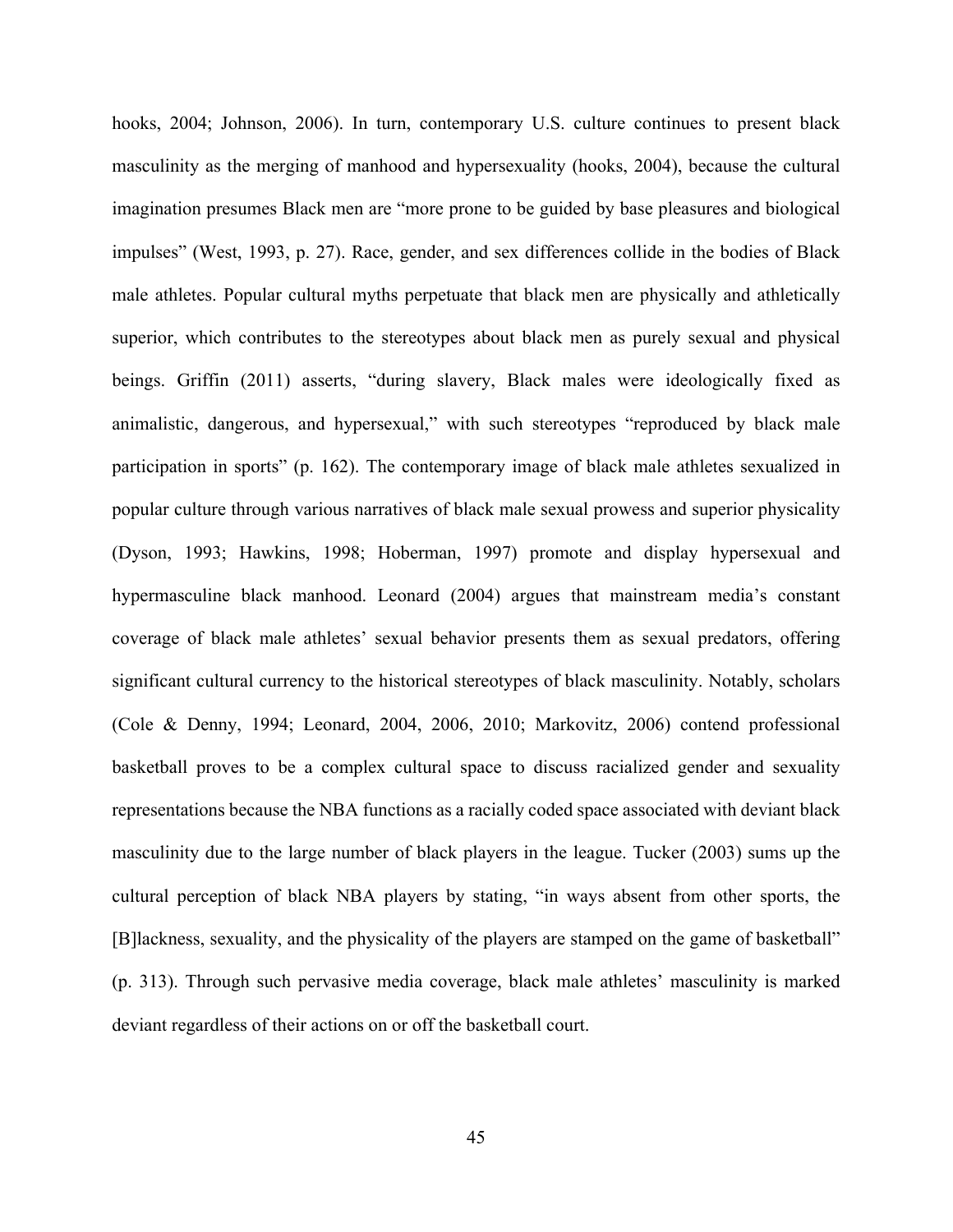In contrast to the documentary *Magic and Bird*, which pairs Johnson's superior athleticism with his hyper masculinity, *The Announcement* illustrates Johnson's appeal by pairing his masculinity with his display of respectable sexual resistance. The framing of Johnson's encounter with the woman discussed above is telling. She is presented as clearly sexually interested in him, but Johnson is shown choosing to put distance between himself and the woman by telling the driver to move along. The film's editing of Johnson's actions in this scene reinforce scholars' notion that the performance of respectability and black masculinity is a willful assertion of agency (Gordon, 1996; y, 2012; Summers, 2004). In the context of sexual behavior, the performance of respectable black masculinity demands that Black men practice self-restraint despite the social expectations of the environment. *The Announcement* confirms Johnson's sexual appeal and shows his formidable presence in professional basketball--instantiating Johnson as the embodiment of black masculinity and hypersexuality (irresistible to women), at the same time as it shows him as agentic by explicitly making the decision to reject the woman's sexual advances. When Johnson dismisses her, the film presents the woman at a clear disadvantage. Although the adoring woman's desire is visible through her flirtatious behavior, the film suggests her conduct does not affect Johnson's performance of respectability. Johnson's public display of disinterest clearly indicates the interaction is over when he *chooses* to tell the driver to move forward. Johnson is shown as having agency and explicitly making the decision not to engage in the interaction. Conversely, in *Magic and Bird,* Johnson is presented as taking advantage of his celebrity status; by welcoming the advances of women and taking advantage of whatever sexual opportunities available.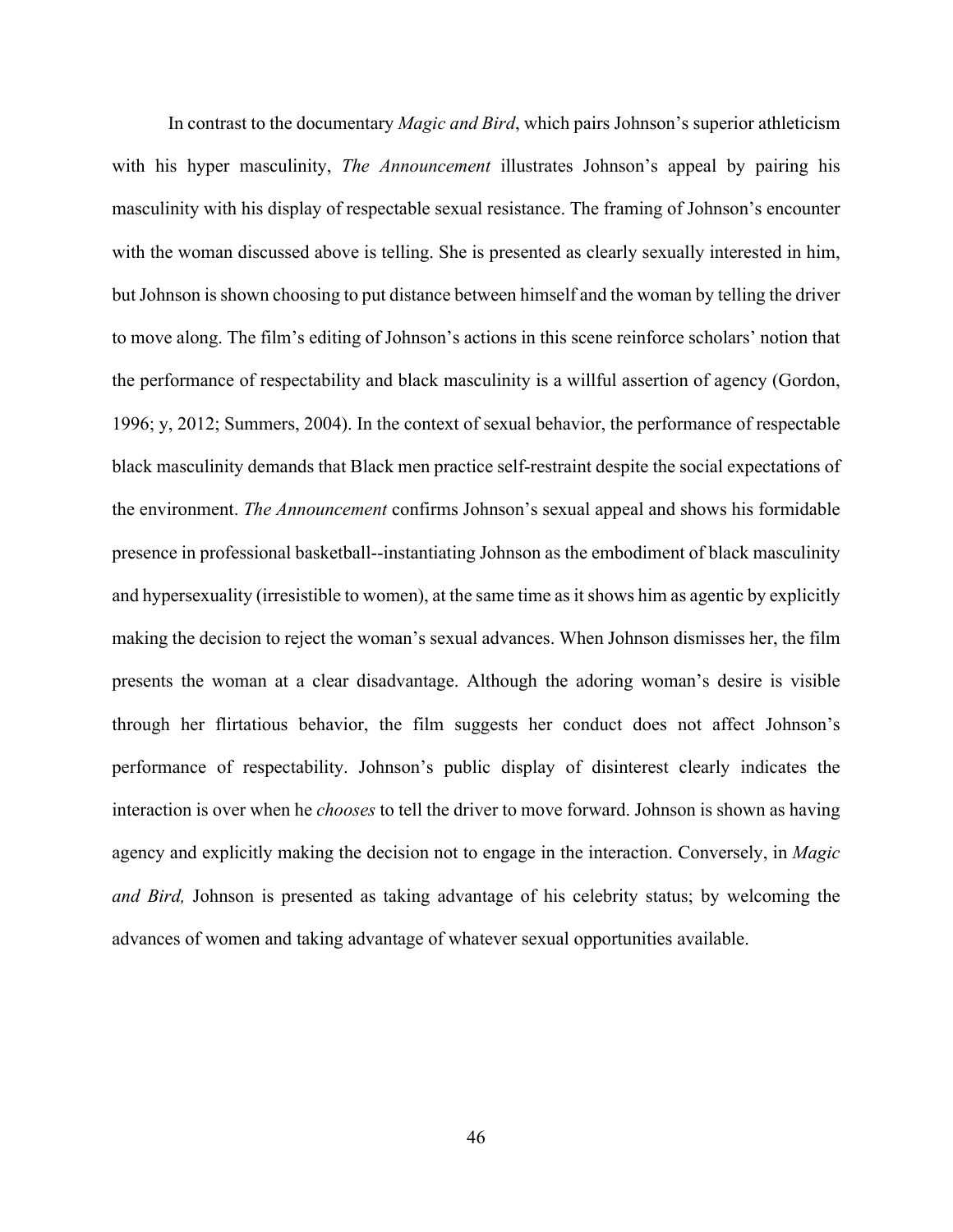#### **Excessive Restraint or Excessive Sexuality: The Performance of Respectability**

Despite presenting Johnson performing respectable black masculinity by publicly displaying sexual restraint, throughout The *Announcement,* he is depicted as keenly aware of women's sexual desire for him. Summers' (2004) assertion that public displays of sexual restraint are a key component to the performance of Black masculinity is useful for this analysis. However, Summers does not consider how the performance of black male respectability works in conjunction with displays of female sexual desire. In the film women are presented as clearly desiring Johnson, which allows the construction of Johnson as sexually restrained. Gordon (1997) notes that performing respectability requires black men to present their heterosexual identity through discretion and conservative self-presentation. This complicates and extends how black men display sexual restraint because the tenets of respectability suggest that it is not enough for them to avoid sexual behavior that could be perceived as deviant or immoral. This presents a conundrum, respectability politics demands that black men must simultaneously display sexual restraint while acknowledging they are aware of their heterosexual appeal. Thus, performing respectable black masculinity dictates that black men not show their heterosexual identity through overt displays or advances, but the subtle recognition of women's attraction to them.

An instance that depicts Johnson's display of reserved heterosexuality comes when *The Announcement* discusses the famous Forum Club. When the Forum stadium opened, the Forum Club was a family-oriented restaurant and lounge fans frequented before and after games. However, during Johnson's illustrious Lakers career, the Forum Club symbolizes how Johnson represented the association of sports and celebrity. Discussing the impact of Johnson's popularity for the Lakers basketball franchise, former coach Pat Riley states, "at one point the Forum Club was just a club, but as soon as Magic came to the Lakers it was a night club, it was hopping after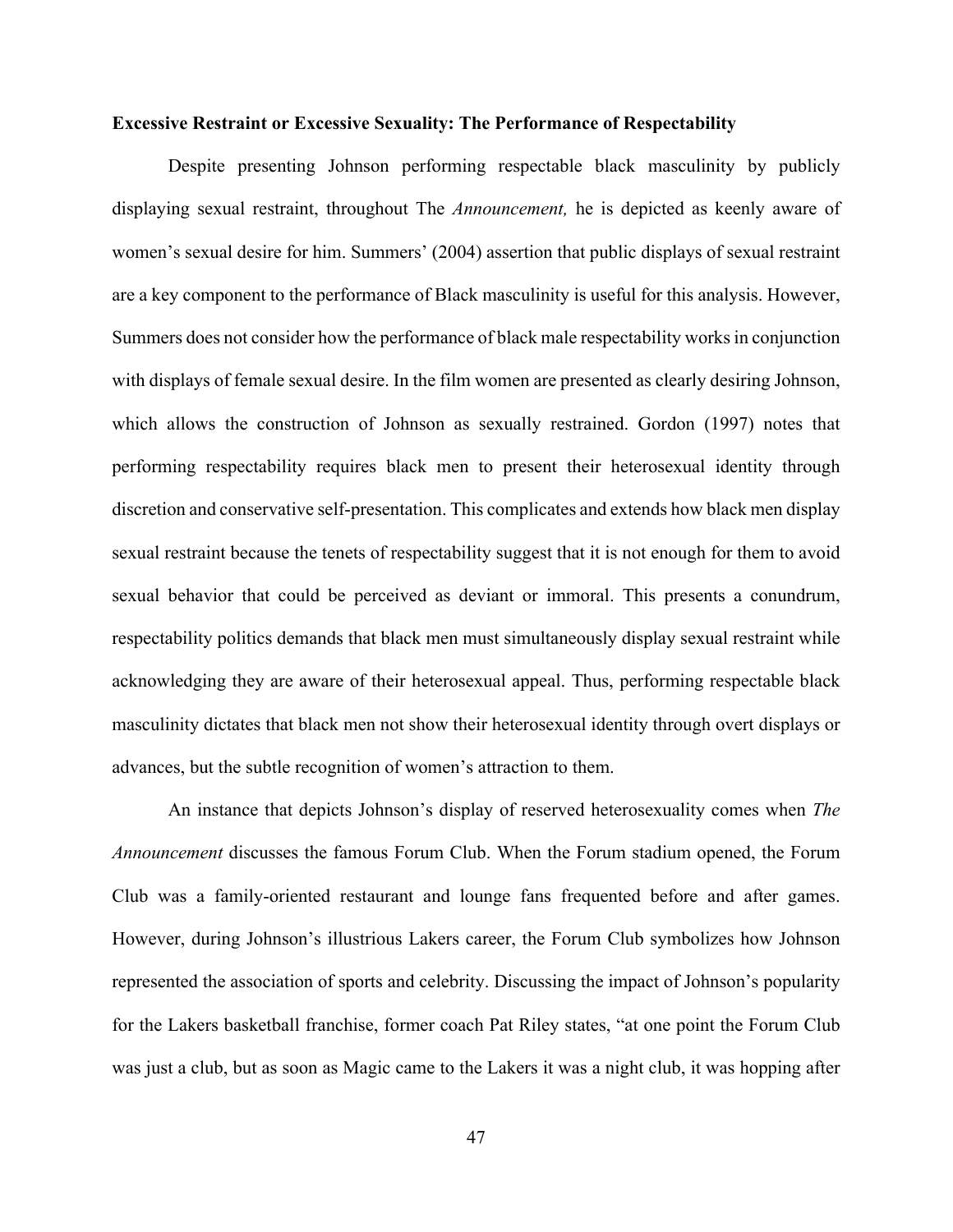games." Immediately following Riley's description, viewers see limousines filled with celebrities lining the Forum entrance, and once inside, the film shows a club full of women dancing and partying with Lakers basketball players while loud, rhythmic music plays in the background. In the midst of all the activity, a series of close up shots show Johnson entering the club. As Johnson walks through the crowded venue, the camera depicts women standing on each side of the club, trying to touch him as he walks by. The women surrounding Johnson are framed as speechless and in awe of his presence. Johnson's body language suggests he is aware that he is completely surrounded by women giving him their full attention, but he chooses to handle it with discretion. Viewers see Johnson stroll slowly through the nightclub making periodic eye contact while laughing sheepishly at the women's evident energy and attraction. At one point, he pauses and allows a few women to touch his arm or shoulder, but he does not make eye contact or speak with the women. He maintains his gaze above the women's heads, suggesting he is surveying the action in the club. Presenting Johnson's awareness of the women's sexual attention works to construct his agency and self-restraint, while the women seem content focusing on their attention on him, once again, we see him choose to not fully engage with the women. In a voice-over, comedian Chris Rock describes the club's atmosphere: "it was ridiculous, the groupie capital of the world, it was always the after party." As viewers hear Rock's words, the film presents footage of Johnson sitting in the VIP area surrounded by his teammates, celebrities, but most importantly, women. To end the segment, we hear Johnson's own thoughts about his celebrity status, "Basketball was only part of the scene, I didn't smoke or drink because it interfered with the game, but there were a lot of things to tempt me." Immediately following this statement, viewers watch an attractive black woman wave and wink at Johnson from across a couch in the VIP section. We see Johnson make eye contact with her, the film making it clear that she represents the temptations Johnson works to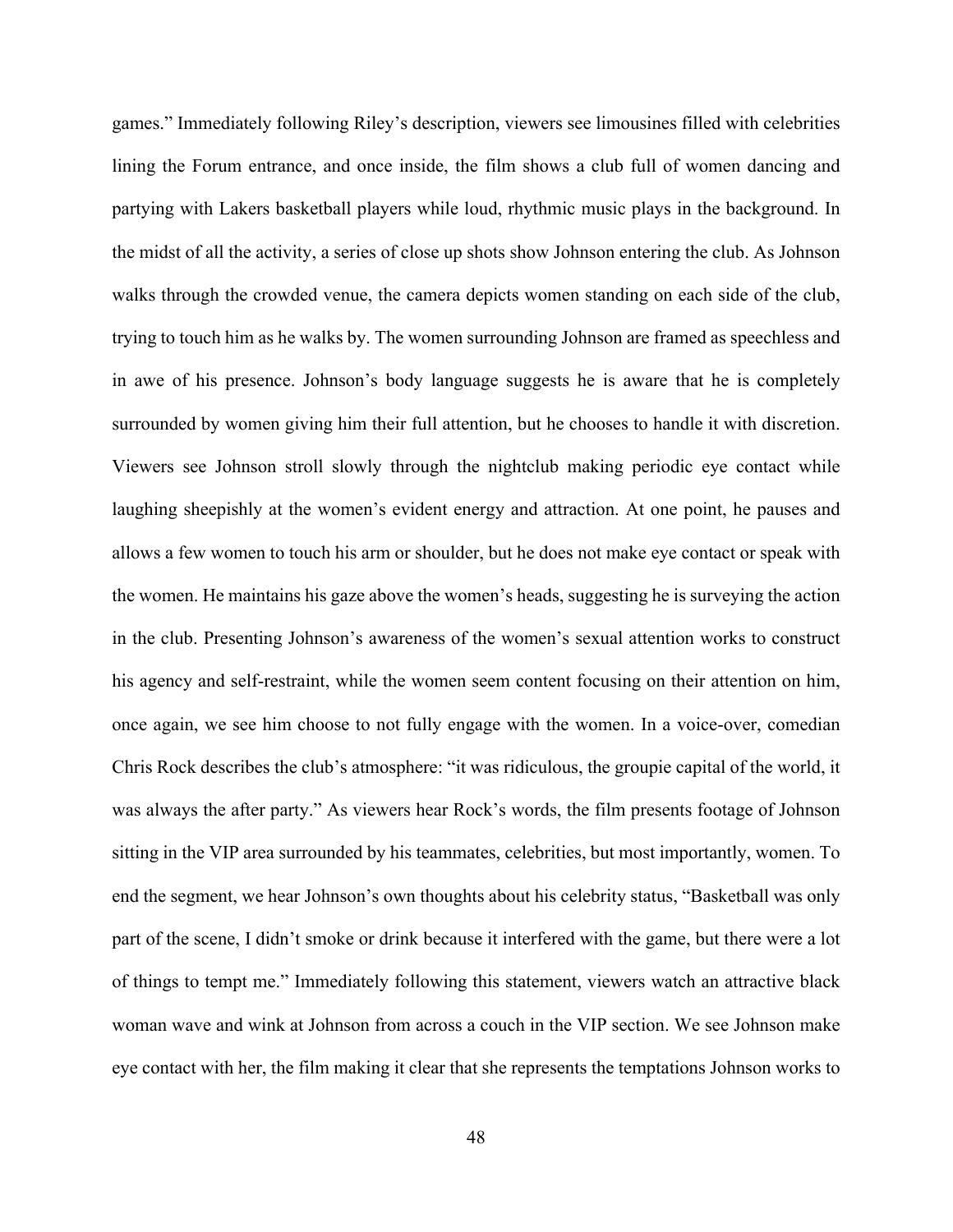avoid. In the next moment, Johnson averts his eyes from the woman's seductive gaze and continues to talk his teammate.

Rock's reference to the Forum Club as a "groupie mecca" paired with showing Johnson's limited interactions with the women in the club indicates the film frames Johnson's respectability in opposition to the cultural stereotype of the groupie. Sharpley-Whiting (2007) intimates that famous people have followers and fans, but groupies occupy an entirely separate category. In professional sports, groupies are not simply passionate fans or autograph seekers: groupies are the women who show up where professional athletes congregate in the hopes of capturing their attention. More specifically, groupies are available for and willing to have sex with athletes. In popular culture, the term "groupie" connotes women and sexual rewards, in other words, groupies trade sexual favors for celebrity attention. In the context of the film, Rock's reference to "groupies" implies the women were a significant and permeant part of NBA culture, in addition to Johnson's professional basketball career. Leonard (2004) argues the discussion of groupie culture authenticates stereotypes of black male athletes' masculinity and sexuality because it allows popular media to imagine black male athletes as hypersexual bodies eager and ready to sexually receive and accommodate heterosexual women. *The Announcement* uses the groupie trope in key moments showing Johnson interacting with women to complicate this stereotype. Despite his megastar status and his assumed access to women, Johnson is presented as both sexually restrained and sexually excessive to establish his performance of respectability. Notably, the film presents beautiful available women willingly offering Johnson their sexual attention, which fulfills the heteromasculine fantasy of groupies and Black male athletes. However, what is striking about Johnson's suggestion that the women in the club were sexually tempting coupled with how the film presents him interacting with them is that we hear and see Johnson confirm he was in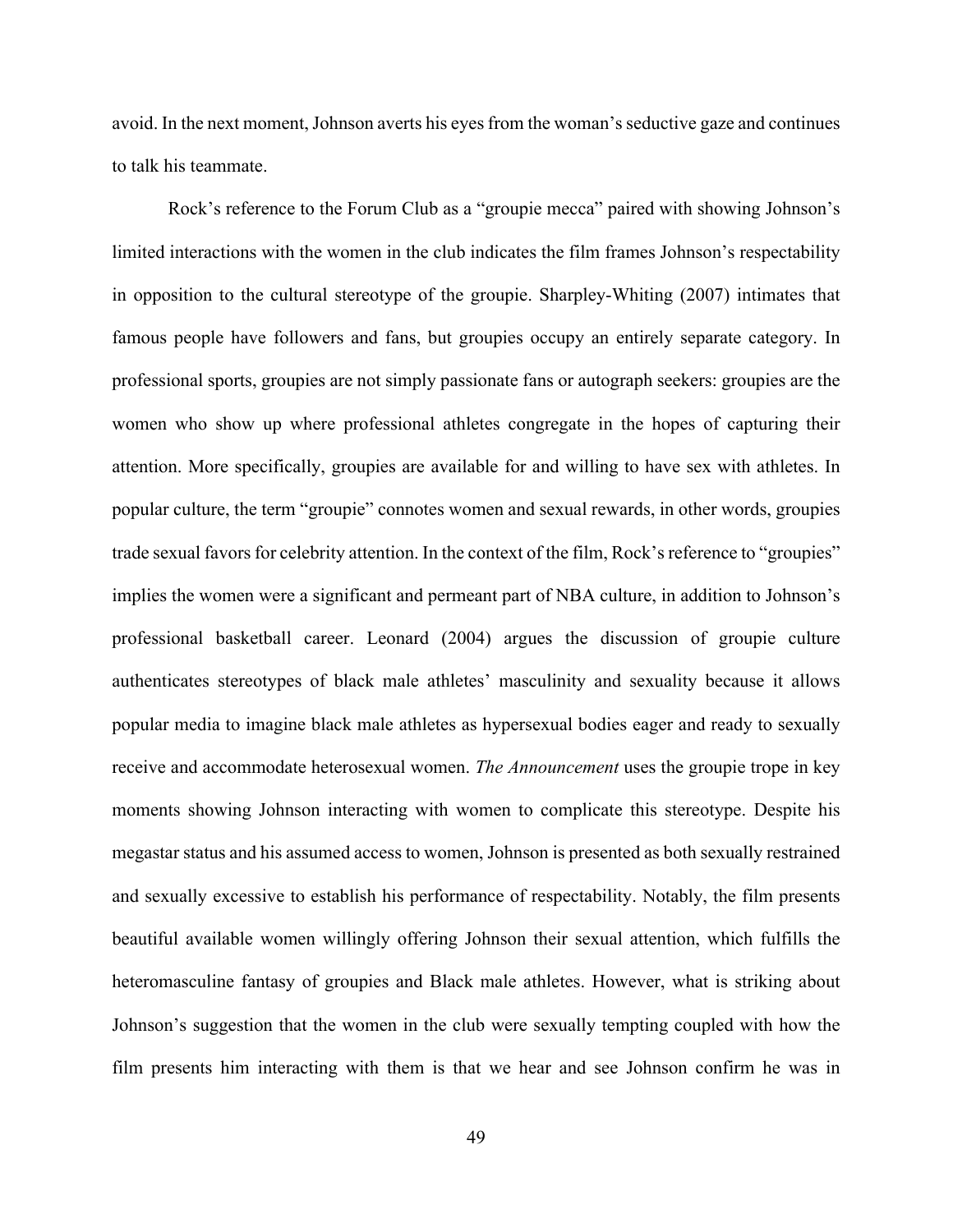situations in which he knew women were attracted to him, but he is presented as choosing to resist their advances.

In *The Announcement*, women groupies are used to mark the boundaries of Johnson's respectability. As Sharpley-Whiting (2007) indicates, the understanding of groupie culture behavior is heavily contingent upon female acquiescence and accessibility. Thus, labeling and depicting women desiring Johnson is both part of presenting his heterosexuality and respectability. Viewers see that Johnson is exposed to spaces of sexual excess, however, the film frames his encounters with women as seductive excess. The groupies in the club are presented as beautiful and glamourous temptations whose motivations and actions could possibly spoil Johnson's respectability because they are attracted to his black masculinity. As we watch women reach out to grab Johnson as he walks through the club, it becomes evident that the women are characterized as solely attempting to gain Johnson's attention, hoping to literally physically attach themselves to his body. In this moment, displaying Johnson's performance of discretion and restraint is crucial; instead of witnessing Johnson acting aggressive sexually, as is the stereotype of black men, the women's sexual aggression is on display. Because the film connotes their groupie status, whatever their motivations, the women vying for Johnson are presented as a singular mass of female hypersexuality. They are a group of nameless women that do not acknowledge sexual discretion when they interact with Johnson. Effectively, presenting the women as sexually available, aggressive, and desirous in contrast to Johnson's restraint, illustrates Johnson as respectable.

The film treats Johnson's HIV diagnosis as a reaffirmation of his appeal to women. *The Announcement does* not vilify Johnson for his promiscuity or for having unprotected sex. Instead, the film centers on Johnson performing respectability while his athletic black male body is on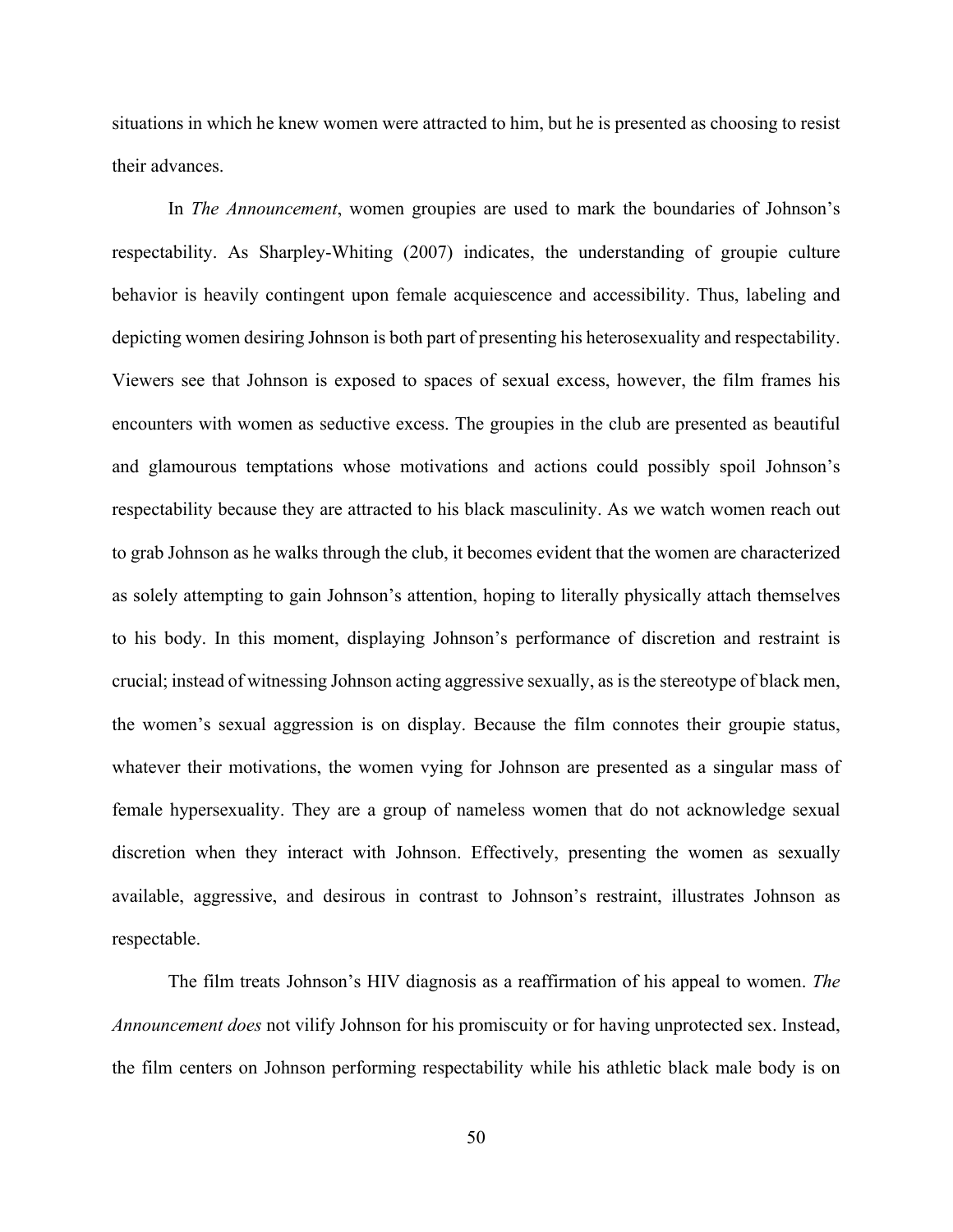display in a room full of beautiful women fighting for his attention. As Chris Rock reminds viewers in a voice over during this scene, "it's very difficult to say no to gorgeous women." Johnson's actions are far removed from the sexually aggressive stereotypes associated with his celebrity status. By depicting Johnson's unwavering attempts to display sexual restraint when he interacts with women, the film suggests Johnson is HIV positive because one groupie's sexual allure compromised his commitment to sexual control and by extension, his respectability. The film positions Johnson's HIV diagnosis as a result of a possible momentary lapse in judgment, but not as the result of deviant or excessive sexual behavior. HIV is framed as the unfortunate consequence Johnson receives being subjected to a sea of seductive women, despite his steadfast efforts to resist sexual temptation.

### **Not My Family: Performing Respectability**

A major portion of *The Announcement* focuses on the care and consideration expressed by Johnson when he tells his family he is HIV positive. To frame the significance of presenting Johnson in this way for my argument I draw on Neal's (2010) notions of black male respectability and family connections. Neal (2010) notes that, historically, while the performance of respectability is privileged, for the black family, it is black men who serve as the supposed head of the black family, which sets the example of respectability. Consequently, as the head of the household, respectable black men are charged with keeping their families unified despite outside influences or agitations. The film illustrates this tenet of respectable black masculinity because in this segment Johnson explicitly describes his HIV diagnosis as a personal crisis he would not let affect his family.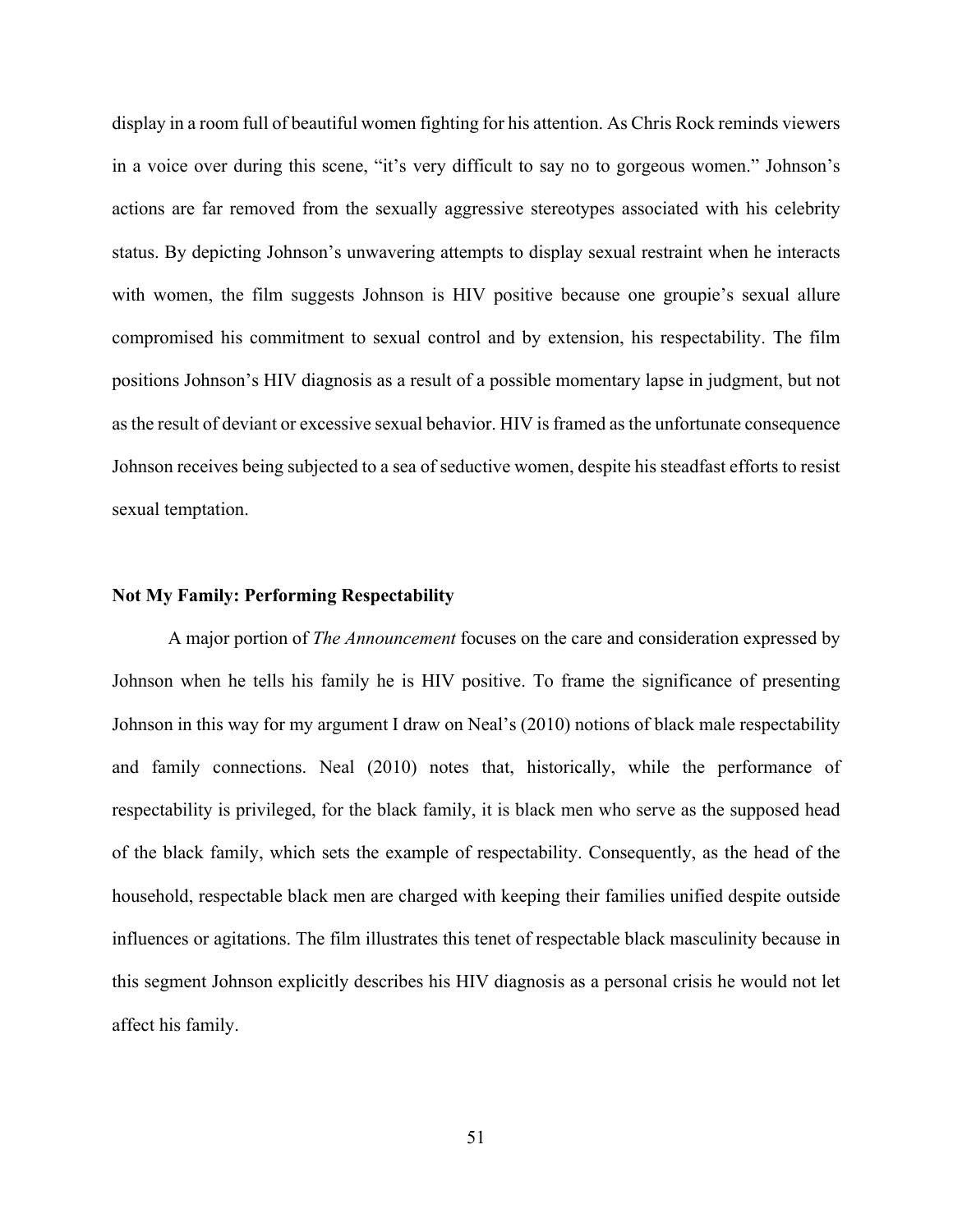A significant aspect of the narrative about Johnson's HIV status in the film centers on his marriage to his college sweetheart-turned wife, Earletha "Cookie" Johnson. A pivotal moment illustrating Johnson's respectability comes when Johnson recalls the immediate hours after he discovered he was HIV positive and realized he had to share the news with Cookie. Immediately before Johnson begins his only face to face interview in the documentary, a picture montage of Cookie and Johnson's relationship scrolls across the screen: showing them hanging out during their college years, Cookie cheering for Johnson from the Lakers stands, and finally a picture of them sharing a passionate kiss on their wedding day. At end of the montage, we see Johnson place his head in his hands, take a deep breath, look directly into the camera, and state:

I have played against the best in basketball, Michael Jordan, Larry Bird, I thought that was going to be the most difficult times, those didn't compare… the most difficult thing in my life was driving from the doctor's office to tell my wife Cookie I had HIV. I just kept thinking, I gotta deliver this devastating news to my best friend, the woman I love, who always has my back.

The film's emphasis on Johnson's sense of obligation to Cookie and the picture montage is narratively central in *The Announcement.* Both aspects of the film suggest that Johnson's marriage is at the center of understanding his transition from HIV negative to HIV positive. This presentation and focus on the Johnson's marriage is significant because popular deviant images of black femininity and masculinity shape presentations of love and marriage for black Americans. Numerous media portrayals of Black men characterize them as unfaithful and troubled by the monogamy associated with marriage (Collins, 2004; hooks, 2004; Weekley, 2008). In contrast, popular culture representations of white heteronormative marriage construct the role of husband and wife through the notions of fidelity, loyalty, and stability. Married white men are expected to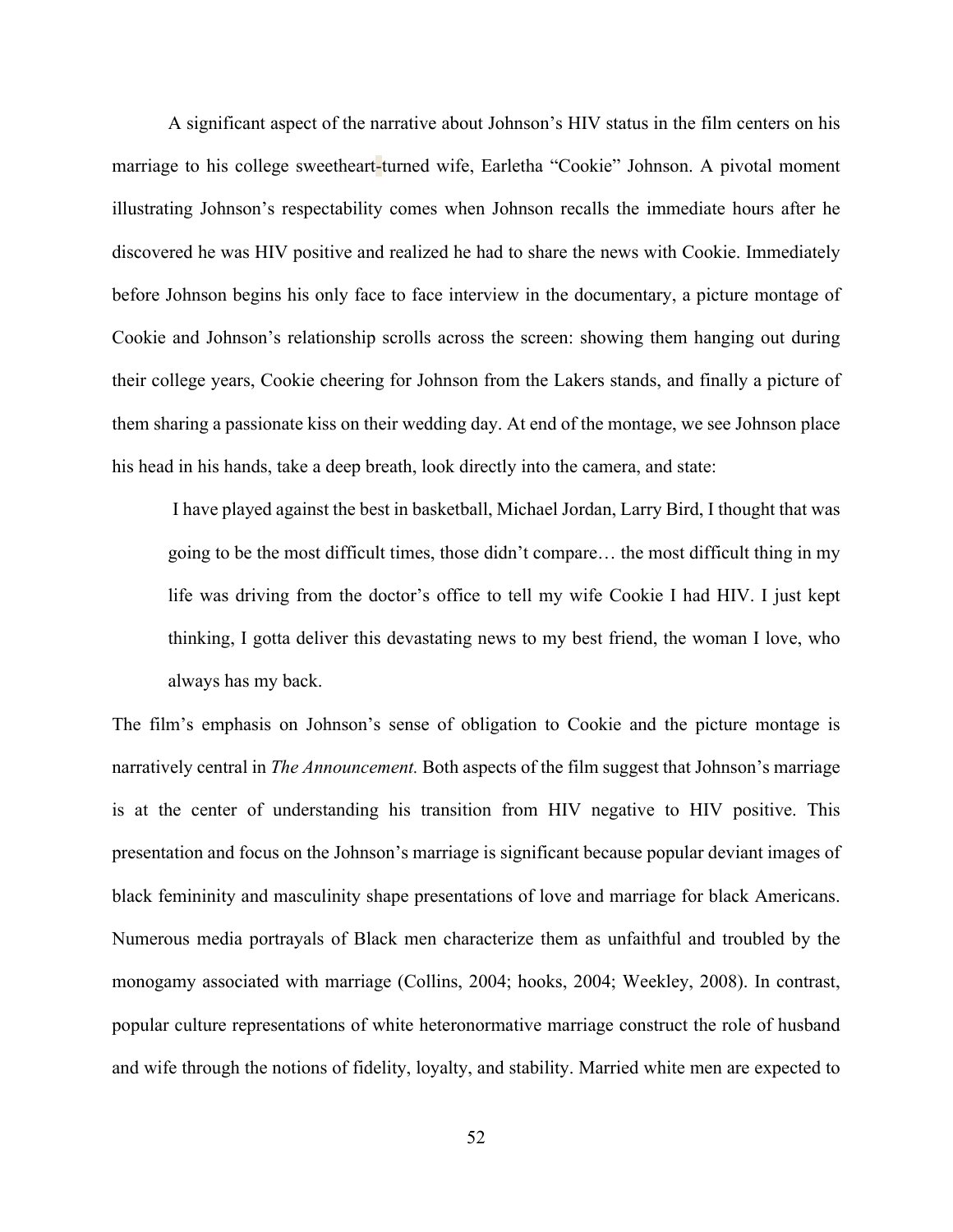cherish and protect their wives, while popular media depictions present black men as less capable and less willing to align with the normative gender expectations of heteronormative marriage. (Johnson & Loscocco, 2015). To counter stereotypes of infidelity and aversion to marriage, the performance of respectable black masculinity calls for a black man to publicly display his love and commitment to his wife. This demonstration and declaration of fidelity functions as a strategy to resist racist discourses of Black male pathology. In line with the tenets of respectability, the film clearly establishes Johnson's devotion to Cookie. For example, despite just receiving shocking medical news, Johnson emphasized he was not concerned with his own well-being, or the public scrutiny he faced about his HIV diagnosis. He makes clear he understands that the most important thing he had to do in that moment was tell Cookie, his wife, he was HIV positive. Johnson also recalls how he told his son Andre from a previous relationship, that he is HIV positive, "I tried to let him know I was wreckless, having unprotected sex, and all that, and I hope he makes better decisions than I did, but I knew he needed to hear the news from me." This explicitly produced moment illustrates how Johnson embodies respectability as a devoted family man and separates him from conventional representations of black men as irresponsible family men and inadequate husbands (Harris-Perry, 2011) by carefully contextualizing his HIV status as a family burden he shoulders alone. Throughout the segment, Johnson emphasizes how important it was that his family learned about his HIV status directly from him, emphasizing the importance he places on the impact of his diagnosis on his family.

Viewers see a similar performance of respectability when Johnson reflects on the possibility that he could have transmitted HIV/AIDS to Cookie. Johnson recalls what he told Cookie immediately after finding out she is not HIV positive: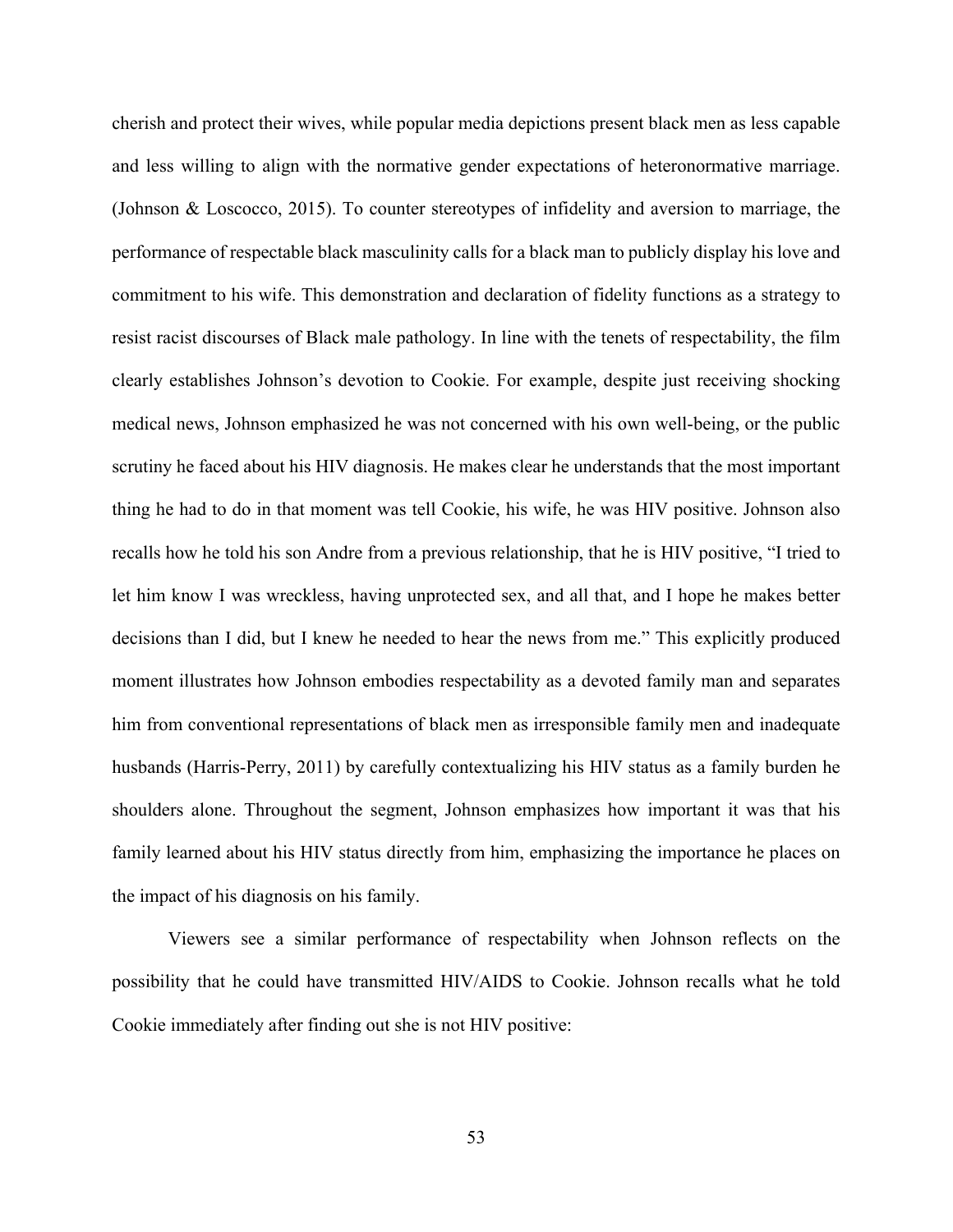I don't know what I would have done if she had HIV, this was my problem, my fault, and I didn't want my foolish attitude and the way I conducted myself to affect Cookie and I said hey, I can understand if you want to leave me, I get it.

Johnson's words are especially telling because this is the first time in the film he is shown openly acknowledging that he understands that his prior sexual behavior was dangerous to Cookie. While the film presents Johnson's HIV status as the result of casual unprotected heterosexual sex, Johnson's desire to shield Cookie, a black woman, from harm associated with HIV/AIDS gains salience in a historical context. black men's efforts to defend black women have a complex and painful history in U.S. culture. Beginning in the antebellum era, dominant notions of femininity and the protections that proper women deserved were inextricably linked to white women and denied to black women (Collins, 2004; Thompson, 2009). Oftentimes, because of the threat of physical violence, black men were unable to protect black women from the discursive and physical violence associated with racism (Collins, 2004; Gordon, 1997; Griffin, 2000; hooks, 2004). Hence, the discourse of respectability politics emphasizes what Griffin (2000) deems the "promise of protection" (p. 35), which articulates black men's desire for and duty to protect black women's psychic, emotional, and physical safety (Griffin, 2000). While the promise of protection grants a semblance of physical and discursive safety to black women from black men, more importantly in the context of marriage it restores a sense of masculinity and respectability to black men through the role of protector (Gordon, 1997) and shows black men's motivation and ability to safeguard black women. In the film, Johnson is framed as his family's protector through the frame of selfsacrifice. His words fit the operative logic of respectability; Johnson's sentiments are conveyed as instinctive and unquestionable even if it means facing HIV/AIDS alone because Cookie's wellbeing is stake. He takes responsibility for his actions. HIV/AIDS is a devastating illness that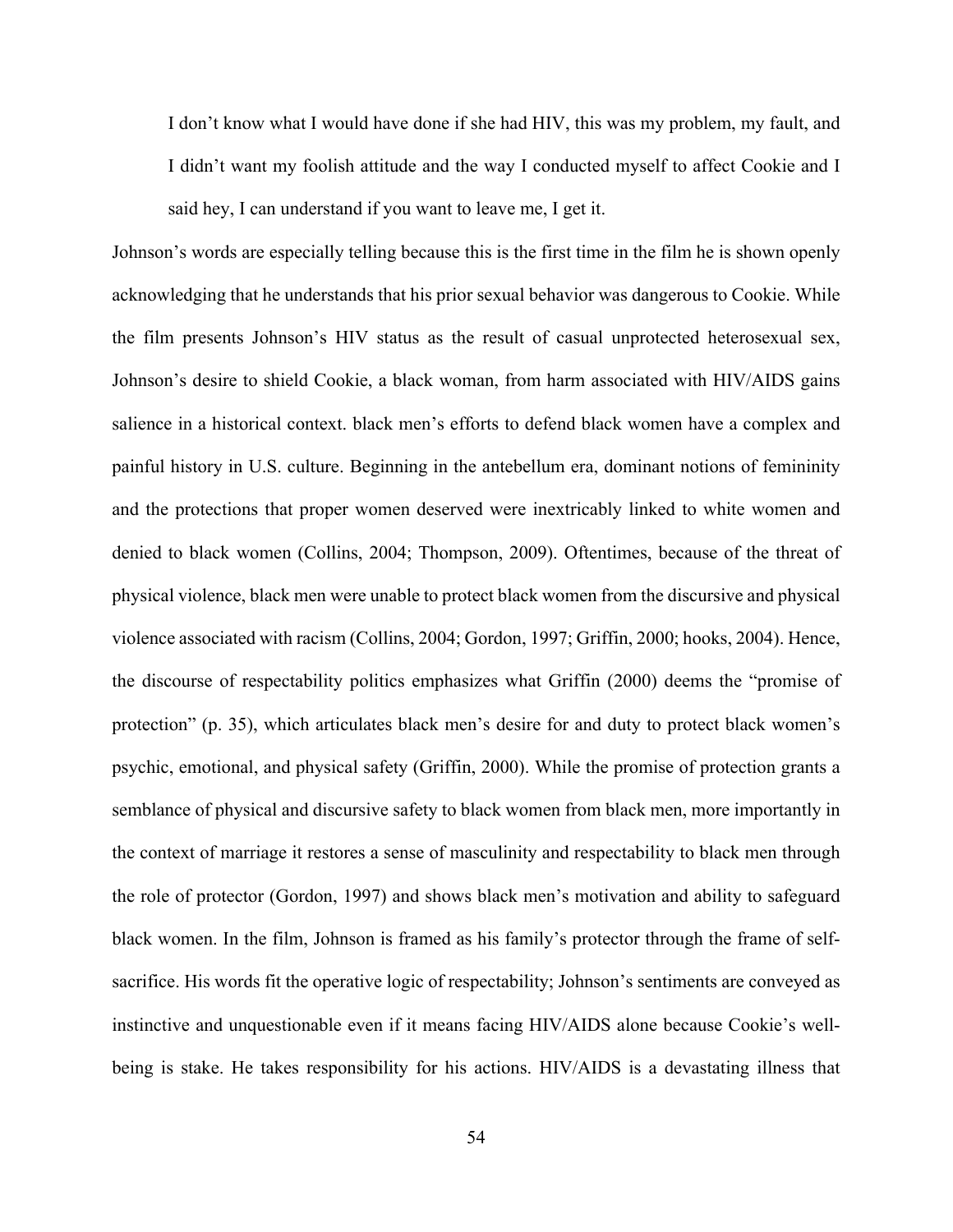nobody should have to face, regardless of their behavior. And yet in the film, Johnson's HIV/AIDS status is framed as the result of his personal behavior, something for which he has to be accountable for. His promiscuity is mitigated because his performance of respectability atones his sexual behavior.

Immediately after we see Johnson convey that he understood he could have potentially lost Cookie because of his sexually promiscuous behavior, the camera zooms to Cookie shaking her head in disbelief saying:

I looked at him and said are you kidding me? I'm not leaving. I just focused on what was in front of me and that was the fact that it was life or death situation and I knew I loved him and went from there.

Neal (2010) argues that it is often the burden of black women to embody respectability as a reflection of respectable Black masculinity. He points out black men's performance of respectability gains validity from how black women present and embody respectability, which, as Thompson (2009) suggests, involves "the aggressive shielding of the body; concealing sexuality; and foregrounding morality, intelligence, and civility" (p. 2). Cookie's indignant response is significant in establishing Johnson's respectability because the film emphasizes that she is monogamous. While the film suggests Johnson was sexually promiscuous during the time he dated Cookie, she is presented as sexually faithful to Johnson from the beginning of their relationship throughout their marriage. While Johnson presents an aura of respectable masculinity through his devotion to his marriage his dedication is only solidified when he becomes Cookie's husband. In contrast, Cookie is presented as unwavering and exceptional because she affirms her fidelity and love for Johnson despite knowing he was unfaithful to her and he is HIV positive. By situating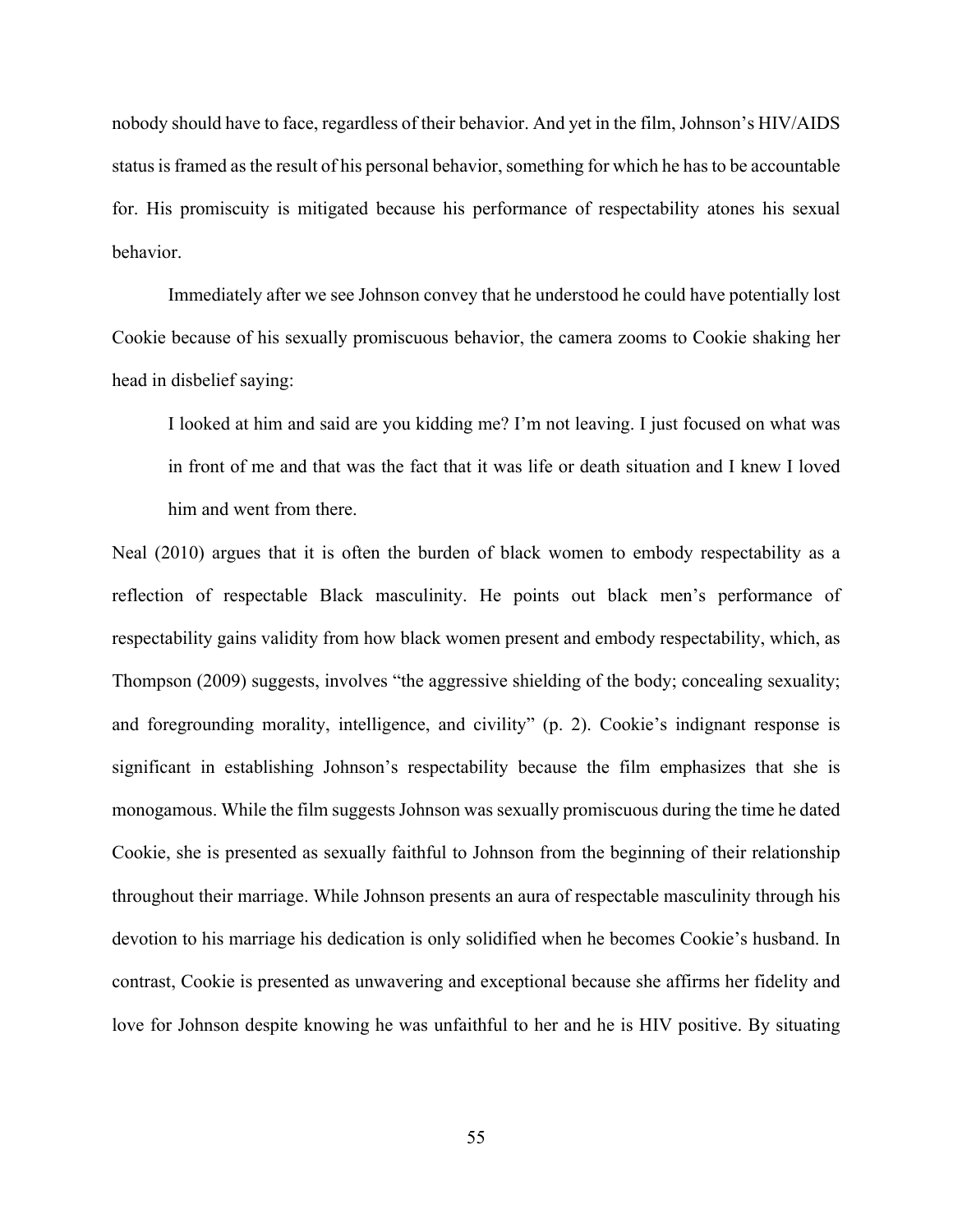Cookie's discussion of Johnson's HIV status in the context of her marital vows, the film shows that she accepts her role as Johnson's wife and affirms that her priority is loving him.

We continue to see Cookie's performance of respectability redeem Johnson's respectable Black manhood when the film discusses the rumors surrounding Johnson's contraction of HIV. Looking at the camera, Cookie shrugs her shoulders and says:

To me it is one thing when people talk about other women or whatever it was, but there are a couple things I think people don't really realize. It could have happened ten years ago, who knows? There is no way to prove it (when Johnson contracted HIV) there really is no way to prove it, so why drive yourself crazy? I am only concerned with the future, loving and supporting each other.

Not only is Cookie presented as willing and dedicated to standing by Johnson, she definitively declares she is not concerned with the details of how he contracted the virus. Indicating ambivalence about more than just the mode of transmission, Cookie's "who knows what happened" stance implies she is also indifferent about the possibilities of Johnson's promiscuous sexual behavior. We see Cookie refusing to dwell on Johnson's sexual past and instead affirming that he is a good husband, she loves him, and she will stand beside him. Thus, Cookie aligns Johnson's sexual activity prior to their marriage with hegemonic heterosexuality and masculinity. She explains Johnson's HIV diagnosis through the construct of heterosexual promiscuity, and reinforces his respectability by presenting Johnson as a victim of women's sexual desires. In the previous segment we saw Johnson avoiding women's sexual advances, now we hear Cookie confirm he was subjected to excessive sexual behavior. The multiple possibilities Cookie suggests for Johnson's HIV status refers to all of women (possible groupies) who tempted and possibly tainted Johnson before he was her husband. It becomes evident that Johnson's respectability is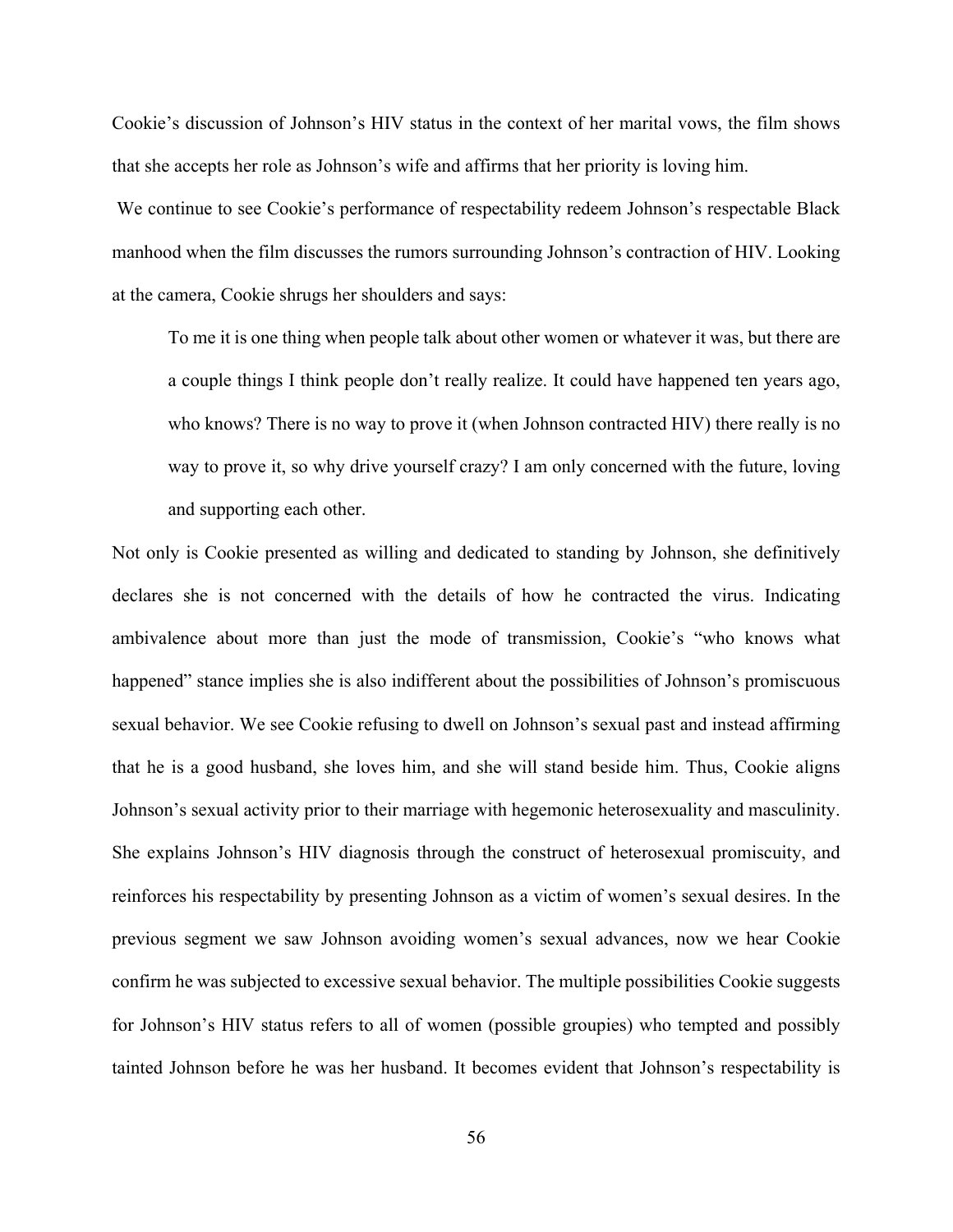always established via the women shown and discussed in the film; the tempting groupies and his devoted wife. At one point in the interview, Cookie silently places her head in her hands, after a few moments she lifts her head and speaks directly to the camera, "I knew he needed me, and this family needed him. We had to fight this thing together." In the following scene, the camera zooms in on Johnson holding Cookie's hand and viewers hear Johnson say, "I don't know what I would have done if she had left me, I probably wouldn't have made it, she is my best friend." Moments later, Cookie, smiling, turns to Johnson and says, "I love you." In this moment, viewers witness how Cookie and Johnson's performances of respectability work together. Their exchange reinforces Neal's (2010) claim that for black men, marrying a respectable black woman further establishes their respectability by suggesting their spouse can elevate their embodiment of respectability. Cookie represents the understanding, forgiving, patient, and respectable wife, attributes needed to pardon Johnson's sexual exploits and support his performance of respectability. Cookie's declaration of love and commitment to Johnson suggests she fully understands her role as helpmate, is crucial to Johnson's well-being and for that of the entire family. In turn, Johnson is shown as fully appreciating and honoring Cookie because he understands it is Cookie's dedication and care that provides him with both physical and mental well-being.

The film presents the Johnsons' marriage as a relationship that has matured, evolved, and continues changing for the better, despite Johnson's HIV diagnosis. Effectively, it depicts the Johnsons as the exemplars of respectability. Harper (1996) notes that popular constructions of Johnson and his HIV status shored up his masculinity (p. 23) because Johnson's HIV announcement raised questions regarding his sexual practices and his masculine identity. "Male homosexuality, which HIV has always been associated in the United States" (p .23) is constructed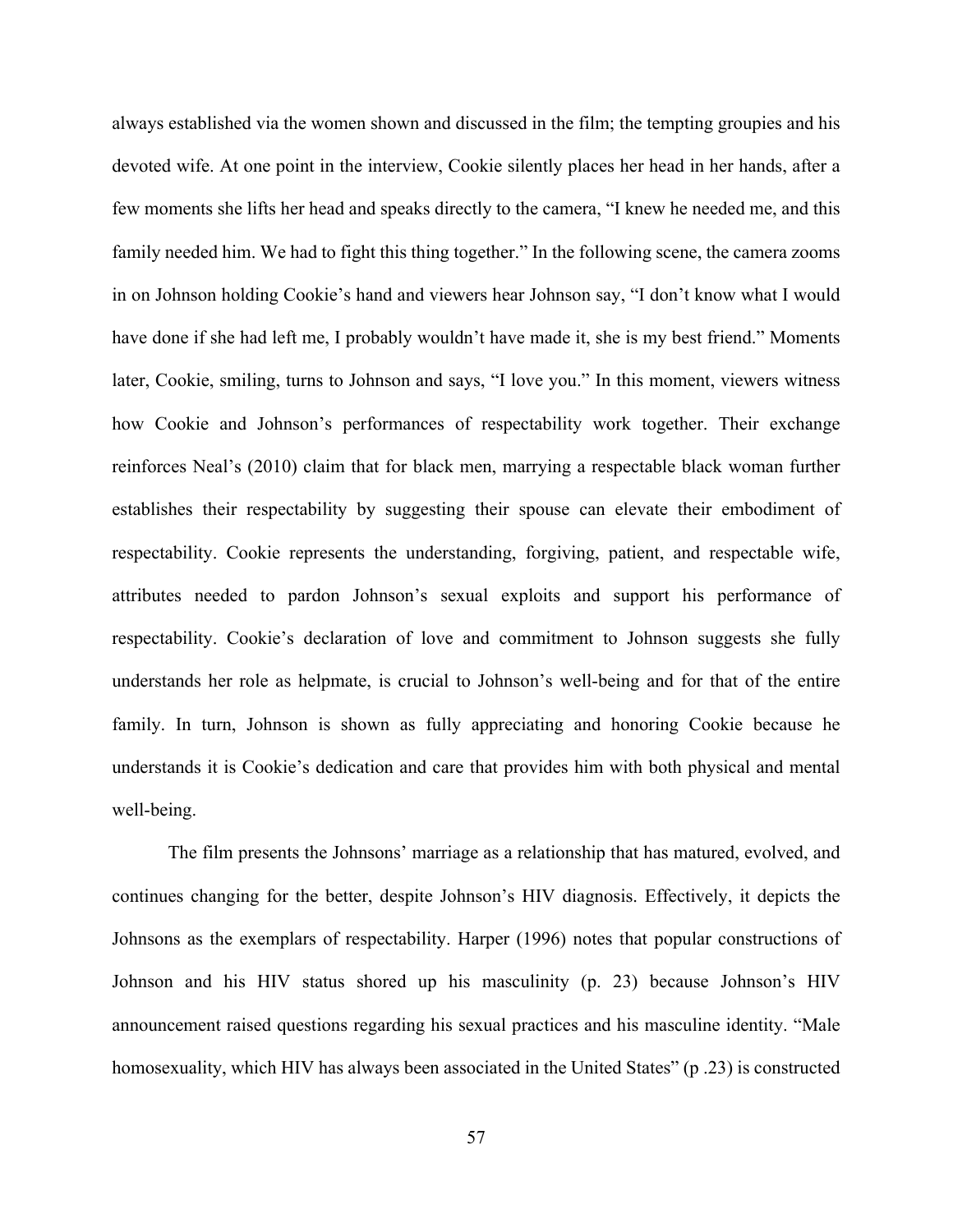in media representations as the most shameful way to contract HIV. Johnson's body, which is now framed as infected with HIV, engenders a heightened consciousness of male homosexuality, so insistent references to his uncontrollable black male heterosexual desire are necessary I counter Harper's argument by suggesting that *The Announcement* works to shore up Johnson's respectability. As discussed earlier, popular press sources have extensively discussed the rumors of Johnson's sexual exploits in the NBA in the contexts of both homosexuality and heterosexuality. *The Announcement* shifts this narrative, and exclusively discusses Johnson's HIV narrative in a heterosexual context. this time through Cookie's explanation of Johnson's HIV status. Cookie's words and presence in the film work to stabilize Johnson's respectability. She is presented as proof that despite his sexual dalliances, Johnson's masculinity is respectable because he did not infect the person that means the most to him and is now her loving committed husband, and she wholeheartedly supports him. With Cookie by his side, viewers understand Johnson's ultimate role is devoted husband and father which suggests speculation and gossip should fall to the wayside.

### **Concluding Thoughts**

The HIVAIDS epidemic has plagued the United States for over 30 years, and despite medical advancements and prevention efforts, black Americans continue to be the population most affected by the disease. Black Americans account for almost half of all new infections in the United States each year and represent more than one third of all Americans living with HIV (CDC, 2016). The rates of infection illustrate we need to look at how the story of HIV/AIDS and black Americans in the United States is being told.

In this analysis, I have emphasized two facets of *The Announcement*: the framing of Johnson's respectability through his public display of sexual resistant, which is dependent on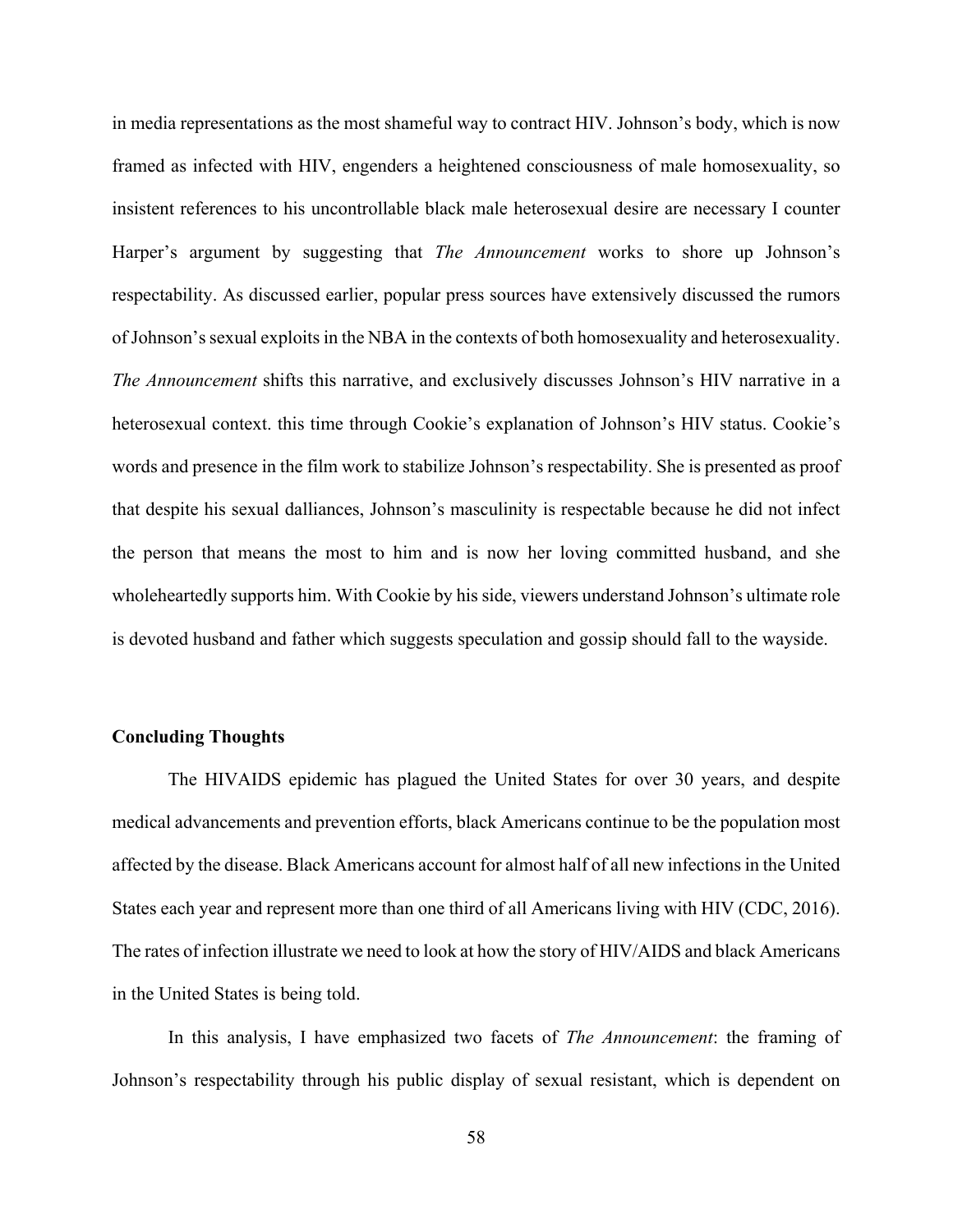presenting women as excessively and aggressively attracted to him; and the presentation of Johnson's HIV/AIDS narrative through his marriage. Each of these depictions are linked to the other in that each relies on particular notions of respectable black masculinity. Performing respectable black masculinity is constructed as a display of agency, positioning black masculinity outside the confines of racist stereotypes of racialized sexual and gender behavior (Summers, 2004). In the film, Johnson is presented as making a choice: he chooses not to engage with women that are not his wife, and protects Cookie from the negative consequences of his past sexual behavior. *The Announcement* depicts Johnson as being in control of the relationships in his life. However, if we look closely, while the film suggests Johnson is agentic, his display of respectability depends on gender roles. Viewers understand Johnson's sexual self-control because women are presented as excessively and aggressively attracted to him. Johnson's performance of respectability is framed and negotiated through his interactions with women. The film establishes Johnson's commitment to Cookie as something he realized after she remains devoted to him despite his HIV/AIDS diagnosis. In this sense, the film frames Johnson's HIV/AIDS status as a tragic exception. In one moment, his respectable behavior faltered and sexual temptation changed the course of his life. However, despite his mistake, Cookie's devotion to Johnson enables him to redeem himself: his HIV diagnosis does not define his respectability.

While many perhaps understand that Johnson's celebrity status and wealth position him differently than most Americans, Johnson is respected as an HIV/AIDS icon. His HIV/AIDS story is used all over the world as an exemplar for living a healthy, productive, and successful life with HIV. We must examine what makes his HIV/AIDS narrative prominent in U.S. culture. *The Announcemen*t shapes how we discuss Johnson's iconic HIV/AIDS narrative. The presentation of Johnson's respectability calls attention to the ways in which HIV/AIDS narratives are presented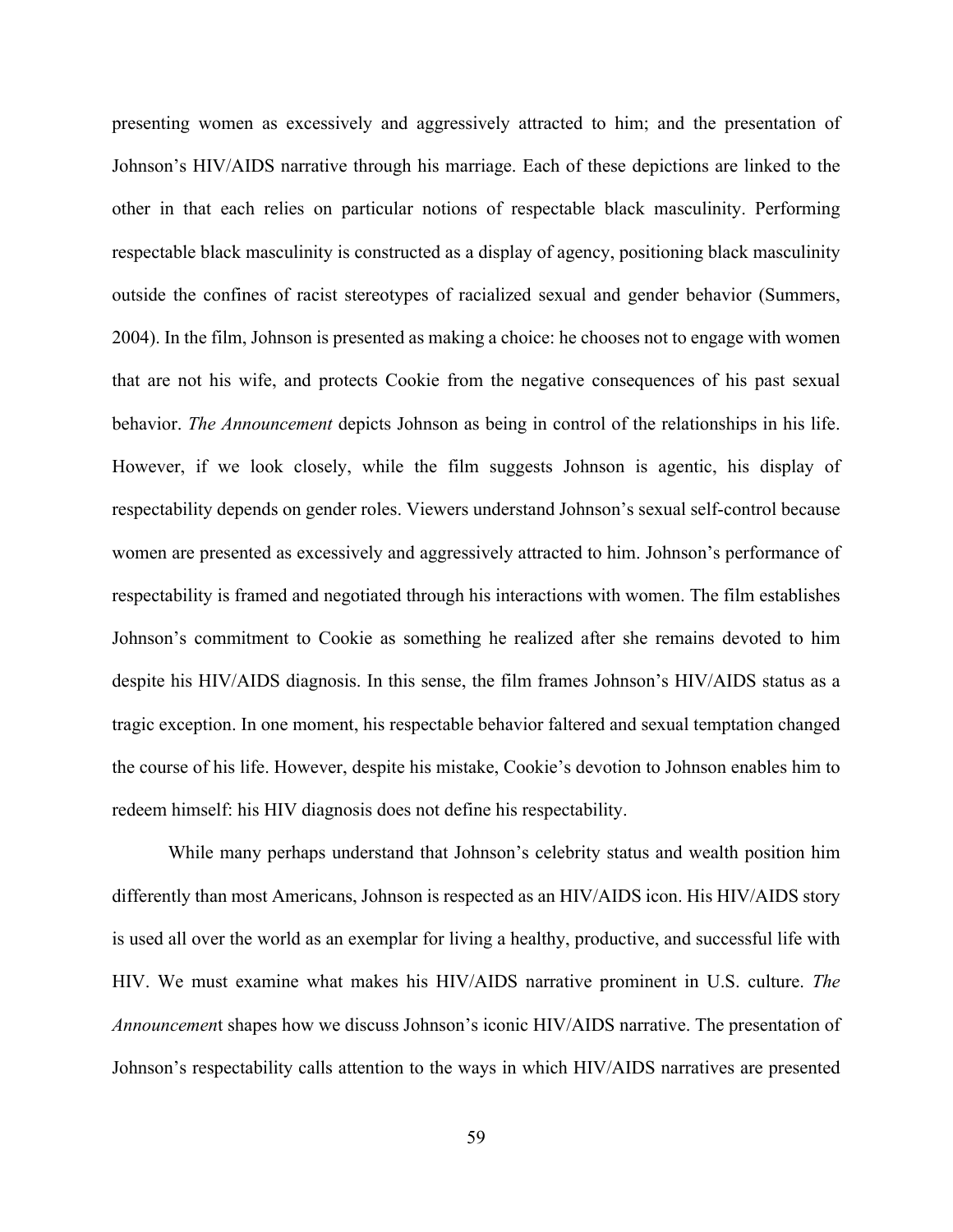as sanitized stories with narrow definitions of gender and sexual behavior. Most importantly in the context of heterosexual black men, HIV/AIDS is still told through the story of women*.* Despite Johnson's own admission of sexual promiscuity in several media interviews, *The Announcement* is edited in a manner that merely suggests the possibility that Johnson had multiple sex partners during his NBA career. In a cultural context in which HIV/AIDS is the leading cause of death for black men ages 25-44, and the second leading cause of death for black women ages 25-44 (CDC, 2016), it is imperative we consider HIV/AIDS media representations' efficacy as sites to discuss the cultural anxieties associated with HIV/AIDS. For the black community this is a matter of life and death.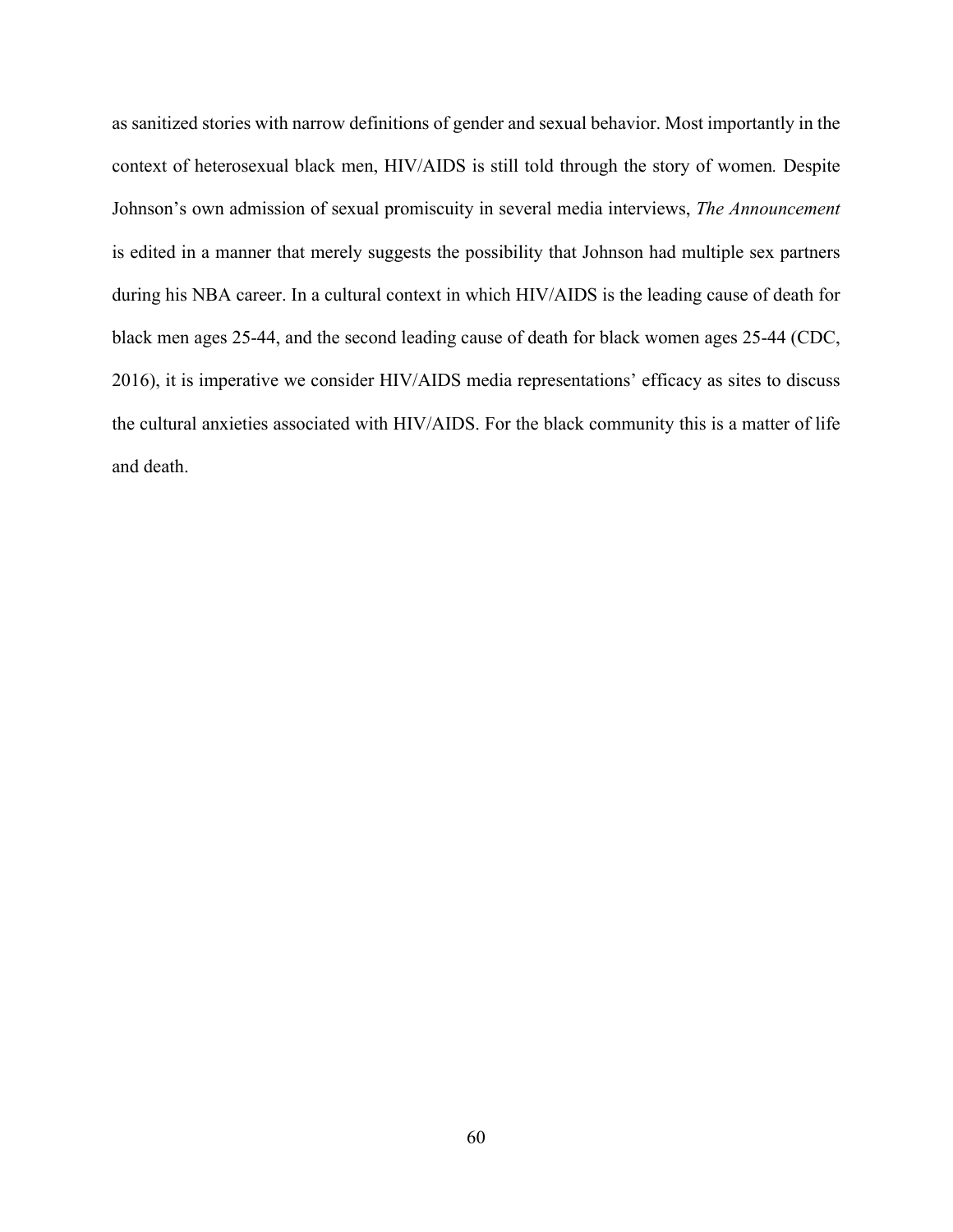## **CHAPTER THREE:**

# **A BURDEN TO BEAR: MARVELYN BROW, HIV/AIDS AND THE POLITICS OF RESPECATBILITY**

HIV is not an adjective so it does not define me. I think MARVELVOUS would be more appropriate. I am not living with HIV; HIV is living with me. (Brown, 2013)

At the age of 19, Marvelyn Brown, a black woman, had everything going for her. She was the captain of her high school basketball team, home coming queen, popular, college bound, and in love with her high sweetheart (Brown, 2010). Everything changed when Brown was admitted to the hospital with a severe case of pneumonia. Recovering in the hospital ICU, Brown received the news that she was HIV positive. Thirteen years after her diagnosis is one of the most vocal contemporary HIV/AIDS activists in the United States. Since her diagnosis in 2003, Brown has shared her personal story nationally and internationally. Her 2008 bestselling book, *The Naked Truth: Young, Beautiful, and (HIV) Positive*, is described as, "the surprisingly hopeful story of how a straight non-promiscuous, every day girl contracted HIV."<sup>1</sup> Brown's dedication to HIV prevention earned her a 2007 Emmy Award for Outstanding National PSA. In 2010, the Magic Johnson Foundation and the Black AIDS Institute inducted Brown into The Heroes in the HIV/AIDS Struggle Photo Exhibit, and notably, *Clutch* magazine declared, "Marvelyn Brown one of the most important people in the fight against HIV/AIDS" (Danielle, 2011). Since 2003, HIV rates among heterosexual black women have been disproportionately higher than other populations in the United States (CDC, 2013; Weekley, 2015). Notably, Smith and Agrawala (2010) argue that

 

<sup>&</sup>lt;sup>1</sup> From the book jacket of the 2008 paperback edition.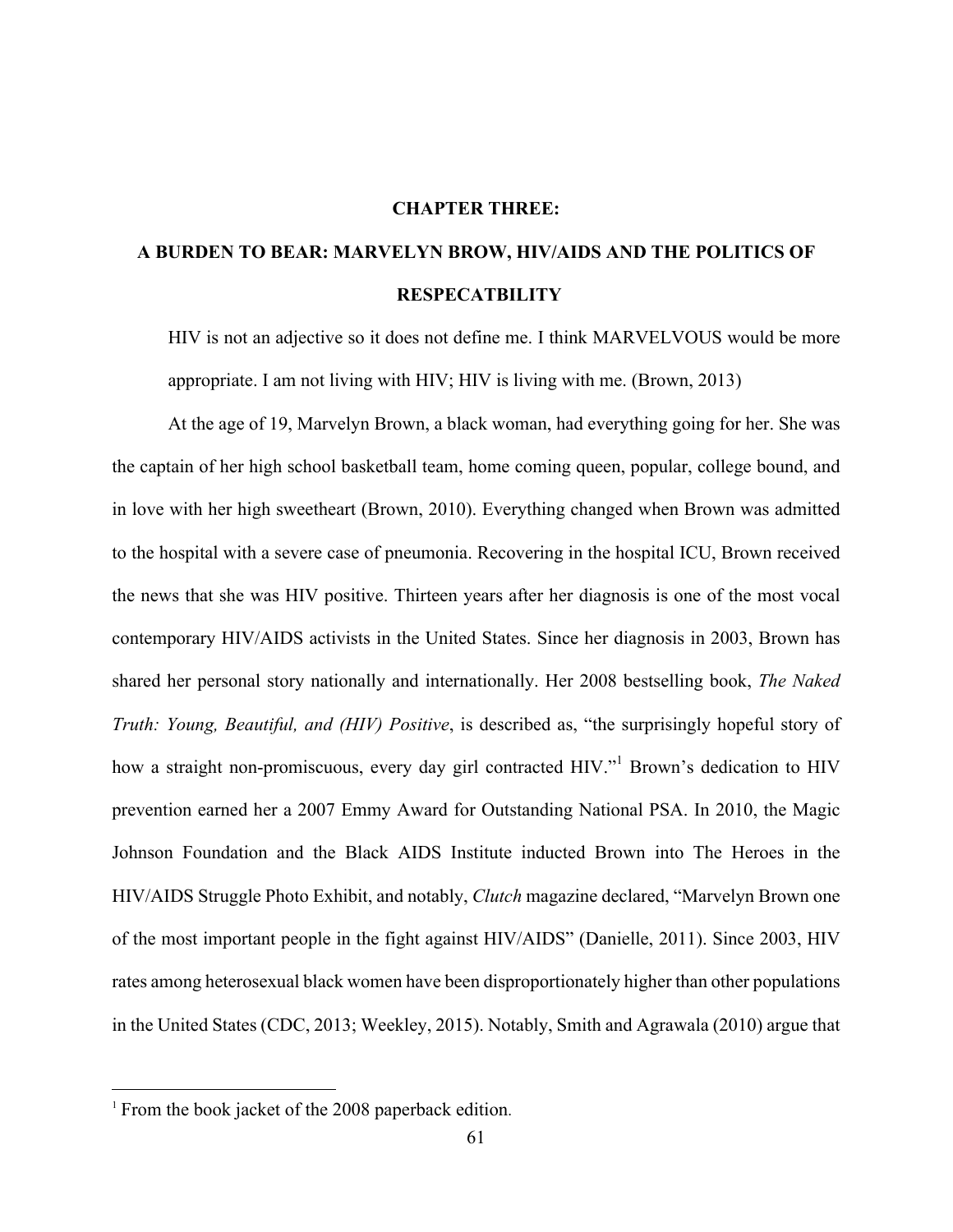the shift in the population demographics most affected by HIV from gay white men to heterosexual black women has made "the popular discourse regarding HIV rates in the United States go from visible to invisible" (p. 86). Moreover, despite the calamitous impact that the HIV/AIDS epidemic has had on black women, the primary focus of cultural discussions and media representations of black Americans and HIV/AIDS centers on gay and bi-sexual black men (Bowleg et al., 2015). Thus, data about black women and HIV/AIDS largely ignores the fact that they represent a disproportionately high number of HIV/AIDS cases in U.S. In this cultural context, what does it mean that Brown, a young black woman, is a prominent voice in both white and black culture's discussion of HIV/AIDS when representations of black women are largely absent? What is the significance of labeling Brown as "straight" and "not-promiscuous" in the discussion of HIVAIDS? I interpret race and gender as socially and culturally constructed presentations, "not a biological fact determinative of behavior" (Dubrofsky & Hardy, 2008, p. 374). In his discussion of popular culture representations of racialized gender and sexuality, Snorton (2014) writes that the study of media representation, "allows us to apprehend broader cultural and social forces in operation [and] perceive how the process of representation mirrors processes of identification, namely in its ability to articulate relationships between, meaning, language and culture" (p. 109). I use Snorton's call to examine the cultural meanings of HIV/AIDS, and the discursive frameworks used to discuss black femininity and sexuality in the context of HIV/AIDS.

In 2007, in addition to her public work as a spokesperson for HIV/AIDS research and awareness, Brown established her blog www.marvelynbrown.com, which functions as another component of her HIV/AIDS advocacy. Through her blog, Brown constructs an intimate and accessible platform through which she chronicles and shares her thoughts, feelings, and experiences as a black women living with HIV/AIDS. Formatted as an online diary, Brown uses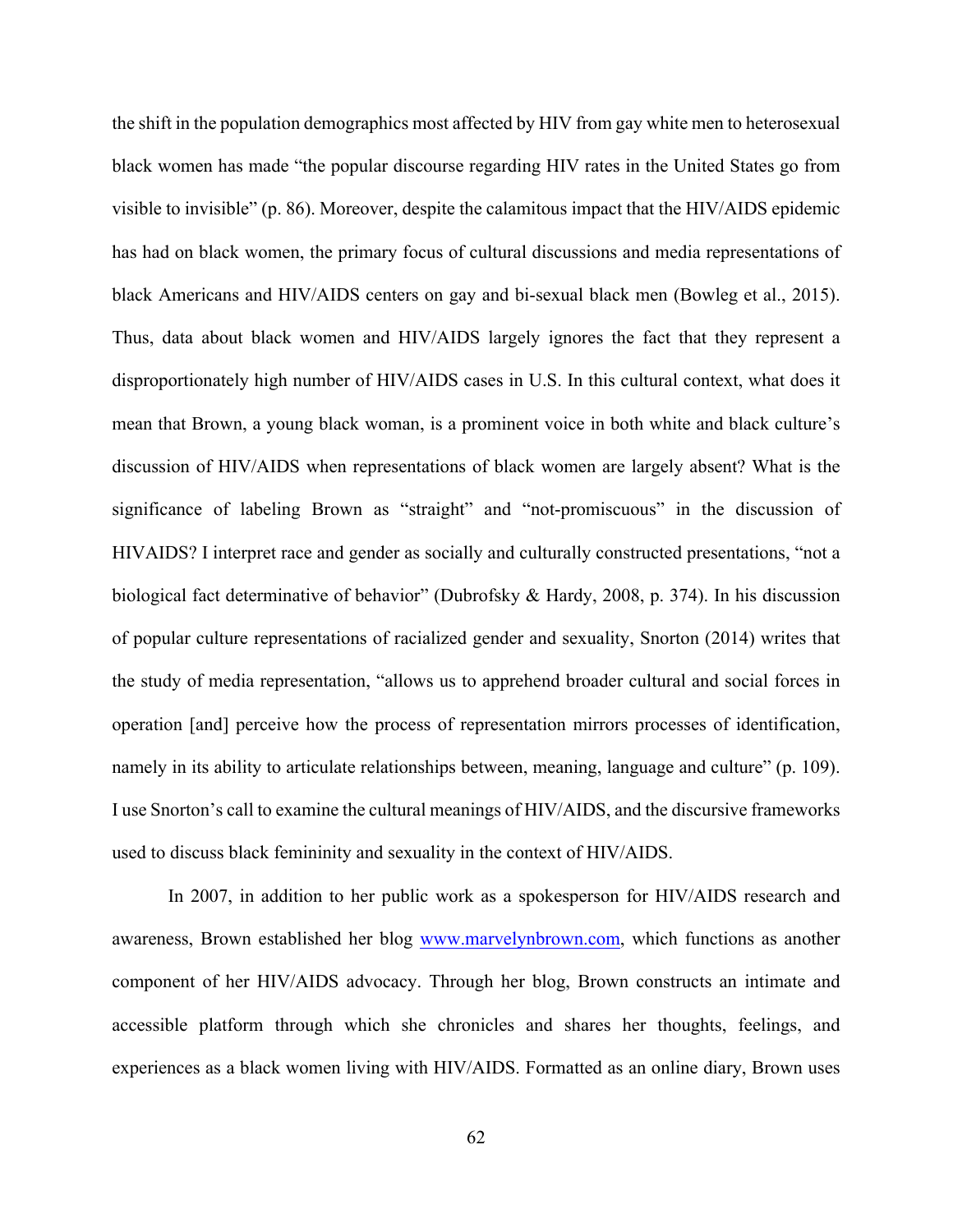her blog to share narrative posts, past recollections, pictures, and video clips with viewers to help them see and understand different aspects of her life journey with HIV/AIDS. Brown's blog is an important part of the cultural discussion of racialized gender and sexuality and more specifically HIV/AIDS. It is a highly mediated site. Although the blog is structured to give a sense of a personal, authentic, and direct line to Brown's life with HIV/AIDS, it must noted that she ultimately controls what thoughts and experiences she shares with viewers in her blog. Consequently, while Brown is constructed as publicly sharing her experiences, viewers receive a media presentation of Brown's life with HIV/AIDS. My interest is not in uncovering the "real" Marvelyn Brown, but rather in how the blog articulates racialized gender and sexuality in relation to HIV/AIDS. This analysis focuses specifically on Brown's video blog message (vlog) *TEN YEARS, TEN QUESTIONS, TEN ANSWERS (TEN)* on July 17, 2013, to publicly commemorate the milestone of living with HIV for ten years. In her vlog, Brown answers the most frequently asked questions she receives about her HIV status. While many of Brown's vlog messages focus on how she manages her daily experiences living with HIV (e.g. medical treatments, exercise routines, diet, pill regimen), in *TEN* Brown explicitly discusses and connects her femininity and sexual behavior to her HIV status. She discusses the impact of HIV/AIDS on her sense of womanhood and current sexual behavior.

#### **Black Feminist Theory**

Critical scholars are doing important work to address the complex and often contradictory ways black women living with HIV/AIDS are presented in U.S. media (Cohen, 1999; Collins, 2004; Hammonds, 1997; Treichler, 1999; Collins, 2004, 2015). According to their research, popular culture representations of womanhood portray black women in limited ways, reminding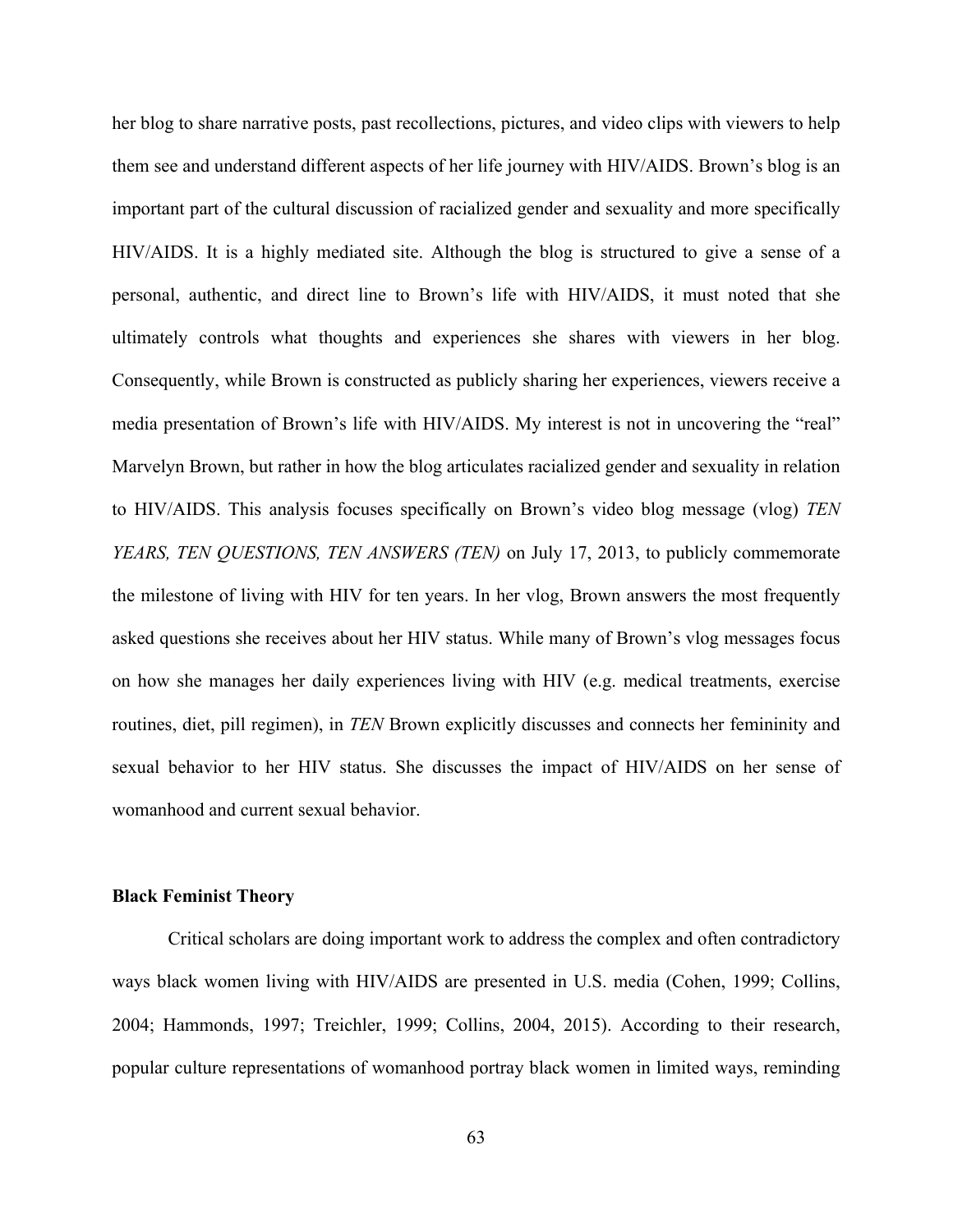us that media representations of black women's femininity and sexuality inform the way that contemporary U.S culture engages HIV/AIDS and black women (Collins, 2004). As bell hooks (1992) contends, "representations of black female bodies in contemporary popular culture rarely subvert or critique images of black female sexuality which were part of the cultural apparatus of nineteenth-century racism and which still shape perceptions today" (p. 69). In turn, black women living with HIV/AIDS are characterized as overly sexual and are subjected to harsh criticisms for their sexual behaviors because beliefs and attitudes about black women's sexuality are sanctioned by a culture that continues to embrace racialized and gendered stereotypes about sexuality. While my work is also concerned with how media representations of HIV positive black women constructs stereotypes of black women's sexual behavior, I focus specifically on how the discourse of the politics of respectability—a sexually conservative performance of femininity based on chasteness, purity, propriety, and lifestyle choices (Higginbotham, 1993; Thompson, 2009) articulates black women's femininity and sexuality in HIV/AIDS narratives.

In her vlog, Brown presents a complex and at times, contradictory portrait of respectability, black femininity, sexuality, and HIV/AIDS that simultaneously contests and reinforces cultural stereotypes associated with black women and HIV/AIDS. While we must resist simplistic readings that compel us to assess what is good and bad for black women, it is also possible to consider how the desire for black women to convey respectability disrupts and coincides with racist, sexist, and classist cultural constructions of black womanhood. As such, in this chapter, I first examine how Brown uses her performance of respectability to convey her capacity for self-love despite her HIV status, which challenges associations of black women's use of respectability to police their sexual behavior in HIV/AIDS representations. Secondly, I examine how Brown uses the racist and sexist "controlling image" Collins, 2004, p. 76) of the welfare queen to embody respectability as a black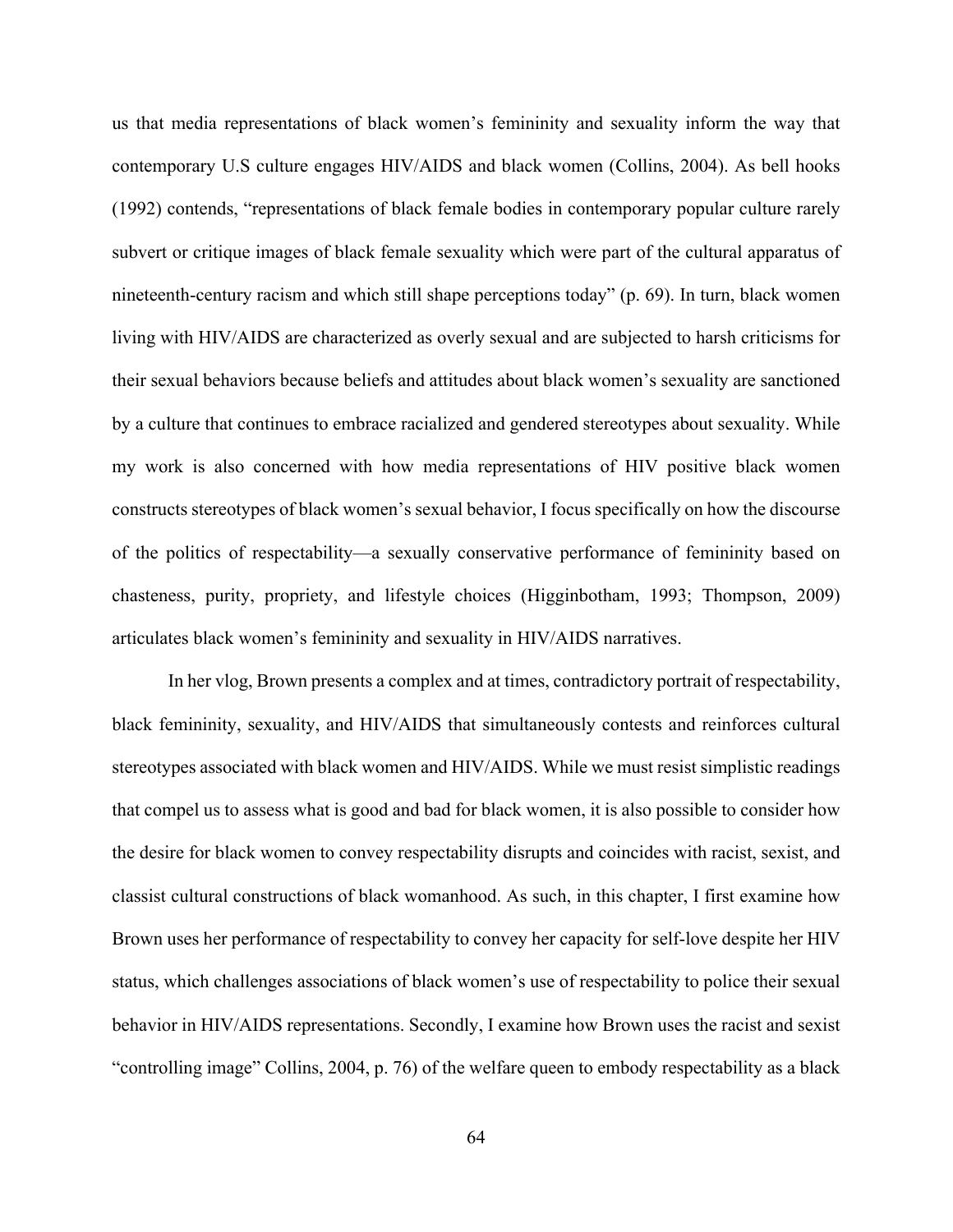women living with HIV/AIDS. Finally, I reflect on Brown's vlog as a media site albeit troubling in some ways, that challenges depictions of HIV/AIDS and black women in important ways.

Black Feminist Thought (BFT) is a useful framework for critically analyzing media representations because it calls attention to dominant characterizations of black womanhood (Collins, 2004; Durham, 2012; Griffin, 2012; hooks, 1981, 1992). The overarching commitments of BFT include but are not limited to: exposing the prevalence of controlling imagery, fostering self-definition and self-determination, drawing upon individual and collective knowledge, and resisting systematic oppression (Collins, 2004; Griffin, 2013, 2015; hooks, 1992). Considering the commitments of BFT to increasing critical consciousness, black women's "distinctive angles of vision" (Collins, 2004, p.15) are crucial to examining what Hammonds describes as a "crisis of representation for black women in the HIV epidemic" (1997, p. 210). Enriching critical media research, Griffin (2014) asserts BFT paired with the method of black feminist spectatorship creates a means for black women to critically examine how we are represented in media. hooks (1992) defines a black feminist spectator as a black woman who acknowledges the "power in looking" (p. 115) by engaging an "oppositional gaze" (p. 166). The oppositional gaze is critical, interrogational, consciously aware, and seeks to document the intersections of identity, the power of representation, and reproduction of domination in media and popular culture (Boylorn, 2008; Griffin, 2014; hooks, 1992). Thus, black feminist spectatorship can be an act of agency because practicing critical black feminist spectatorship enables black women to deconstruct oppressive images to articulate the empowerment of self-definition (Boylorn, 2008; Collins, 2004; Griffin, 2012, 2014; Ladson-Billings, 2009; Madison, 1995,). When black women position themselves as spectators, they use their critical eye to resist debased representations of black women. Moreover, hooks (1992) explains, black women "do more than resist as critical spectators, black women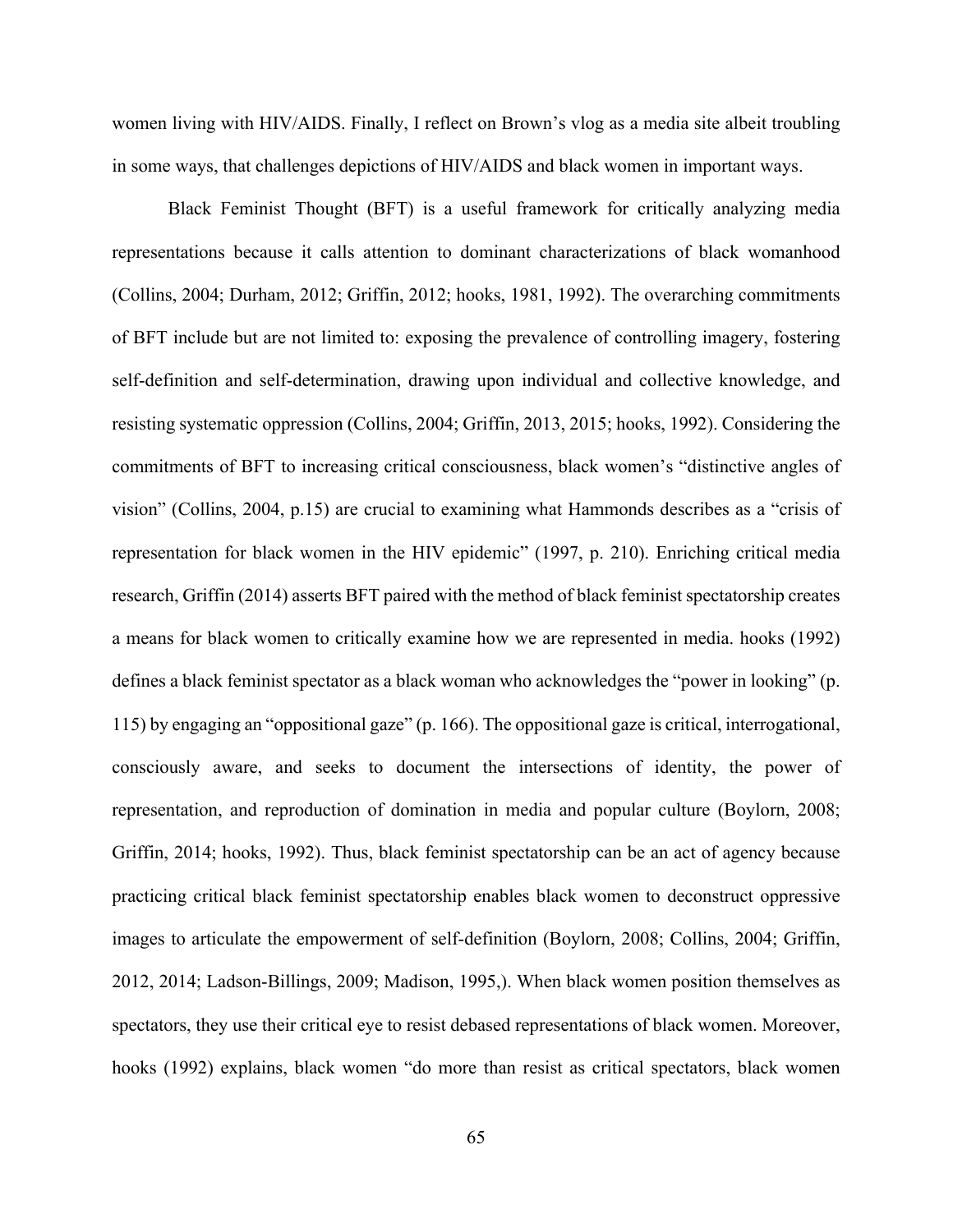participate in a broad range of looking relations, contest, resist, revise, and invent on multiple levels" (p. 128).

As a black feminist spectator viewing Brown's vlog I center how currently relevant respectability politics is to the discussion of black women and HIV/AIDS. I can deconstruct how Brown uses respectability politics in her HIV narrative to negotiate the complexity of black women's sexuality and femininity. However, acknowledging black feminist spectatorship's commitment to positionality (Bobo, 1995; Boylorn, 2008; Griffin, 2012, 2014), I must acknowledge that my intersectional identity is simultaneously privileged and marginalized. While I racially identify with the population most impacted by HIV/AIDS, I am currently HIV negative and as such, I live quite differently than Brown; I do not experience the physical, mental, and social stigma associated with HIV/AIDS in U.S. culture (Bowleg et al., 2015; Hammonds, 1997; Treichler, 1999). Therefore, offering "a black woman's critique of black women's marginalization" (Coleman, 2011, p. 39), this analysis considers how Brown's HIV/AIDS narrative illustrates how black woman contest and grapple with representations of black femininity.

#### **HIV: A Welcomed Burden**

In U.S. culture, media depictions of racialized sexuality and gender present black women living with HIV/AIDS in totalizing terms. Across media formats, from the evening news to motion pictures, the narrative of black women and HIV/AIDS portray their lives as "chaotic and unruly" (Hammonds, 1997, p. 180). Representations of black women living with HIV/AIDS reveal very intimate details of their lives: maternal status, lack of socioeconomic resources, purported uncontrolled past sexual behavior, and their dependence on unreliable male partners, all of which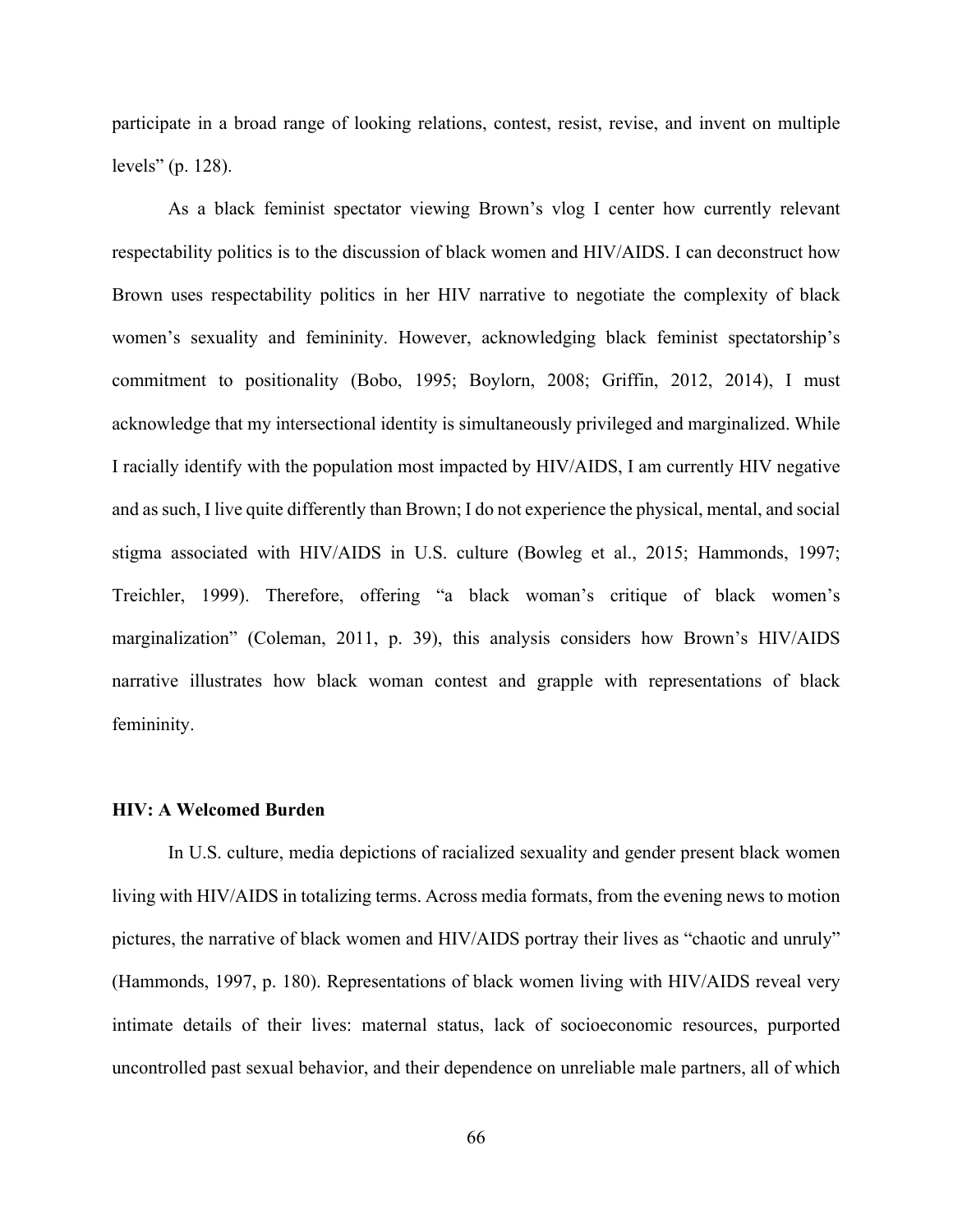render them deserving of the virus. Effectively, media depictions suggest black women's lifestyle choices prior to HIV/AIDS render them morally irredeemable. In turn, performing respectability is the most significant defense black women living with HIV/AIDS have to articulate their HIV status.

As discussed earlier, the tenets of respectability construct a particular type of black woman; ideally she is a professional, educated, church-going Christian who conforms to normative feminine gender roles and conservative heteronormative sexual behavior (Durham, 2012; Harris-Perry, 2011; Higginbotham, 1993, Weekley, 2015). Most importantly, performing respectable femininity depends on black women consciously presenting their bodies a manner that physically and discursively aligns with white middle class ideals of femininity. What you say and do can validate or negate presenting respectability, therefore black women are constantly negotiating displays of racialized gender and sexuality. The notion of performing respectability takes on a heightened meaning for presentations of black women living with HIV/AIDS. Hammonds (1997) notes, because of the sexualized stigma associated with HIV/AIDS and black women, respectability discursively constructs HIV/AIDS positive black women using the binary of women as innocent victim or deserving of HIV/AIDS. The disease is s the great leveler in performing respectability. Media images of HIV/AIDS and black women perpetuate racist stereotypes of black women's supposed uncontrolled sexuality and deviance that neither class privilege or religious affiliation can refute. Thus, in presentations of HIV/AIDS, respectability becomes the essential backstory black women must perform. Claiming respectability in their lives prior to HIV/AIDS allows black women to distance themselves from the stereotypes of excessive sexuality associated with HIV/AIDS and black femininity. While performing respectability did not save them from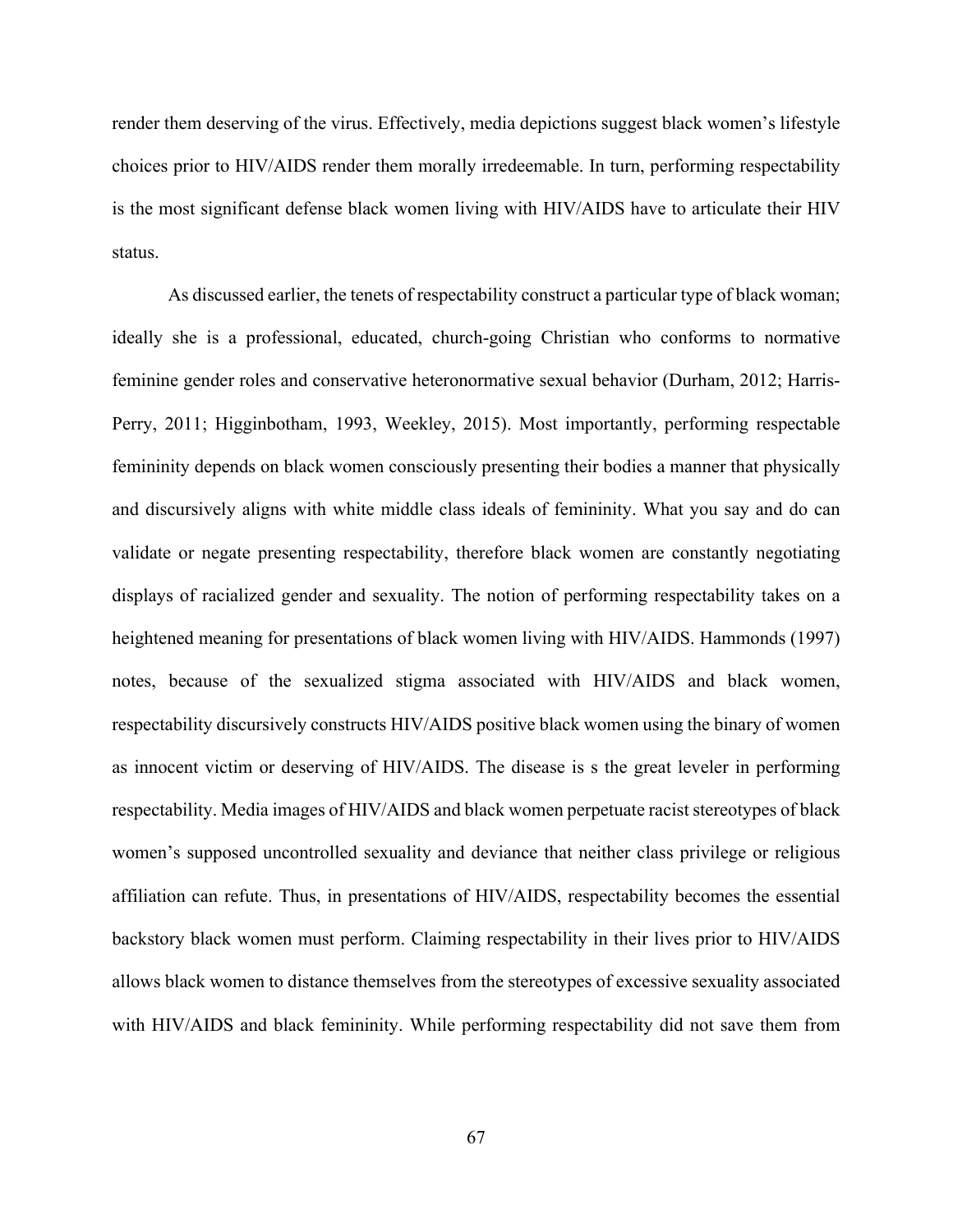contracting the virus, using the tenets of proper black womanhood to tell their HIV/AIDS narrative allows black women to frame themselves as undeserving HIV/AIDs victims.

The first question Brown tackles in *TEN* addresses the impact HIV/AIDS had on her life. As Brown sits alone, viewers see the question scroll across the screen: "do you regret contracting HIV?" Looking directly at the camera, while touching her hand to her heart, Brown states:

No, I don't regret contracting HIV, HIV has taught me self-love, self-responsibility, and self-respect. Don't get me wrong, I absolutely hate the virus and I wish I had another teacher, but HIV came into my life at a time, and taught me, it gave me a purpose for my life and a reason to fight for my life. So for that I am actually very grateful I contracted HIV. (Brown, 2013)

Brown's response extends HIV/AIDS, black womanhood, and performing beyond the binary of underserving and deserving behavior. Instead of sanitizing her past lifestyle choices, Brown undermines the power of her past behavior to define her current respectability. In her answer, Brown uses respectability to affirm her value as a black women living with HIV/AIDS.

Brown's word challenge Cohen's (1999) argument that in the context of HIV/AIDS, respectability discourse diverts attention from the disproportionate rates of HIV among black women because, "these women do not tell their stories of HIV as acts of empowerment in their struggle against AIDS but as worthy victims" (p. 55). Cohen argues that black women's reliance on respectability to tell their HIV/AIDS narratives is troubling because, while their narratives are meant to raise awareness for HIV, respectability discourse presents them as victims. Moreover, establishing respectability simultaneously reifies stereotypes of HIV positive black women as sexually immoral and promiscuous. Aligning respectability politics to black women's HIV/AIDS narratives does not simply negate stereotypes of black femininity associated with HIV/AIDS.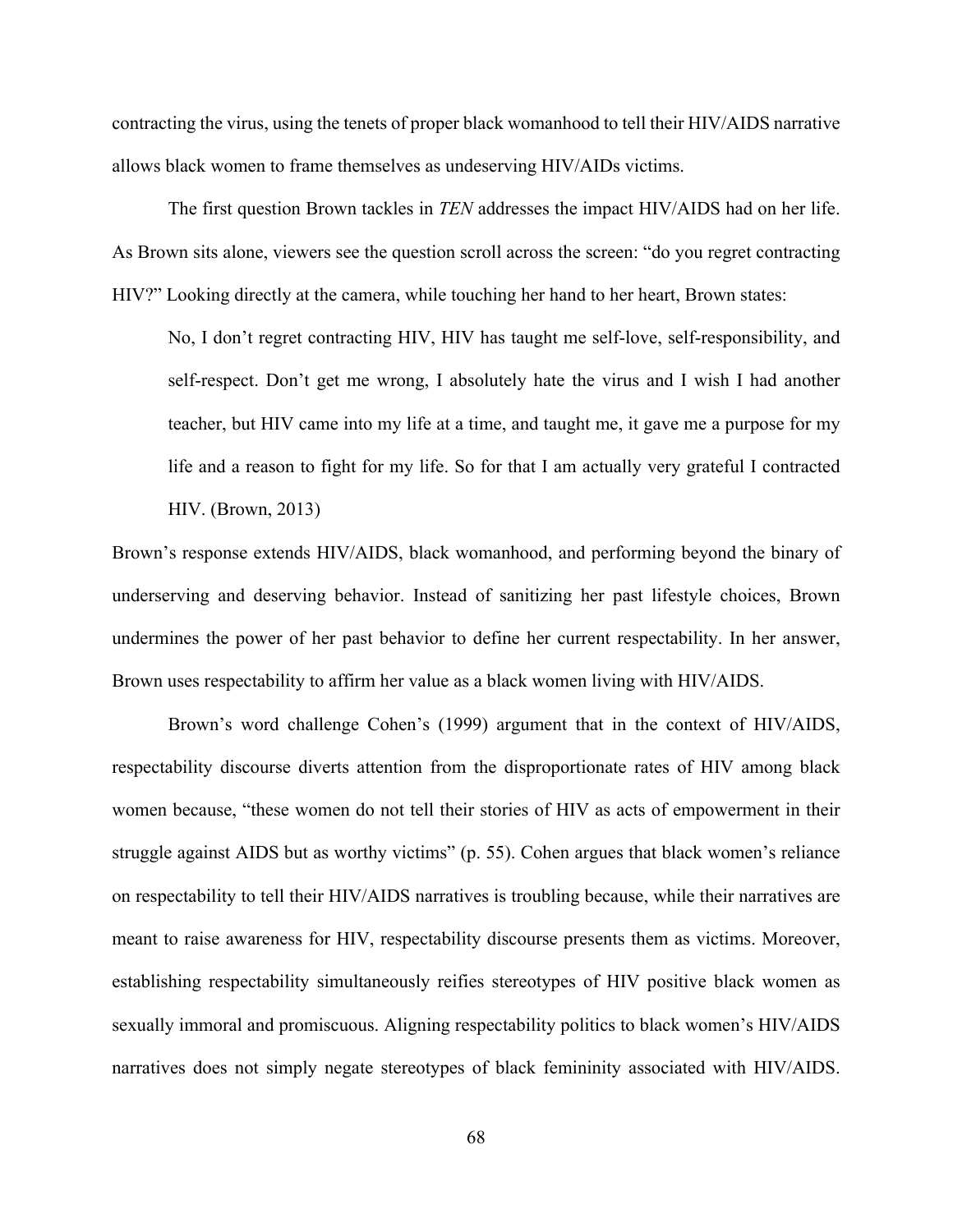Respectability deployed in presentations of black woman and HIV/AIDS preserves an image of upstanding womanhood and still suggests that there is some inherent racial connection between the image of HIV/AIDS and black women. It implies that black women with identities that do not match the behaviors associated with respectability cannot be victims of HIV/AIDS.

Brown forgoes this setup and presents what it means to be a black woman, HIV positive, and respectable outside the boundaries of normative respectability politics. Brown challenges the assumption that to articulate her womanhood as a black woman living with HIV she must reveal her respectable backstory. She does not use her HIV/AIDS as an attempt to reconcile her past behavior; she marks her respectability within her current situation. She negotiates her performance of respectability by explicitly discussing the ways HIV allows her to love herself. Brown defiantly confirms her commitment to love herself when she states: "HIV has taught me self-love, selfresponsibility, and self-respect. HIV came into my life at a time, and taught me, it gave me a purpose in my life." Brown shifts the discourse of respectability, making it clear we should not recognize her worth as a woman because of who she was before HIV/AIDS, rather we should appreciate her as a woman living with HIV/AIDS. Viewers are not given an exceptional set of circumstances detailing how Brown contracted HIV, in fact, Brown provides no information about how she was infected with HIV. Thus, it becomes evident that she does not subscribe to strict divisions of deserving and underserving womanhood to present her respectability. Brown's presentation suggests she only shares the aspects of her HIV/AIDS narrative she deems important.

In this moment, Brown subverts respectability politics when she conveys she is not a victim to HIV/AIDS, and by extension not a victim of racialized stereotypes that influence the perception of black women's gender and sexuality. BFT scholars (Hammonds, 1997; Higginbotham, 1993; Griffin, 2015; Thompson, 2009) argue that the politics of respectability assert that black women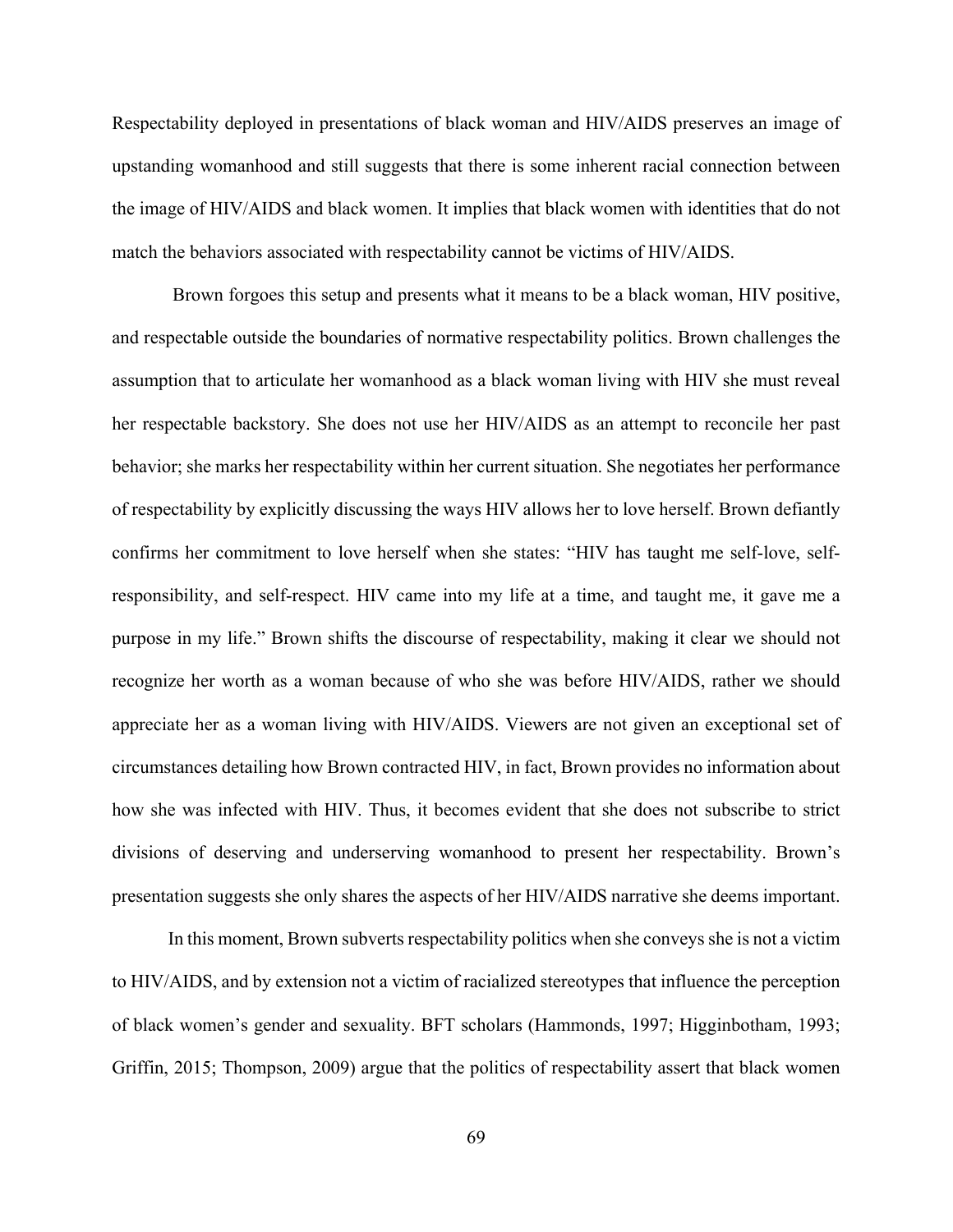who perform and adhere to the behaviors of proper black womanhood (e.g. sexual chasteness) have a heightened sense of pride and self-worth. For black women, performing respectability in a culture that debases and negatively stereotypes black femininity is a choice which equates to a form of self-love. However, to articulate this self-love black women must verbally or visually present their respectability. Specifically, it is important for black women to articulate their respectability because HIV/AIDS is associated with promiscuous sexual behavior. In turn, by proclaiming self-love, Weekley (2015) argues black women can present themselves with an assumed identity of innocence. Respectable black women are presumed innocent because their commitment to performing respectability means they have too much self-pride and love for themselves to engage in the immoral behaviors that are associated with HIV/AIDS (e.g. promiscuity, excessive sexuality). Once again, performing respectability frames HIV/AIDS as an undeserved fate for particular black women.

By not subjecting her HIV/AIDS narrative to the binary of deserving/underserving, Brown's proclamation of self-love challenges respectability politics. Brown's answer to the question does not allow her the luxury of assumed innocence. When she does not provide her respectable back story, Brown places her sexual past and feminine behavior in question. Brown risks being labeled promiscuous or adulterous, but her refusal to share her backstory suggests she is willing to blur the binary of deserving and undeserving HIV/AIDS victim. I describe Brown's answer to the question as a blurring because we must also acknowledge there is a possibility that her HIV/AIDS narrative is not read as deserving victim because she does not articulate her sexual past. This blurring is significant because it challenges how respectability is conventionally discussed. The politics of respectability posit a particular performance of black femininity as seamless, positioning black women who adhere to it as embodying ideal black femininity.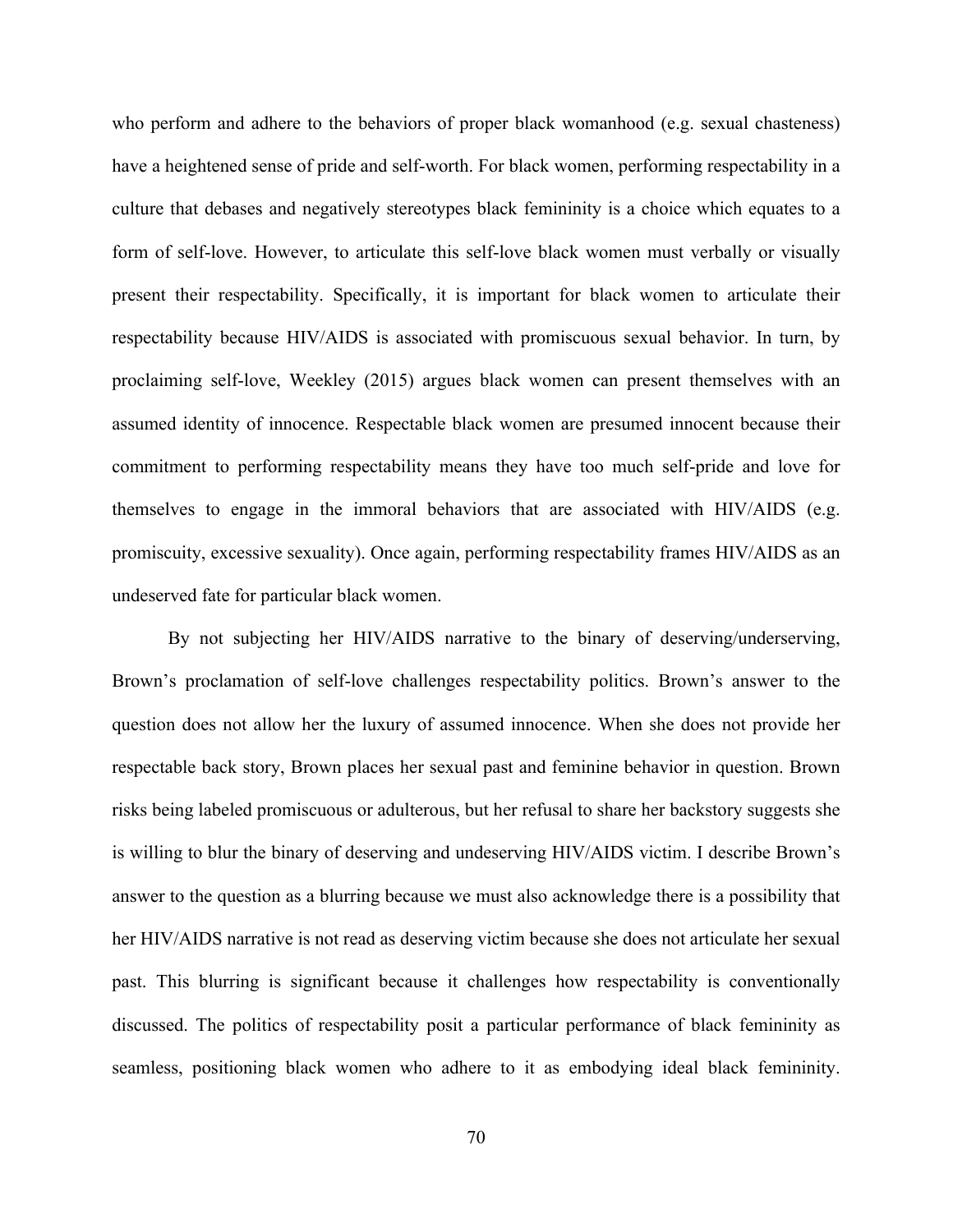However, there can be no deviation from the performance. As Higginbotham (1993) notes, "there can be no laxity as far as sexual behavior and politeness are concerned." Brown does not provide us with a polite HIV/AIDS narrative. If Brown adhered to the deserving/undeserving binary, we could consider her HIV/AIDS narrative polite. Instead, Brown says life with HIV might not be perfect, but she asserts that herself love and faith that her life has meaning ultimately helps her live with the virus. She does not position her past sexual behavior as her saving grace when she asserts that she believes that her life with HIV is something of worth. She presents her respectability and HIV diagnosis as a pedagogical journey; she is a woman living with HIV/AIDS who is maturing and changing, values herself, and most importantly, loving herself. Brown's performance of respectability resonates with what Higginbotham contends is the essence of respectability politics. Higginbotham states, "the politics of respectability, and this is the key thing about it, gives you the moral authority to say to the outside world, I am worthy of respect. You don't respect me, but I am worthy of respect" (Foster, 2015). The concept of moral authority is significant in performing respectable black femininity. Respectability counters demeaning and stereotypical images of black womanhood by demanding that black women are visible. Brown demands her own moral authority because she presents HIV/AIDS as a painful but ultimately empowering experience that allows her the autonomy to articulate her embodiment of respectability on her own terms. While Brown does not provide her vlog viewers full insight into her HIV/AIDS narrative, her engagement with respectability and her commitment to moral authority when she explains her femininity and sexuality present provide a space to redefine what respectability and HIV/AIDS can mean.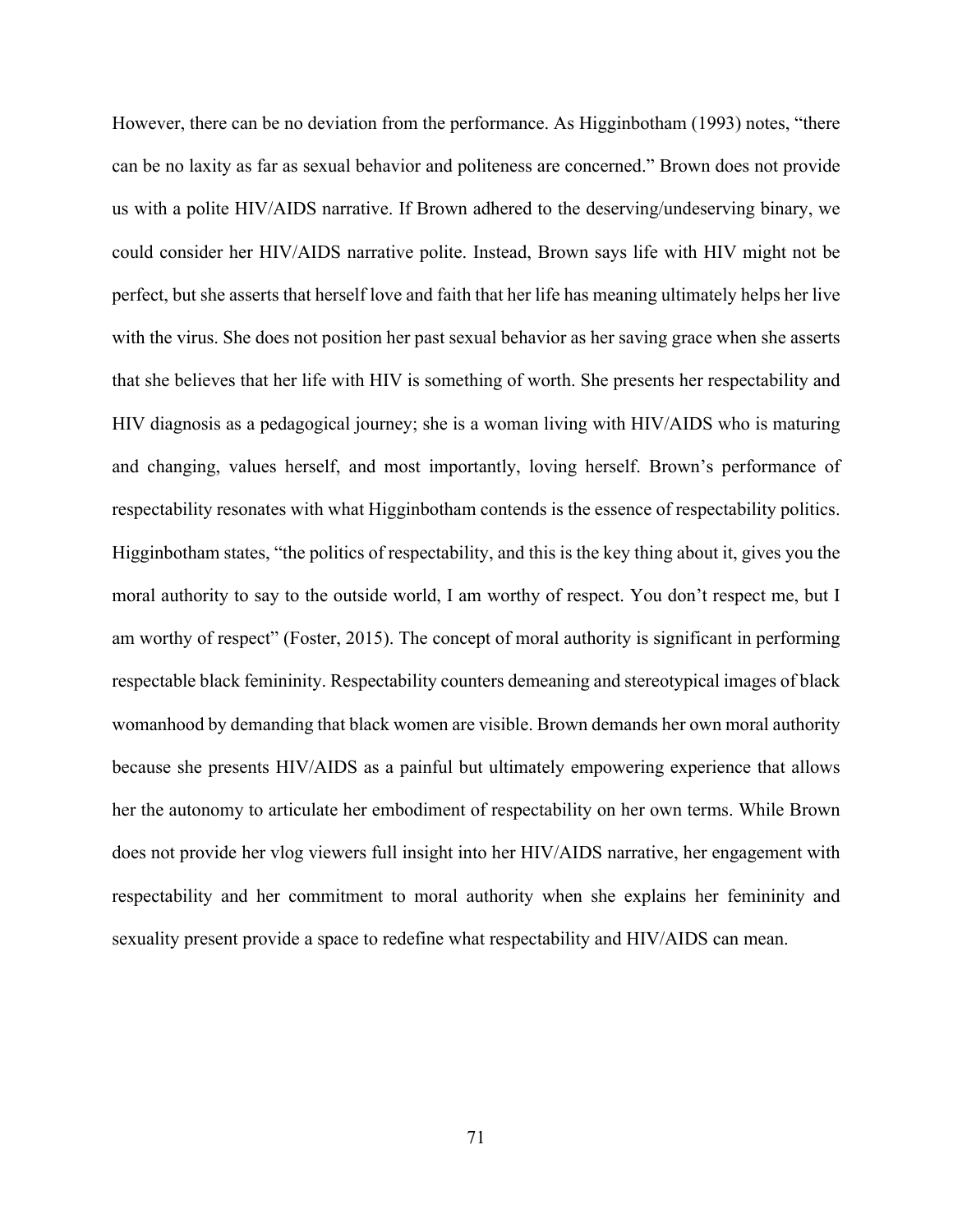### **Thank Goodness That's Not Me: HIV/AIDS and the Welfare Queen**

Despite conveying an edict of self-love and respectability, Brown also uses the welfare queen stereotype to articulate her respectability and HIV/AIDS identity. Brown positions herself as the anti-welfare queen because she is HIV positive. The second question Brown answers in her vlog, *TEN YEARS, TEN QUESTIONS, TEN ANSWERS* is: "where would you be in life without HIV?" Brown begins with the following answer:

Yikes! That's a scary question. At the time I contracted the virus I was down a path of selfdestruction, I had not a care in the world (Brown, 2013).

At first glance, Brown's declaration that HIV saves her from "a path of self-destruction," seems to further her proclamation of self-love and worthiness. However, Brown's performance of respectability and her description of her future without HIV/AIDS is striking because it aligns with popular culture constructions of the welfare queen. The welfare queen is a class specific depiction of a socio-economically challenged black woman who abuses government assistance (e.g. food stamps). As Lubiano (1992) notes:

Categories like "black woman," "black women," or particular subsets of those categories, "welfare queen," are not simply social taxonomies, they are also recognized in the national public as stories that describe the world in particular and politically loaded ways-and that is exactly why they are constructed, reconstructed, manipulated, and contested. (p. 330- 331)

The welfare queen functions as a cautionary tale of pathologized racialized sexuality, gendered class, and wreckless behavior, that relegates black women to the margins of respectability. As discussed earlier, popular media suggests that HIV positive black women experience the virus because of what they do, how often they do it, and with whom. Specifically, for the welfare queen,

72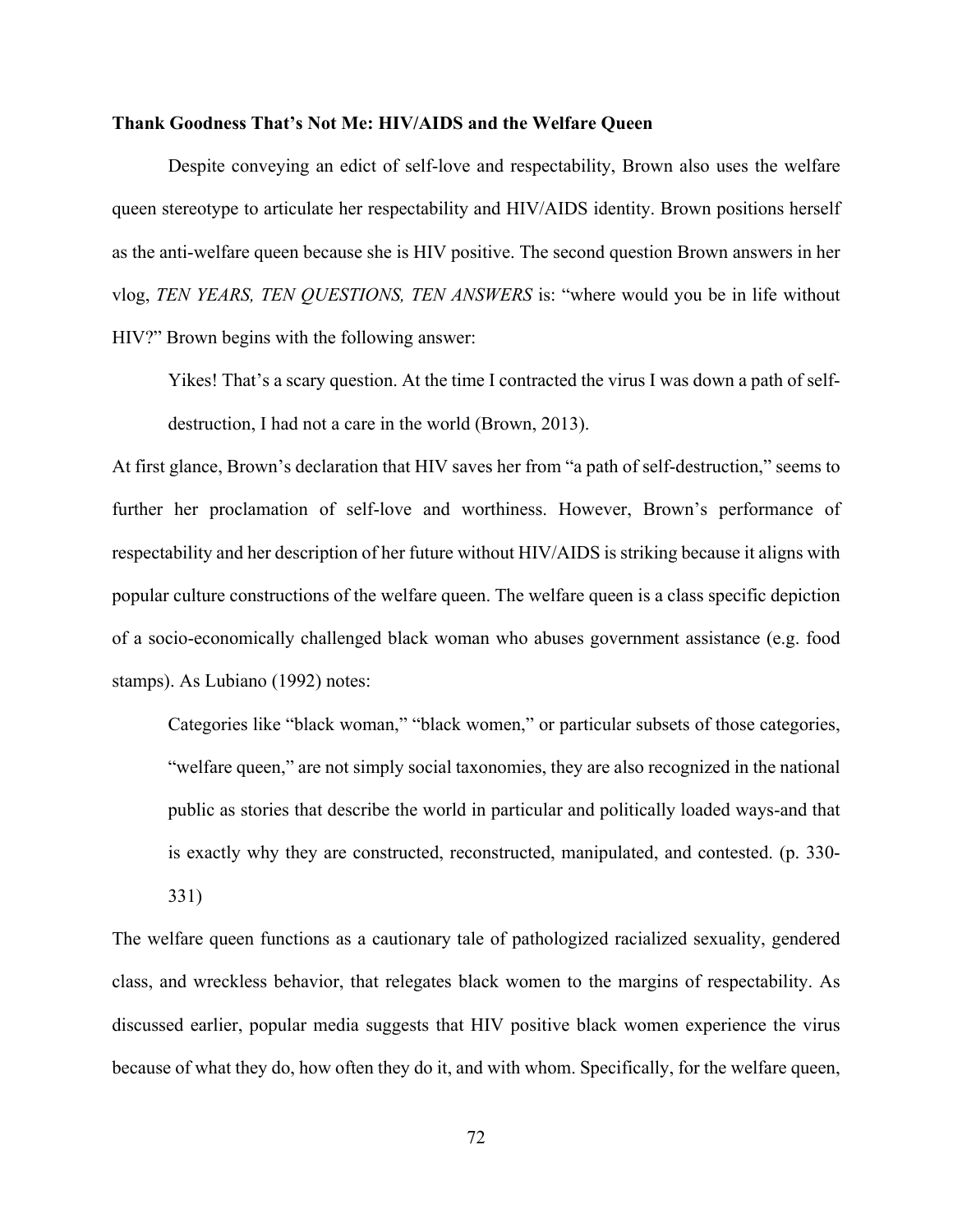contracting HIV/AIDS is the social consequence of her irresponsible lifestyle and the medical outcome of her hypersexual behavior. Media representations bring together the racist and sexist stereotype to stigmatize black women living with HIV/AIDS (Cohen, 1999; Hammonds, 1997; Weekley, 2010). To counter negative images, many presentations of black women living with HIV/AIDS illustrate how black women use silence and concealment as part of performing respectability. Hine (1993) argues that the "culture of dissemblance" which the politics of respectability created, is a strategy black women use in the hope that their silence alongside their embodiment of white middle class femininity counters negative stereotypes of black women. In doing so, black women engage in attitudes and behaviors that have the appearance of openness and disclosure but actually shield the truth of their inner lives (Hine, 1993). In other words, the performance of respectability is the visual and rhetorical enactment that allows for the culture of dissemblance. This silence is vital because it allows black women to "protect the sanctity of inner aspects of their lives" (Hine, 1989, p. 915). The notion of sanctity takes on a particular meaning for HIV/AIDS black women. In her discussion of HIV/AIDS and black women, Hammonds (2009) writes, "It should not surprise us that black women are silent about sexuality. The imposed production of silence reflects the deployment of power" (p. 100). Because media depictions present black women with HIV/AIDS in terms of their supposed uncontrolled sexual behavior and deviant lifestyle choices, the practice of dissemblance allows them a way to avoid discussing lifestyle choices or life experiences that can be interpreted as immoral or used as justification for contracting HIV/AIDS.

Brown ruptures the practice of silence in her HIV/AIDS narrative when she begins her answer to the vlog question by divulging her past behavior. She stares directly into the camera with a somber expression and states: "at the time I contracted the virus, I was down a path of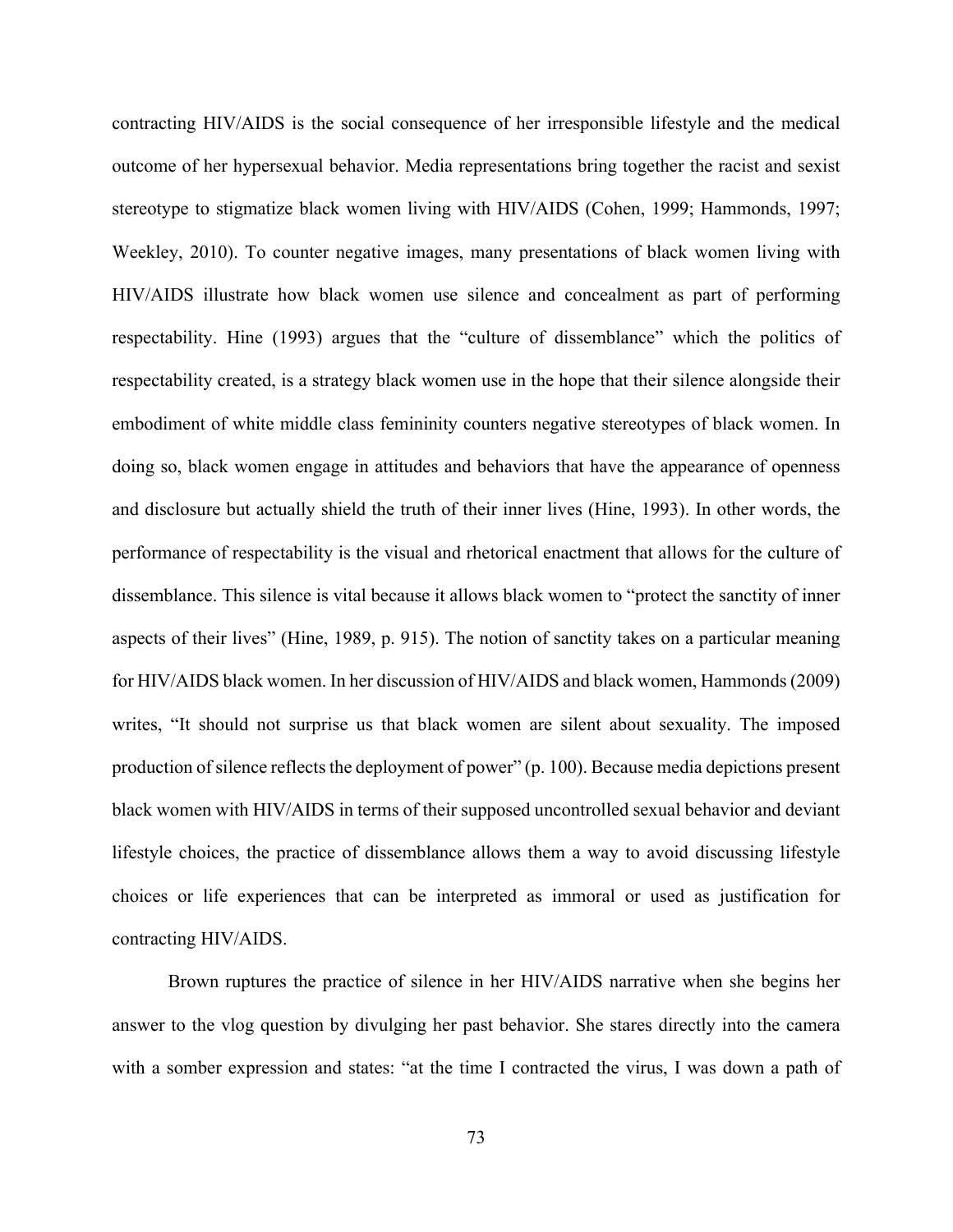destruction," continuing she shakes her head back and forth and declares, "I had not a care in the world." Brown's body language and physical movement (e.g. shaking her back and forth) suggests she understands the expectations that accompany performing respectability and still decides to share her story. In contrast to black women concealing the truth of their inner lives, Brown, through subtle details, acknowledges her past behavior which translates into her current self-presentation of respectability. Respectability relies on "an aggressive shielding of body and a foregrounding of morality" (Thompson, 2009, p. 2). As discussed earlier, while the principles of respectability suggest the burden is on Brown to present her lifestyle in an acceptable and normative manner by silencing or sanitizing her HIV/AIDS narrative, Brown's description of her past life as a "path of destruction" and "carefree" challenges respectability's demand that black women foreground their morality when discussing HIV/AIDS.

Brown's response offers a new cautionary tale about welfare; if she had not contracted HIV, she would have continued on a destructive path which would have ultimately led to her becoming a welfare queen. Brown positions HIV as the life event that sets in motion her enactment of respectability. Notably, Brown does this by suggesting that her past behavior authenticates her embodiment of respectability. In this answer, Brown extends her counter narrative from her earlier vlog response. Now she is willing to discuss her backstory, but she does not present it through the tenets of respectability. She implies she has no desire to present herself as pure and chaste because juxtaposing her destructive past to who she is currently is part of presenting and establishing Brown as both respectable and HIV positive. When Brown contextualizes her past behavior as "not having a care in the world" she is negotiating her own backstory, one in which she suggests that all her life experiences account for her current situation. She challenges the notion that her past behavior dictates her future. Her assertion that she is not perfect nor inherently flawed allows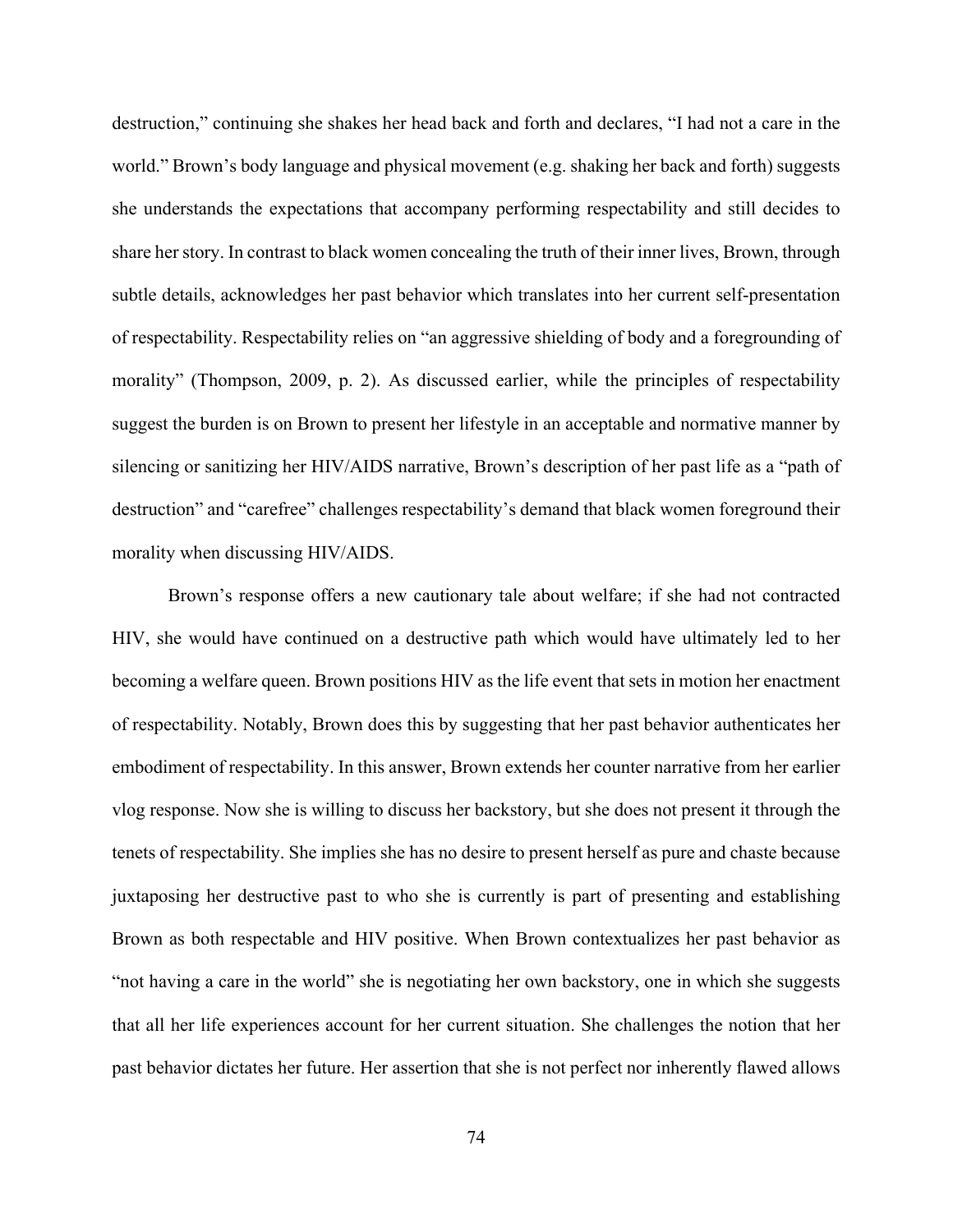viewers to question and challenge the boundaries of respectability and HIV/AIDS Brown asserts that her prior indiscretions and her HIV/AIDS status are not mutually exclusive to her embodiment of respectability.

Brown's answer is complex, while she challenges the notion of silence and respectability in her HIV/AIDS narrative, her answer suggests HIV/AIDS regulates her lifestyle choices. Unlike her previous answer in which she maintains her moral authority to define HIV/AIDS as the moment she learns to love herself, here she presents her respectability differently. While she explicitly declares that HIV is not punishment for her past, Brown suggests that HIV/AIDS gave her the ability to perform black respectable womanhood. Brown insists that instead of reflecting the end of her life, HIV/AIDS was a new beginning. We must consider the implications of Brown suggesting that a sexually transmitted virus (HIV) is the mechanism she needs to discipline her behavior. BFT scholars argue that discourse about the politics of respectability limits how we talk about black women's actions (Griffin, 2013, 2014; Thompson, 2009; Weekley, 2015). Performing respectability seldom serves black women well. Respectability has not resulted in more protection for black women from sexual violence and it has not ended racist and sexist stereotypes of black woman's sexuality (Weekley, 2015). Brown's HIV/AIDS narrative is exemplary of this claim since she suggests she could not live up to the expectations of respectability without HIV disciplining her lifestyle choices. Brown uses the normative discourse of respectability politics to suggest that HIV allows her to present her womanhood in ways that align with proper womanhood. Her respectability is ultimately dependent on her prior lifestyle choices which lead to Brown contracting HIV/AIDS. Therefore, while Brown conveys respectability, her narrative is dependent on the negative stereotypes associated with black women's sexual behavior. Ultimately, Brown's respectable back story frame HIV/AIDS as a disciplining mechanism for her lifestyle choices.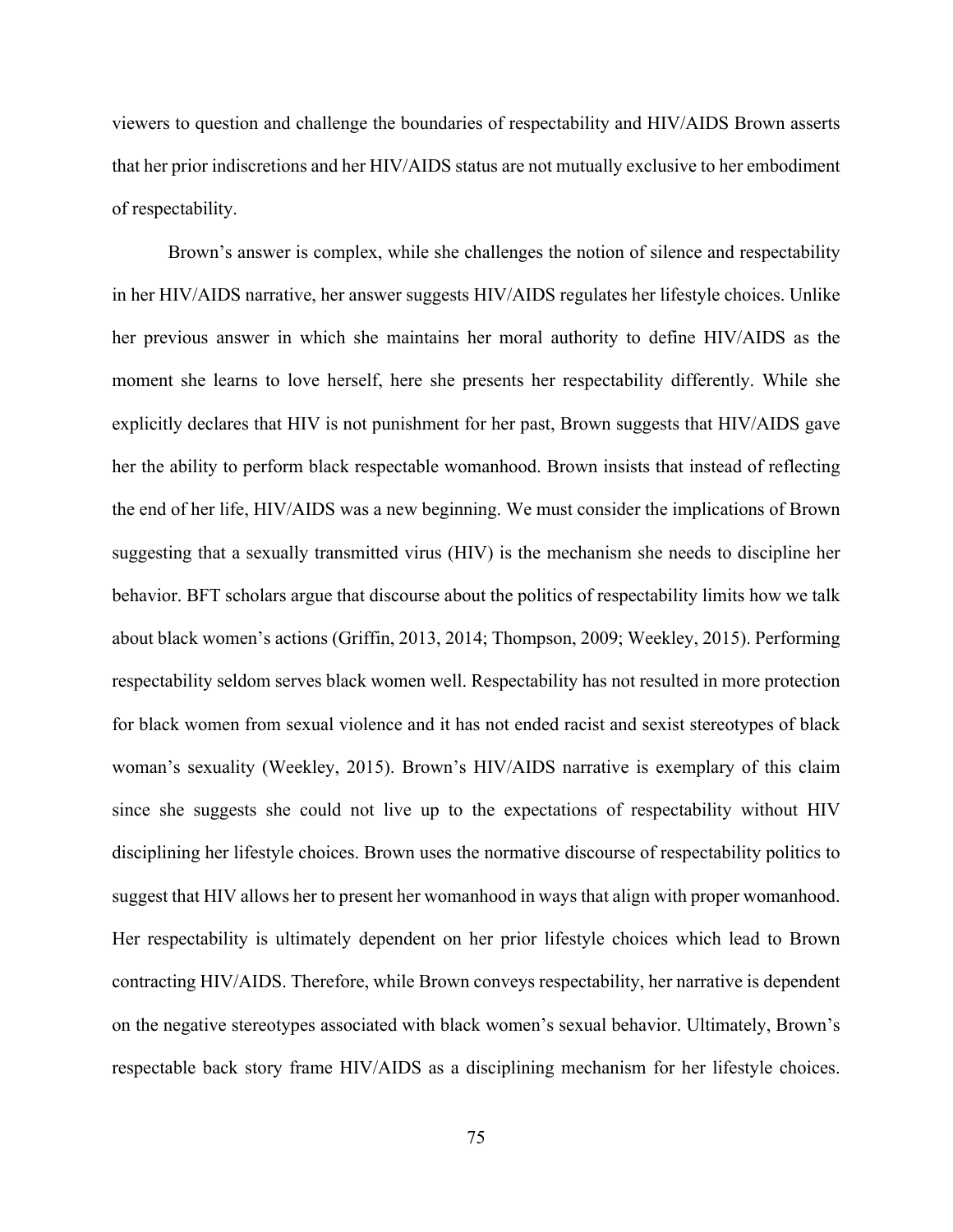Brown's HIV/AIDS narrative animates the possible ways respectability works to both police and challenge notions of black womanhood.

### **Baby Mama Drama: Interpreting The Welfare Queen**

Commensurate with popular culture's construction of black women and HIV/AIDS, are concerns about the welfare system and social anxieties about the sexual behavior of black women (Collins, 2000; Foster, 2008; Jordan-Zachery, 2009; Lubiano, 1992). Popular representations of HIV/AIDS construct black women as, "the unmarried, procreating low-income woman of color" (Juhasz, 1990, p. 33). Cohen (1999) argues that media representations construct black women with HIV/AIDS in a way that suggests black women refuse to accept their risk for HIV/AIDS infection by framing them as complicity engaging in high-risk sexual behavior. Specifically, the welfare queen stereotype suggests that black women welfare recipients exhibit excessive and uncontrollable sexuality, which leads them to have children with multiple men with little thought about the consequences of their actions (Jordan-Zachery, 2009). In turn, the welfare queen is always precariously close to HIV/AIDS because her fertility becomes her source of income; her babies mean more welfare income, so consequently she has no incentive to practice safe sex.

How does Brown flip this script and assert HIV/AIDS saves her from becoming a welfare queen? Brown simultaneously challenges and reifies the association between the welfare queen, black women, and HIV. Earlier, Brown suggests HIV/AIDS continues to discipline her sexual behavior, in the latter part of her answer she explicitly states them. In her vlog, Brown appears to simply be thinking about her own fate if she had not contracted HIV/AIDS when she states: "Do you want the *truth*? I would probably be twenty-nine with multiple children and multiple baby fathers living off government assistance." While Brown never mentions the word welfare queen, the words: "multiple children" and "multiple baby fathers living on government assistance" are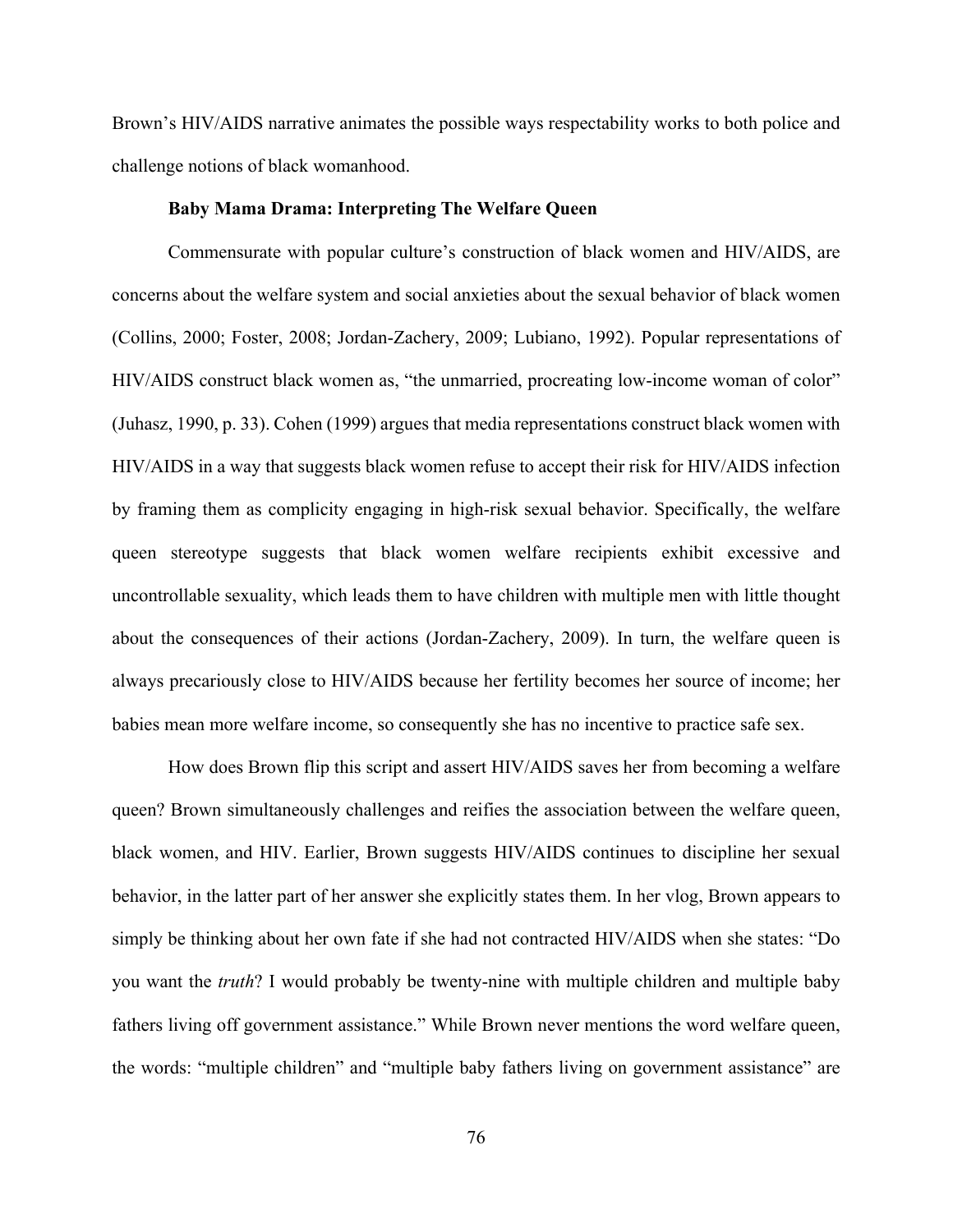tropes used to describe the welfare queen (Collins, 2004; Jordan-Zachery, 2009). Brown's use of these words are important. She suggests she is not a welfare queen because she is HIV positive. Brown frames her respectability as contingent on the lifestyle HIV/AIDS allows her to avoid: HIV allows her to escape the confines of what she predicts her future would have held.

Brown uses her HIV status to police black women's racialized gender and sexual behavior. I use the term police to indicate the regulation of behavior, attitudes, and the public image of a group (Carby, 1992; Cohen, 1999). Throughout the blog, Brown complicates the seeming dichotomy of welfare queen and respectable black woman as she describes her close similarity with the welfare queen. Brown suggests she is respectable because her HIV/AIDS diagnosis disciplines her sexual behavior. Performing respectable black femininity equates class status with sexual behavior, and by connecting respectability to sexual propriety it serves as a gatekeeping function. It reflects a way to distinguish who is respectable and who is not (Harris, 2007). Stereotypes of black women living with HIV/AIDS suggest that contracting the virus is the behavior that prevents them from claiming respectability because HIV/AIDS is indicative of their lifestyle choices, and by extension sexual behavior. As discussed, media representations present the welfare queen and HIV/AIDS as a condition limited to race, class, and gender (Hammonds, 1997; Weekley, 2010). In contrast, Brown positions her HIV/AIDS status as part of respectable femininity and suggests that HIV/AIDS allows her to stay sexually chaste. While Brown's assertion challenges how we think about respectability and HIV/AIDS, it also works to stereotype black working class women's sexual behavior. Brown presents herself as the gate keeper for the welfare queen's supposed deviant sexual behavior. Her confession of how close she was to being a welfare queen before she contracted HIV implies that working class black women whose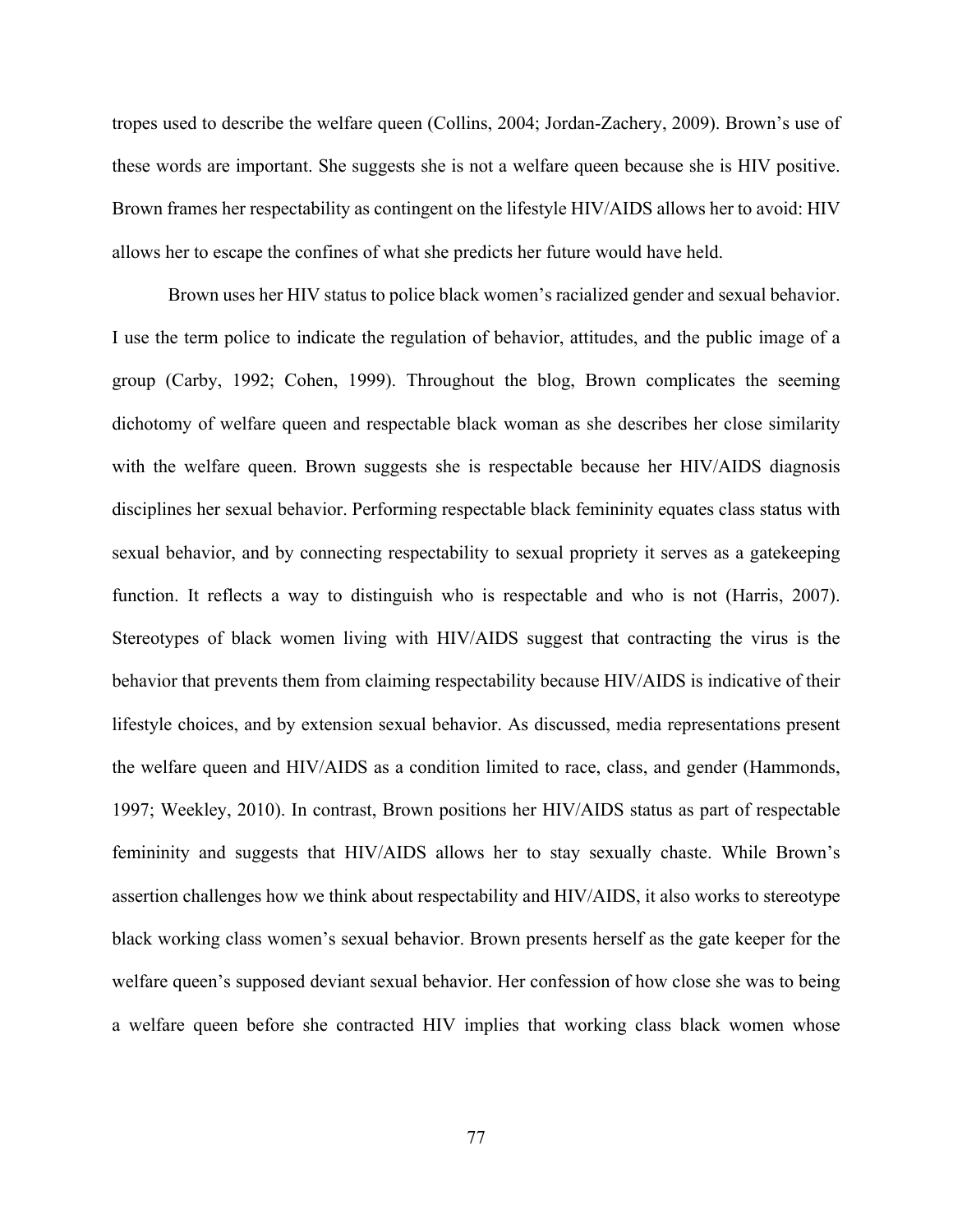sexuality is not disciplined by HIV/AIDS are likely to engage in promiscuous and excessive sexual behavior that will inevitably make them welfare queens.

### **Concluding Thoughts**

As a media site for examining how respectability politics function to articulate racialized gender and sexuality, Brown's blog is provocative and unique. Moreover, Brown's HIV/AIDS narrative illustrates that analyzing media images that construct black women within the HIV/AIDS epidemic is far from simple and is not without problems or contradictions. Although I believe Brown's HIV/AIDS narrative is vital for people to hear, hooks (1981) offers insight into the problematic implications of the undeserving and deserving binary respectability presents "to be strong in face of oppression is not the same as overcoming oppression, that endurance is not to be confused with transformation" (p. 61). Drawing on her wisdom, we can read strength in Brown's discussion of her HIV status, yet despite her resilience, we can also question the ways in which her HIV narrative is nonetheless tethered to troubling stereotypes of black womanhood. While Brown is presented as confident and proud of who she is as an HIV positive black woman, if we dig a little deeper, we see that her narrative is not quite progressive. She premises her respectability on the controlling image of the welfare queen. Brown frames the welfare queen as a universally known marker for black women's sexual pathology, which allows her to only need to describe the attributes associated with the stereotype to establish her respectability. Brown's HIV/AIDS narrative presents many of the common contradictions and tensions BFT scholars address when discussing the utility of respectability politics for articulating racialized gender and sexuality. As Brown's vlog answers illustrate, respectability discourses that are intended to recuperate black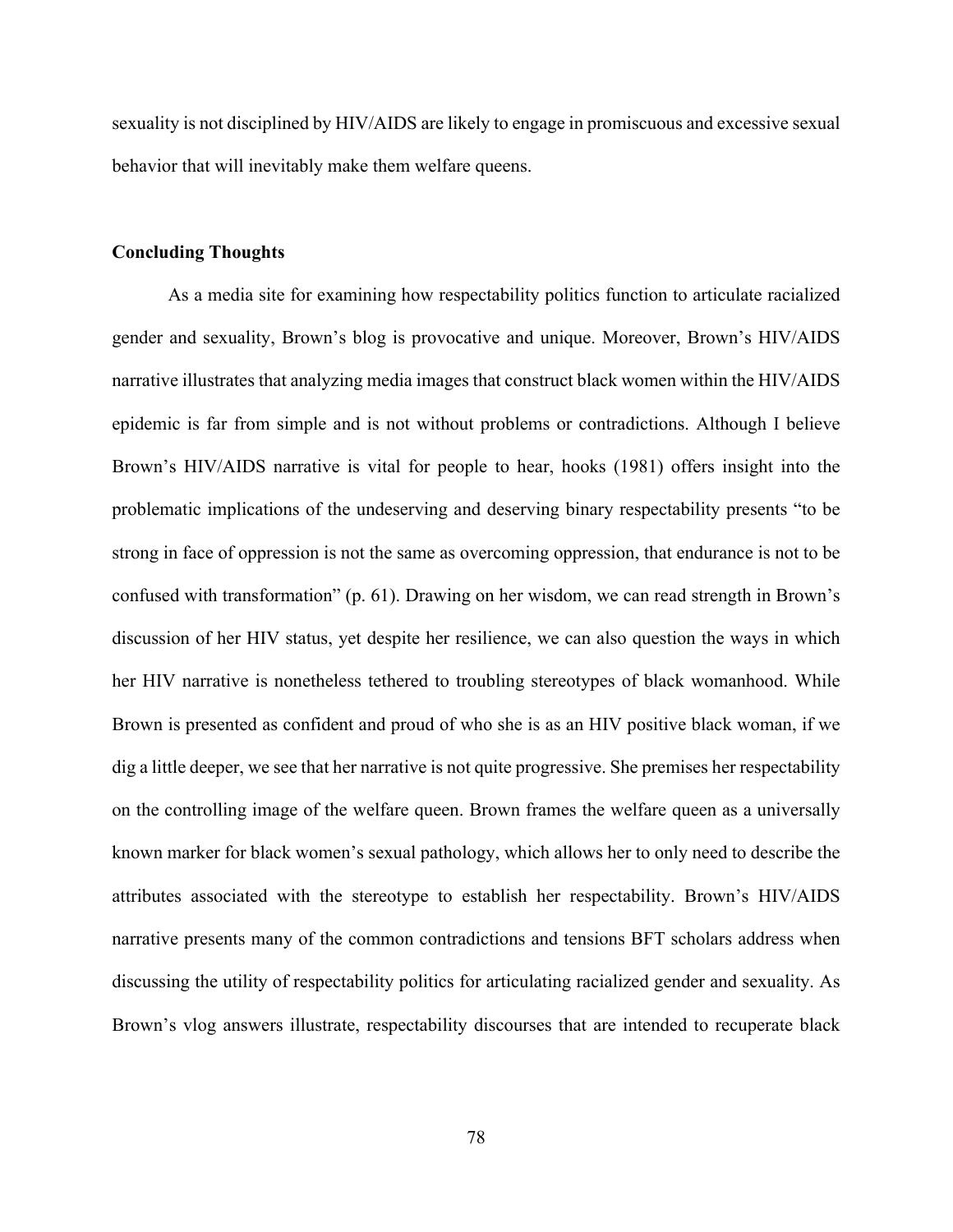women's femininity and sexuality from racist and sexist stereotypes, contribute to delineating the boundaries of acceptable black womanhood.

From a BFT perspective, as I watch Brown attempt to present her HIV/AIDS narrative, I recognize that in Brown's case respectability must be acknowledged as a both/and discourse. The binary of respectability does not work to present her HIV/AIDS narrative. What is noticeable about Brown's respectability is her ambivalence in sharing her HIV/AIDS narrative. I do not mean she is presented as ambivalent in a way that suggests that she does not care, I use the word ambivalent to the refer to the way she presents her respectability. Historically, the performance of respectability is discussed as a highly conscious performance that black women engage. As discussed earlier, there is no room for laxity or deviation from moral behavior. However, Brown's presentation does deviate, she both recites and rejects the prevailing demands of respectable black femininity in her HIV/AIDS narrative. By articulating her racialized gender and sexuality through both challenging and policing respectability politics, Brown represents a different enactment of respectability. She brings together all the cultural anxieties performing respectability is supposed to eliminate for black women— sexual deviance, non-conformity, otherness, marginalization, and exclusion—and embraces them in her performance of respectability. Brown's presentation of her femininity is distinct in a media landscape in which representations of black women living with HIV are dominated by depictions of sexual irresponsibly and precarious behavior.

In the current cultural moment in which 1 out of 48 black will contract HIV/AIDS in their lifetime, the need for diverse representations of black women's femininity and sexuality will increase. We must recognize the way media representations present black one living with HIV/AIDS in one dimensional deviant ways that align with stereotypes of racialized gender and sexuality. More importantly as scholars we must be critical of ideas that only proscribe limited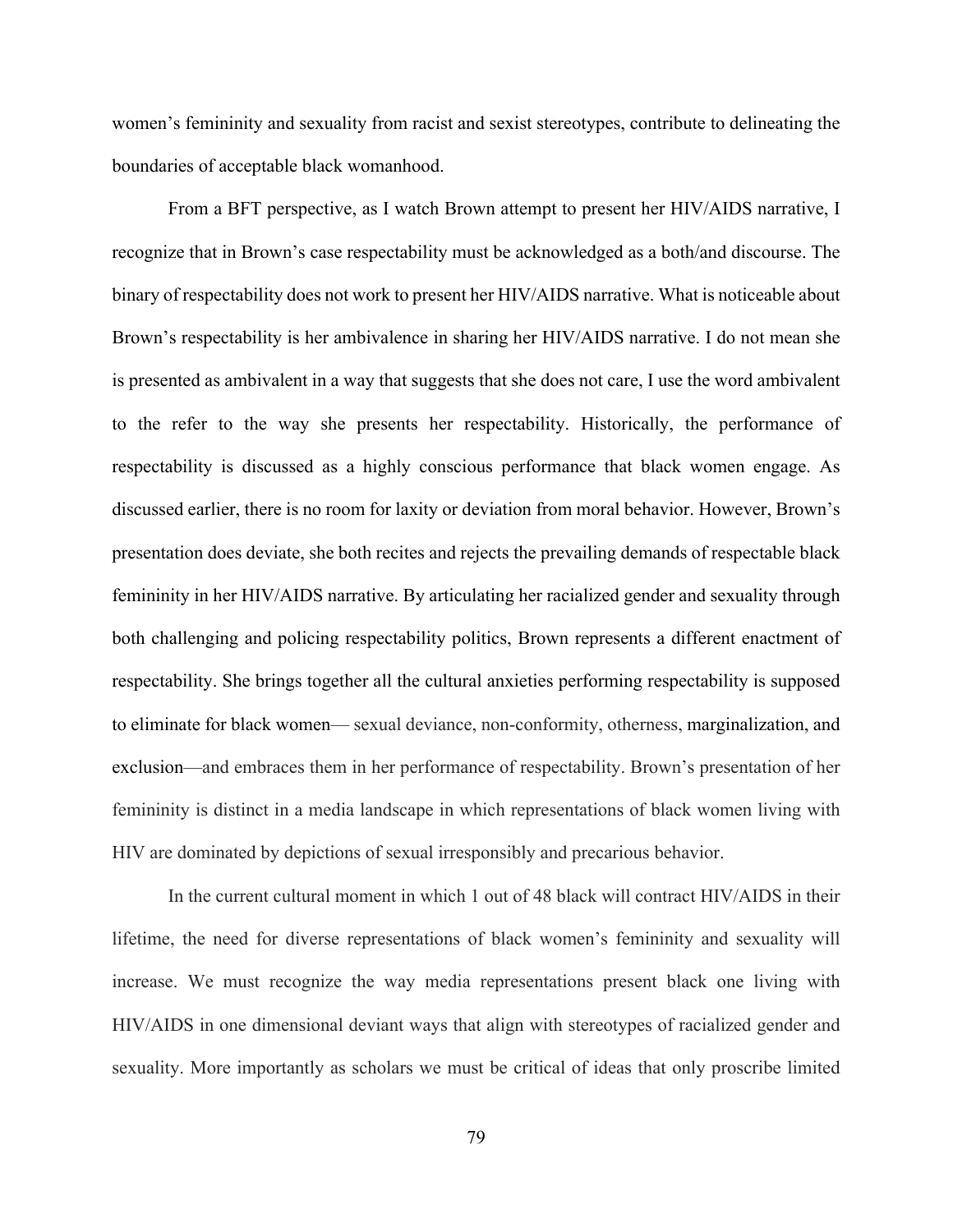binaries for black women to talk back to stereotypical depictions. On the surface, respectability is about black women resisting racist constructions of black womanhood. However, when we consider the way that Brown presents her respectability we see it is a negotiation of the multiple discourses that are placed on black women's bodies. In turn, a binary does not work to negotiate the discourses together so that we can find new ways to talk back to racist and sexist presentations of black womanhood.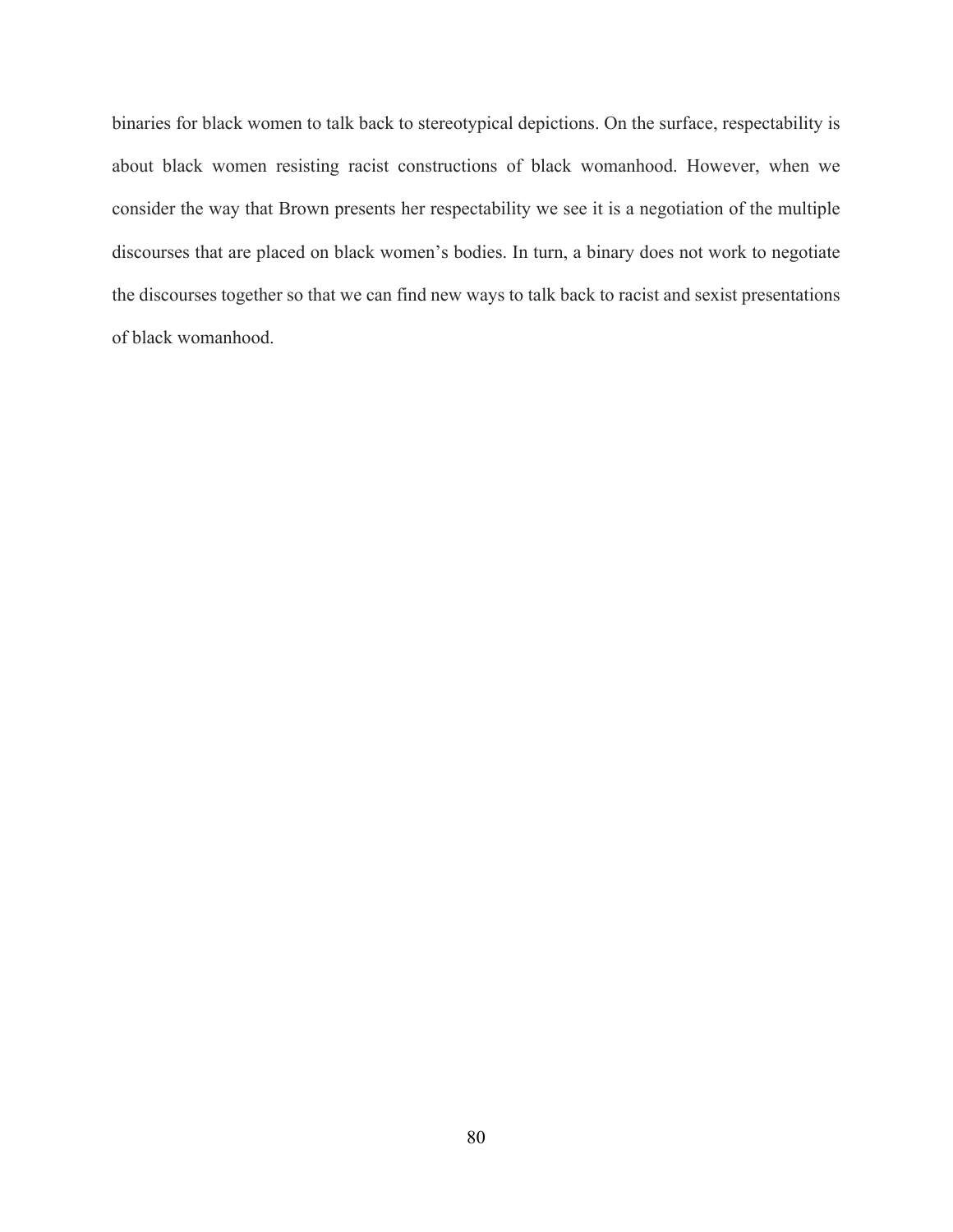# **CHAPTER FOUR:**

### **DESERVING OR INNOCENT: HIV/AIDS DEPICTIONS IN PRECIOUS**

*Precious,* released in November 2009, is the film adaption of Sapphire's controversial debut novel *PUSH* (1996). Aligning with films such as *The Color Purple* (1985), *Beloved* (1998), *For Colored Girls* (2010), and *Pariah* (2012), Precious focuses on black womanhood since as Griffin (2013) states, "it addresses the suffering that black girls and women can and do endure (p. 1). The film tells the story of the educational, economic, and family tribulations of poverty-stricken sixteen-year-old Claireece "Precious" Jones. Living in Harlem during the late 1980's, illiterate and welfare dependent Precious is the mother of a special needs child, and pregnant with her second child, both the result of rape by her father. Precious also endures sexual, physical, and verbal abuse from her terrorizing mother, Mary. The film's storyline centers on Precious' determination to break the cycle of socioeconomic dependence and urban squalor she experiences living with Mary. *Precious* pushes the boundaries on some very racially charged stereotypes in the United States: the unemployed black mother depending on the welfare system for economic survival ("welfare queen"), the uncaring and absent black father, hypersexual black women, and an obese black girl who eats, among other things, fried chicken and pig feet. However, in the midst of all her struggles, we learn one more aspect of Precious' oppressive life: she is HIV positive.

In *Yo' Mama's Disfunktional!* Kelley (1997) reminds us that when it comes to the Black poor, Black people's dysfunctionality fascinates society; "it is alluring" (p. 8). Cultural discourse and images of black poverty construct impoverished black bodies as vividly and shockingly different from mainstream society. Therefore, media representations that depict these differences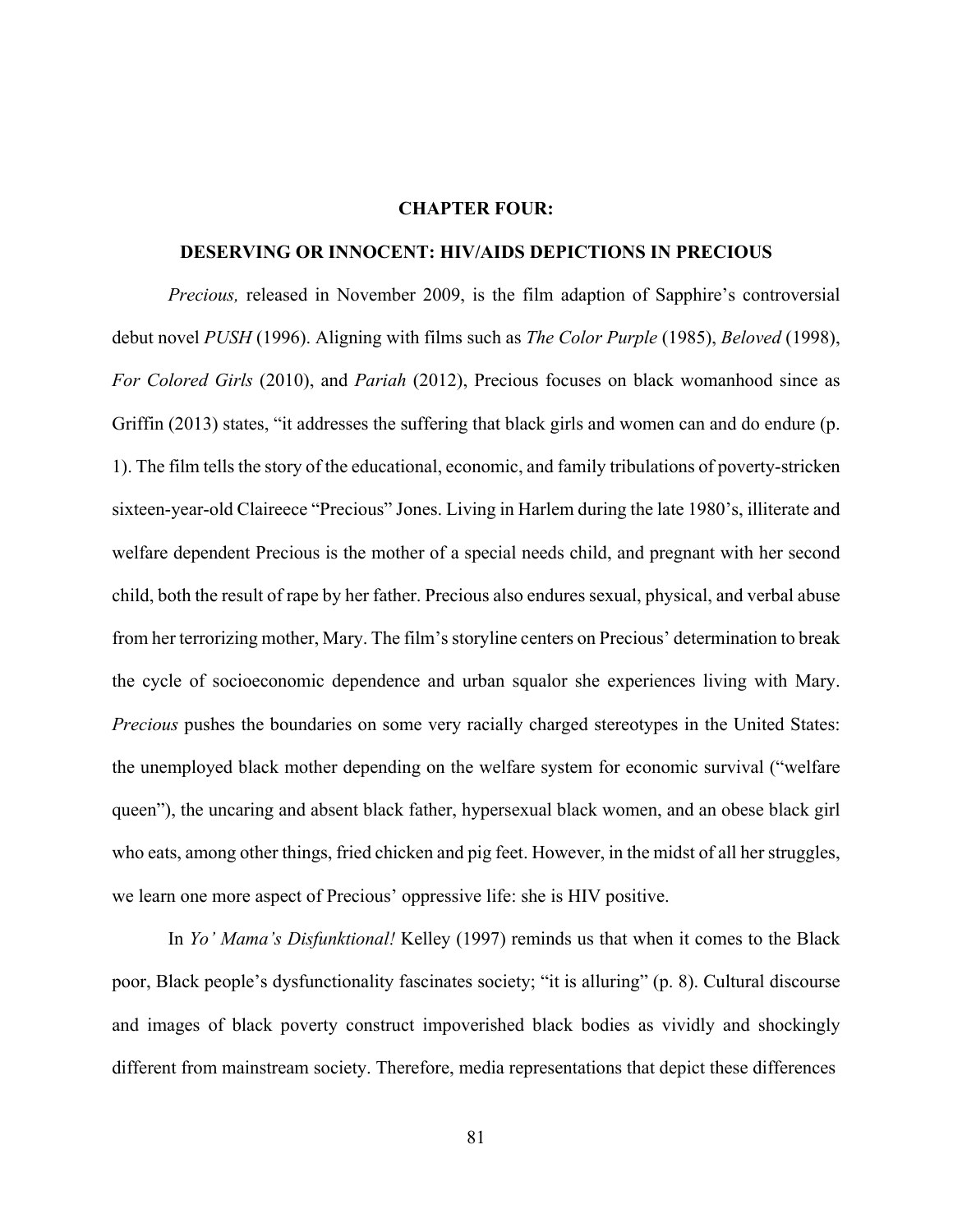draw attention in U.S. culture. This allure was so strong for former first lady Barbara Bush that she was compelled to hold a special screening of *Precious* in her hometown, Houston, TX. Describing her reaction after watching the film, Mrs. Bush states:

There are kids like Precious everywhere. Each day we walk by them: young boys and girls whose home lives are dark secrets. Without the reading skills they need to lead a productive life, the chances are they will continue the cycle of poverty. I planned to say a few words when the movie was over—but I was speechless, the movie is so strong and so honest. I covered my eyes several times. I want to go back now, and I want to see it again (Bush, 2009).

Bush's commentary echoes the author of *Push* (1996), who asserts, "Silence will not save African Americans. We've got to work hard and long and our work begins by telling our stories out loud to whoever has the courage to listen" (Sapphire, 2010). Bush forces herself to listen to Precious' story. More pointedly, in a *Newsweek* article, she labels *Precious* a new "call to action," and gives Newsweek readers a "homework assignment:" to see the movie and ask themselves how they can help children like Precious in the United States (Bush, 2009). In her public praise of *Precious*, Mrs. Bush seems to suggest a fictional film can provide society an understanding of the social significance of racialized poverty and illiteracy in the United States. Mrs. Bush's comments about *Precious* illustrate that it is a fruitful site to analyze media representations of racialized gender and class. Specifically, my analysis considers the tendency for media representations to portray depictions of working class black women as a marker of racial authenticity, despite the complicated issues associated with racialized class and gender identities in the United States. Moreover, in a cultural moment when 1 out of 48 black women will contract HIV/AIDS in their lifetime (CDC, 2016), the conversation about the film must go beyond if Precious can read or not.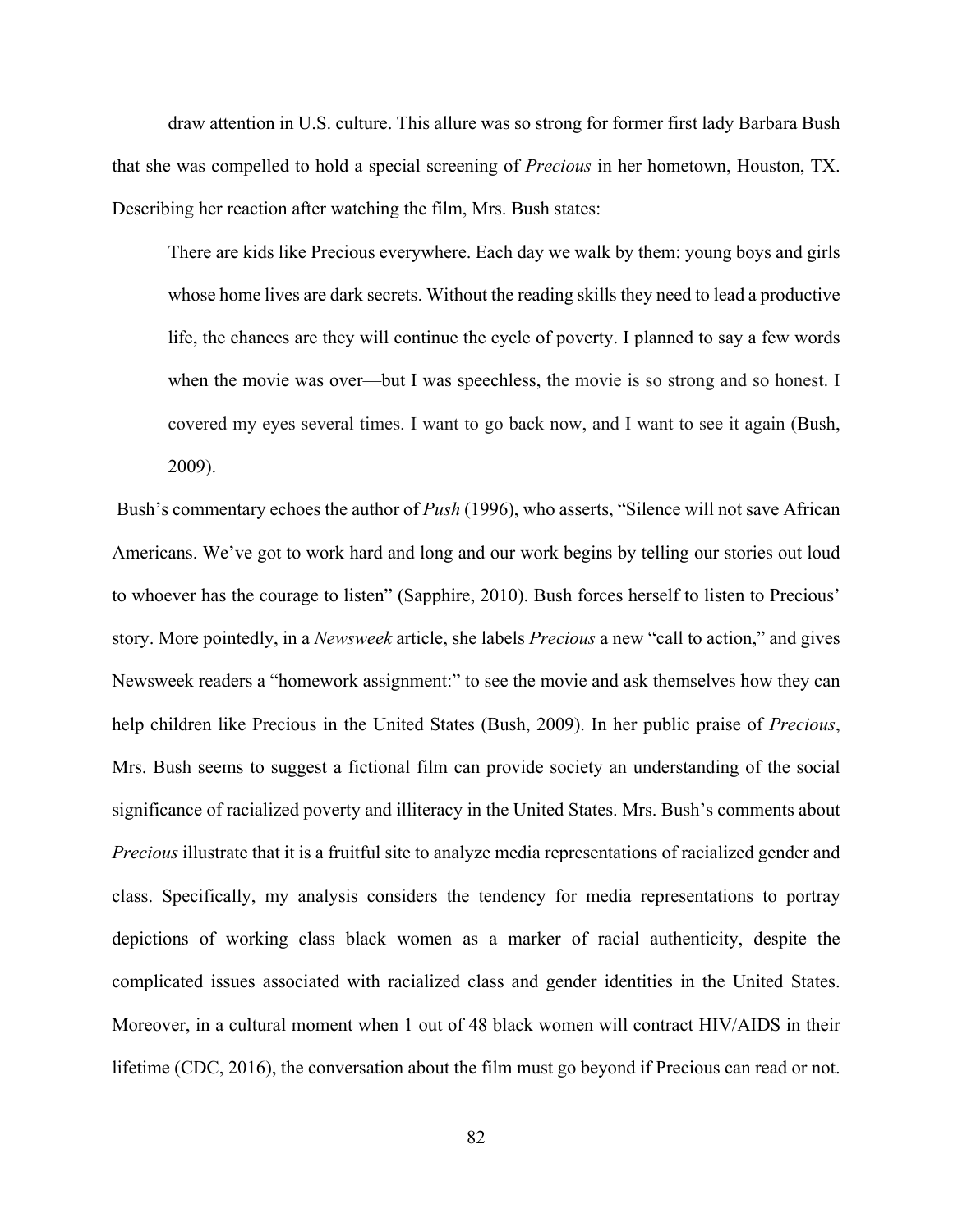This chapter analyzes the performances of black femininity—and by extension, black feminine respectability—that function in Lee Daniel's Oscar award winning film, *Precious* (2009). By analyzing how the film presents Mary and Precious' performances of femininity via the controlling image of the welfare queen, I argue that discourses of racialized gender and class shape how HIV/AIDS and black women can be understood in the film.

# **Media Images of Black Femininity: The Dangerous Welfare Queen**

The story of *Precious* is premised on the controlling image of the black welfare queen (Collins, 2000). Despite recent census data revealing that a record number of U.S. citizens (48.6%) of all races and ethnicities are accessing and receiving some form of government assistance (Blake, 2012); the stereotype of the welfare queen still persists. This image is a class-specific depiction of working class Black women who are single, poor mothers, who receive government assistance (e.g. food stamps) (Collins, 2000). At its core, the welfare queen stereotype attaches the condition of poverty and deception to black women who refuse to work, have several children, and bilk the welfare system for survival (Lubiano, 1992). The stereotype of welfare queen is not only racialized, it is also gendered; the label welfare queen does not apply to black people in general, or to all women welfare recipients, but specifically to black single mothers who receive welfare. We see this cultural narrative in *Precious,* as the film presents Precious and Mary as deserving and undeserving respectfully, of government assistance based on how they exhibit the cultural and social markers of the welfare queen.

A significant body of critical media scholarship discusses how socioeconomically challenged black women are presented in U.S. media (Durham, 2012; Griffin, 2013; Harris-Perry, 2011; Lubiano, 1992; Thompson, 2009; Zachery-Jordan, 2009). According to the research, media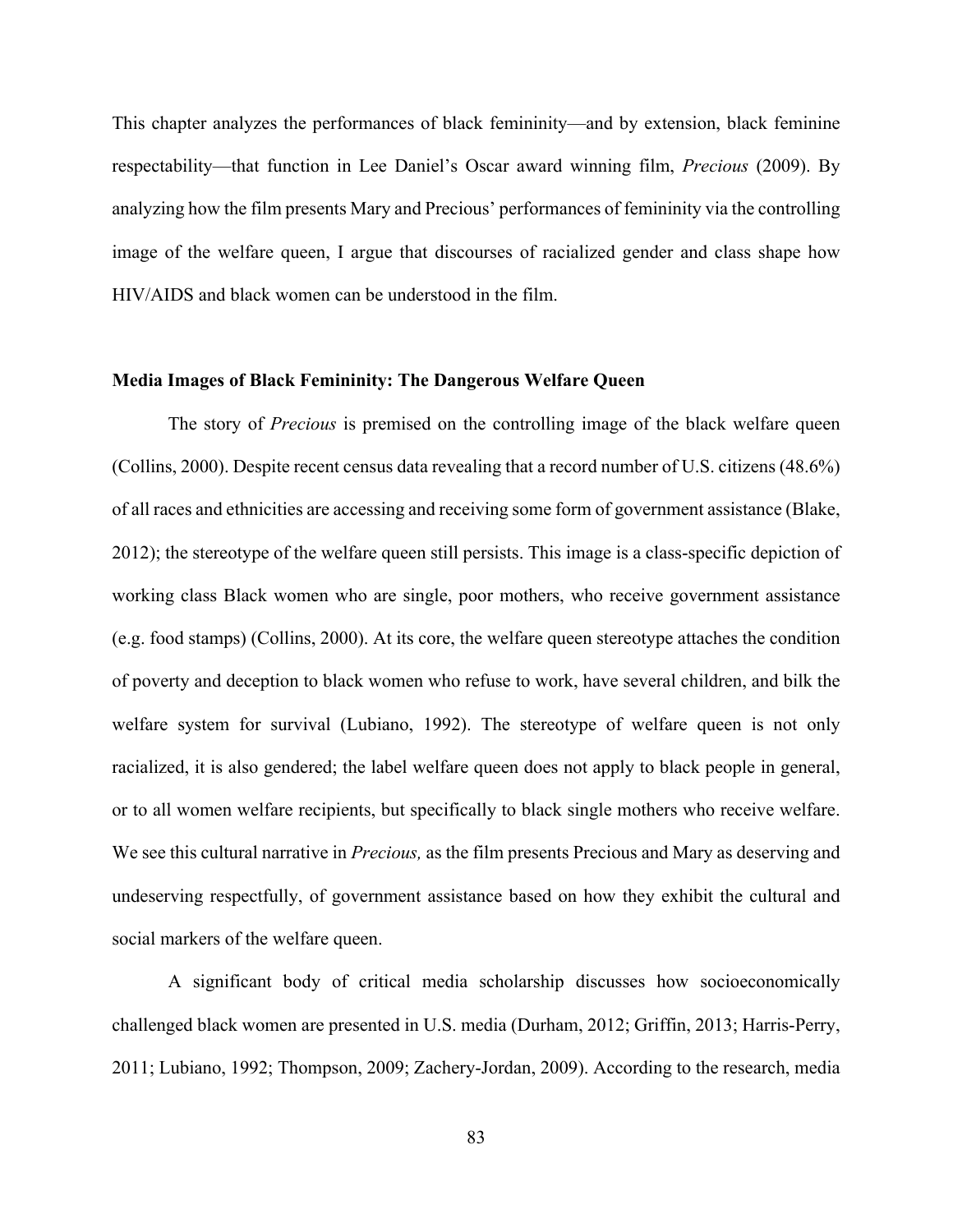images of working class black women often construct black women as deviant, immoral, callous, lazy, and unfit parents, and more pointedly, as an economic drain on government resources. Notwithstanding the necessity of continued examination of media portrayals of working class black women, I analyze Precious to consider how representations of working class HIV/AIDS positive black women function. While critical media scholarship continues to examine representations of working class black women, depictions of working class black women living with HIV/AIDS are often left out of the scholarly conversation. Moreover, scholarship that examines representations of black women and HIV/AIDS tend to focus on middle class black women (Hammonds, 1997, Weekley, 2015). This is problematic because 56% of black women living with HIV/AIDS live below the poverty line and reside in the five states that have the highest rates of poverty for black Americans (Alabama, Mississippi, Arkansas, Louisiana and Florida) (CDC, 2014). An analysis of *Precious* opens up a discussion about black working class women (Collins, 2004; Durham, 2012; Hammonds, 1997; Griffin, 2013; Weekley; 2015) and HIV/AIDS (Cohen, 1999; Hammonds, 1997; Treichler, 1999; Weekley, 2015, Zita, 1998) in media representations.

In this analysis, I also extend the conversation to consider how the politics of respectability intertwines with discourses about black working class women and HIV/AIDS. In negotiating social and cultural identity in the predominantly white United States, historically, black people have employed respectability politics. As Higginbotham (1993) notes, "respectability demanded that every individual in the Black community assume responsibility for behavioral self-regulation and self-determination along moral lines." (p. 61). More specifically, the politics of respectability is a form of discursive self-representation that refigures black people as strategically conforming to the hegemonic manners and morals around gender performance and sexual propriety in an attempt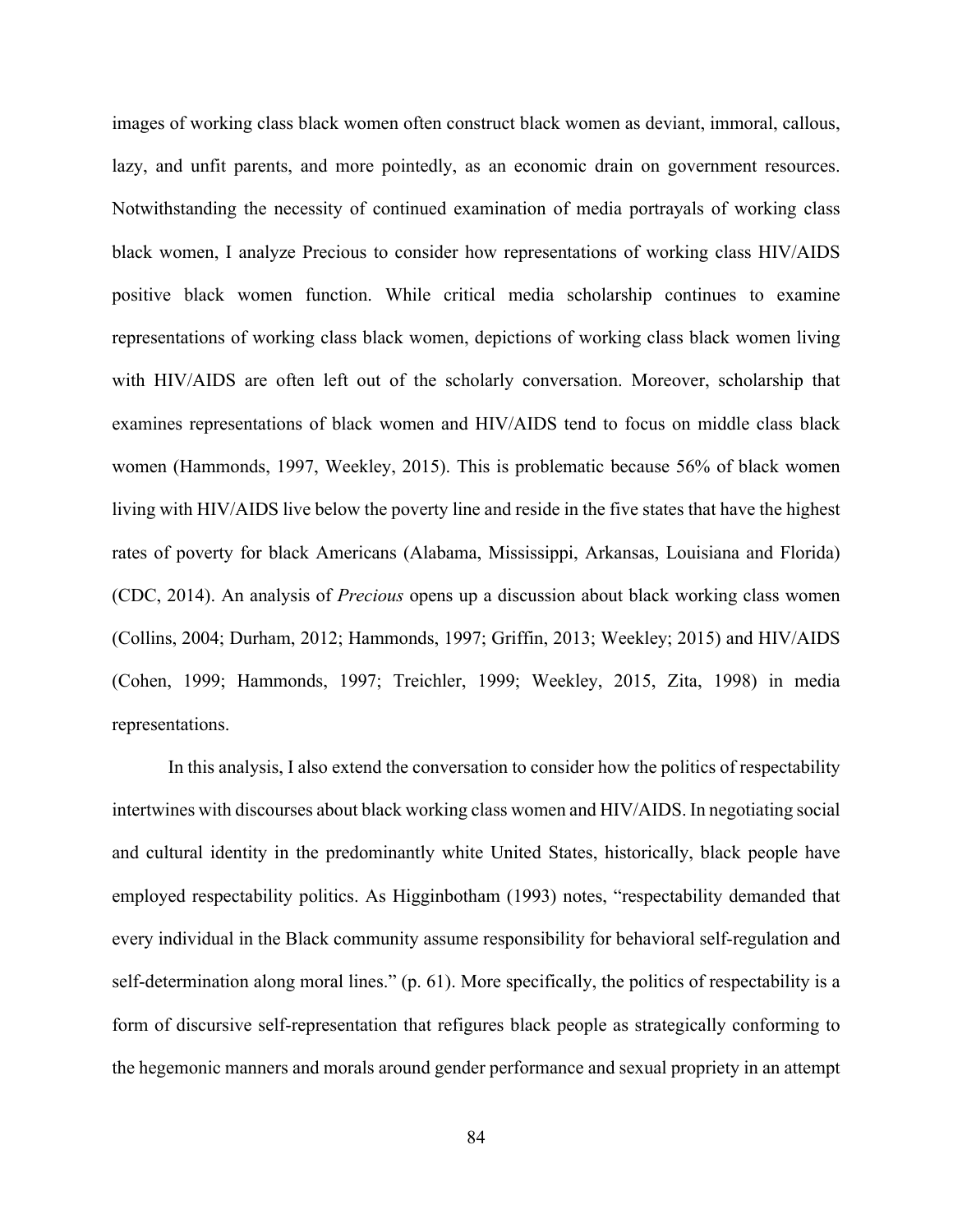to access and secure social legitimacy (Harris-Perry; 2011; Higginbotham, 1993; Miller-Young, 2008).

As discussed in Chapter 1, while socioeconomic wealth can be a factor in the performance of respectability, class differentiation is established and secured through specific gender and sexual behavior. In other words, black Americans do not have to be wealthy to perform respectability, but they must aspire to the behaviors and principles governed by respectability politics to be deemed acceptable as middle class. Thus, notions of respectability continue to be directed at working class black women to police their lifestyle, gender, and sexual choices as deviant and out of control. In this chapter, I build upon scholarship that examines how respectability works to police representations of black gender, sexuality, and class (Durham, 2012; Gundry, 2013; Harris-Perry, 2011; Higginbotham, 1993; Collins, 2004) by examining how Mary and Precious' performance as welfare queens positions them outside the boundaries of respectable black femininity. I conduct a close textual analysis of *Precious*, focusing on the segments of the film that are helpful in accessing the presentation of key ideas about HIV/AIDS, working class women, and respectability. I recognize that *Preciou*s is what Walters (1995) defines as a "symptomatic text," which informs us of cultural phenomena—in this media site, the ongoing stigma of working class black women living with HIV/AIDS. By analyzing *Precious,* as a symptomatic text "clues about the workings of a larger cultural context can be discussed" (Rennels, 2015, p. 4). In this chapter, I examine how Precious presents HIV/AIDS and black women in a manner that blurs socioeconomic status and HIV/AIDS identity. I highlight the cultural understandings and anxieties about working class black women, HIV/AIDS, and respectability that are reflected and produced in the film's presentation of Mary and Precious.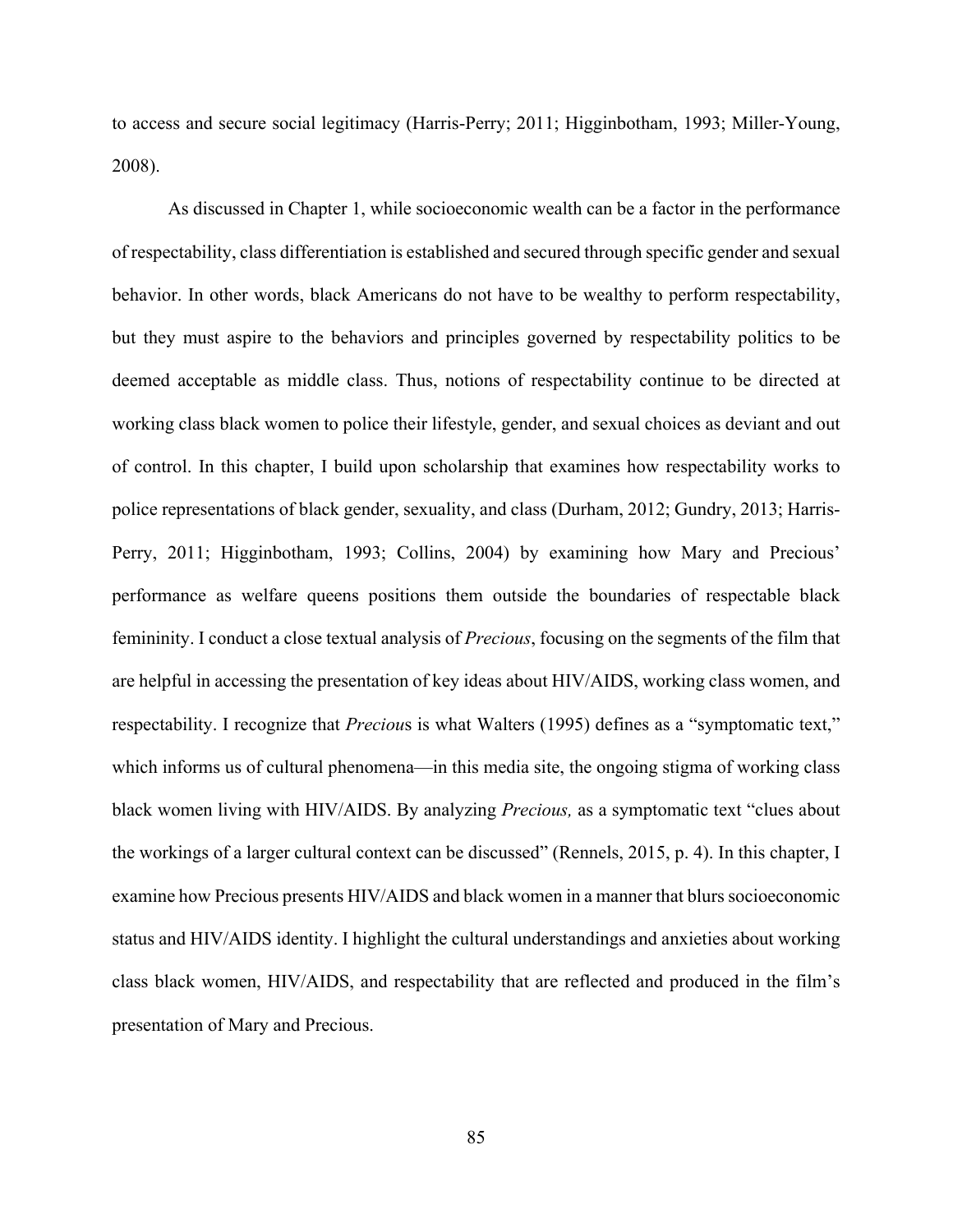## **Always Prepared: The Welfare Queen Performs**

Jordan-Zachery (2009) argues that because of the controlling image of the welfare queen, the use of welfare no longer represents a state of poverty, but rather a way of life. The stereotype equates welfare queens with black women who do not expend energy unless doing so results in maintaining or increasing their welfare benefits. Reflecting this cultural sentiment, in the film a social worker visits Mary's home each week to monitor her efforts to find a job and her living conditions. Even before the visit starts, the audience sees how Mary manipulates the welfare system. For instance, although Precious' first daughter Mongo lives with Precious' grandmother Toosie; when the social worker visits, Toosie brings Mongo to Mary's house, so the social worker thinks Mongo lives there. Describing the living arrangement, Precious explains that this setup ensures that "my mother gets the moneys and food stamps for me and Mongo." Precious' explanation of Mary's actions illustrates how the welfare queen conspires to keep her economic assistance, while remaining unemployed. Mary is presented as having no desire to work, as conveyed by Precious who is positioned as a reliable witness, who says, "My momma don't work she just collects her paycheck and plays her numbers." Precious verifies Mary would rather lie about her situation and buy lottery tickets than find a job. Mary's refusal to work positions her family members as the main source for her welfare benefits. Before the visit begins, viewers watch Mary lay on the couch and smoke a cigarette while Precious and Toosie scurry around attempting to straighten up the apartment. When Ms. Turner rings the buzzer earlier than expected, Mary berates Precious for not alerting her, and demands Precious find her wig, while she applies lipstick. Just before Ms. Turner enters the apartment, Mary roughly pulls Mongo onto her lap. Viewers see Mongo squirm and whimper uncomfortably in Mary's tight grip while Toosie pleads for Mary to "let that child be." Mary ignores Mongo's discomfort and tells Toosie, "mind your own goddamn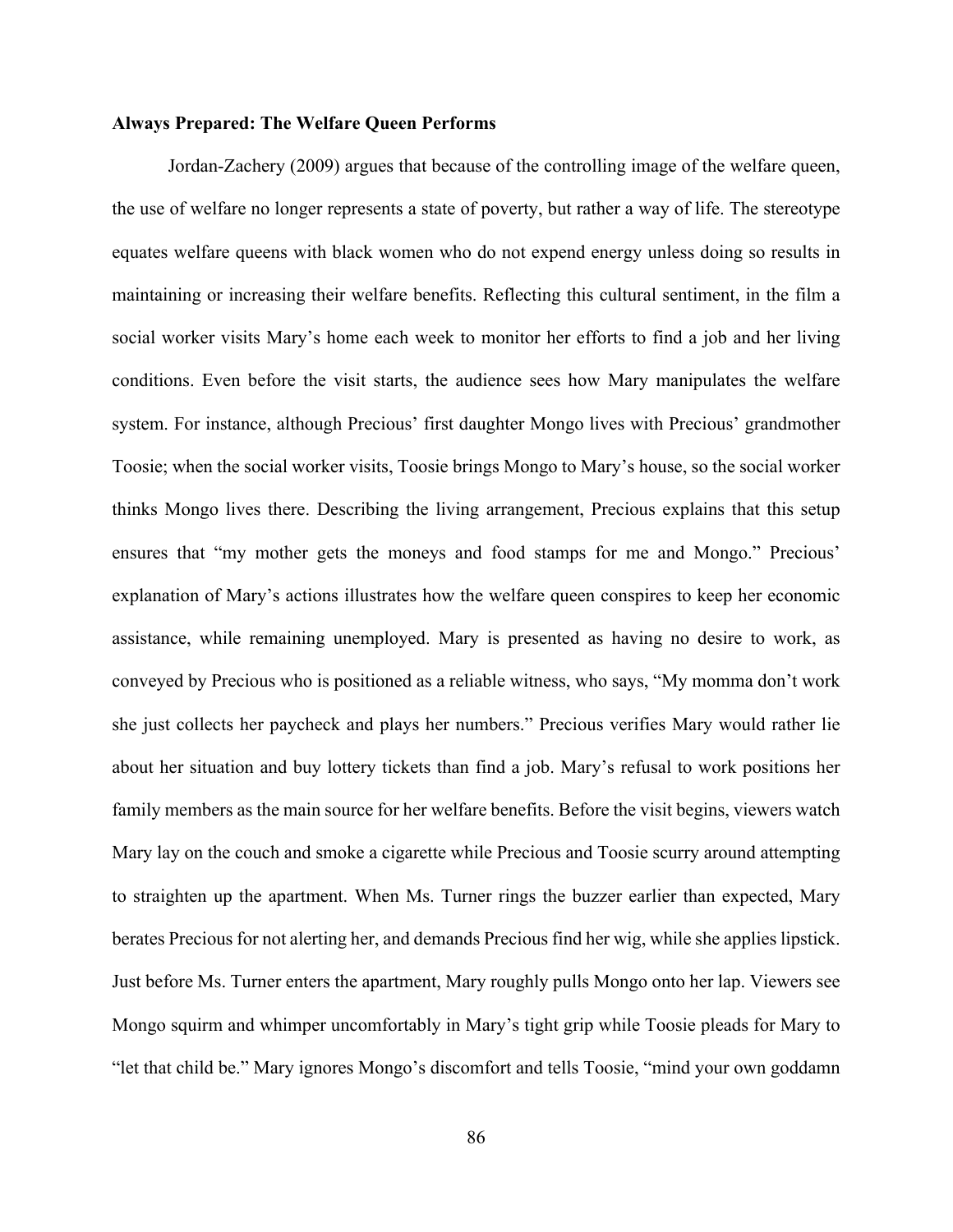business." Nevertheless, the moment Ms. Turner steps inside, Mary is affectionate toward Mongo, referring to her as "my sweet grandbaby" bouncing and nuzzling Mongo on her lap.

When Ms. Turner, the social worker, enters the apartment, and begins asking Mary about her efforts to find employment, her answer varies greatly from Precious' description of her lifestyle. "I filled out several applications, but they all say the same thing, they will call me back," Mary humbly tells Ms. Turner while she shakes her head back and forth. Mary leads Ms. Turner to think Mary tirelessly fills out applications every week, without any luck. However, Mary lets Ms. Turner know she is not giving up, as she smiles at Ms. Turner and states, "I will keep looking though." In this moment, because viewers hear Precious describe her unwillingness to work, the film presents Mary's determined and optimistic answers to Ms. Turner's questions as deceptive and conniving, definitive behaviors associated with the welfare queen (Collins, 2000; Harris-Perry, 2011). Mary is not simply a welfare cheat; she is dangerous because she knows what Ms. Turner expects to hear; that she wants to work. What makes Mary the welfare queen is that she constantly attempts to manipulate the system for her benefit. The film presents Mary as having no trepidation about what she says to Ms. Turner because Mary is in control of her dishonesty. Mary's conversation with Ms. Turner confirms how her deception verifies she is a welfare queen. Mary maintains her deceptiveness despite Ms. Turner asking her questions and surveilling her house, which indicates she is conscious that presenting herself in a certain manner is crucial. Furthermore, conveying Mary's dishonesty relies on showing that Mrs. Turner believes her lies. Despite giving viewers the "inside scoop" on the situation by making us witness to Mary's outbursts and contempt for Ms. Turner, Ms. Turner is fooled into believing Mary's performance, instantiating the stereotype of the welfare queen who is skilled at bucking the system. Mary's manipulation of the system is active, she sets out to deceive, and the audience sees she is successful. Mary is not simply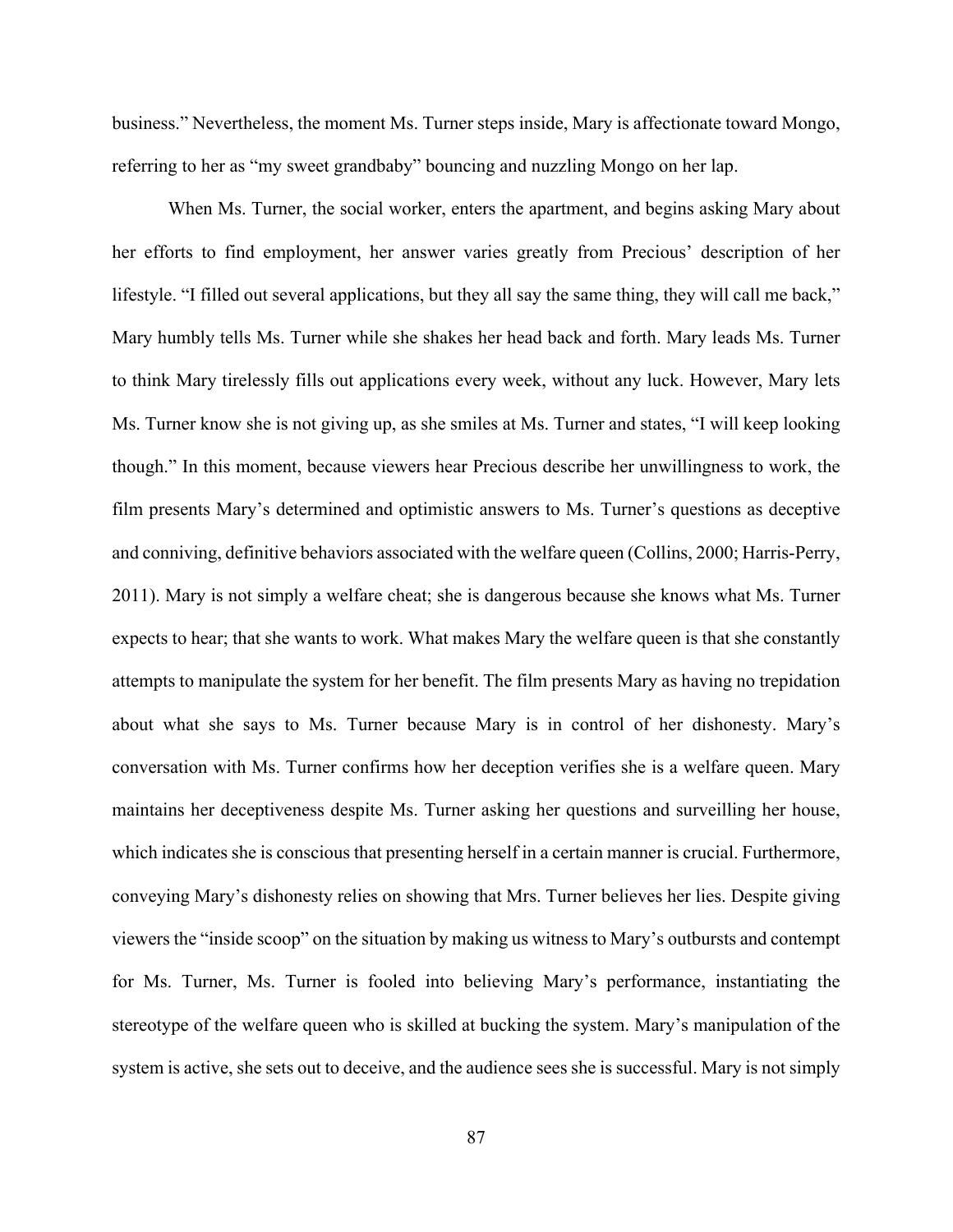a welfare cheat. She is dangerous because she knows what Ms. Turner expects to hear: that she wants to work, and is grateful for her welfare assistance

As the visit progresses, Mary's interactions with her family continue to vilify her as the welfare queen. Hancock (2004) and Thompson (2009) note, the image of the welfare queen connects notions about black women and familial relationships, because welfare queens disrupt the notion of "good" motherhood. In U.S. culture, a "good" mother is defined as self-sacrificing and protective of her children. Media depictions often suggest welfare queens fall outside this definition because they have no moral compass in regards to their exploitation of welfare benefits in relation to their family. When Ms. Turner asks about Mongo's medical progress, Mary hugs Mongo tightly and says, "The doctor says she is doing real, real good." While Mary lovingly discusses Mongo's progress, Toosie and Precious are in the kitchen and living room, respectively, and never say a word but shake their heads to corroborate Mary's words. In the middle of the interview when Mongo accidently drops her candy sucker on the floor, Mary pats her leg gently and reassures her it is ok. Ms. Turner watches the interaction between Mary and Mongo smiling and nodding her head in approval of Mary's seemingly loving attitude towards Mongo. In this moment, Mary conveys to Ms. Turner that she is willing to find a job and endure the burden of taking care of family, including her disabled granddaughter,

Ultimately, Mary presents the outward façade of a functioning family unit to Ms. Turner, which is in sharp contrast to what occurs as soon as Ms. Turner leaves the apartment. The humility, love, and care Mary expressed in front of Ms. Turner vanishes and the audience witnesses her immediately revert back to the person she was prior to Ms. Turner's visit; as she relights an old cigarette and rips her wig off her head. Mary proceeds to berate Precious' "stupidity" as the cause of Ms. Turner's questions during the visit as she throws Mongo off her lap and onto the couch.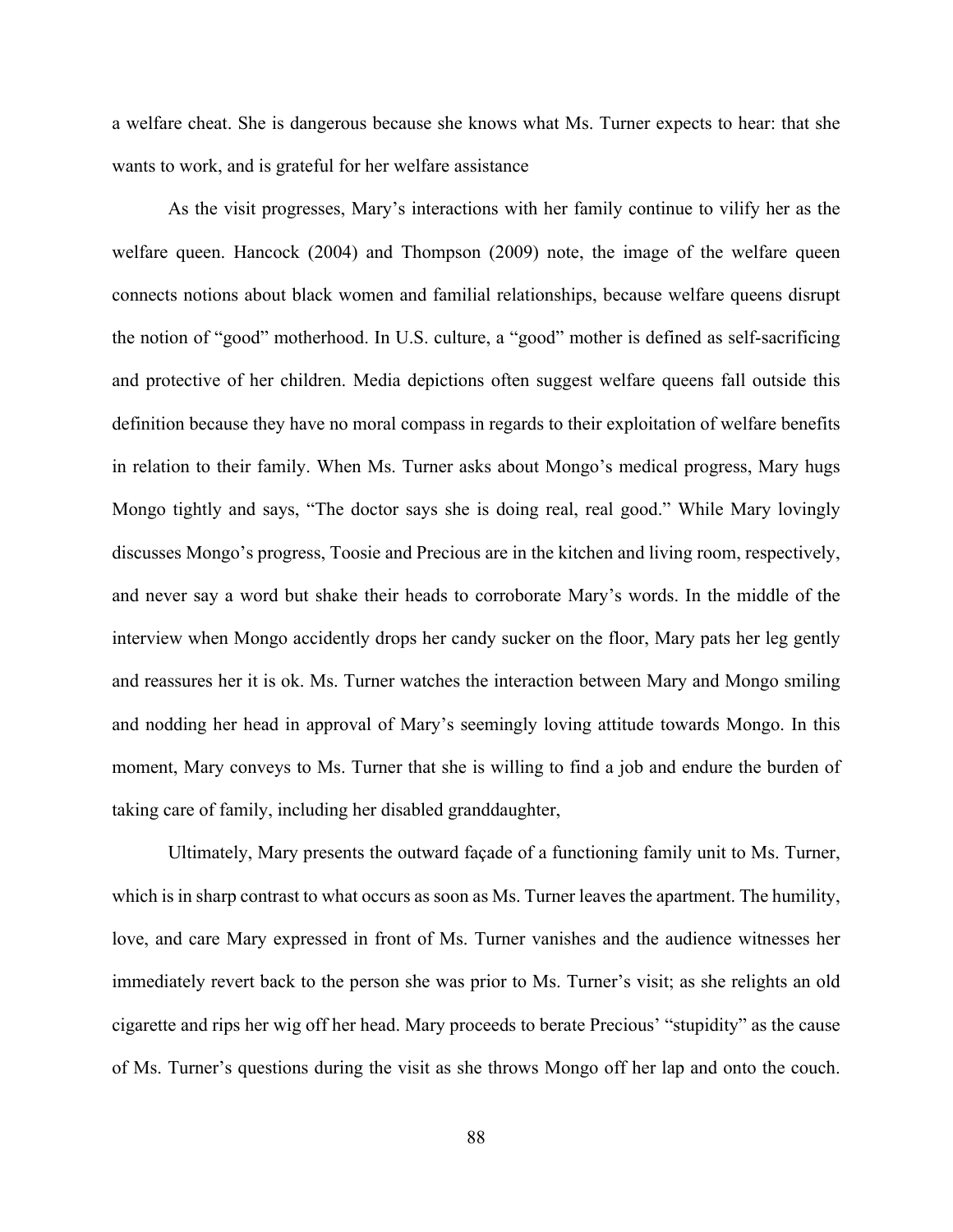Looking directly at Mongo, Mary yells, "goddamned animal, come get this mother fucker, moving around and shit while I'm talking to this bitch, make me fucking itch, dropping her candy on the floor and shit."

In this abrupt shift, the film reveals Mary is nothing like the kind and gentle mother and grandmother she presented to Ms. Turner. Instead, Mary is controlling, angry, domineering, selfish, and manipulative, so much so, she uses her disabled granddaughter to secure welfare assistance for herself. It is clear that Toosie, Precious, and Mongo are only props for Mary to use when she is cheating the welfare system. Mary's actions do equate with a black mother trying to keep her family intact; instead she is a lazy, heartless, manipulator who relies on welfare. Mary is the dictator in the home, all family members work to satisfy her desires, which mostly focus on maintaining her welfare benefits. In these ways, Mary reflects the characterization of the welfare queen as a woman who has no remorse about receiving welfare, believing she is always entitled to assistance (Collins, 2004; Hancock; 2004; Jordan-Zachery, 2009.

Jordan-Zachery (2009) notes that media representations frequently depict welfare queens as emotionally bankrupt women who will say anything to secure their welfare, regardless of the consequences. Mary exemplifies this idea. Still angry after Ms. Turner leaves, Mary states, "bitch gonna come up here and I gotta fucking pretend, I'm so goddam sick of it." Mary admits to shaping her image in front of Ms. Turner, and her outrage makes it clear her actions are premeditated. The kind and loving words she said when Ms. Turner was in the apartment were insincere. When Mary's behavior is linked to the welfare queen (read black women) and placed in the context of racialized gender norms and ideas about motherhood, the film presents her actions as a cultural warning to black working class women. Mary's actions reflect the "agenda of destruction" (Jordan-Zachery, 2009, p. 44), popular media associates with the welfare queen. Mary demands that Toosie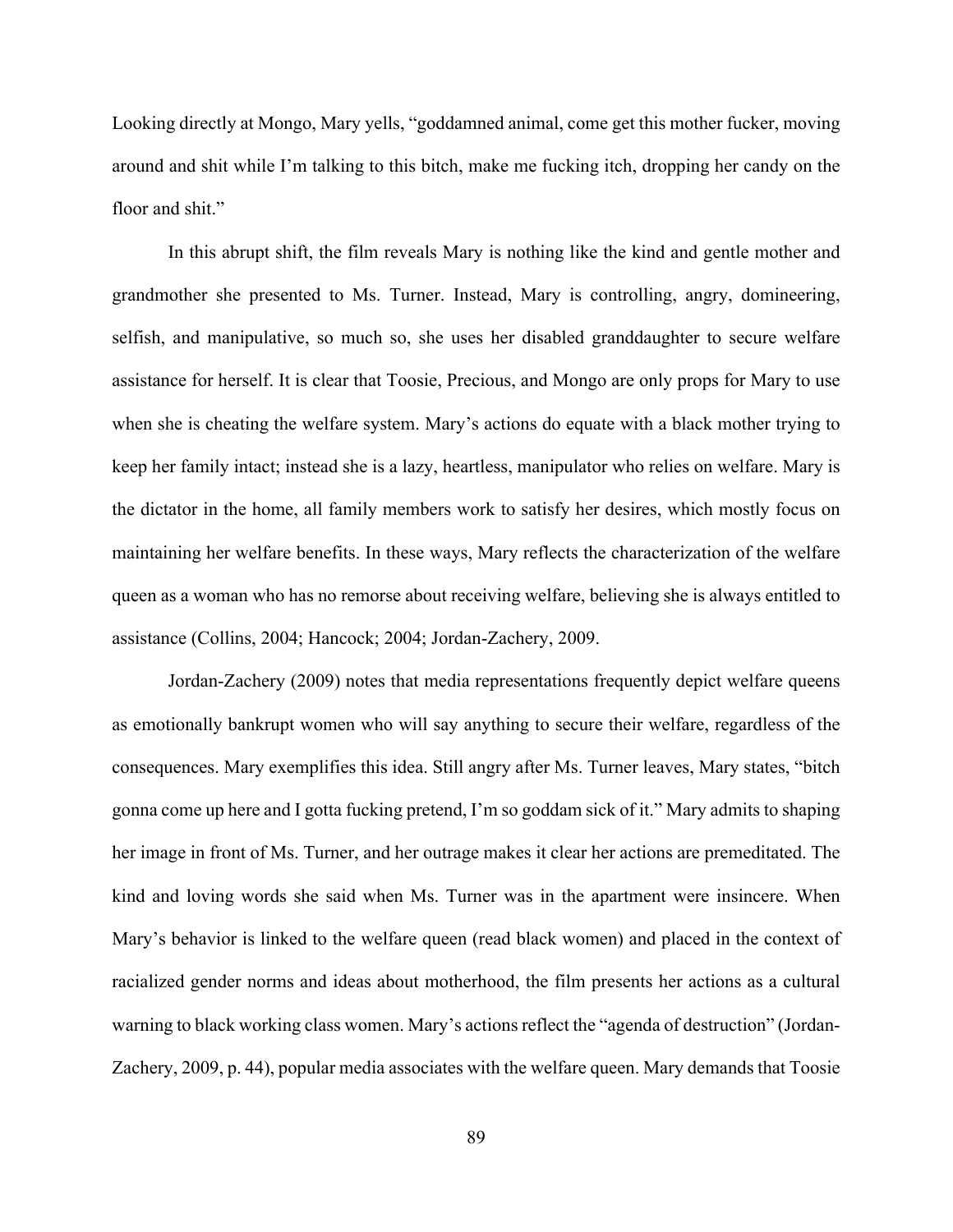and Precious go along with her lies and manipulation, which ultimately shackle Toosie and Precious to her welfare dependency. Although the film does not present them encouraging Mary to cheat the welfare system, viewers learn that Toosie and Precious are inevitably tied to Mary's deceptive behavior. Everything Toosie and Precious say or do is subject to Mary's wrath because Mary controls all the economic resources in the family.

# **You Must Talk to Get Paid: Poverty and Confession Collide**

While the film presents Mary as undeserving of welfare, Precious is constructed differently, in part through the trope of confession. I analyze how the act of confession works to delineate racial authenticity through a critical examination of how Precious' willingness to confess (and the confession itself) is key to verifying that she is worthy of welfare and is not a welfare queen.

To maintain and potentially increase the welfare benefits in the household, Mary forces Precious to go to the welfare office and meet with a case manager. One morning, as Precious prepares for school, Mary yells, "You better stop worrying about those fucking books, and take yo ass down to the welfare office," she makes it clear that she is not concerned with Precious' education and thus reifies her identity as the welfare queen. Mary's words reinforce Jordan-Zachery's (2009) claim that media portrayals depict welfare queens as bad mothers because they have excessive accessibility to their children. Welfare queens are habitually unemployed; consequently, they have limitless time to immerse their children in a culture of poverty. Thus, in the film, when Mary demands Precious go to the welfare office instead of attend school, the film implies she is beginning to teach Precious how to cheat the welfare system.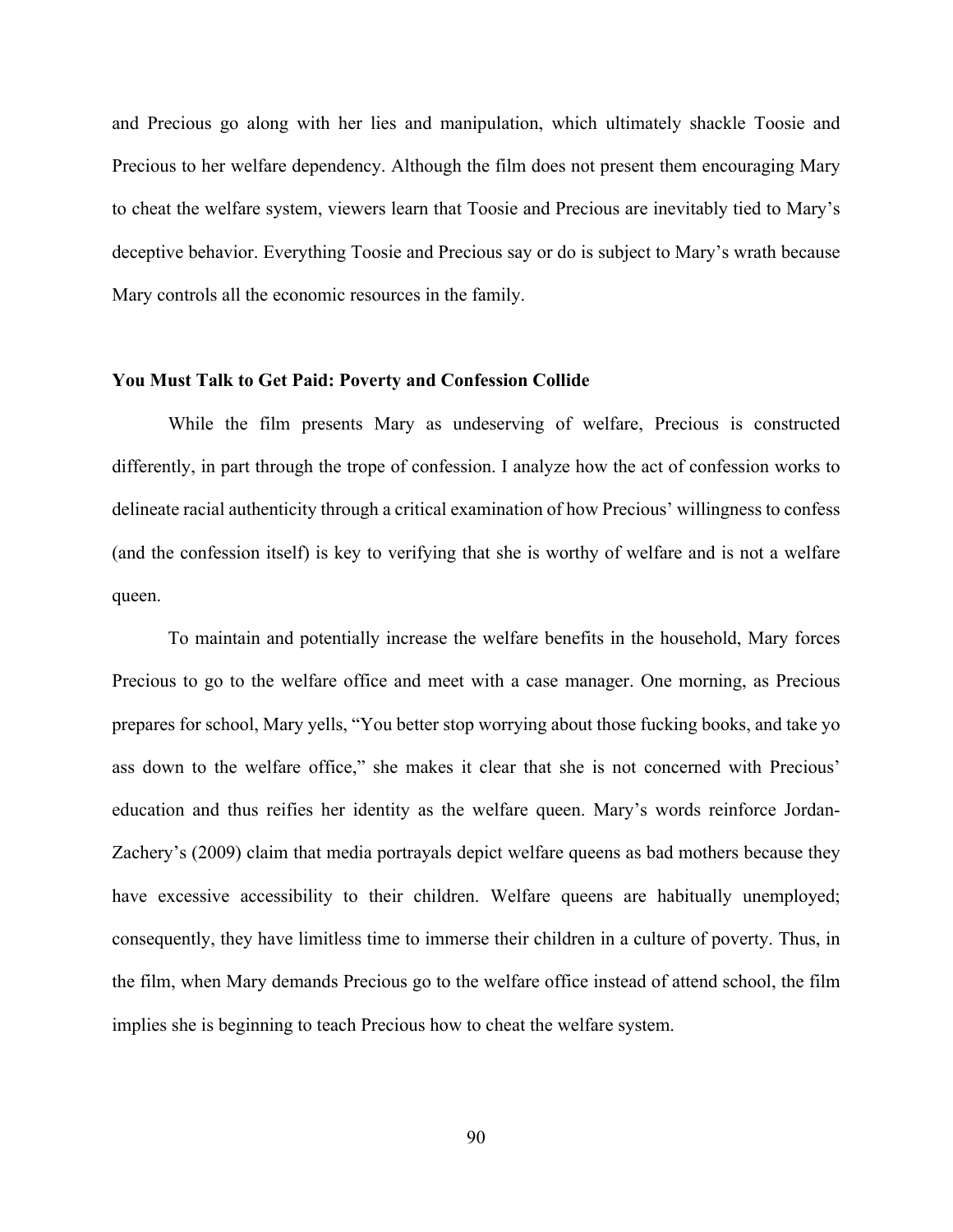When she arrives at the office, Precious meets with Ms. Weiss who attempts to learn more about Precious and her home life, asking Precious about her interactions with her mother, her progress in school, and her relationship with her father. When Precious only reveals mundane details, Ms. Weiss pressures her to disclose more. At one point, Precious accidently reveals that both her children are the result of an incestuous relationship with her father. Immediately, Ms. Weiss leans in closely, jots down a quick note, and raises her eyebrows, indicating this is important information. The camera cuts to Precious as she uncomfortably shifts in her chair and crosses her arms to her chest, presented as closing herself off through nonverbal behavior. Ms. Weiss insists Precious repeat the information, but Precious quickly refuses and declares that Ms. Weiss misunderstood what she said about her father. Precious becomes defensive, leaning toward Ms. Weiss and yelling, "bitch, can we change the subject please?" The camera focuses on Precious scowling at Ms. Weiss daring her to something, but it is too late. Ms. Weiss stares at Precious, places her notebook on the desk, and replies, "That's fine honey. If you don't want to talk, that is fine, I will see you on your next appointment, or maybe you will see somebody else, but you are going to have to talk to someone if you want your money." The camera shifts back and forth while Precious and Ms. Weiss sit in complete silence, staring at one another; the only sound in the room is Precious tapping her foot on the floor. Finally, Precious begins to speak:

Ms. Rain (her teacher) almost fall out when she find out I never been to no doctor, no one knows I had my first baby on the kitchen floor with mama kicking me up side my head, me screaming in pain. Are those them kind of things you be talking about when you say to say what comes to my head?

Precious' confession followed by Ms. Weiss' silence is depicted as simultaneously earth shattering and obligatory. Confession serves as a form of discourse which implies a privileged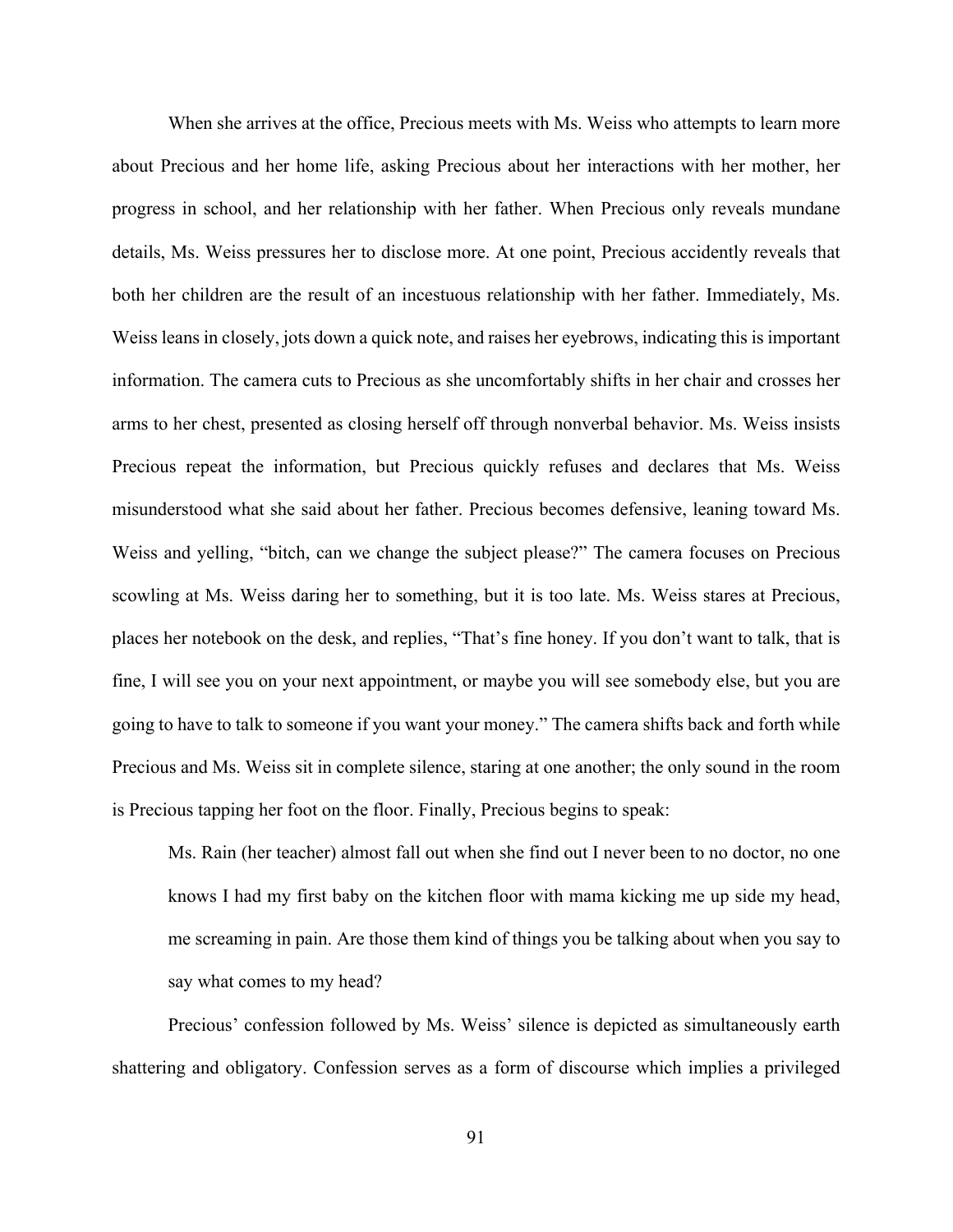relationship to the truth, and as Brooks (2000) notes, "bares a special stamp of authenticity" (p. 144). In writing about confession and racial representations, hooks (1991) notes it is not enough to tell the story, confessing in and of itself is not profound, the confession must be read as true. Precious' confession is pivotal in this scene because it shifts her identity in the film. When Precious tells Ms. Weiss about her home life and all it entails: her father impregnating her twice, enduring sexual and physical abuse from her mother, no medical care during her pregnancy, her confession reveals that her troubled life is inherently tied to her economic situation. Precious does not have the economic resources to improve her home life, and now in order to receive any monetary assistance she must tell Ms. Weiss her family secrets. Ferguson (2004) and Yancy (2008) argues that confession takes a unique form for black bodies, who are often expected to confess on behalf of their race, thus creating knowledge of racial difference and authenticity about blacks as a collective. In turn, Precious' confession does not only produce truth about her situation by revealing her economic situation and her home life it also articulates an archive of stereotypes associated with the welfare queen. Precious' confession to Ms. Weiss presents a particular truth about working class black women. However, although both Mary and Precious are welfare dependent, Precious' confession excuses her welfare dependency. The film suggests it is Mary's fault that Precious is caught in a cycle of welfare dependency. She is caught between having no monetary resources and Mary's abusive behavior. How can we expect Precious to survive Mary's wrath without welfare?

Precious' initial plan to withhold information from Ms. Weiss is replaced by her confession, which positions her as deserving of welfare assistance. A key aspect of the welfare queen is her detachment from emotion and the ability to control how she articulates her economic need (Harris-Perry, 2011). In contrast to Mary's calculated interaction with Ms. Turner, Precious'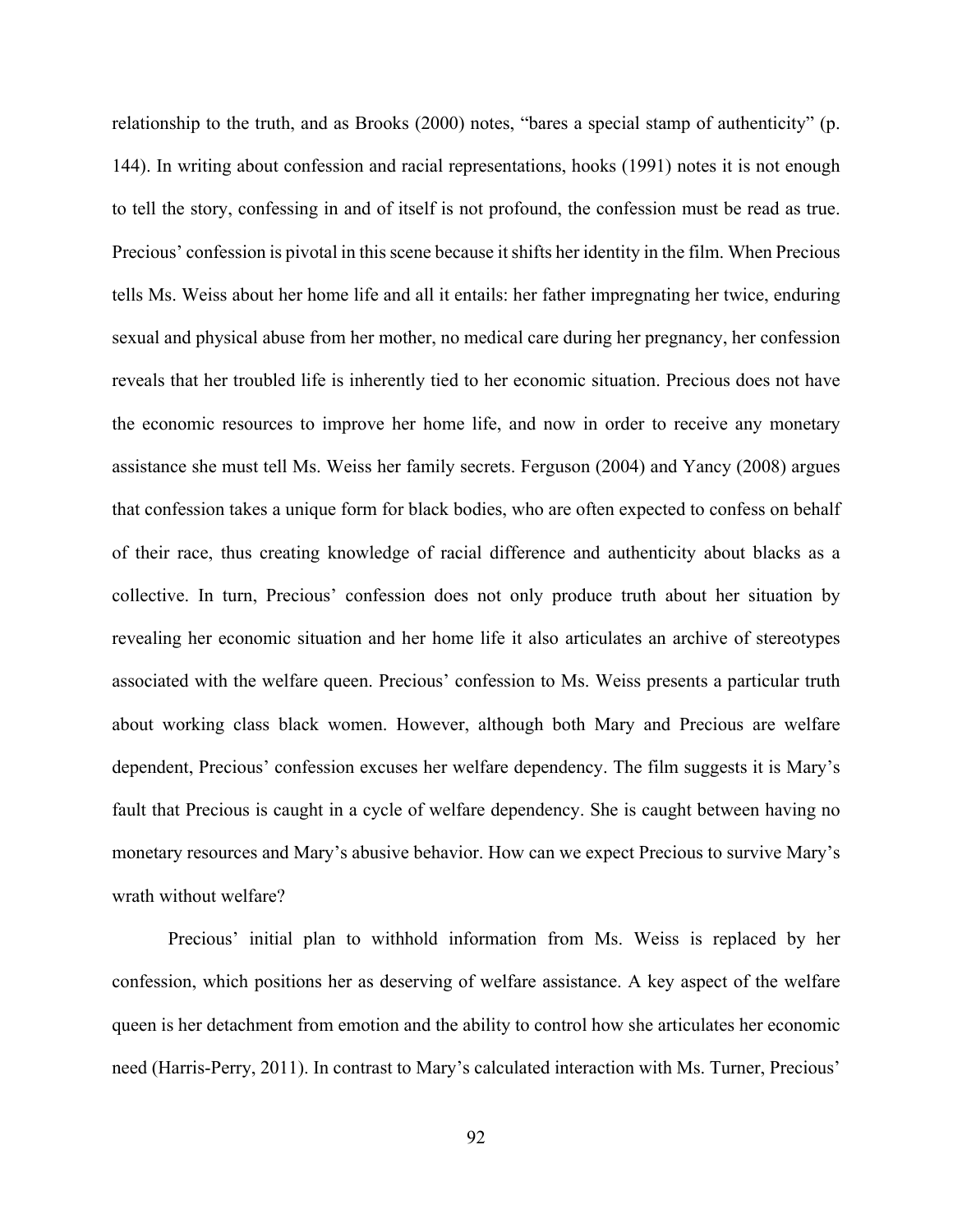interview with Ms. Weiss is chaotic and disjointed; she is unable to answer Ms. Weiss' questions in a way that keeps the interview moving forward, which gives Ms. Weiss an opportunity to challenge her responses. In fact, the audience sees Precious lose emotional control and struggle to regain control of the interview; she is clearly overwhelmed by Ms. Weiss' questions. This moment reminds viewers that no matter how hard Precious tries, she will never be Mary. Although Precious grew up watching Mary cheat the welfare system, and knows the results of the manipulation (welfare benefits), she cannot do it. Precious' inability to enact Mary's behavior makes it clear she is not the welfare queen, rather is the victim of a welfare queen—her mother Mary. Ultimately, confessing is the act Precious is willing to do that Mary is not.

As she rides the bus home after the interview, Precious contemplates the consequences of her confession, "That's the end of those welfare checks, but I couldn't lie anymore, I shouldn't have said none of that. Momma gonna kill me," she says as she slouches down in the bus seat. Precious' words reflect Ferguson's (2004) claim that confession for black bodies work to produce racialized discourses that create dichotomies of good and bad. Precious' confession to Ms. Weiss is complex; she understands she is sacrificing her family's welfare benefits by acknowledging her abusive and dysfunctional home; her revelation of abuse means Mary will be under additional surveillance, which places her welfare in jeopardy. However, despite her effort to withhold information from Ms. Weiss, Precious recognizes she can no longer carry the burden of her family secrets, which in turn, means she can no longer carry the weight of securing Mary's welfare benefits. When she uncomfortably concedes, "I just couldn't lie anymore," her confession is presented as instinctive. Confessing is the only option Precious has because she does not want the life Mary has, she does not want to be the welfare queen.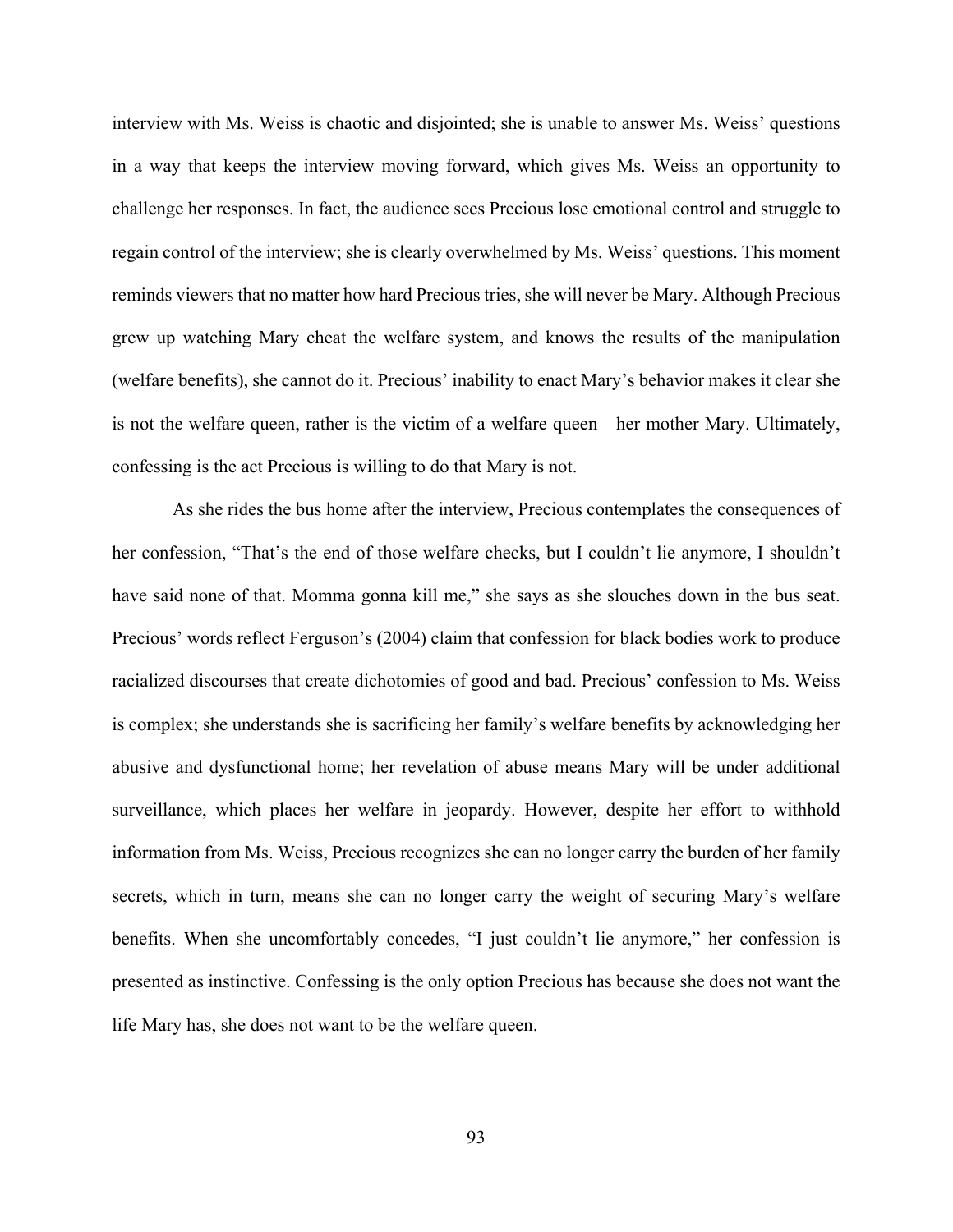The implications of Precious' confession become clear when Precious gives birth to her second child Abdul, and returns home from the hospital. When Precious walks in the door Mary asks to hold Abdul. Precious gives her permission and Mary sits down on the couch and begins to cradle him. Suddenly, as Precious stands in front of the sink running a glass of water, Mary drops Abdul on the floor, throws a vase at Precious' back, and slams her against a wall. "You took my man, you had those fucking babies, and you got me put off the welfare, for running your goddam stupid ass mouth," Mary screams at Precious. "The scene continues with Mary punching and kicking Precious while Precious attempts to defend herself and protect Abdul. The horrendous display of Mary's rage and physical violence towards Precious is central in situating Mary as the welfare queen. Mary is so angry that she cannot comprehend that her lies and deception are the reason she lost her own welfare benefits; she places the blame solely on Precious. In this moment, Mary's physical violence toward Precious is a visceral reminder that Precious had no choice but to confess to Ms. Weiss. Viewers see that once again Mary will stop at nothing to ensure her welfare benefits.

### **Welfare Dependency and HIV/AIDS**

To understand how the discourses of black working class women and HIV/AIDS function to present Precious' and Mary's respectability, I will focus on the few moments of the film that discuss HIV/AIDS. Thus far, I have suggested that Mary's deception and Precious' confession work to present Mary as the underserving welfare queen, while Precious is presented as deserving of welfare. Now I trouble how Precious' HIV/AIDS diagnosis works to delineate and simultaneously blur her working class status.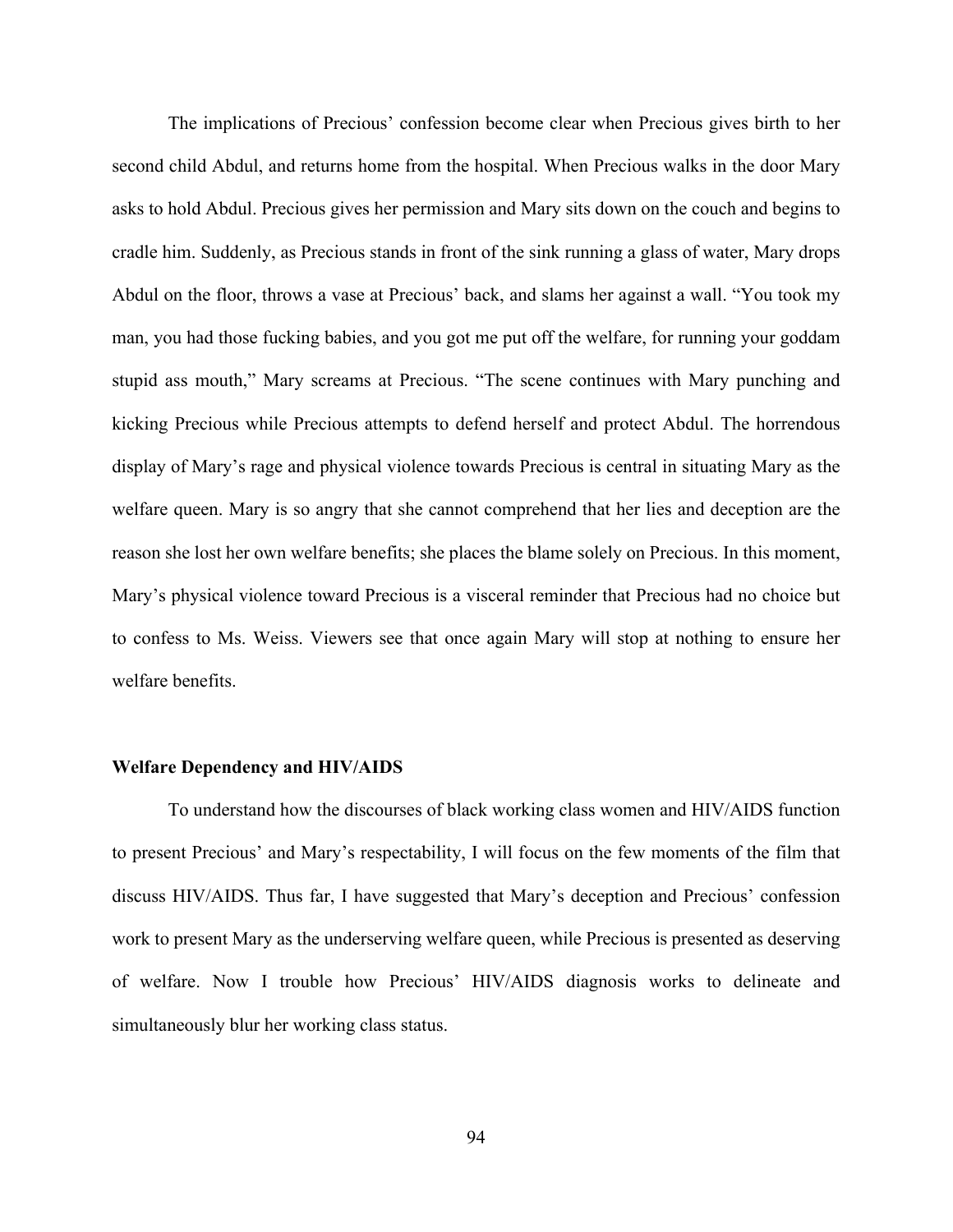The film presents Precious' confession as her saving grace. Viewers watch Precious gradually become more than a victim of Mary's welfare manipulation. After the physical altercation Mary and Precious had when Precious returns home with Abdul, Precious relocates to a group home. Precious thrives in her new space. She is taking care of Abdul, attending alternative school, and learning how to fil out job applications, all things which indicate she is beginning to create an identity outside of Mary's shadow. In the first scene after Precious leaves Mary's house, we see Precious in her room at the group home sitting on the bed playing with Abdul. Moments later, Precious is notified that she has a visitor who will not give their name. As Precious slowly walks down the hall to greet her visitor, the camera shoots forward and we see that Mary is the visitor waiting for her. As Precious enters the room and sits down across from her, Mary begins to speak without ever looking up at Precious. She states, "Yo daddy dead, he had that AIDS virus." Precious sits in silence for a few moments, just a staring at Mary, finally she speaks and asks Mary, "you got it?" Mary smirks at Precious and asks, "Got what?" so Precious is forced to ask the question again, "The AIDS virus, you got?" Mary leans closer to Precious and responds, "No because we never did it up the ass," implying Precious and her father did. After her last comment, Mary raises up from her chair and tells Precious, "now it's time to come on home." After Mary leaves, Precious sits in silence staring at the wall.

In this moment, the film shifts Mary and Precious' identities. While they are both welfare dependent, Mary's suggestion that Precious contracted HIV marks Precious' welfare dependency differently. Hammonds (1997) argues that media representations align low socioeconomic black women living with HIV/AIDS as the welfare queen. Media images suggest welfare queens' poor lifestyle choices and uncontrolled sexual behavior serve as indications of their welfare manipulation. Despite Mary's horrible behavior toward her, Precious' life circumstances reflect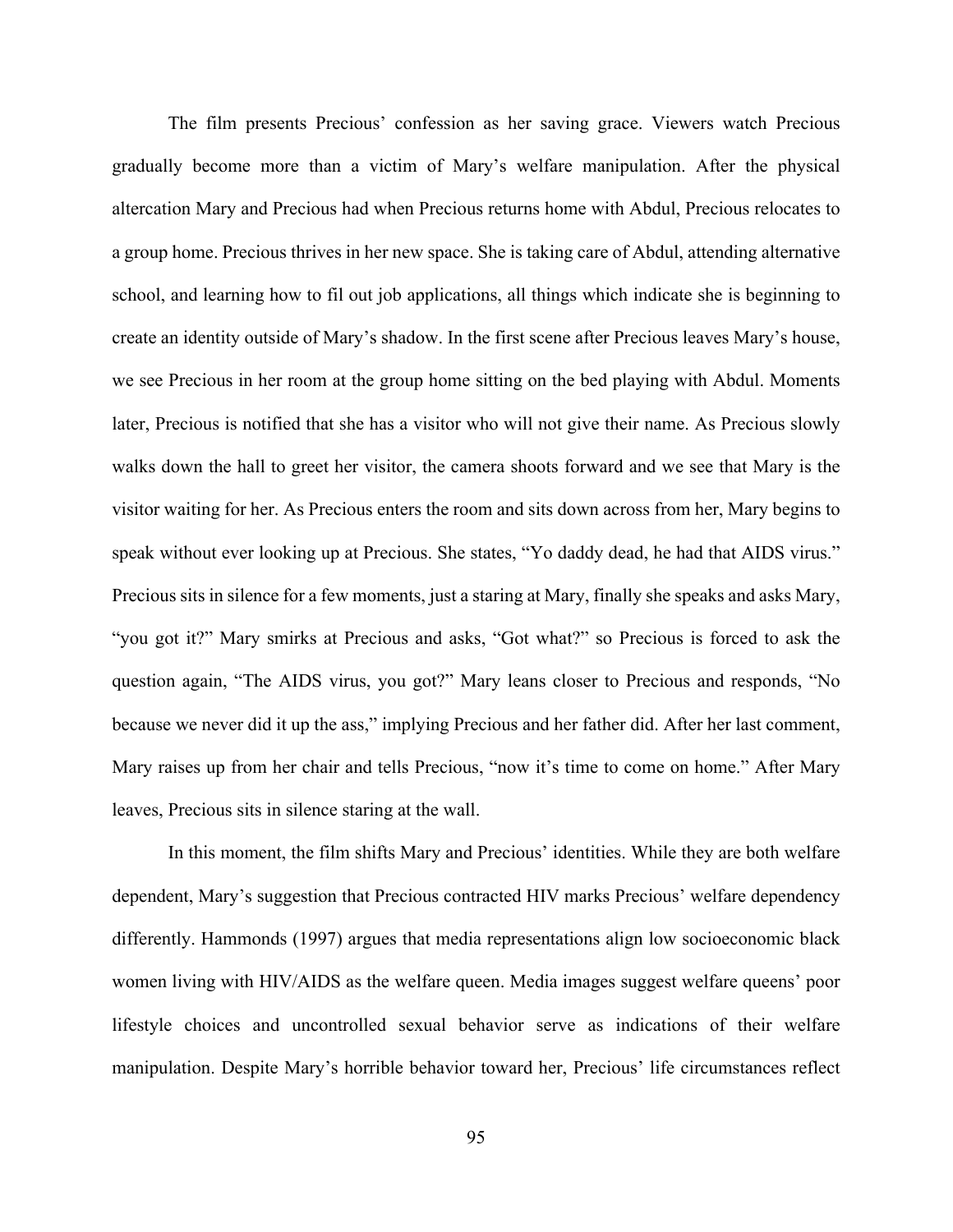the chaotic association of welfare dependency and HIV/AIDS for black women. She is an uneducated teenage mother and her sexual behavior is presented as out of her control.

Following Mary's visit, the next scene shows Precious walking down the street alone while soulful rhythmic music plays in the background. Precious walks with her head down and her shoulders slumped, her hands jammed into her jean pockets. The only time Precious changes her stance is to check an address on a piece of paper in her pocket. Viewers see her take the piece of paper out, verify the address and slowly shake her head back and forth, suggesting she is headed somewhere that will put her in a dark and somber mood. As the music continues to play, we see Precious enter a dark and dank building. Precious walks down a narrow hallway and opens the door to a crowded waiting room. Posters on the wall list HIV/AIDS prevention and treatment tips, and a jar of condoms sits on the reception desk, indicating she is at a HIV/AIDS clinic. Moreover, the film suggests Precious enters a HIV/AIDS clinic packed with welfare queens. Mueller (2013) argues that contemporary depictions of the welfare queen do not present the Regan-era stereotype of the welfare queen. During the 1980s popular media images of welfare queens implied black women on welfare used their welfare benefits to buy expensive jewelry and clothes. Currently, media representations portray welfare queens as ragged, obese black women, implying their deception and over consumption is evident and manifests in their body size, dress and personal hygiene. *Precious* provides an exemplary portrayal of the contemporary stereotypical image of the welfare queen. The waiting room is full of disheveled looking black women in various states of dress: some in tank tops and jeans, some with their shirts hanging off their shoulder, some with their coats tied around their necks. Most of the women's hair is unkempt and they are not wearing makeup. The music continues to play as Precious takes a seat and waits to hear her name called.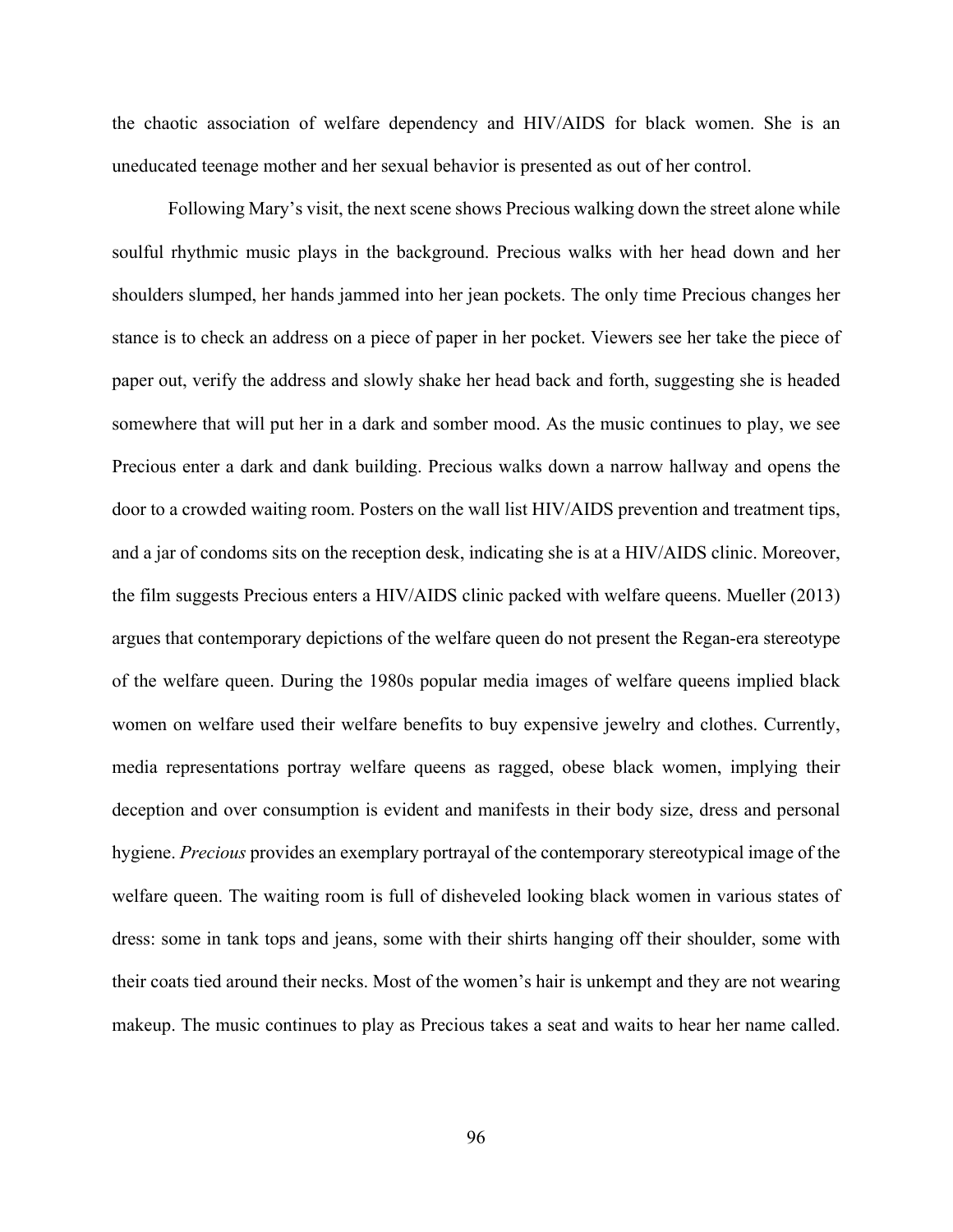We see close up shots of the women in the room, gradually distorting the images until all the women's faces and bodies fade into black.

In these two scenes, the film shifts Mary and Precious' identities. While they are both welfare dependent, the possibility that Precious contracted HIV marks her welfare dependency differently. Hammonds (1997) argues that media representations depict working class black women living with HIV/AIDS as welfare queens. Furthermore, conflating Precious' identity as an HIV/AIDS welfare queen necessarily implicates her as incapable of performing respectable black femininity. The attributes associated with the welfare queen do not align with performing respectability. As discussed in chapter 3, the welfare queen works as a cautionary tale of pathologized racialized sexuality, gendered class, and careless behavior, which demotes black women to the margins of respectability (Hammonds, 1997). Particularly, for the welfare queen, contracting HIV/AIDS is the social and medical consequence of an excessive sexual lifestyle (Hammonds, 1997). In contrast, the tenets of respectability politics construct a specific type of black woman; she is modest, educated, adheres to feminine gender roles and practices conservative sexual behavior (Higginbotham, 1993; Thompson, 2009). The latter scene reifies this stereotype: convention dictates that a respectable black woman would not find herself sitting in a crowded HIV/AIDS clinic waiting room surrounded by unkempt black women waiting for an HIV test. Her moral decorum and sexual propriety exempt her from the sexual consequences and irresponsible lifestyle choices welfare queens make. However, Precious *is* sitting in the waiting room, thus the film does not present Precious embodying the politics of respectability, instead her identity aligns with welfare queen characteristics.

Precious' life circumstances reflect the negative association of welfare dependency and HIV/AIDS for black women. She is an uneducated teenage mother and her sexual behavior is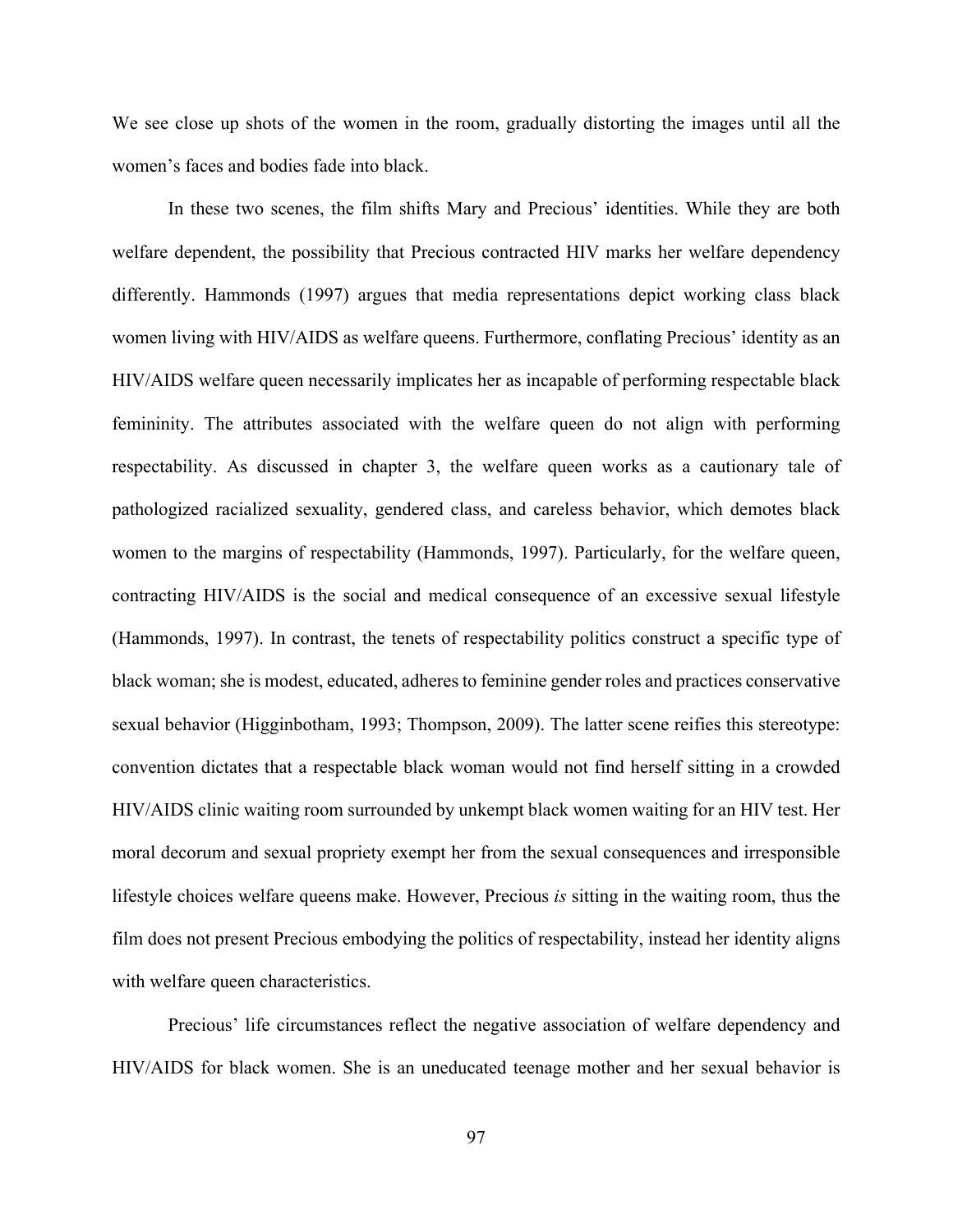presented as out of her control. *Precious* is ostensibly about Precious overcoming her need for government assistance and escaping Mary's abusive control, yet the film blurs Precious' identity with stereotypes and images of working class black women and HIV. Despite her confession to Ms. Weiss and the horrible way Mary treats her, viewers see Precious blend into the waiting room full of welfare queens. Her dark skin, obese body, clothes, unkempt hair, and past life experiences confirm she is just another welfare queen in the room waiting for an HIV test.

### **Confession: Part Two**

Earlier I discussed how the trope of confession worked when Precious revealed her abusive home life to Ms. Weiss. Her confession was the action that separated Precious from Mary because she could not be deceptive and lie to Ms. Weiss. The film presents Precious using the trope of confession again, but this time she is divulging that she is HIV positive to her teacher, Ms. Rain and her fellow classmates. I analyze this part of the film to consider how the trope of confession functions in Precious' HIV/AIDS narrative.

The film shows Precious sitting at her desk, attempting to write in her journal. She looks distracted and depressed as viewers see her hold her head in one hand and the pencil in the other. Finally, at the top of the page, Precious writes, "why me" and puts her head down on her desk. Ms. Rain walks up to Precious and asks t why she is not writing. After looking back down at the words on her paper, Precious says out loud to the entire class, "nurse says I'm HIV positive… I ain't got nothing to write today. The whole class stops and stares at Precious. Finally, Ms. Rain attempts a bit of tough love as she tells Precious, "remember you once told me you had a story to write, so write." Ms. Rain places the pencil in Precious' hand and begins to walk away. The next voice viewers hear is Precious,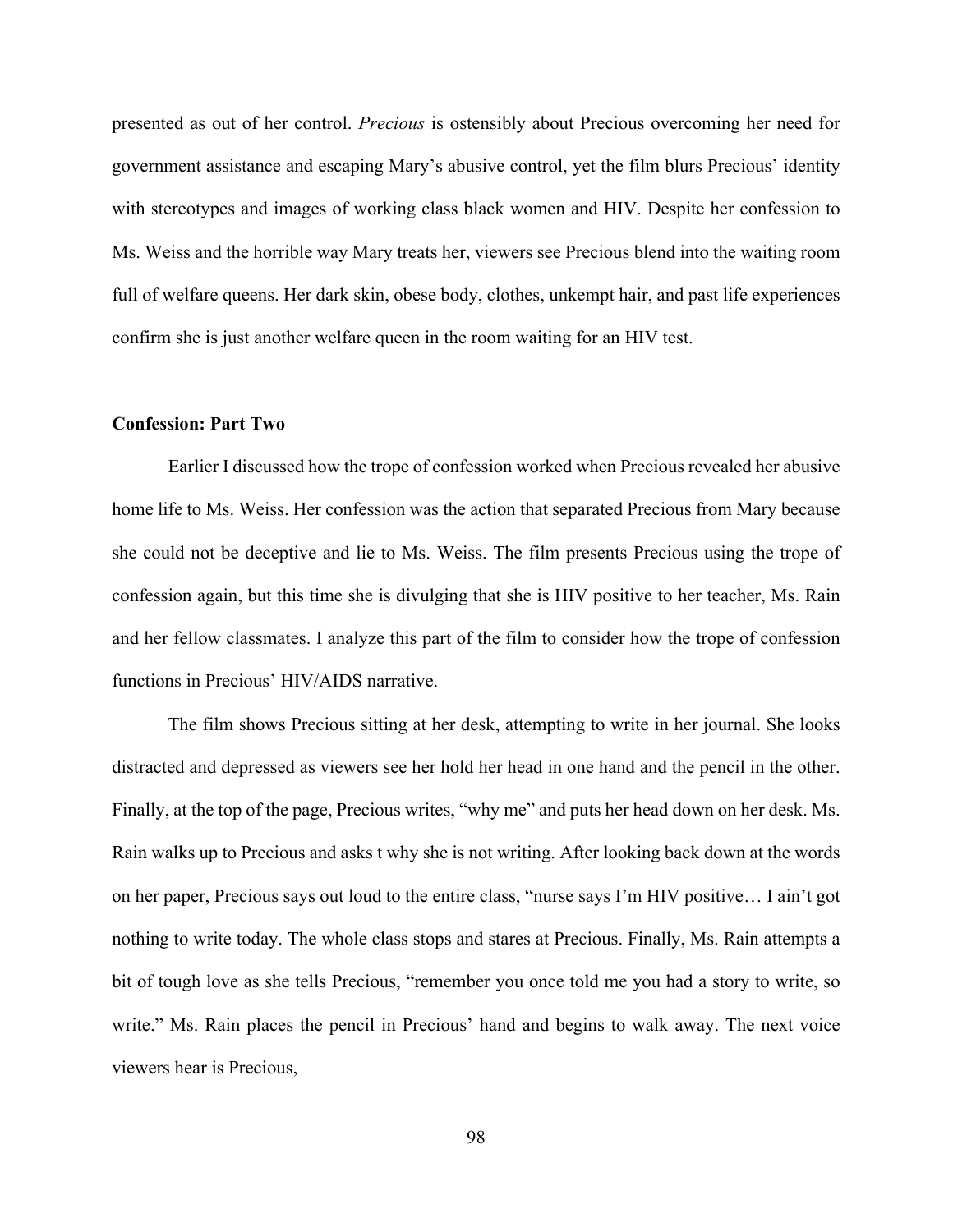"Fuck you, you don't know anything I have been through, I ain't ever had no boyfriend, my daddy says he gonna marry me. How he gon' marry me if fucking me is illegal?" Precious begins to sob and says, "I'm tired Ms. Rain, I'm so tired." Ms. Rain reminds Precious she can escape her past if continues to learn to read and write. Ms. Rain states, "Write. Write. If not for yourself for the people that love you." Just when it seems Precious is going to follow Ms. Rain's advice, the camera moves in for a close up as she demands, "Please don' lie to me Ms. Rain, love aint ever done nothing for me, but beat, fuck me, make me sick."

Precious confesses her HIV status and her toxic family relationships to the entire class. In contrast to her first confession, this time Precious is not coaxed, her welfare check is not in jeopardy, and she is not confessing to a stranger, However, in this moment, Precious' confession works counter to Ferguson's (2004) claim that confession functions to separate black bodies from the collective cultural archives of black identity. Previously, her confession illustrated that Precious was different than Mary and by extension the welfare queen stereotype. While the film blurs Precious' socioeconomic class and her HIV diagnosis, Precious' confession is imperative to how the film treats her HIV/AIDS narrative. Her own words verify she is a welfare queen.

#### **I Ain't Got Time for That: HIV and Respectability**

Near the end of the film we see Precious return to Ms. Weiss' office for their final mandatory appointment. Viewers watch them catch up and discuss what is going on in Precious' life. Close to the end of the meeting, Precious asks Ms. Weiss to get her a soda because she is thirsty. As Ms. Weiss goes to get the soda from the breakroom, Precious jumps out of her chair and begins to rummage through Ms. Weiss's client records. Precious finds her file and stuffs it in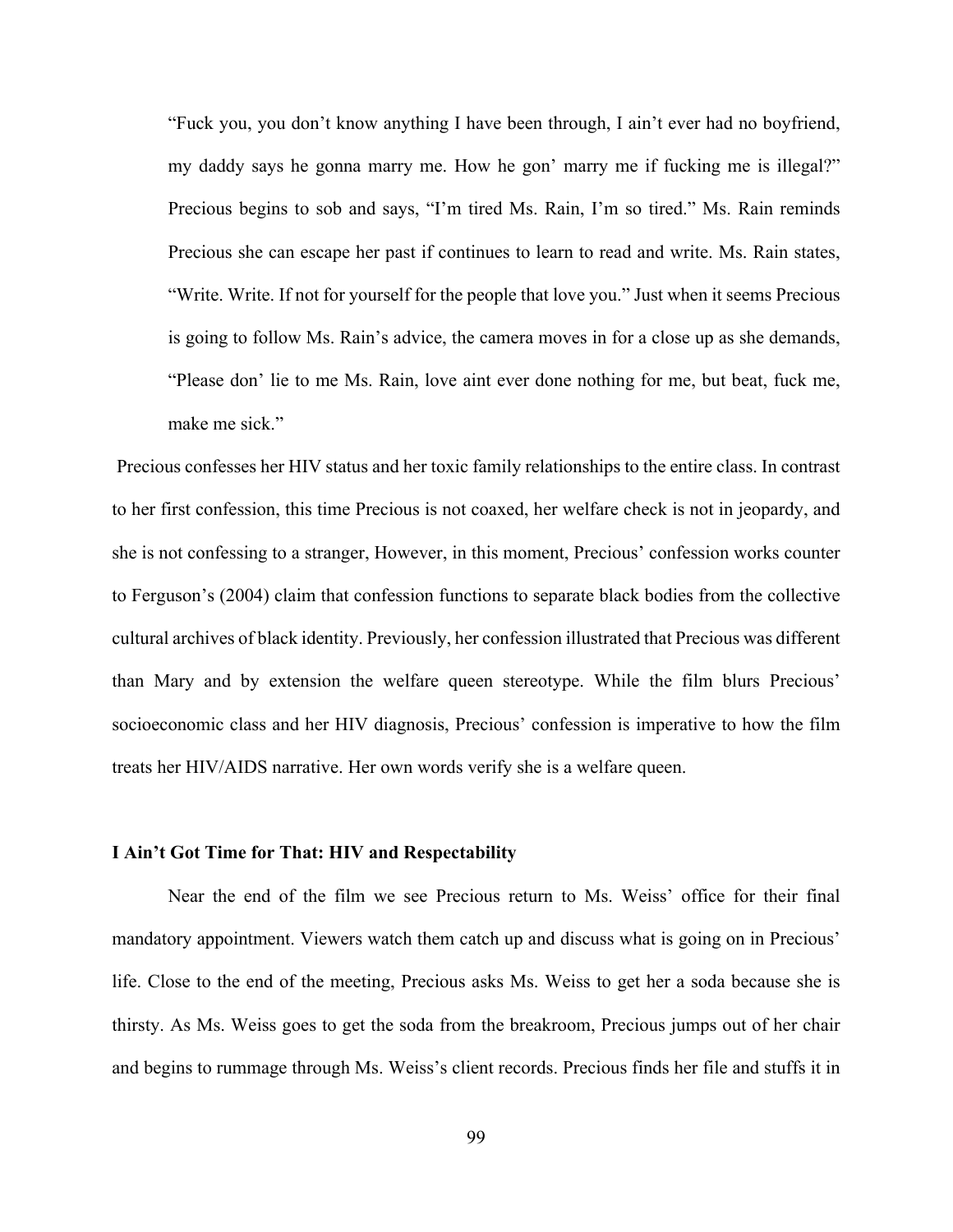her bag just as Ms. Weiss comes back into the office with the soda. As she walks home, Precious tells viewers what she discovered in her case file. "Ms. Weiss say I got HIV and I am going to die from it. I aint worried about dying I am worried about how I am gonna feed these kids." In this moment, Precious acknowledges she does not have the time or energy to think about her HIV status because finding ways to support her children comes first. Notably, this is the final time viewers hear Precious mention her HIV status. At the conclusion of the film, Precious no longer lives with Mary, is applying for jobs, has almost completed her GED, and is taking care of Abdul full time. While Precious' determination to improve her economic and educational situation is remarkable, viewers never see or hear Precious discuss her HIV diagnosis in relation to her physical well-being. There is no indication that Precious on maintain her HIV health so she can continue to improve herself and support Abdul, despite the reality that she is HIV positive and will be for the rest of her life. This ambivalence about Precious' HIV status is a constant in the film's narrative. *Precious* constructs HIV/AIDS as part and parcel of working class black women's identity.

As discussed in chapter 1, Mitchell (2004) uses the phrase "aspiring class" to describe black women who were not a part of the black economic elite, but still sought respectable class status by foregrounding morality and civility in their public behavior. She notes that "the characteristic common to the overwhelming majority of the black aspiring class during the late nineteenth and early twentieth centuries was an abiding concern with propriety" (Mitchell, 2004, p. 55). Black class aspiration, in the context of respectability politics, is not simply about economic mobility: it is about adhering to the tenets of respectability in a manner that positions financial status irrelevant to performing respectability. In essence, performing respectability articulates class status, regardless of actual class status. I argue the film troubles the notion of respectability and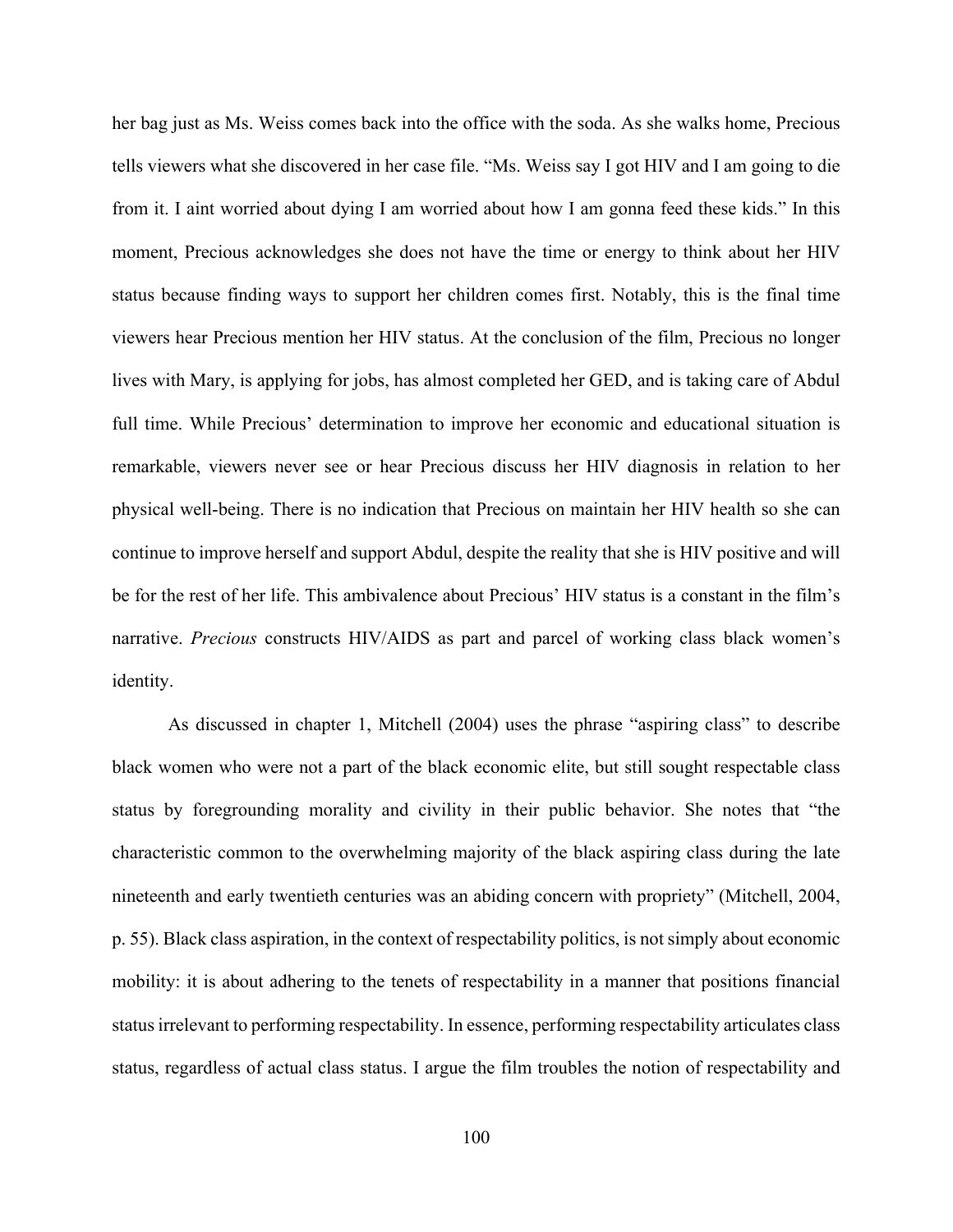class aspiration by suggesting Precious' determination to better her socioeconomic situation, not her behavior, constitutes her black feminine respectability. Mary and Precious' lifestyles place them outside the bounds of normative black respectability (e.g. sexual chastity, modesty, education), however the life changes Precious makes throughout the film and Mary's abusive behavior mark Precious as respectable in ways Mary cannot be. The film consistently presents Mary as the demonic welfare queen. For example, the film, villainizes Mary's actions when she attempts to coax Precious into returning home after she tells Precious her father died from HIV/AIDS. Mary is not concerned with Precious' well-being, she will receive more welfare benefits if Precious and Abdul live with her. After declining her offer, Precious confirms Mary's devious intentions. As she walks back to her room at the group home she states, "damn mama try anything to get that check." Even during moments of death and sadness, Mary's primary goal is securing her welfare money. Here, again, viewers are reminded that Mary's greed and manipulation make her unable to embody respectability. The film's presentation of Mary's obsession with getting welfare benefits overshadows discussing her sexual decorum or gender propriety. Thus, Mary's identity does not align with performing black feminine respectability. In contrast, the film's depiction of Precious refusing to return to Mary's house indicates Precious' class aspiration, and by extension her respectability. When she returns to her room after Mary's visit, viewers see Precious open her books and slowly practice writing the cat, bat, and ball in her school notebook. By showing that Precious does not succumb to Mary's deception and establishes her own economic and educational identity, the film suggests Precious is choosing lifestyle that will empower her to perform respectable black womanhood. Her actions make the aspects of her life that do not align with principles of respectability (e.g. sexual behavior, teenage mother, welfare) irrelevant.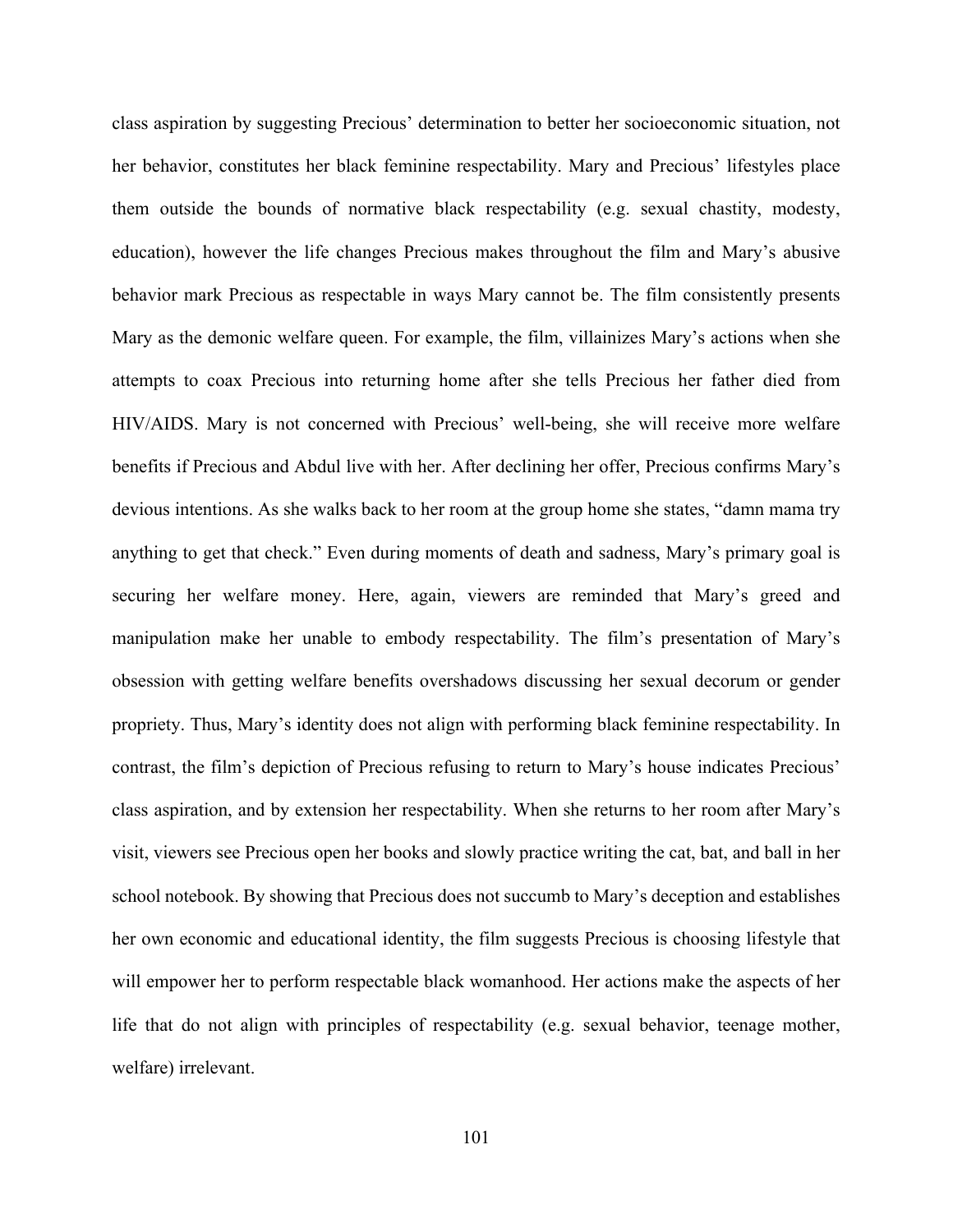#### **Final Thoughts**

On August 13, 2013, the director of *Precious,* Lee Daniels sat down with Larry King to talk about gay identity and homophobia in the black community. When King asks Lee why he thinks the rates of HIV infection are so disproportionately high for black Americans, Lee gave this candid response:

See, I did this movie called *Precious* and when I was doing the research for *Precious,*

I walked into the gay men's health crisis center in New York City and I expected to be studying AIDS and HIV, I expected to see a room full of gay men, but there are nothing but women that are there–black women with kids, I thought I had walked into the welfare office, but they service black woman with AIDS. (Brown, 2013)

I watched *Precious* prior to Lee's comments, but when I watched the film again, I was haunted by Daniel's comments and the dismal scene that depicts Precious learning her HIV status.

This chapter illustrates the ever present depiction of lower socioeconomic black women in *Precious*, while highlighting the considerable absence of HIV/AIDS in the film. In a film focusing on representations of poor black women, it is not surprising that I found the conventional racist, sexist, and classist stereotypes used and reaffirmed through presentations of deserving and undeserving respectable black womanhood. However, *Precious* constructs a very particular story of race, gender, poverty, and HIV. The film illustrates how notions of deserving/undeserving economic need intersect with depictions of HIV/AIDS and black women. Viewers see Mary behave as a monstrous welfare queen while they watch Precious work to overcome her economic limitations. However, if we look closely, we see that HIV/AIDS is presented as part of Precious' identity that keeps her tethered to the welfare queen stereotype. Throughout the film Precious is produced as at risk, but that risk is primarily articulated through her socio economic circumstances.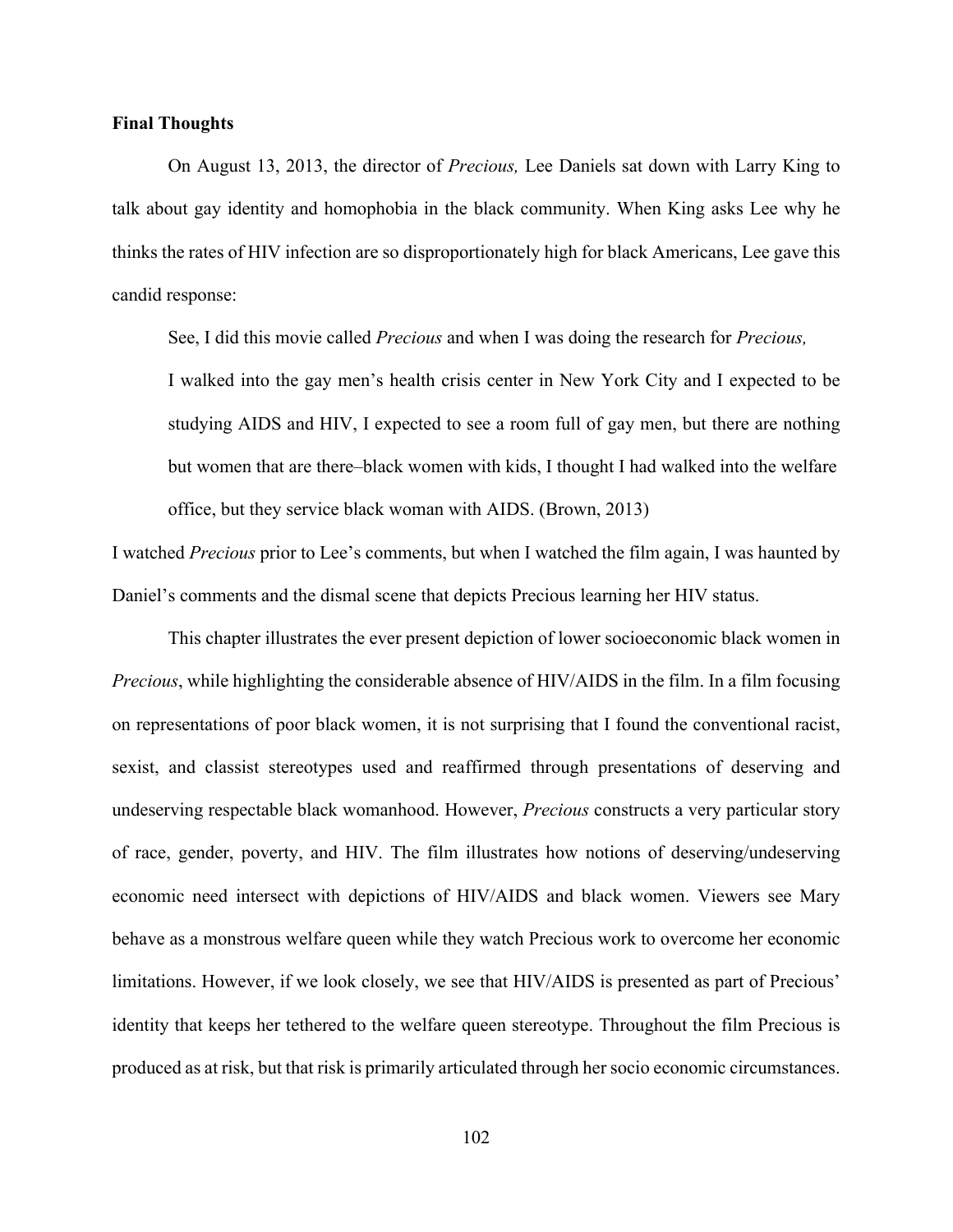The film does not show Precious being agentic in taking care of herself as a HIV positive woman, we only see her empowered to change her economic future. The implications are significant: Precious' aspiration to be economically independent takes precedence over maintaining and managing her HIV status. Thus, the film suggests HIV is an assumed condition for poor black woman. The images in *Precious* not only relegate impoverished black women to the margins of class respectability, they also present the health and well-being of black women living with HIV/AIDS as an afterthought.

Dubrofsky and Ryalls (2014) suggest a key element of critical media scholarship is developing ways of looking at how conventional tropes of gender and race function and understanding how these ideas become culturally naturalized. This examination allows us to consider media representations of black working class women and HIV/AIDS that still place black women in the binary of deserving and undeserving, not only in terms of economic assistance, but HIV/AIDS infection as well.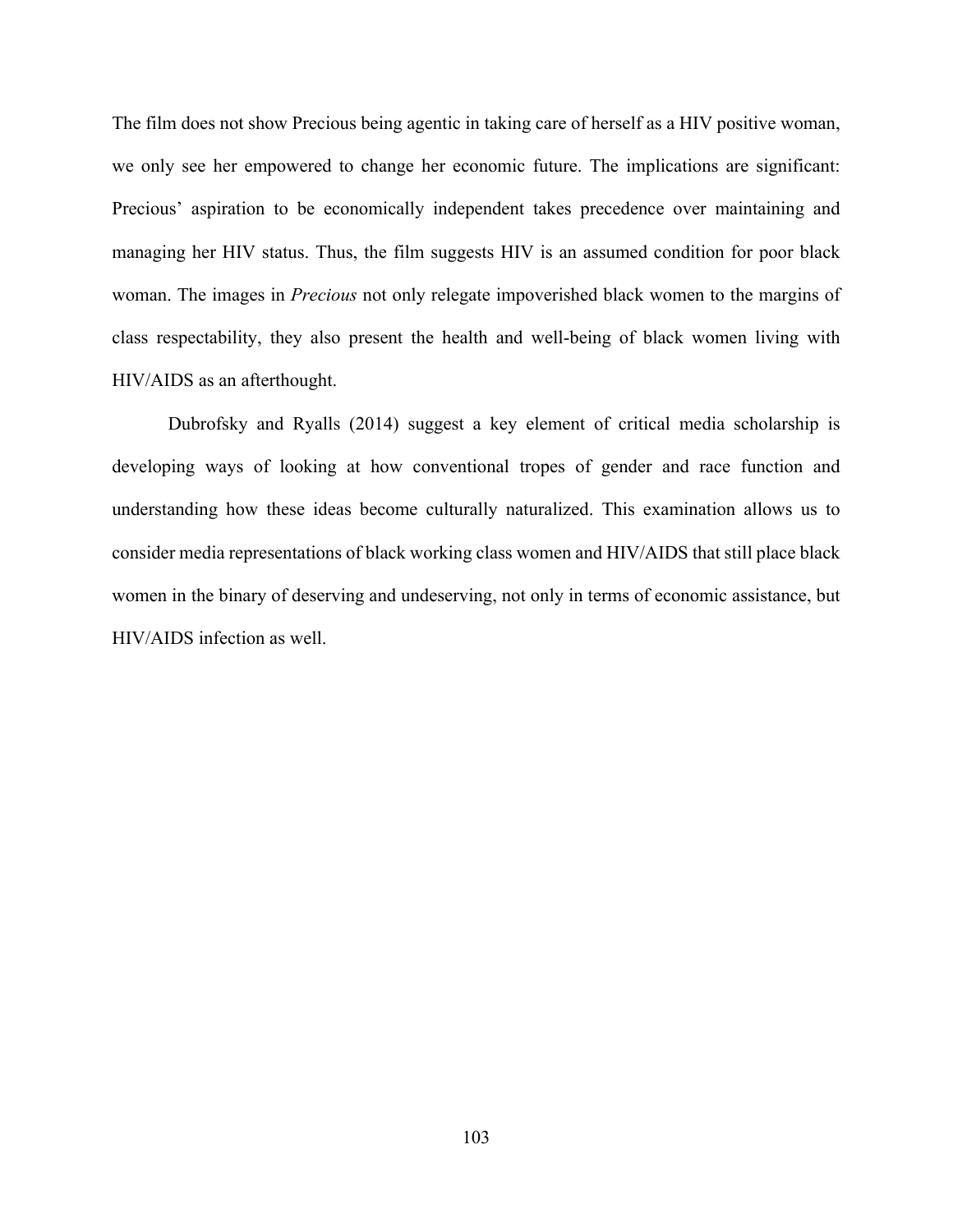### **CONCLUSION:**

# **PUTTING IT ALL TOGETHER: RACIALIZED SEXUALITY, GENDERED CLASS, AND HIV/AIDS**

On Dec 1, 2013, to commemorate World AIDS Day, The National Minority AIDS Council debuted a new HIV/AIDS public service announcement on the Black Entertainment Television Network (BET). The PSA starts with black talk show host Wendy Williams declaring, "HIV Ends with us." Standing behind Williams are black, white, Hispanic, and Asian, men and women linked arm in arm. Each person is wearing a shirt that says "HIV ends with us" and smiling into the camera. Williams begins her PSA monologue by stating, "HIV is not the same epidemic it was 30 years ago, but we have the tools to stop it." As she makes this statement, people of different races are shown handing Williams the tools she declares will end HIV/AIDS (HIV/AIDS pamphlet, apple, stethoscope, condoms). As the PSA concludes, Williams stands in the middle of all the actors as interracial pairs of two (e.g. one black man and white woman) repeat "HIV Ends with  $Us.$ "

While I appreciate the PSA's message and effort to make HIV/AIDS prevention visible in the media, I cannot help but question how representation functions in the larger project of ending HIV/AIDS. As I discussed earlier, growing up in the 1990s, I practically had a degree in HIV/AIDS, or at least that it is what it felt like. I grew up in an era when HIV/AIDS was presented as the sexual boogeyman, my sexual education presented HIV/AIDS as the ultimate consequence of unprotected sex, and media representations of HIV/AIDS reaffirmed this danger. The years since have bought better tests, treatments, and prevention efforts, and people are much more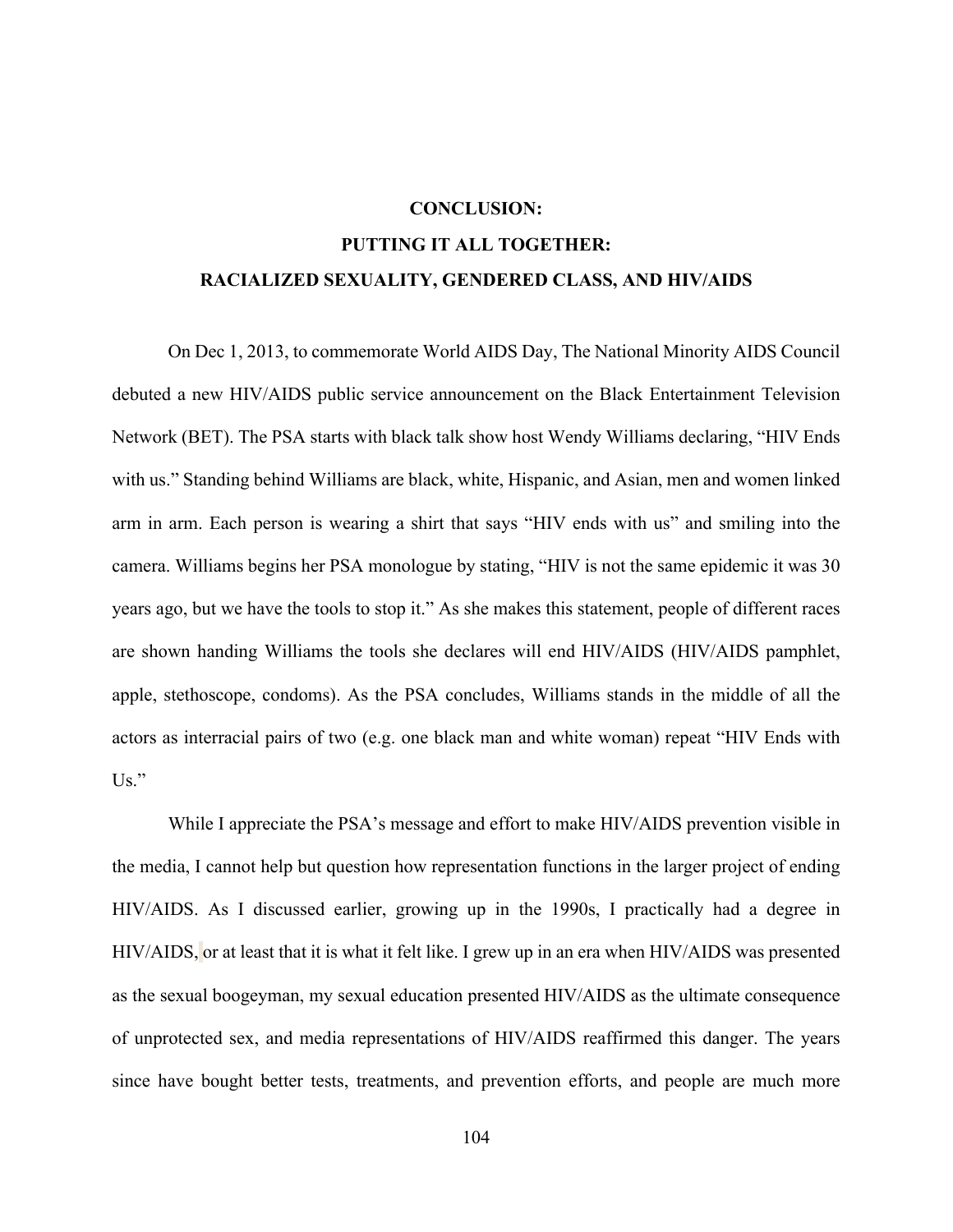informed about the disease. Popular media increasingly presents HIV/AIDS as a chronic health condition, not a death sentence, and in many ways it has fallen off the mainstream news radar. However, not everyone in the United States has the luxury to forget about HIV/AIDS. The HIV/AIDS epidemic is far from over for black Americans. For example, in Washington D.C., a city in which black Americans make up 49.5 % of the population, the rate of HIV/AIDS for black people sits at a staggering 3 %. To put this in perspective, the rates of HIV infection in D.C. surpass the rates of infection found in Kenya. Also in the current HIV/AIDS epidemic, disproportionate rates of HIV/AIDS are not confined to large metropolitan areas as they were at the beginning of the disease in the 1980s. Black Americans living in southern states are disproportionately affected by HIV, accounting for 54 % of new HIV diagnoses in 2014. Notably, black women living in the southern states endure an especially disproportionate burden of the disease, accounting for 69% of all HIV diagnoses. In 2013, black Americans in southern states accounted for nearly half of the 16,281 deaths from HIV/AIDS complications (CDC, 2016). Perhaps most concerning is that statistics show that black Americans living in southern states make up the largest population of Americans living with undetected HIV.

I am brought back to the question I posed in the introduction, "how are black bodies depicted in HIV/AIDS representations?" "What are the implications?" Given the current ambivalence in popular culture when it comes to presentations of HIV/AIDS, examining media images of HIV/AIDS opens up a discussion enabling a consideration of the importance of depictions of HIV/AIDS and blackness. Dow (1996) suggests that media helps us negotiate the parameters for debates about key issues and can tell us how ideas are being articulated in popular discourse. Indeed, the analysis of media representations of HIV/AIDS and blackness in this project offer an opportunity to explore how images of black Americans and HIV/AIDS articulate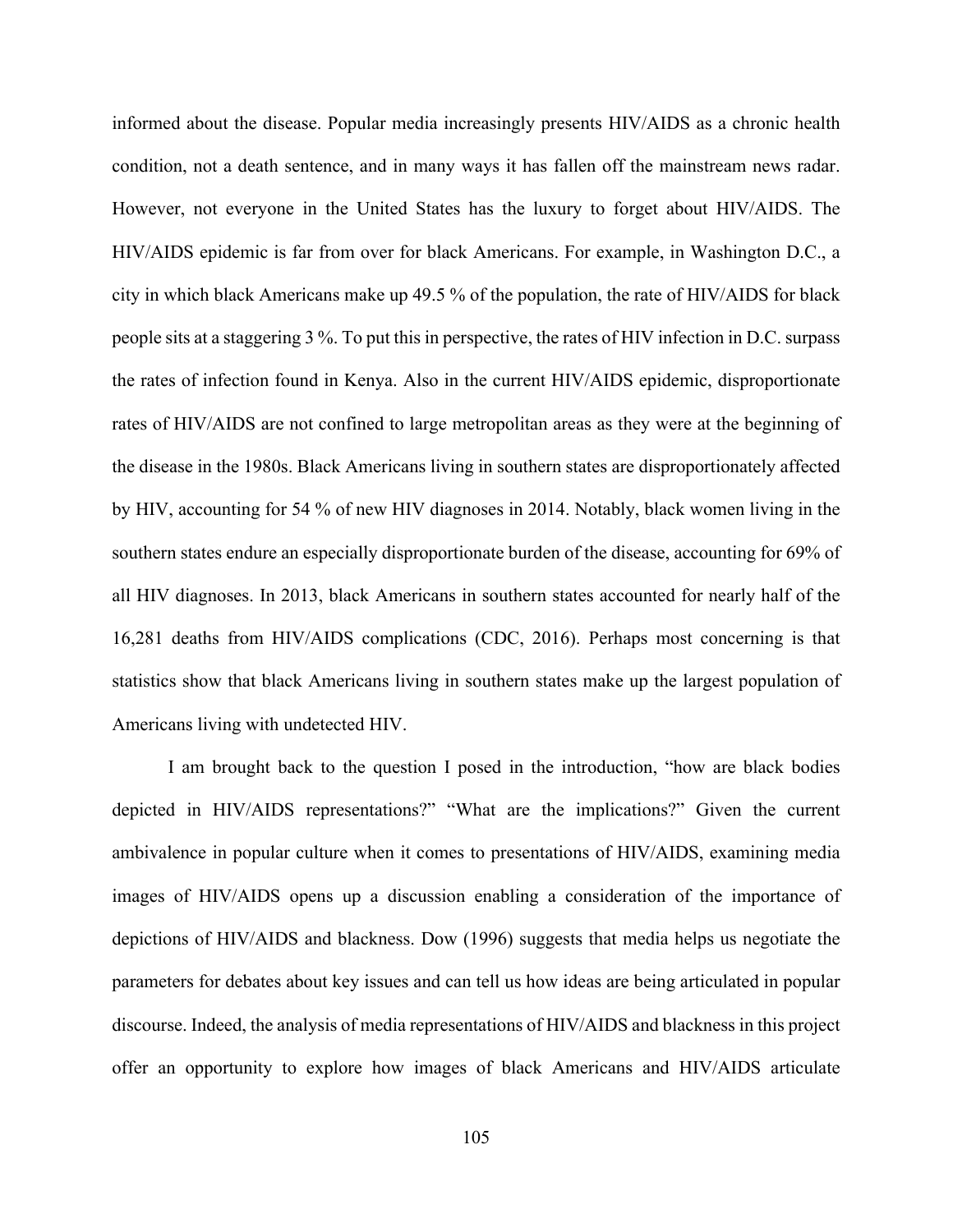racialized gender and sexuality, especially the cultural anxiety around these issues, which in turn, may help us better understand the current HIV/AIDS epidemic.

What can we take away from the media sites analyzed in this project? Each case study raises several interrelated and contradictory questions about race, gender, sexuality the politics of respectability, and HIV/AIDS. I argue that media images of HIV/AIDS and blackness reinforce problematic ideas about racialized gender and sexuality that present black Americans as excessively sexual. Through close textual analysis of my media sites, I demonstrate how presentations of respectability politics frame these ideas about black bodies. While stereotypes pathologizing black sexuality are presented differently in each media site, a unifying theme in all the representations is the presence of the politics of respectability. In each media depiction, the black person with HIV/AIDS performs respectability in a manner that challenges the stereotypes of black sexual and gender deviance, suggesting that despite their HIV/AIDS status, the bodies most likely to be presented as outside the boundaries of respectability are in fact presented as respectable.

When I set out to write this dissertation, I was confident I would be able to identify problematic representations of racialized gender and sexuality and articulate the ways in which the politics of respectability limit discussions of racialized gender and sexuality. Instead, I find that the discussion of racialized sexuality and gendered class, especially in the context of respectability politics, is complicated and opens up far more questions than it answers. In this conclusion, I leave readers with the most pertinent questions this analysis raised for me, and provide possible directions for this research.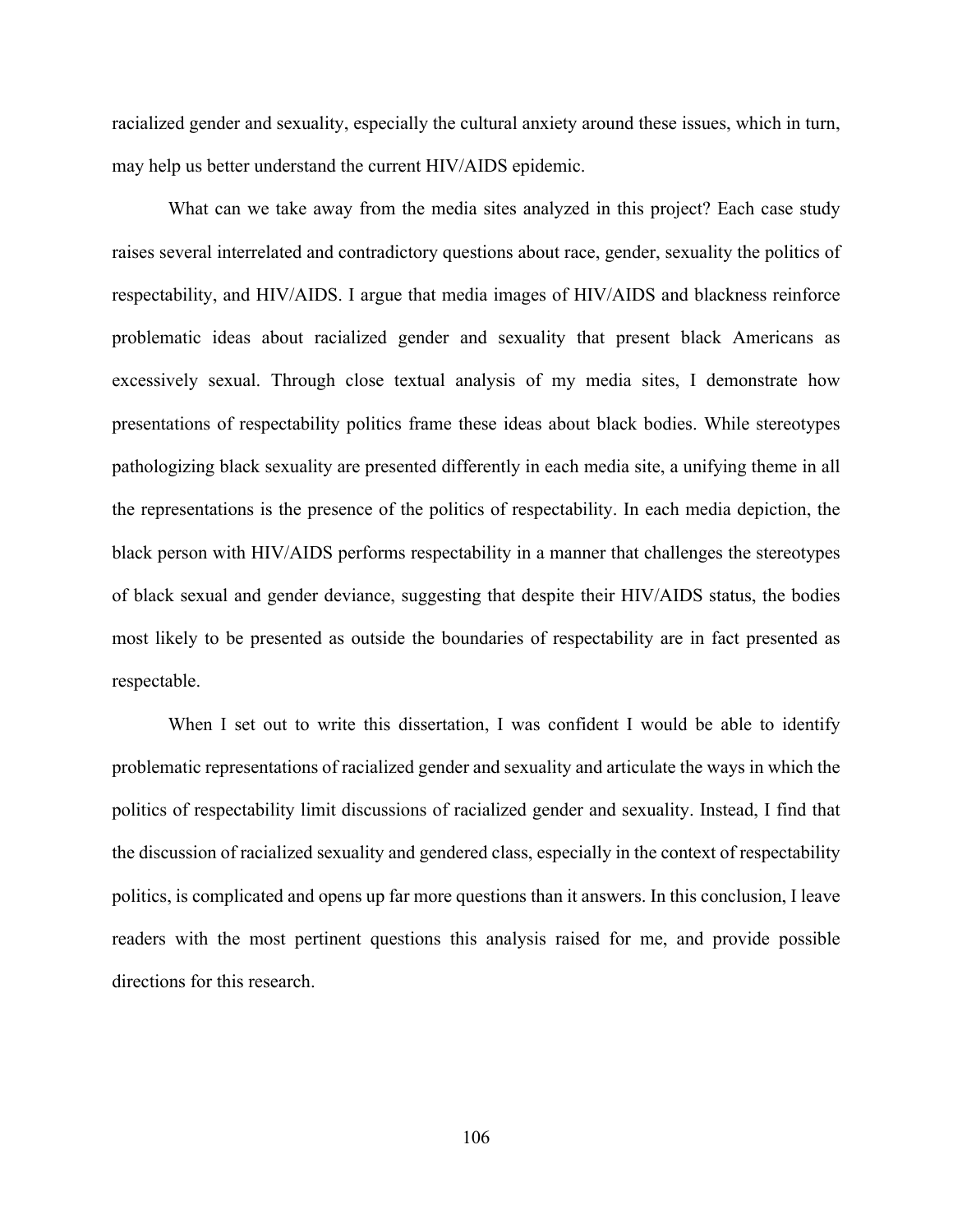### **The Binds of Respectability**

Chapter 1 took a genealogical approach to the politics of respectability to articulate the historical and discursive significance of the politics of respectability in the discussion of media images of HIV/AIDS and black Americans. The genealogy of respectability politics helped to situate how performing respectability in HIV/AIDS representations reveals popular discourses about racialized gender and sexuality and allowed us to examine some of the cultural anxieties about racialized gender and sexuality in U.S. culture. The genealogy of respectability illustrates the gendered burden of black sexual pathology, where black women's sexuality is characterized as harmful to both black women and men. In turn, black women are implicated in the representational burden of performing black respectability. BFT scholars argue that to combat racist stereotypes, the politics of respectability is used to place black women's sexuality and gender in the dichotomy of good/bad, respectable/unrespectable, and right/wrong (Hammonds, 1997; Harris-Perry, 2011, Weekley, 2015). Resisting racist stereotypes and distancing oneself from associations of deviant sexuality demands black women present their femininity within the parameters of respectability—there is no room for ambiguity—to be visible in public spaces. While respectability can function to present black women's gender and sexuality in dichotomous ways, the politics of respectability offer limited options for black femininity, options that are essentializing and need to be rethought. Indeed, Thompson (2009), argues respectability's antiquated expectations present black femininity as a no-win situation. In contrast to depictions of respectability that present black women's femininity as governed by the principles of sexual chasteness, and silence, the media images of black women analyzed in this dissertation present black femininity as a complicated performance that negotiates how to challenge the parameters of respectability. Marvelyn Brown and Precious' performance of respectability as HIV positive black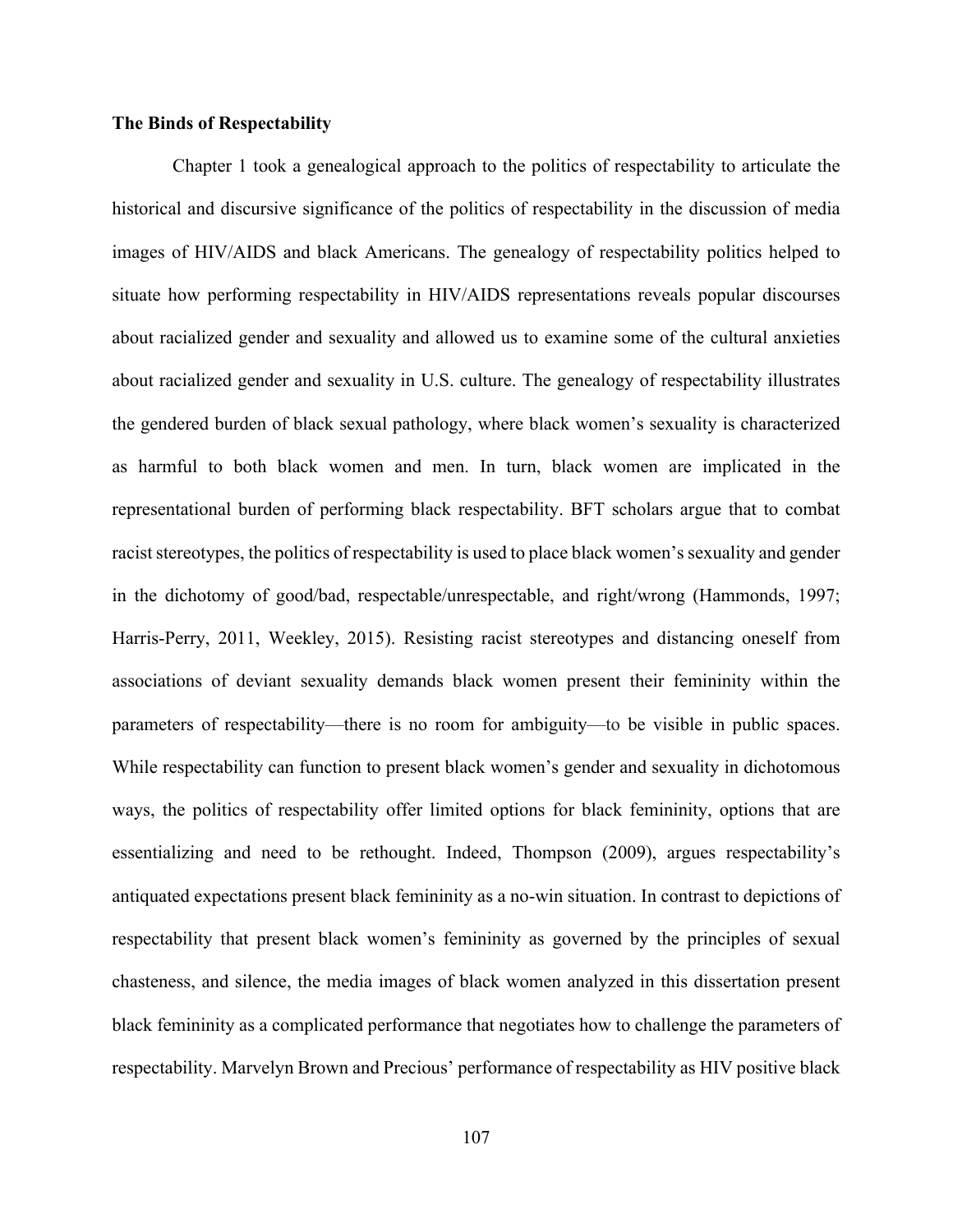women go against conventional notions of respectability, and consequently open up new questions for examining HIV/AIDS, race, gender, class, and sexuality. Paradoxically, the women I analyzed present themselves as not beholden to the politics of respectability, yet their articulations of gender and sexuality are distinctly bound to respectability discourse. Thus, in the context of media representations of black women and HIV/AIDS, we must consider the ways black women use respectability to talk back to limited representations of black womanhood.

In chapter 3, Brown illustrates the tension in presenting black womanhood both outside and within the discourse of respectability by suggesting that the potential stigma of being labeled a welfare queen is so detrimental that HIV/AIDS is the better alternative. In doing so, Brown uses her HIV/AIDS narrative to both challenge the notions of sexual self-restraint while she simultaneously limits the possibility of respectability for women that do not share her HIV/AIDS status. Brown claims she is not the welfare queen because HIV/AIDS disciplines her sexual behavior. While Brown is presented as confident and proud of who she is as a HIV/AIDS positive black woman, her performance of respectability calls to attention the seemingly impossible task of presenting black womanhood outside the binary of good/bad black femininity.

The presentation of sexual decorum is an intrinsic aspect of respectability discourse (Carby, 1987; Harris-Perry, 2011; Higginbotham, 1993; Thompson, 2009; Weekley; 2015), yet Brown refuses to sanitize parts of her HIV/AIDS narrative that fall outside the parameters of respectability. Brown challenges the tenets of respectability by rupturing the code of sexual denial that surrounds performing black feminine respectability. This is an important intervention because media images that connect black women living with HIV/AIDS and respectability tend to center on presenting what I call their "respectable backstory," which demands that they articulate how they performed respectability before becoming HIV/AIDS positive, through claims of sexual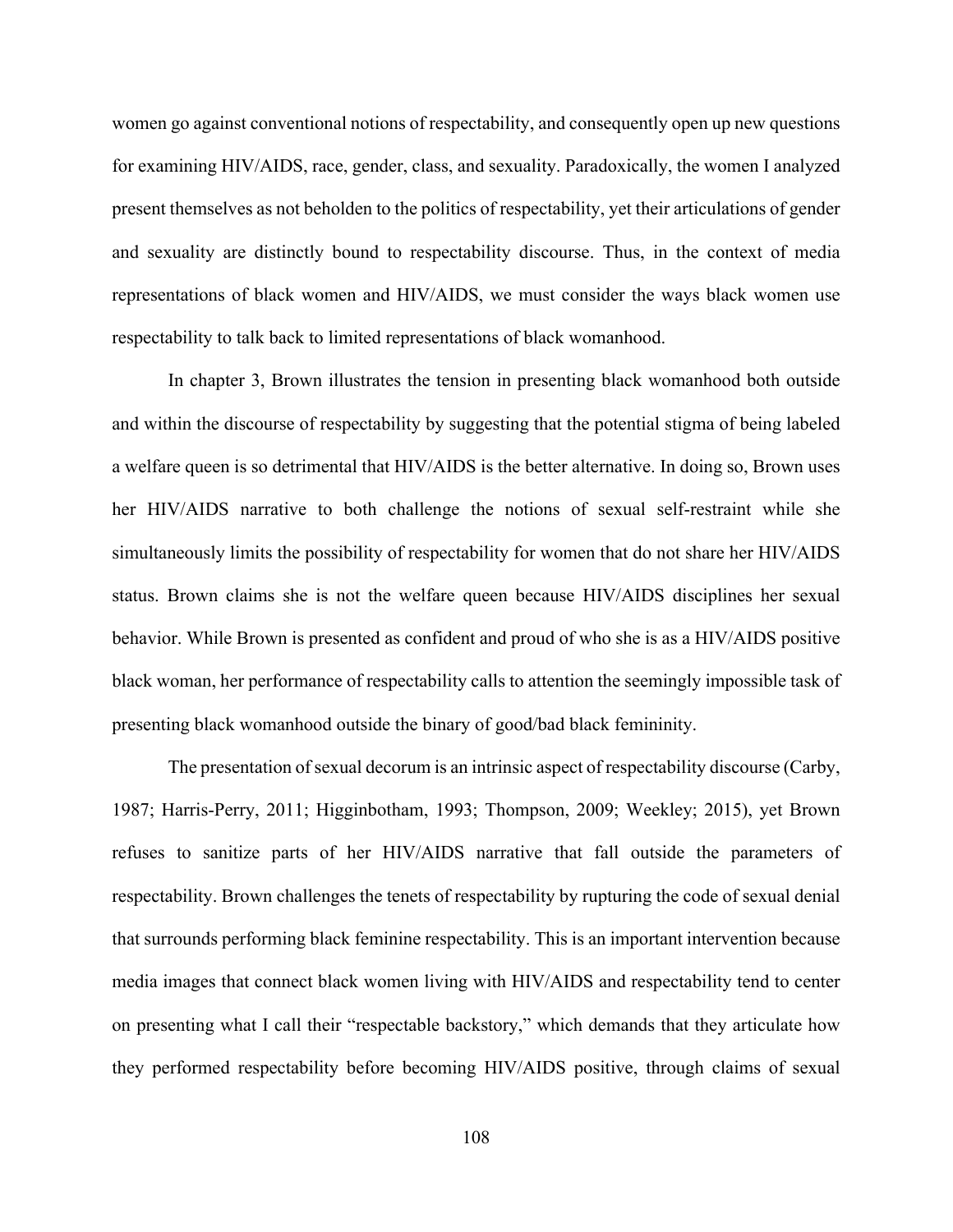chasteness, monogamy, and morality. Brown resists this set-up and divulges her sexual behavior and lifestyle choices prior to contracting HIV/AIDS. This allows Brown to claim her identity as an HIV/AIDS positive black women and establish her respectability without depending on a respectable back story.

Brown's suggests she only shares the aspects of her HIV/AIDS narrative she deems important. Thus, she is depicted as using respectability discourse to establish that she is not a victim to HIV/AIDS, and by extension, not a victim of racialized stereotypes that influence the perception of black women's gender and sexuality. This allows Brown to claim her identity as an HIV/AIDS positive black women and establish her respectability without depending on a respectable back story.

At the same time, as discussed in chapter 3, Brown contrasts her respectable HIV/AIDS narrative to the welfare queen stereotype. Within media representations of black women and HIV/AIDS, the irresponsible and sexually promiscuous welfare queen is always precariously close to HIV/AIDS (Hammonds, 1997). In turn, media images suggest HIV/AIDS becomes the medical marker for Brown's lifestyle choices. The performance of respectability allows black women living with HIV/AIDS to distance themselves from the welfare queen stereotype by positioning their HIV/AIDS narrative in a 'us' and 'them' binary (Hammonds, 1997; Weekley, 2015). Brown flips this association and claims that HIV/AIDS does not seal her fate as a welfare queen, in fact HIV/AIDS ultimately saves her from welfare queen status. HIV/AIDS disciplines her sexual behavior and allows her to avoid of all the pitfalls of not performing respectable black femininity (single motherhood, promiscuity, multiple baby fathers).

I argue Brown's performance of respectability illustrates a double bind for representations of black women's gender and sexuality. I use the words "double bind" to articulate the way in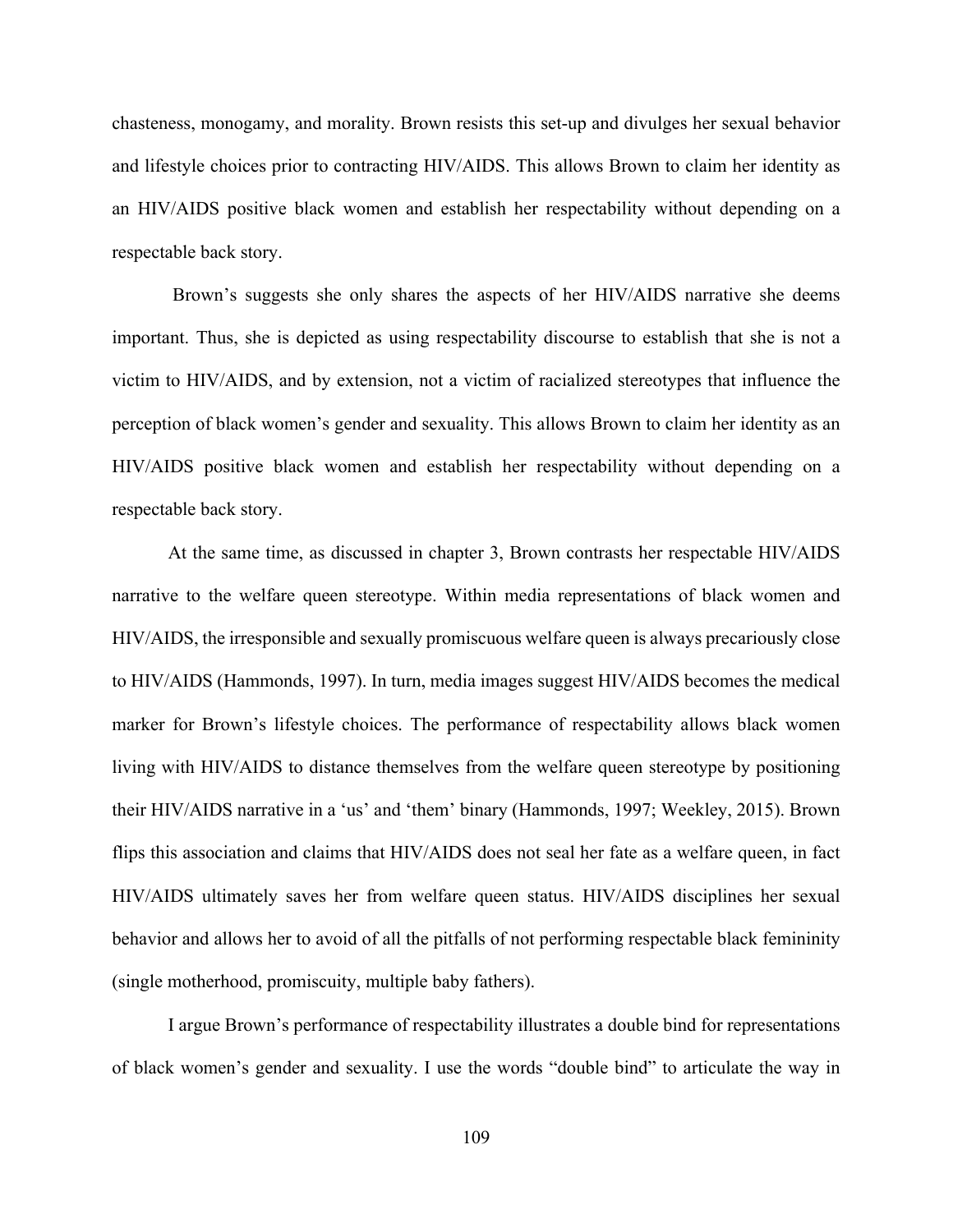which discussing respectability leaves black women dependent on the defining tenets of the discourse. The other option is to negotiate the racist and sexist stereotypes attached to black gender and sexuality through the discourse of the stereotype. Dow (1996) suggests in her work on television representations of feminism that in order to change or reorient discussion of cultural issues, one must understand the context. Similarly, I argue Brown negotiates her respectability by demonstrating that she understands the tenets of respectable black femininity, which allows her to articulate her femininity and sexuality in both similar and contrasting ways. Her knowledge of the discourse allows her to reorient the discussion of respectable black femininity. While I can interpret Brown's dependence on the double bind as a problematic part of presenting black women's femininity and sexuality in media images, the most productive way to think about Brown's HIV/AIDS narrative is to think about how it offers a chance to recognize the multiple discourses attached to black women's gender and sexuality. As Hortense Spillers (1984) explains in her landmark essay "Interstices: A Small Drama in Words," "the discourse of sexuality seems another way, in its present practices, that the world divides decisively between the have/have-nots, those who may speak and those that may not, those who by choice or by accident of birth benefit from the dominative mode, and those who do not" (p.79). In popular media, images of respectable black woman rarely present them openly talking about sexuality. We see Brown attempt to negotiate the stereotypes of black womanhood and the parameters of respectability. Brown's vlog answers establish her respectability because she is presented as sharing her HIV/AIDS narrative on her own terms; she engages silence in specific parts of her answers, and is open about her past behavior in other parts. Placing both these things together in her narrative shows how Brown negotiates the double bind of respectability. What I see is that Brown presents herself as cultivating a portrayal of sexuality and gender for herself albeit, in a messy and contradictory fashion. While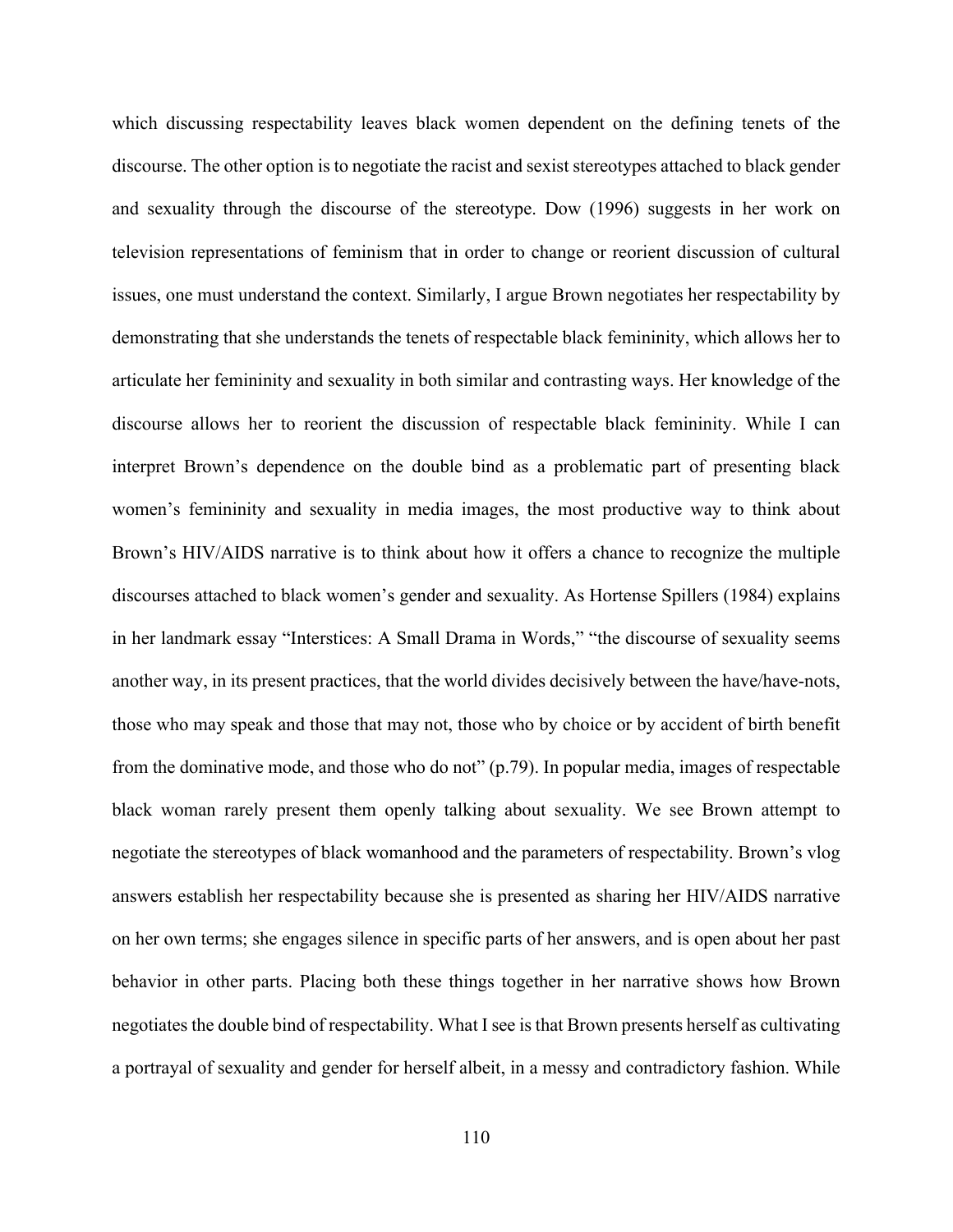she seems to expressly challenge respectability politics, Brown cannot. Her performance is so severely caught in the double bind of respectability that she presents HIV/AIDS as the only option for performing respectability. Spillers (1984) explains the lack of sustained ways to talk about black women's sexuality in popular culture, "black women are the beached whales of the sexual universe, unvoiced, misseen, not doing, awaiting their verb" (p. 74). Here, we see that HIV/AIDS is Brown's verb, she uses her HIV/AIDS status to differentiate her performance of sexuality and femininity from black women that are not HIV/AIDS positive. Brown negotiates the double bind of respectability and forces us to consider that black women's articulations of femininity and sexuality might possibly include every presentation of black femininity that we as critical scholars are trained to question and challenge, from the welfare queen to the limitations that respectability discourse places on black women's articulation of sexual behavior and sexual desire.

In my analysis I found that Johnson's negotiation of the double bind functions differently. While *The Announcement* presents Johnson's respectability as key to his masculinity and sexuality, the gendered nature of performing respectability means that we do not see Johnson negotiate the double bind. In contrast to Brown's negotiation, Johnson does not have to depend on the tenets of respectability to articulate his masculinity and sexuality. Instead of being bound to the discourse of respectability, Johnson's performance of respectability is framed and negotiated through his interactions with women. In essence, Johnson's negotiation of the double bind is his respectable response to women. Throughout the film viewers see that women are constantly drawn to Johnson because of his celebrity status. Johnson is depicted as performing respectability in response to the excessive sexual attention he receives from women. Viewers watch Johnson continually avoid sexual temptation by displaying public sexual restraint, a key component to performing respectable black masculinity. As we watch women reach to grab Johnson as he walks through public spaces,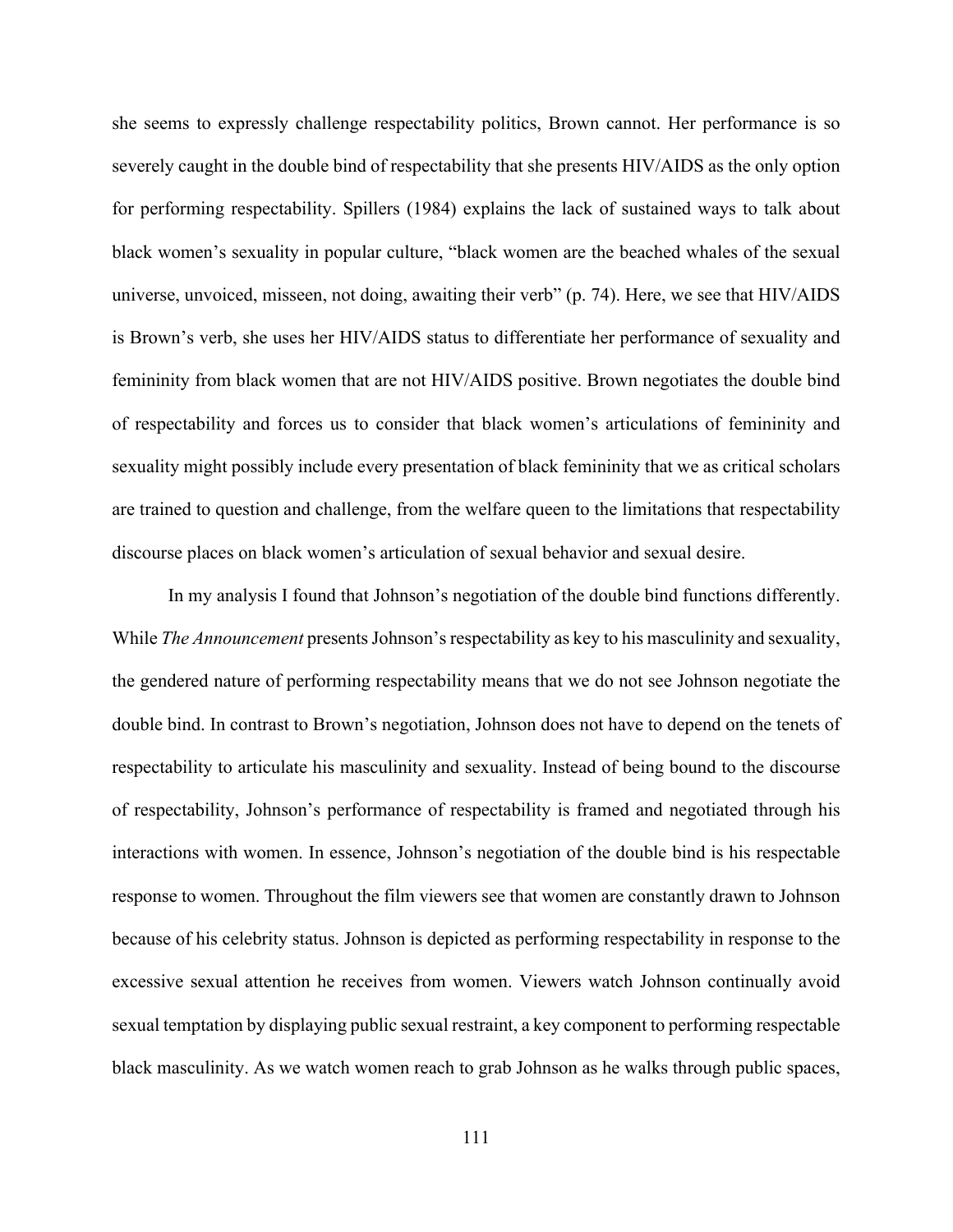the film connects his masculinity to their excessive sexual behavior. Ultimately his sexual restraint distinguishes his respectability from the stereotypes associated with excessive black masculinity.

The film depicts the double-bind in which respectability politics places Johnson in the depiction of his marriage to Cookie. Johnson's respectability is constructed through Cookie's performance of respectable black womanhood. She is presented as Johnson's committed wife; she loves him despite innuendoes that suggest Johnson contracted HIV/AIDS from promiscuous sexual behavior. In addition, she frames Johnson's HIV/AIDS diagnosis as just another reason to love him. In turn, Johnson presents his respectability through the "promise protection" (Griffin, 2000), which articulates black men's desire to protect black women emotionally, physically, and psychologically. Johnson discusses his duty to protect Cookie from any harmful emotional and social consequences his HIV/AIDS diagnosis may inflict because she is so loving and committed to him. HIV/AIDS functions to make Johnson more respectable. In contrast to Brown, Johnson is depicted successfully negotiating the double bind. He is shown negotiating and maintaining his respectability in two different spaces Thus, Johnson presents the ultimate negotiation of the double bind, we see him respectably interact with nameless groupies in the club, and negotiate his respectable masculinity in response to his wife's needs.

#### **Back to the Start: HIV/AIDS and Respectability Politics**

In October, 2015, twenty years after she theorized the concept of the politics *Baptist Church, 1880-1920*, Higginbotham sat for an interview to discuss the often ignored complexity of the politics of respectability. When she was asked how her research on the politics of respectability have been misinterpreted, she states: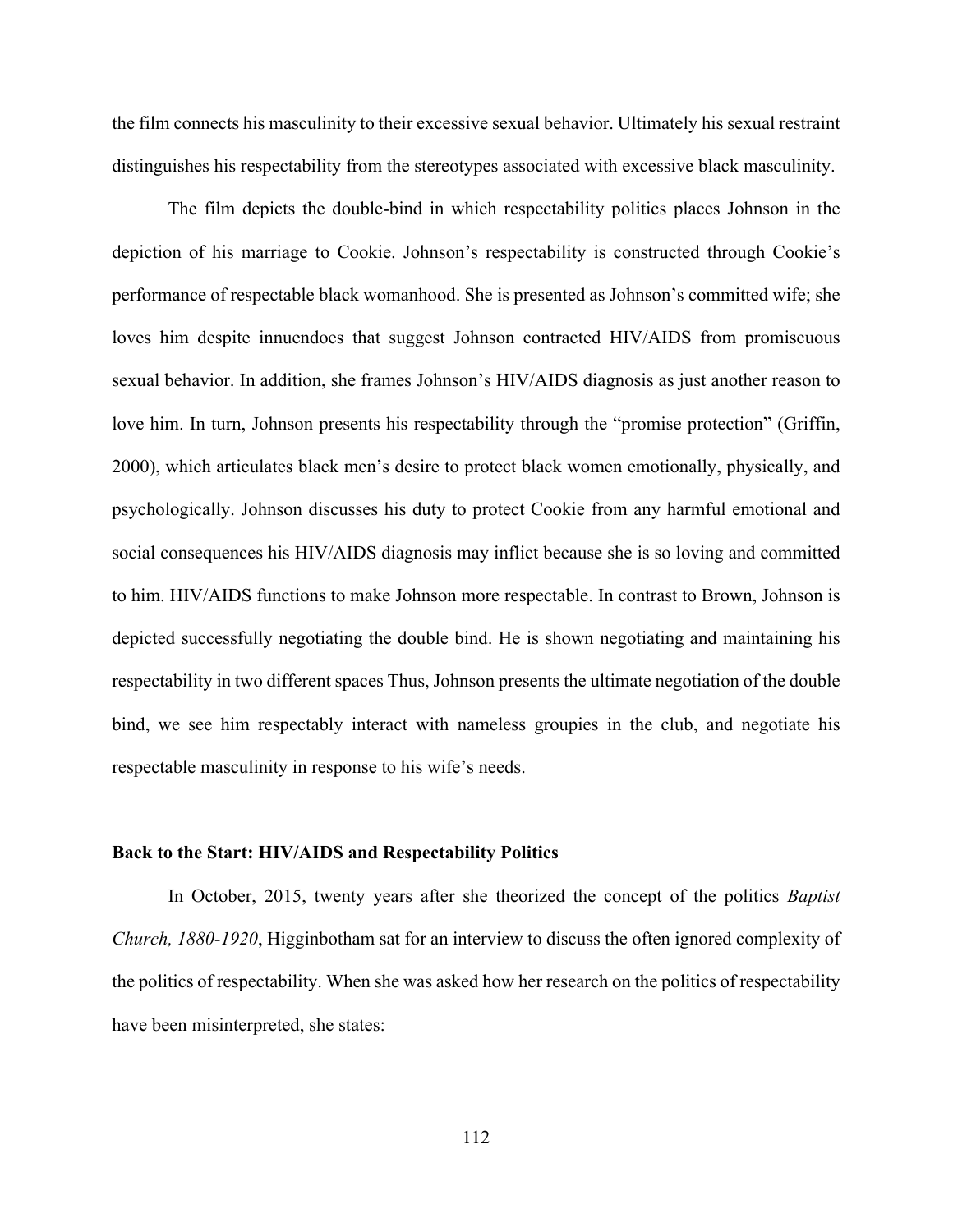The idea of respect is that you look upon me in a way that makes me feel that you believe there's something of worth in me. That's respect. There's something about the word respectability that I think conjure in people's minds this front, this façade of a feeling that you are better than other people when, in fact, that's not really the meaning of respectability (Foster, 2015).

After I read Higginbotham's words, I took a moment to reflect on the question I posed to conclude chapter 1: what constitutes an ideal performance of respectability in representations of HIV/AIDS and blackness in popular culture? While I still do not have an answer, I recognize the nuances involved in each performance of respectability I analyzed. In media presentations of HIV/AIDS and black Americans, performing respectability is offered as the baseline of what constitutes an acceptable presentation of HIV/AIDS and blackness, however as I have shown, every performance of respectability does not align with the tenets of conventional respectability. For example, in the film *Preciou*s, Precious' life circumstances place her outside the boundaries of respectability. However, as she works toward changing her life, she is framed as aspiring to respectable black womanhood.

While Precious' journey and possible ability to secure respectability is presented as difficult because of her lower socio-economic status, Brown and Johnson seem to easily present their respectability and HIV/AIDS status to the public. The presentations I analyzed presented Brown and Johnson as confident and poised, they were not trying to convince others of their respectability, or give a redemptive story. Reflecting on Higginbotham's statement above, both Brown and Johnson are presented as seeing worth in themselves. Higginbotham (1993) describes this tenet of respectability as moral authority. In performing respectability, moral authority enables black Americans to claim respect for themselves, despite what others might think. As I have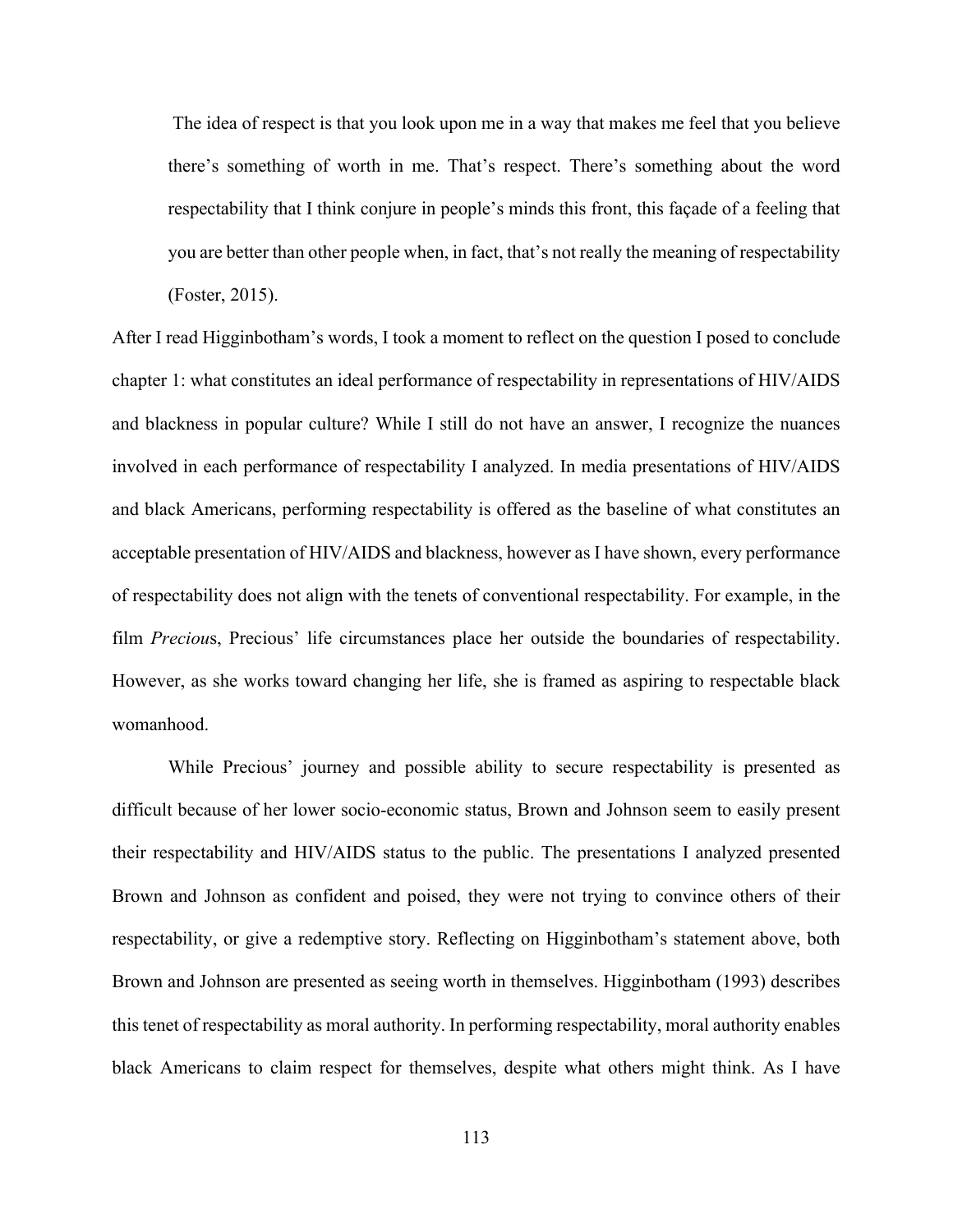demonstrated, performing black respectability connotes a particular presentation of racialized gender and sexuality, one that is promoted as accessible to all black Americans. The media images I analyze demonstrated respectability as the gatekeeper for black gender and sexuality. Furthermore, it is clear that performing respectability is key to presenting each individuals' HIV/AIDS narrative. Johnson's HIV/AIDS narrative in *The Announcement* presents Johnson as the sports celebrity of the times, he had access to anything he wanted, when he wanted. Women, cars, cash, he was living the life. However, *The Announcement* suggests that all he wanted was to be left alone by groupies and loved by his committed wife Cookie. This presentation is remarkable given his status and star magnitude, but it is also clearly housed in respectability discourse, which works to construct his black masculinity and sexuality as nonthreatening (Summers, 2004). I want to consider what it means to construct the most famous black American, and definitely the most famous heterosexual black man living with HIV/AIDS, masculinity and heterosexuality through respectability discourse. In other media presentations of Johnson's HIV/AIDS narrative, he is presented as hypersexual; he is the NBA star that loved the groupies. In *The Announcement*, we are presented with the sanitized counter narrative to make him respectable. In turn, representations of heterosexual black men are limited to the confines of respectability. In contrast to *The Announcement, Precious,* presents HIV/AIDS and blackness as part and parcel of lower socioeconomic black women's identity. *Precious* depicts economic need as only genuine when presented as deserved because of dire life circumstance. Mary's deception and her manipulation of the welfare system suggests that despite being subjected to Mary's lifestyle, Precious does not want to be the welfare queen. However, the film's extreme portrayal of Precious' socioeconomic status leaves no room to consider the impact contracting HV/AIDS has on her life. Media representations present working class black women living HIV/AIDS via the welfare queen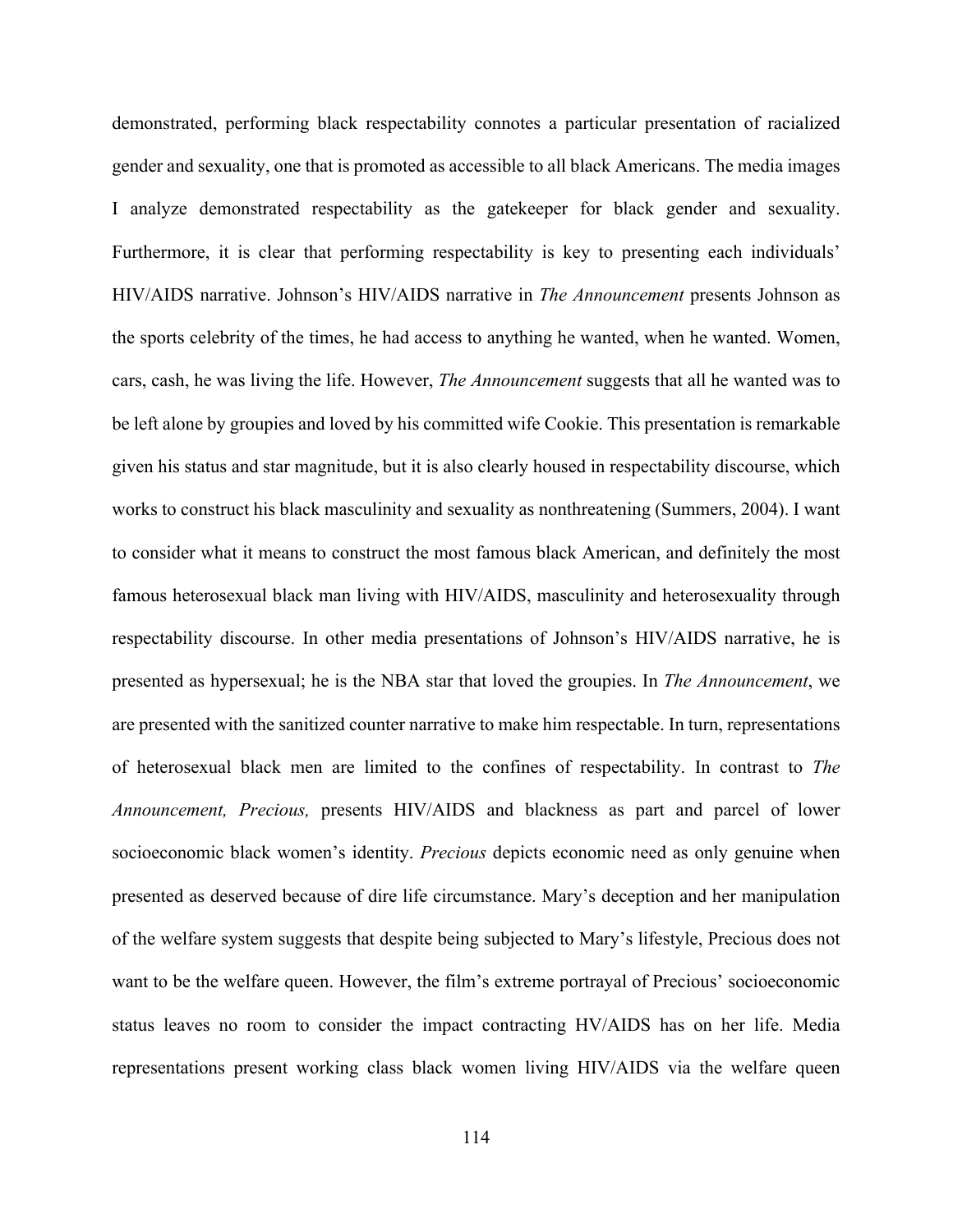stereotype. Therefore, HIV/AIDS becomes another part of Precious' dismal economic condition; she articulates the inability to manage and cope with her HIV/AIDS diagnosis because improving her current economic situation takes priority. Furthermore, the film presents Mary and Precious' lifestyle choices outside the boundaries of respectability (sexual chasteness, morality, monogamy which is indicative of the ways respectability is used to police working class black women's sexual and gender behavior and further marginalizes black women living with HIV/AIDS. Indeed, scholars writing about HIV/AIDS and black women note media representations stigmatize HIV positive the ways working class black women are stigmatized in the HIV/AIDS epidemic (Cohen, 1999; Hammonds, 1997; Weekley, 2010). While the film is problematic for its treatment of HIV/AIDS, it speaks to some key issues in popular representations of working class black women and HIV/AIDS. For example, Precious only articulates her HIV identity through her economic status. We do not see Precious articulate what it means to be HIV/AIDS positive in the context of her health or sexuality. Therefore, the way her respectability is constructed is not in terms of her HIV/AIDS narrative, but in her aspiration to better herself and break the cycle of welfare dependence to which she is subjected while living with her mother. In turn, Precious' claim to moral authority is presented as more substantive than Johnson's and Brown's. For Precious, claiming respect for herself is more than life or death in association with her HIV/AIDS status, her economic status also depends on it.

### **Final Comments**

Hammonds (1997) writes, "everyone who confronts AIDS narratives and representations experiences a desire for some boundary, some demarcation between themselves and the chaos and stigma that the disease represents" (p. 117). Growing up in the 1990s I wanted what Hammonds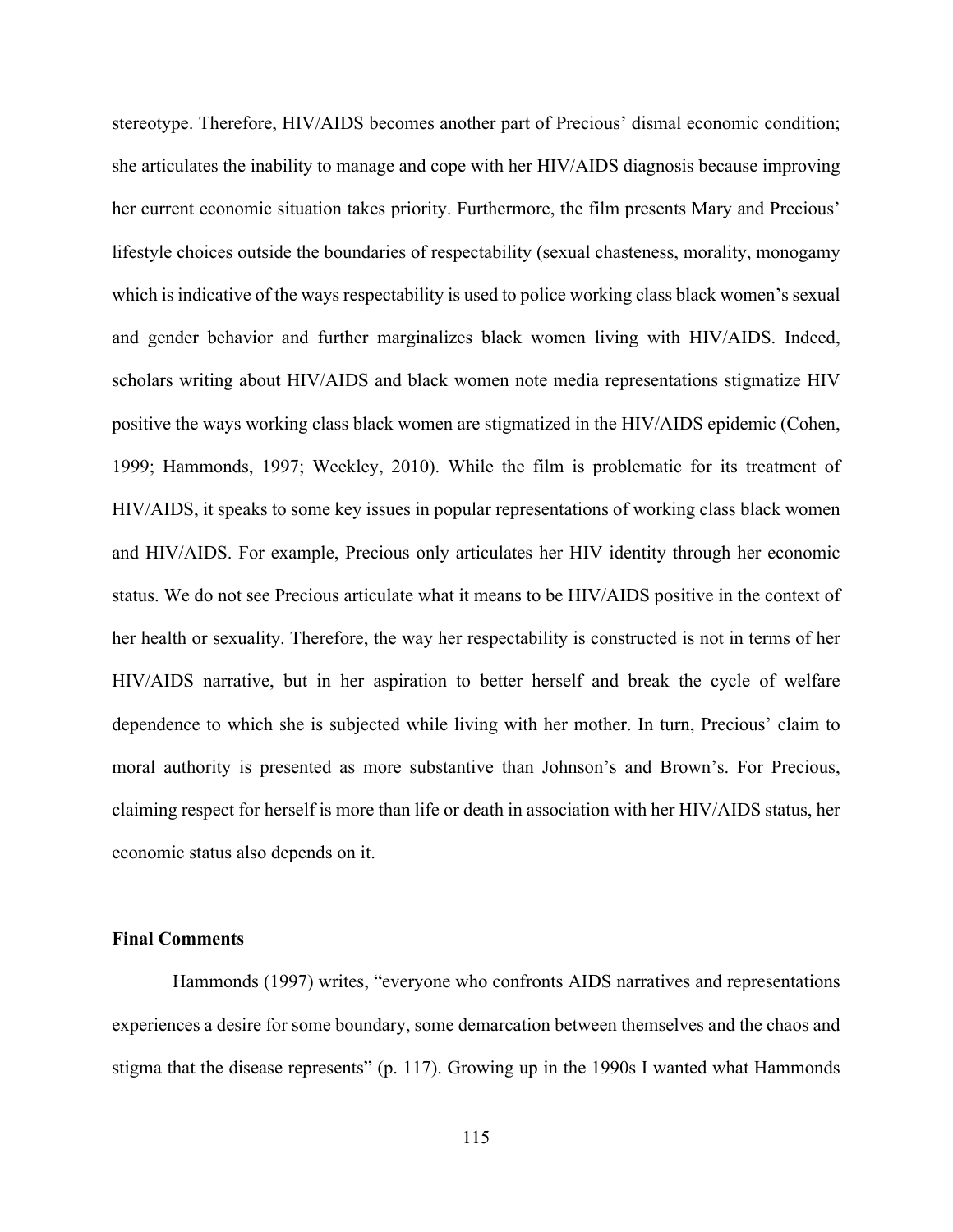describes. I wanted to and needed to understand HIV/AIDS through a "me" and "them" binary. However, spending countless hours working with HIV/AIDS outreach programs and volunteering with prevention campaigns, I now know, especially as a black American woman, there is no "them" and "me." Even if a black person in the United States is not HIV/AIDS positive, media representations of black gender and sexuality stigmatize them in the same ways they do black people living with HIV/AIDS. The media sites analyzed in this project illustrate how media representations construct respectability politics as a classed identity based on sexual behavior and moral values. The contradictions of black gender, sexuality, and class as governed by the politics of respectability, become even more clear in media representations of black Americans living with HIV/AIDS.

The media images I analyzed present black Americans simultaneously challenging and reinforcing, but ultimately negotiating the parameters of respectability to claim their gender and sexual identity on their own terms. Finishing this project encourages me to encourage other critical scholars to consider the paradoxical limitations of performing class, gender, and sexuality for black bodies. We need to consider how the politics of respectability counter dominant stereotypes by reducing racialized sexuality and gendered class into "good" and bad" binaries. This dissertation illustrates that if we continue to rely on the conventional notions of respectability politics, we miss opportunities to engage media images of black gender, sexuality, and class that portray the multiple facets of black identity.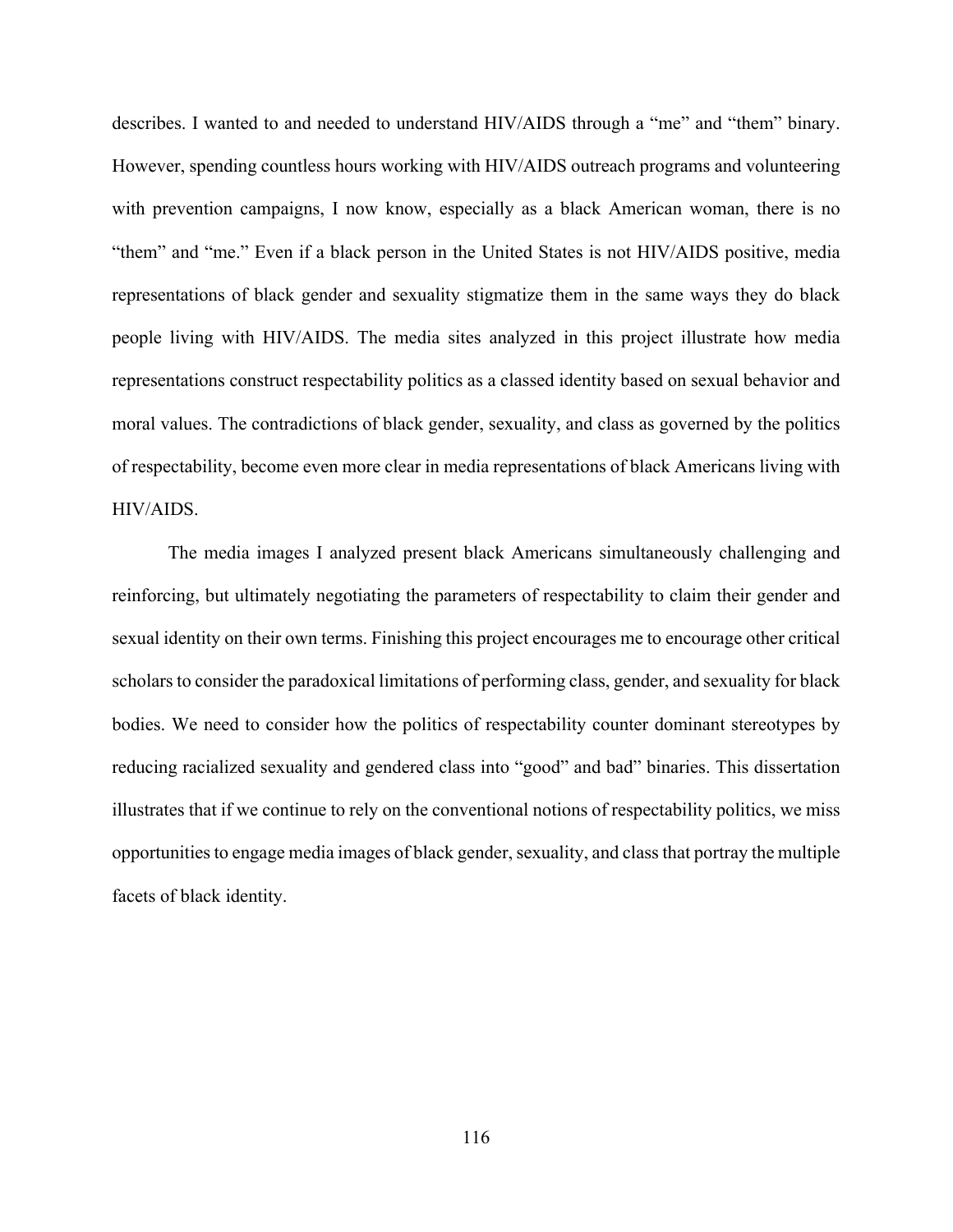## **REFERENCES**

- Bieler, D (2014, April, 28). Warriors coach Mark Jackson suggests fans protest Donald Sterling by not attending game 5. *The Washington Post.* Retrieved from https://www.washingtonpost.com/news/early-lead/wp/2014/04/28/warriors-coach-markjackson-suggests-fans-protest-donald-sterling-by-not-attending-game-5/
- Blake, J. (2012, Jan 23). The return of the" welfare queen. *CNN*
- Blow, C. (2014, May14). The AIDS shaming of Magic Johnson. *New York Times*. P. A01. Retrieved from http://www.newyorktimes.com.
- Bobo, J. (1995). Black women as cultural readers. New York, NY: Columbia University Press.
- Bogle, D. (2001). *Toms, coons, mulattoes, mammies, and bucks: An interpretive history of Blacks in American films*. Bloomsbury Publishing.
- Boren, C. (2014, April 29). Clippers owner Donald Sterling banned for life from the NBA. *The Washington Post*. Retrieved from https://www.washingtonpost.com/news/earlylead/wp/2014/04/29/clippers-owner-donald-sterling-banned-for-life-from-nba/
- Bowleg, L., Teti, M., Malebranche, D. J., & Tschann, J. M. (2013). "It's an uphill battle everyday": Intersectionality, low-income Black heterosexual men, and implications for HIV prevention research and interventions. *Psychology of men & masculinity*, *14*(1), 25.
- Bowleg, L., Burkholder, G. J., Noar, S. M., Teti, M., Malebranche, D. J., & Tschann, J. M. (2015). Sexual scripts and sexual risk behaviors among black heterosexual men: Development of the Sexual Scripts Scale. *Archives of sexual behavior*, *44*(3), 639-654.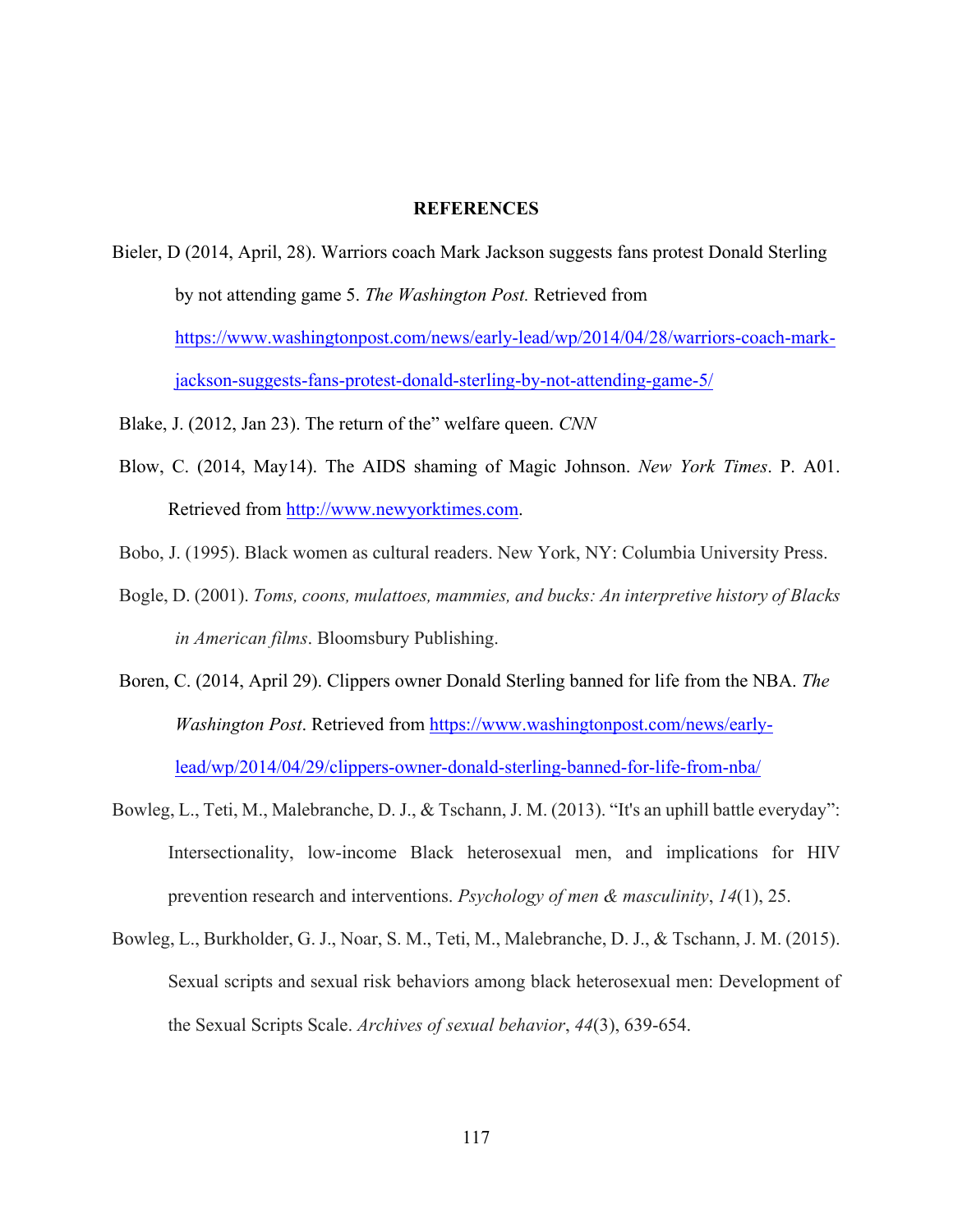- Bowleg, L., & Raj, A. (2012). Shared communities, structural contexts, and HIV risk: Prioritizing the HIV risk and prevention needs of Black heterosexual men. *American Journal of Public Health*, *102*(S2), S173-S177.
- Boylorn, R. M. (2008). As seen on TV: An autoethnographic reflection on race and reality television. *Critical Studies in Media Communication*, *25*(4), 413-433.
- Brooks, P. (2000). *Troubling Confessions: Speaking guilt in law and literature.* Chicago: University Press of Chicago.
- Brown, M (2008). *The naked truth: Young, beautiful, and (HIV) positive.* New York: Harper Collins.
- Brown, S. (Director). (2013). A talk with Forrest Whitaker and Lee Daniels. [Television series episode]. Larry King *now*. New York: Hulu.
- Bush, B. (2009, December 2). A Precious moment. *Newsweek,* 71-72.
- Carby, H.V. (1987). *Reconstructing womanhood: The emergence of the Afro-American woman novelist.* Chicago: University of Chicago Press
- Carby, H. V. (1992). Policing the black woman's body in an urban context. *Critical Inquiry*, *18*(4), 738-755.
- Centers for Disease Control and Prevention. (1988). Quarterly Report to the Domestic Policy Council on the Prevalence and Rate of Spread of HIV and AIDS-United States. *MMWR 37*(36), 551-554.
- Centers for Disease Control and Prevention. (2000). HIV/AIDS Among Racial/Ethnic Minority Men Who Have Sex with Men – United States, 1989-1998. *MMWR*, *49*(01), 4-11.
- Centers for Disease Control and Prevention. (2016). HIV among African Americans. Retrieved from http://www.cdc.gov/hiv/group/racialethnic/africanamericans/.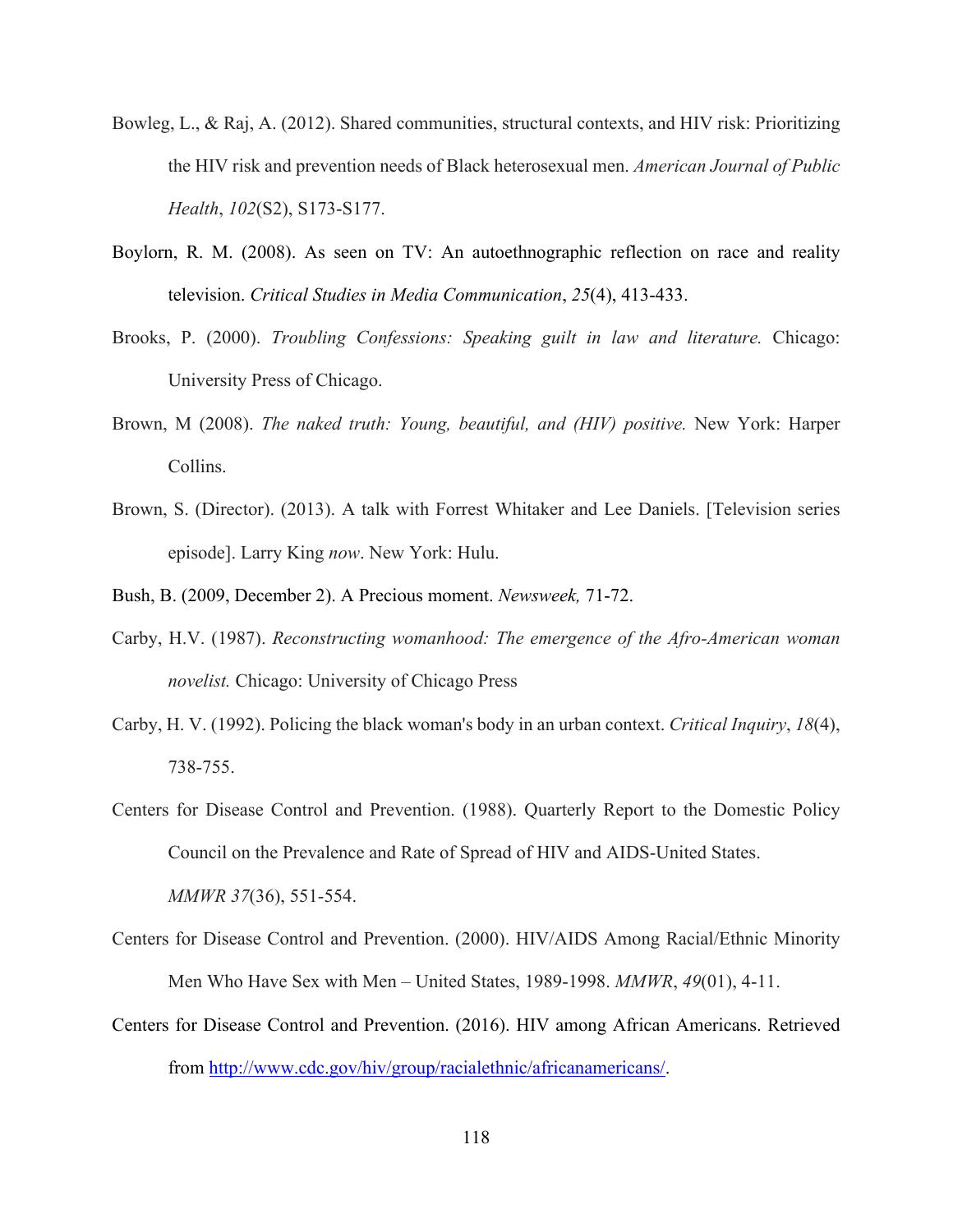- Centers for Disease Control and Prevention. (2016). HIV among African Americans. Retrieved from http://www.cdc.gov/hiv/group/racialethnic/africanamericans/
- Centers for Disease Control and Prevention. (2016). Today's HIV epidemic. Retrieved from http://www.cdc.gov/nchhstp/newsroom/docs/factsheets/todaysepidemic-508.pdf
- Childs, E. (1999). Images of the black athlete: Intersection of race, sexuality, and sports. *Journal of African American Studies, 4(2), 19-38*.
- Coates, T. (2015, October). The Black Family in the Age of Mass Incarceration. *The Atlantic*. Retrieved from www.theatlantc.com.
- Cohen, C. J. (1999). *The boundaries of blackness: AIDS and the breakdown of Black politics*. Chicago: University of Chicago Press.
- Cohen, C. J. (2004). Deviance as resistance: A new research agenda for the study of black politics. *Du Bois Review*, *1*(1), 27-45.
- Cole, C. L., & Denny, H. (1994). Visualizing deviance in post-Reagan America: Magic Johnson, AIDS, and the promiscuous world of professional sport. *Critical Sociology*, *20*(3), 123- 147.
- Coleman, R. R. M. (2011). "ROLL UP YOUR SLEEVES!": Black women, Black feminism. *Feminist Media Studies*, *11*(1), 35–41.
- Collins, P.H. (2000). *Black feminist thought: knowledge, consciousness and the politics of empowerment.* New York: Routledge
- Collins, P. H. (2004). *Black sexual politics: African Americans, gender, and the new racism*. New York: Routledge.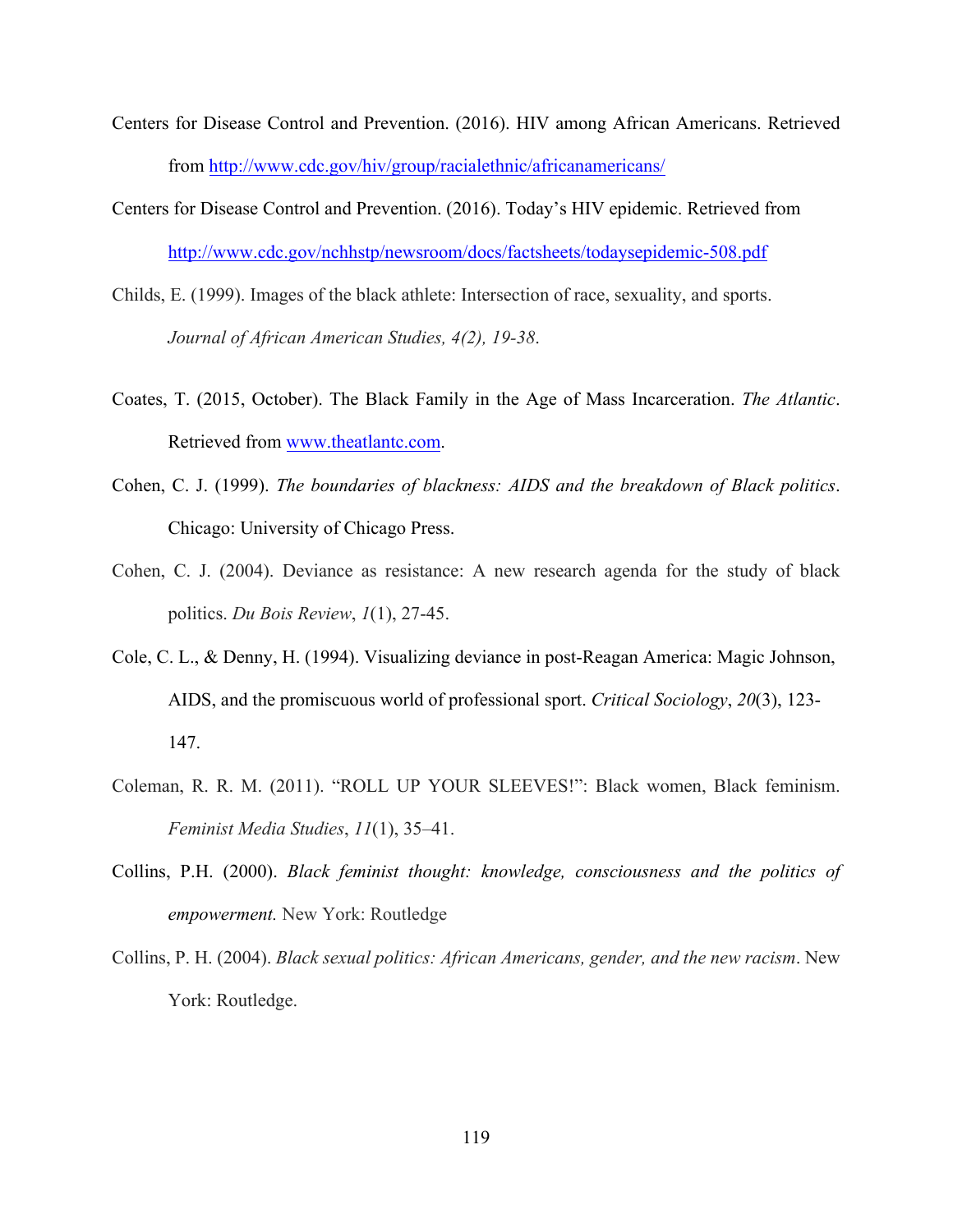- Cooper, B. (2015, October, 23). Clair Huxtable is dead: On slaying the cosbys and making space for Liv, Analise, and Mary Jane. Retrieved from crunkfeministcollective.com.
- Cruz, A. (2015). (Mis) playing blackness: Rendering black female sexuality in the misadventures of awkward black girl. In T. Melancon & J.M. Braxton (Eds.), *Black female sexualities* (pp.73-88). NJ: Rutgers.
- Daniels, L. (Director), & Fletcher, G. (Writer). (2009). Precious: Based on the novel Push by Sapphire. [Motion Picture]. United States: Lee Daniels Entertainment.
- Danielle, B. (2011). "Marvelyn Brown is young, beautiful and (HIV) positive." Clutch Mag Online. Sutton New Media LLC. 7 Jan. 2011. Web. 11 March 2014.
- Day, A. (2013). Embodied triumph and political mobilization: Reading Marvelyn Brown's *The Naked Truth: Young, Beautiful and (HIV) Positive. Autobiography Studies, 28*(1), 112-125.
- Dow, B. J. (1996). *Prime-time feminism: Television, media culture, and the women's movement since 1970*. University of Pennsylvania Press.
- Driscoll, C. (2013). *Girls: Feminine adolescence in popular culture and cultural theory*. Columbia University Press.
- Dubrofsky, R. E. (2011). *The surveillance of women on reality television: Watching The Bachelor and The Bachelorette*. NY: Lexington Books.
- Dubrofsky, R. E., & Ryalls, E. D. (2014). The Hunger Games: Performing not-performing to authenticate femininity and whiteness. *Critical Studies in Media Communication*, *31*(5), 395-409.
- Dubrofsky, R. E., & Hardy, A. (2008). Performing race in flavor of love and the bachelor. *Critical Studies in Media Communication*, *25*(4), 373-392.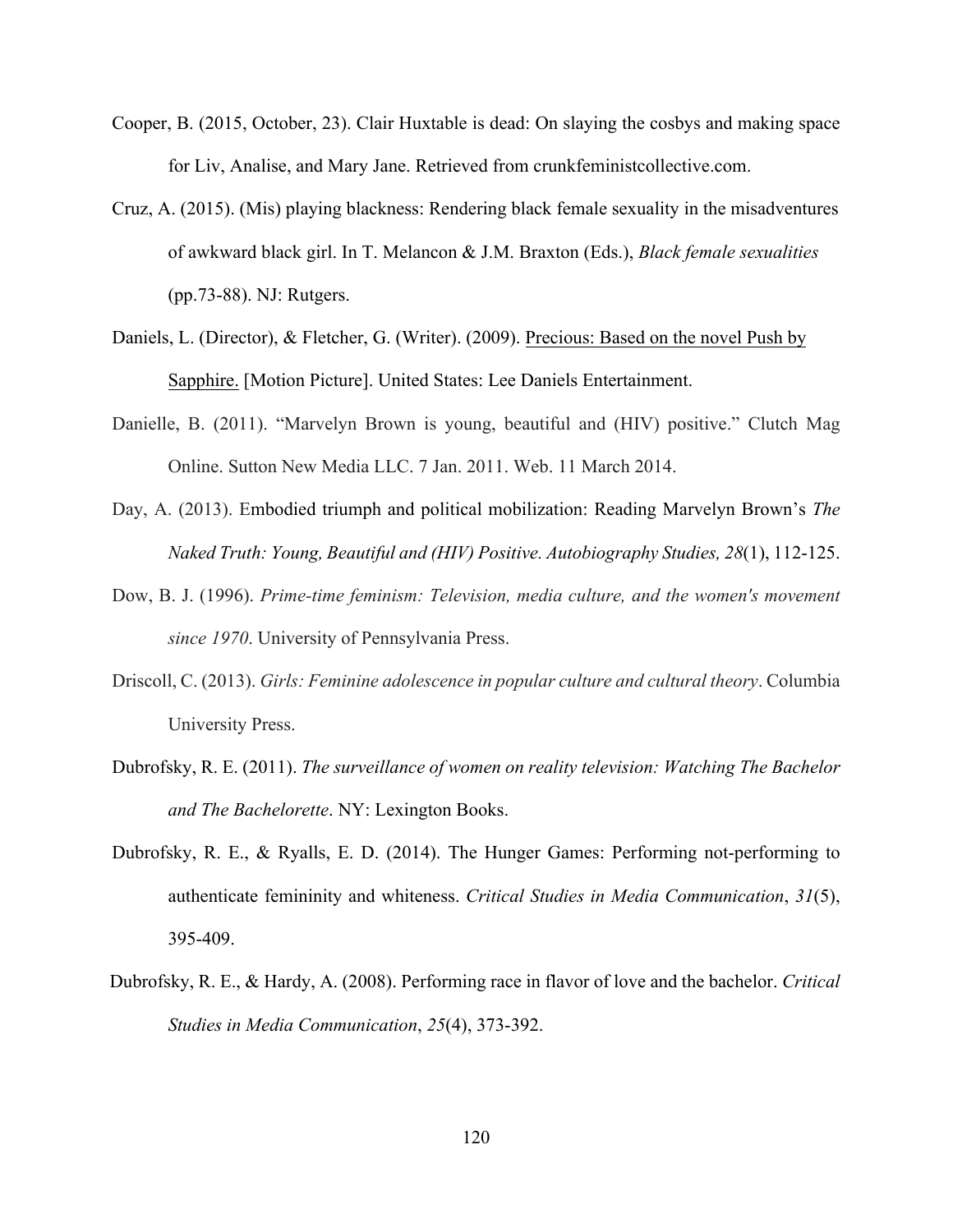- Durham, A. (2012). "CHECK ON IT": Beyoncé, southern booty, and black femininities in music video. *Feminist media studies*, *12*(1), 35-49.
- Dworkin, S. L., & Wachs, F. L. (1998). " Disciplining the body": HIV-Positive male athletes, media surveillance, and the policing of sexuality. *Sociology of Sport Journal*, *15*(1).
- Dworkin, S. L., Fullilove, R. E., & Peacock, D. (2009). Are HIV/AIDS prevention interventions for heterosexually active men in the United States gender-specific?. *American journal of public health*, *99*(6), 981-984.
- Dyson, M. E. (1993). *Reflecting black: African-American cultural criticism*. Minneapolis: University of Minnesota Press.
- Ferguson, R. (2004). *Aberrations in Black: Toward a queer of color critique.* Minneapolis: University of Minnesota Press.
- Foster, C. H. (2008). The welfare queen: Race, gender, class, and public opinion. *Race, Gender & Class*, 162-179.
- Foster K. (October, 2015). Wresting with respectability in the age of #blacklivesmatter: A dialogue. *For Harriett.* Retrieved from http://www.forharriet.com.
- Foucault, M. (1984). Nietzsche, Genealogy, History. In P. Rabinow (Ed.). *The Foucault reader* (pp. 76-100). New York: Pantheon.
- Foucault, M. (1977). Nietzsche, Genealogy, History. In D. Bouchard (Ed). *Language, Countermemory, Practice: Selected Essays and Interviews.* New York: Cornell University Press.
- Gaines, K. K. (1996). *Uplifting the race: Black leadership, politics, and culture in the twentieth century*. Chapel Hill: University of North Carolina Press.
- Garland, D. (2014). What is "history of the present"?: On Foucault's genealogies and their critical preconditions. *Punishment & Society*, *16*(4), 365-384.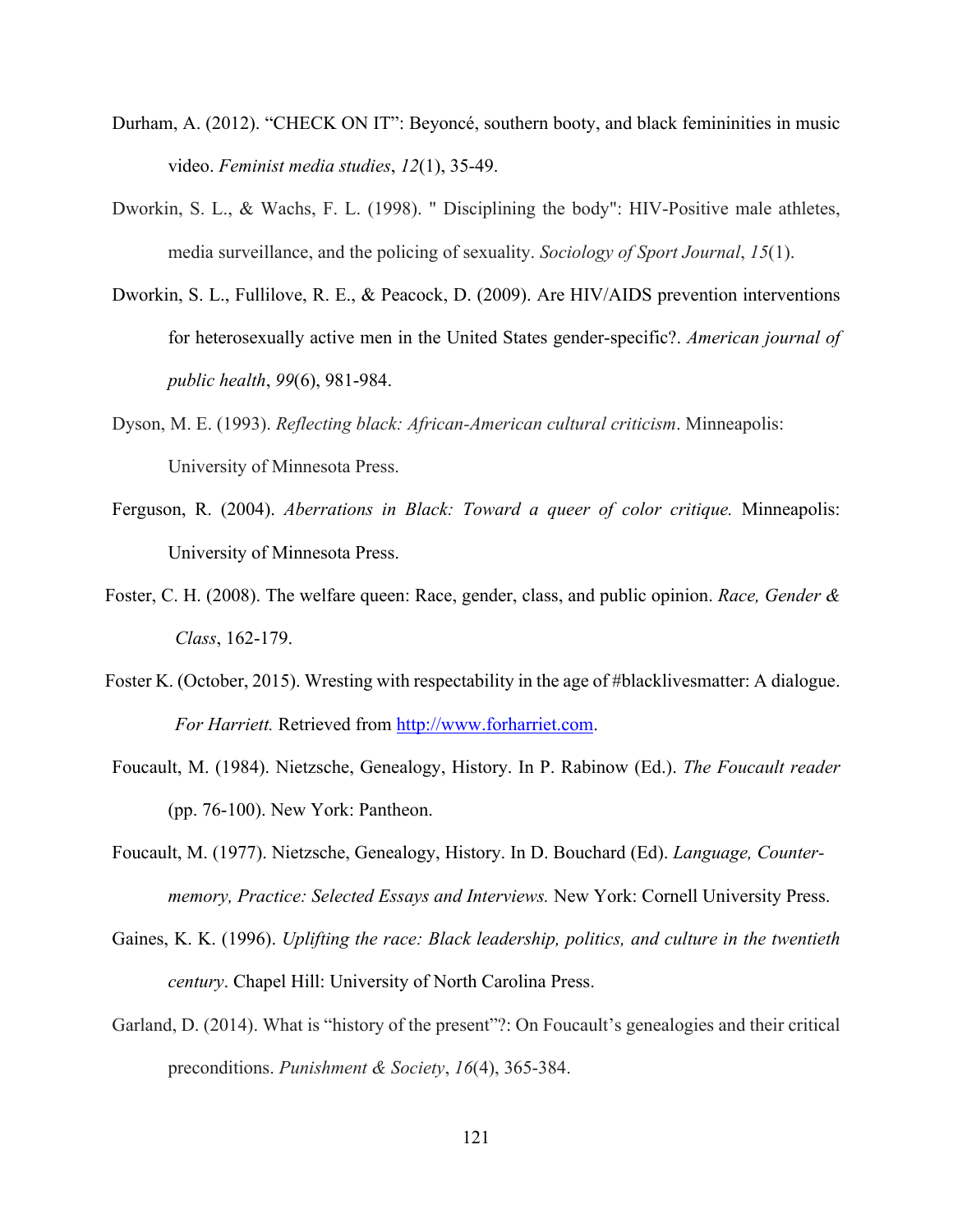- Giddings, P. (1984). *When and where I enter: The impact of black women on race and sex in America*. New York: NYU Press.
- Gilman, S. (1986). "Black bodies, white bodies: Toward an iconography of female sexuality in late nineteenth-century art, medicine, and literature. In H. L. Gates. (Ed.). "*Race," Writing, and difference.* (pp. 250-261). Chicago: University of Chicago Press.
- Gordon, E. T. (1997). Cultural politics of black masculinity. *Transforming anthropology*, *6*(1-2), 36-53.
- Griffin, F. J. (2000). Black feminists and Du Bois: Respectability, protection, and beyond. *The ANNALS of the American Academy of Political and Social Science*, *68*(1), 28-40.
- Griffin, R. A. (2012). I AM an angry Black woman: Black feminist autoethnography, voice, and resistance. *Women's Studies in Communication*, *35*(2), 138-157.
- Griffin, R.A. (2012). The disgrace of commodification and shameful convenience: A critical race critique of the NBA. *Journal of Black Studies, 43*(2*),* 161-185.
- Griffin, R. A. (2013). Gender violence and the Black female body: The enduring significance of "crazy" Mike Tyson. *Howard Journal of Communications*, *24*(1), 71-94.
- Griffin, R. A. (2014). Pushing into Precious: Black Women, media representation, and the glare of the white supremacist capitalist patriarchal gaze. *Critical Studies in Media Communication*, *31*(3), 182-197.
- Griffin, R. A. (2015). Olivia Pope as problematic and paradoxical. *Feminist Theory and Pop Culture,* 35-48.
- Grundy, S. (2012). "An air of expectancy" class, crisis, and the making of manhood at a historically black college for men. *The ANNALS of the American Academy of Political and Social Science*, *642*(1), 43-60.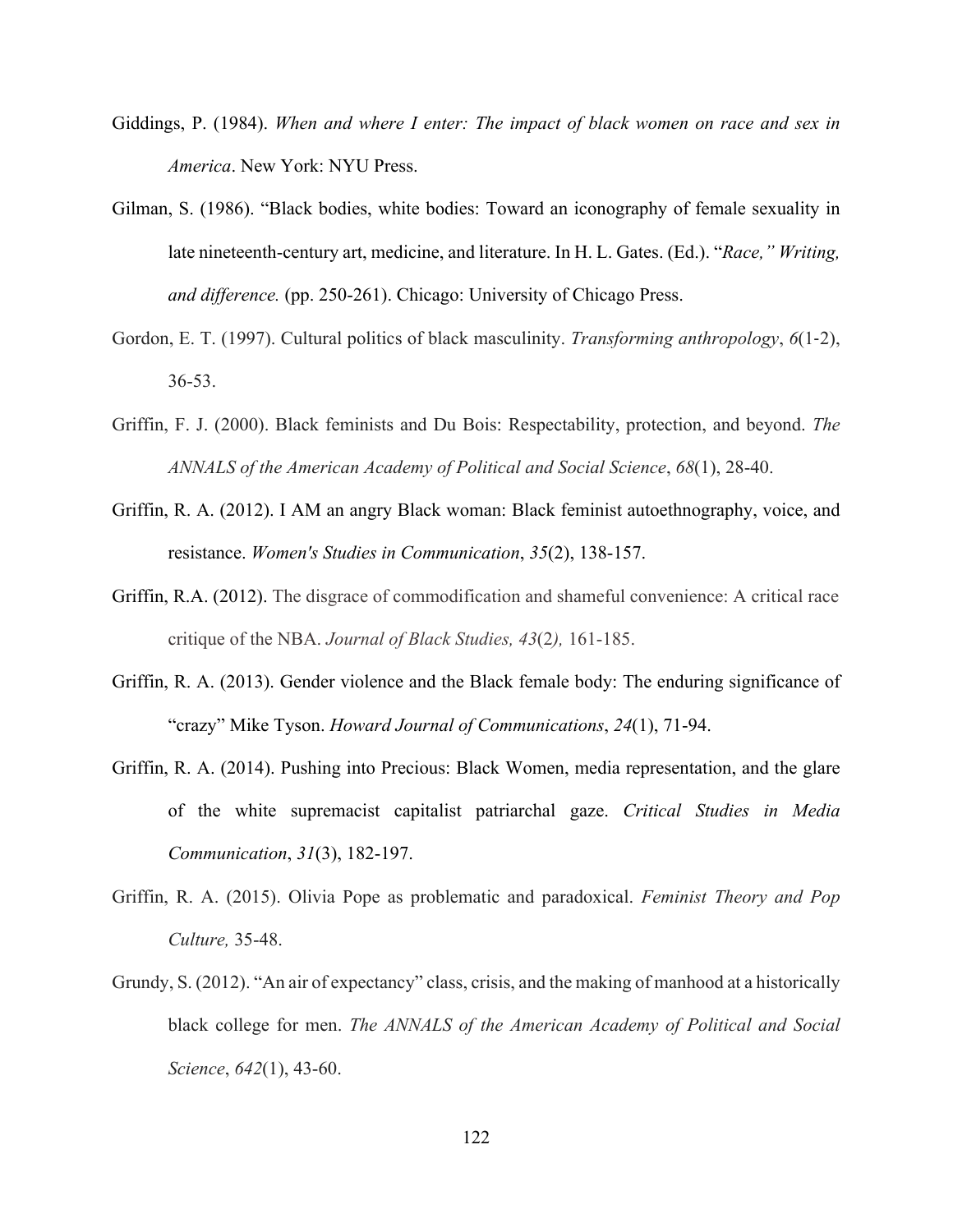- Hall, S. (1992). Cultural studies and its theoretical legacies. In L. Grossberg, C. Nelson, P. Treichler (Eds.), *Cultural Studies*. (pp.71-94). New York: Routledge.
- Hammonds, E. (1997). Seeing AIDS: Race, gender, and representation. In N. Goldstein., & Manlowe, J.L. (Eds.). *The gender politics of HIV/AIDS in women: Perspectives on the pandemic in the United States.* (113-125). NY: NYU Press.
- Hammonds, E. (2009). Toward a genealogy of black female sexuality: The problematic of silence. In C. Monhanty. (Ed). *Feminism without Borders: Decolonizing Theory, Practicing Solidarity*. (92-104). NY: NYU Press.
- Hancock, A. M. (2004). *The politics of disgust: The public identity of the welfare queen*. NYU **Press**.
- Harper, P. B. (1998). *Are we not men?: Masculine anxiety and the problem of African-American identity*. Oxford University Press on Demand.
- Harris-Perry, M. V. (2011). *Sister citizen: Shame, stereotypes, and black women in America*. New Haven: Yale University Press.
- Hawkins, B. (1998). The dominant images of black men in America: The representation of OJ Simpson. *African Americans in Sport*, 39-52.
- Hine, D.C. (1989) Rape and inner lives of black women in the middle west*. Signs, 14*(4), 912-920.
- Hine, D. C. (1994). *Hine sight: black women and the re-construction of American history*. New York: Carlson Publishers.
- Higginbotham, E. B. (1993). *Righteous discontent: The women's movement in the Black Baptist Church, 1880-1920*. Cambridge, Mass: Harvard University Press.
- Hirschberg, L. (2009, October 25). The audacity of *Precious. The New York Times Magazine,* 166- 169.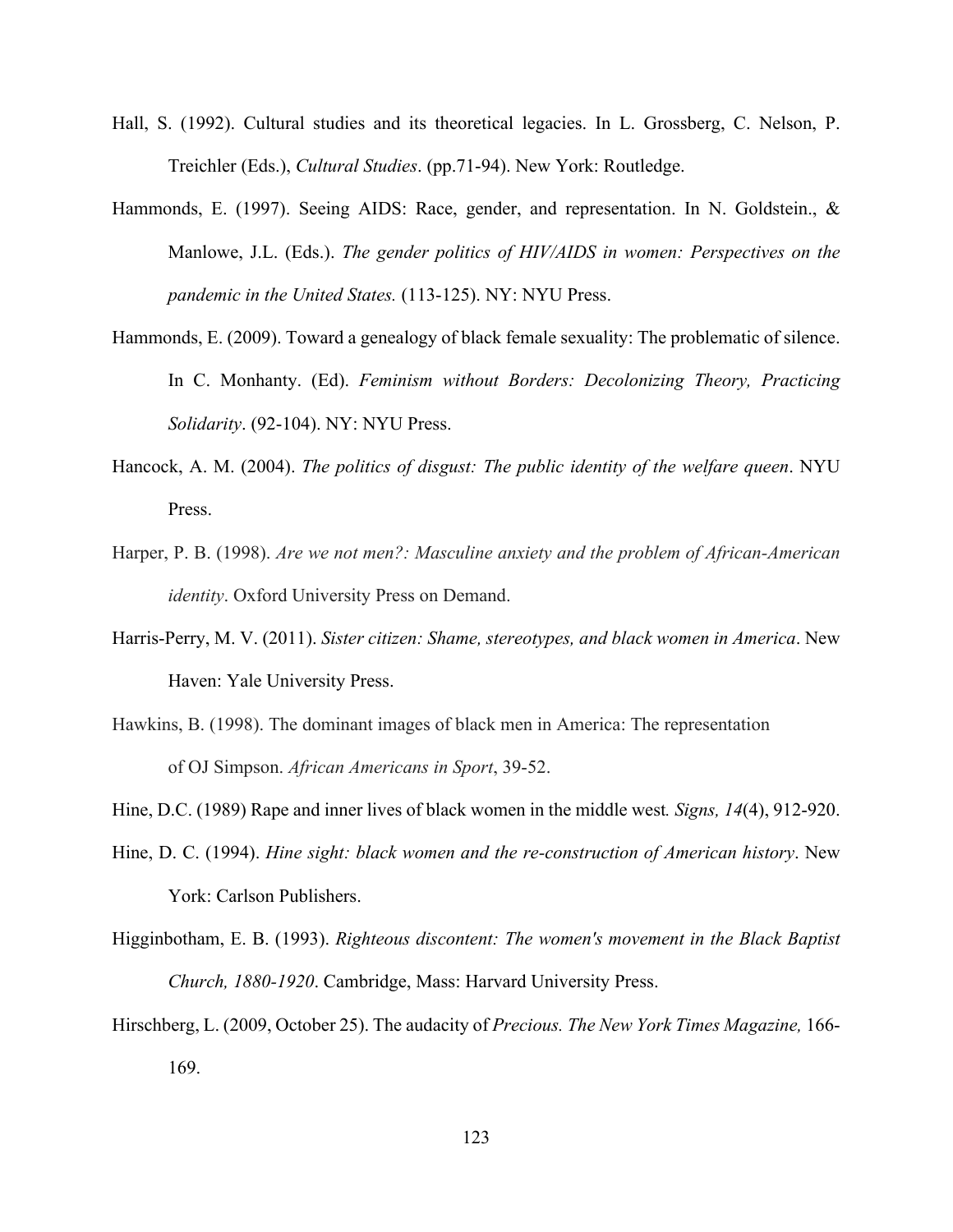Hoberman, J. M. (1997). *Darwin's athletes: How sport has damaged black America and preserved the myth of race.* New York: Houghton Mifflin.

hooks, b. (1981). *Ain't I a woman: Black women and feminism*. Boston, MA: South End Press.

- hooks, B. & West, C. (1991). *Breaking bread: Insurgent black intellectual life*. Boston, MA: South End Press.
- hooks, b. (1992). *Black looks: Race and representation.* Boston, MA: South End Press.
- hooks, b. (2004). *We real cool: Black men and masculinity*. Psychology Press.
- IMDb. (1990–2012). Precious. Retrieved from http://www.imdb.com/title/tt0929632/
- Jackson, R. L. (2006). *Scripting the Black masculine body: Identity, discourse, and racial politics in popular media*. Albany: State University of New York Press.
- James, J. (2014). *Transcending the talented tenth: Black leaders and American intellectuals*. Hoboken: Taylor and Francis.
- Jenkins, C. M. (2007). *Private lives, proper relations: Regulating black intimacy*. Minneapolis, MN: University of Minnesota Press.
- Johnson, K. R., & Loscocco, K. (2014). Black marriage through the prism of gender, race, and class. *Journal of Black Studies 10(9),* 616-654.
- Jordan-Zachery, J. S. (2009). *Black women, cultural images, and social policy*. New York: Routledge.
- Juhasz, A. (1990). Representing control: The dismantling of women's sexual liberation through mainstream AIDS documentary. *Journal of Sex Research*, *(1*), 25-46.
- Kennedy, R. (2015, October). Lift as we climb: A progressive defense of respectability politics. *Harper's*. Retrieved from http:// https://harpers.org/archive/2015/10/lifting-as-we-climb.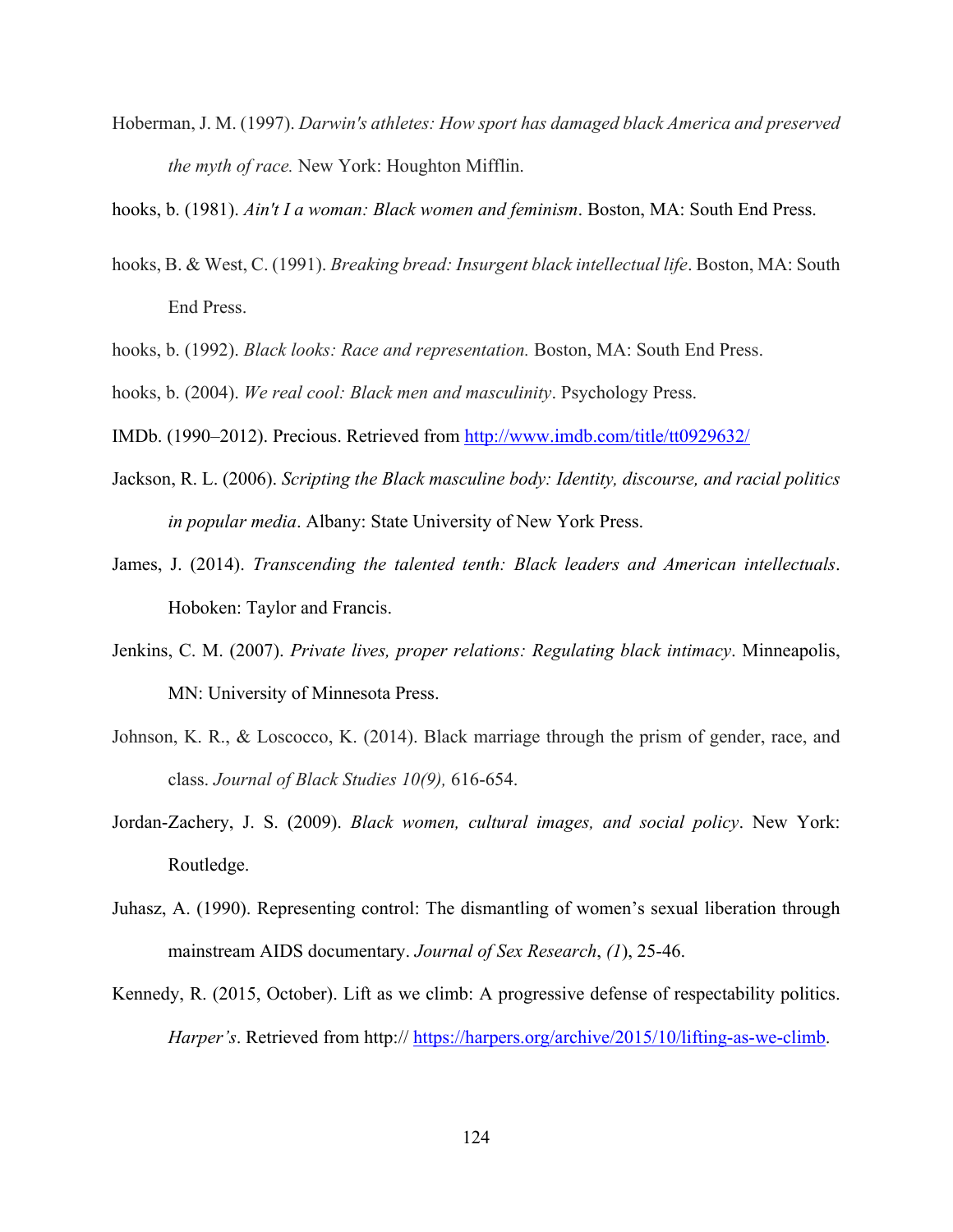- King, S. (1993). The politics of the body and the body politic: Magic Johnson and the ideology of AIDS. *Sociology of Sport Journal*, *10*, 270-285.
- Ladson-Billings, G. (2009). 'Who you callin'nappy-headed?'A critical race theory look at the construction of black women. *Race Ethnicity and Education*, *12*(1), 87-99.
- Leonard, D. J. (2004). The next MJ or the next OJ? Kobe Bryant, race, and the absurdity of colorblind rhetoric. *Journal of Sport & Social Issues*, *28*(3), 284-313.
- Leonard, D. J. (2010). Jumping the gun: Sporting cultures and the criminalization of black masculinity. *Journal of Sport and Social Issues*, *34*(2), 252-262.
- Leonard, D. J., & King, C. R. (2011). Lack of black opps: Kobe Bryant and the difficult path of redemption. *Journal of Sport & Social Issues*, *35*(2), 209-223.
- Lubiano, E. (1992). Black ladies, welfare queens and state minstrels" Ideological war by narrative means. In T. Morrison. (Ed.). *Race-ing justice, en-gendering power: Essays on Anita Hill, Clarence Thomas, and the construction of social reality* (324-347). NY: Pantheon.
- Madison, D.S. (1995). *Pretty Woman* through the triple lens of black feminist spectatorship. In E. Bell, L. Haas, & L. Sells (Eds.), *From mouse to mermaid: The politics of film, gender, and culture* (pp. 224–235). Bloomington, IN: Indiana University Press.
- Markovitz, J. (2006). Anatomy of a Spectacle: Race, gender, and memory in the Kobe Bryant rape case. *Sociology of Sport Journal*, *23*(4).
- McBride, D. A. (1998). Can the queen speak? Racial essentialism, sexuality and the problem of authority. *Callaloo*, *21*(2), 363-379.
- McCune Jr, J. Q. (2008). "Out" in the Club: The Down Low, Hip-Hop, and the Architexture of black masculinity. *Text and Performance Quarterly*, *28*(3), 298-314.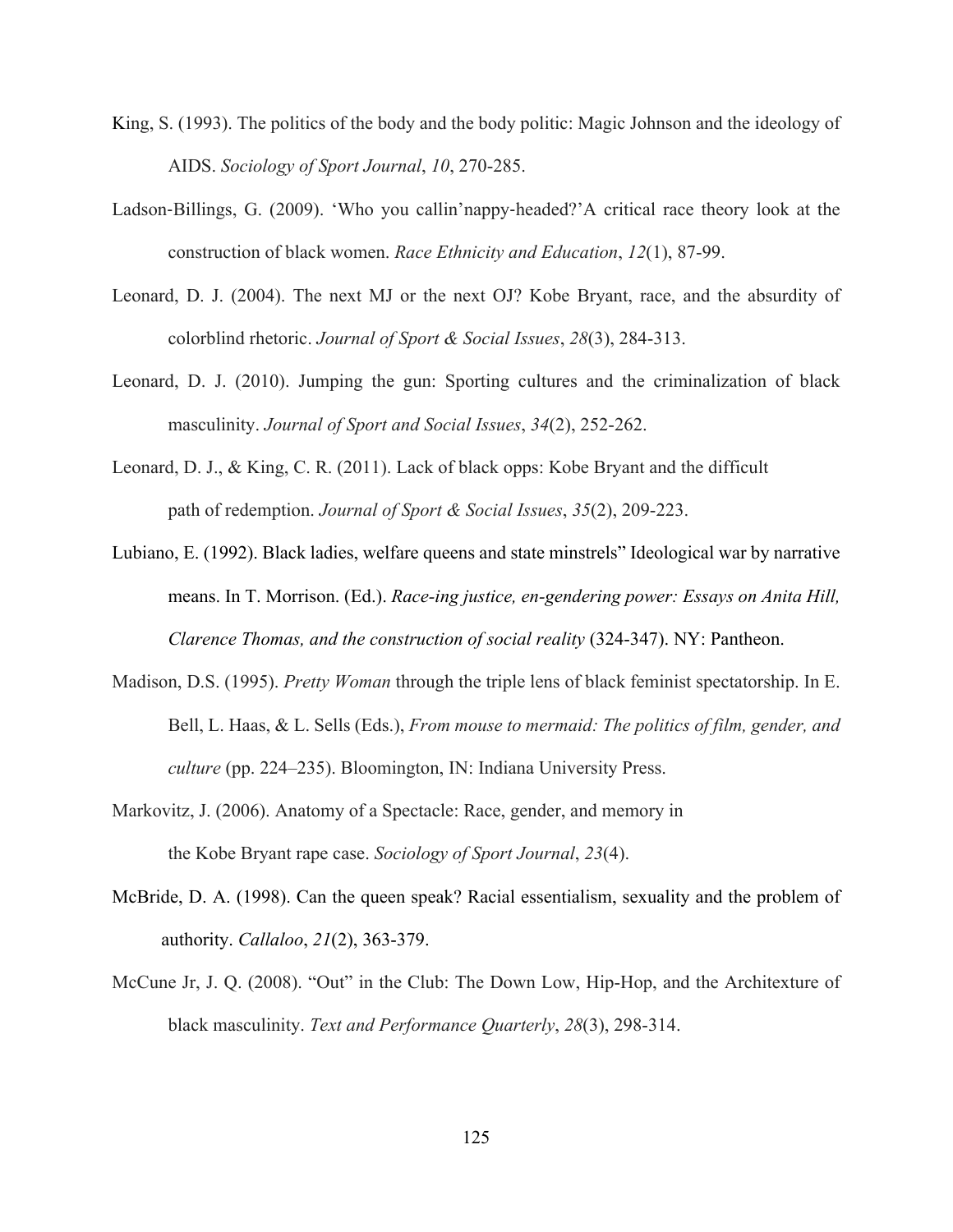- McCune Jr, J. Q. (2014). *Sexual discretion: Black masculinity and the politics of passing*. University of Chicago Press.
- Miller-Young, M. (2008). Hip-hop honeys and da hustlaz: Black sexualities in the new hip-hop pornography. *Meridians: feminism, race, transnationalism*, *8*(1), 261-292.
- Mitchell, M. (2004). *Righteous propagation: African Americans and the politics of racial destiny after reconstruction*. Chapel Hill: University of North Carolina Press.
- Moore, C. (Producer). (2014, May 12). *Anderson Cooper 360.* New York: NY: The Cable News Network.

Moughty, S. (2011, November, 7). 20 years after HIV announcement, Magic Johnson emphasizes: "I Am Not Cured." *Frontline.* Retrieved from http://www.pbs.org/wgbh/frontline/article/20-years-after-hiv-announcement-magicjohnson-emphasizes-i-am-not-cured/

- Müller, C. (2013). The welfare mother and the fat poor: stereotypical Images and the success narrative in Sapphire's *Push*. *Current Objectives of Postgraduate American Studies*, *14*(1).
- NAACP (2009–2012). 41st NAACP Image Awards. Retrieved from http://www.naacpimage awards.net/43/awards-show/41st/

Neal, M.A. (2005). *New Black man*. New York: Routledge.

Neal, M.A. (2010, April 7). Coming apart at the seams: Black masculinity and the performance of Obama-era respectability. Retrieved from ttp://www.newblackmaninexile.net/2010/04/ /coming-apart-at-seams-black-masculinity.html

Neal, M. A. (2013). *Looking for Leroy: illegible black masculinities*. NYU Press.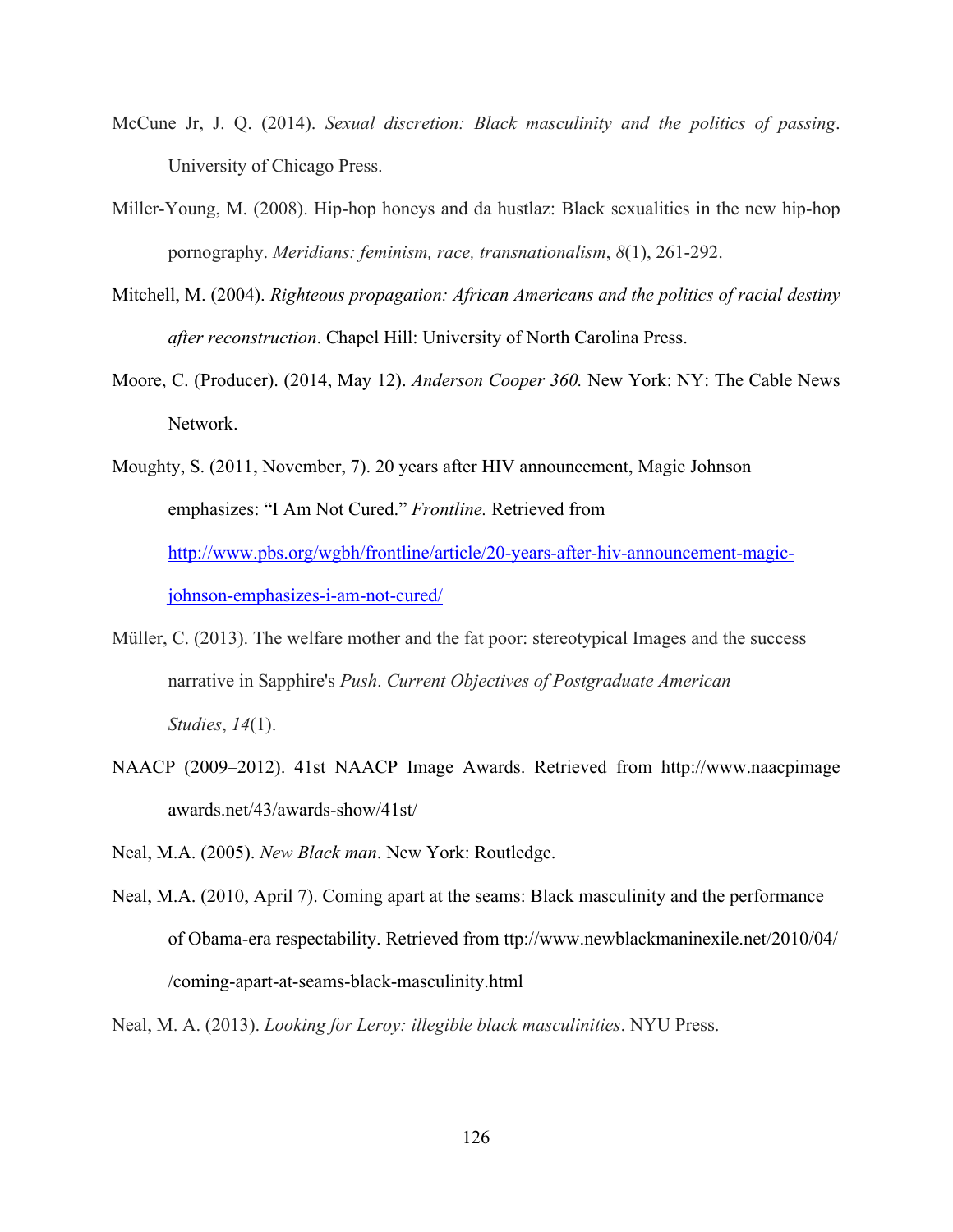Office of National AIDS Policy. (2010). *National AIDS Strategy*. Retrieved from *https://www.aids.gov/federal-resources/national-hiv-aids-strategy/overview/*

Omolade, B. (1994). *The rising song of African American women*. Routledge.

Patton, C. (1990). *Inventing AIDS.* New York: Routledge.

Poovey. M. (1988). Feminism and deconstruction. *Feminist Studies, 14*(1), 51-65.

- Rennels, T.R. (2015) Here comes Honey Boo Boo: A cautionary tale starring white working classpeople. *Communication and Critical/Cultural Studies*, *12*(3), 271-288.
- Sharpley-Whiting, T. D. (2007). *Pimps up, ho's down: Hip hop's hold on young black women*. NYU Press.
- Schnell, C. (Producer), & Nelson, G (2012). The announcement [Documentary]. United States: ESPN Films.
- [Schromburg Center]. (2016, Feb. 8). Stage for debate: Respectability and activism. [Video File]. Retrieved from https://www.youtube.com/watch?v=g9bhfIVqINY.
- Smith, M.D. (2013, September, 16). Respectability politics wont' save us: On the death of Johnathan Ferrell. *The Nation.* Retrieved from http://www.thenation.com/article/respectability-politics-wont-save-us-death-jonathanferrell/
- Smith, R. J., & Aggarwala, B. D. (2010). HIV: The invisible epidemic of the United States healthcare system. *Social Theory & Health*, *8*(1), 83-94.
- Snorton, C.R. (2014). Nobody is supposed to know: Black sexuality on the down low. University of Minnesota Press.

Specter, M. (2014). How Magic Johnson fought the AIDS epidemic. *The New Yorker*, 51-54.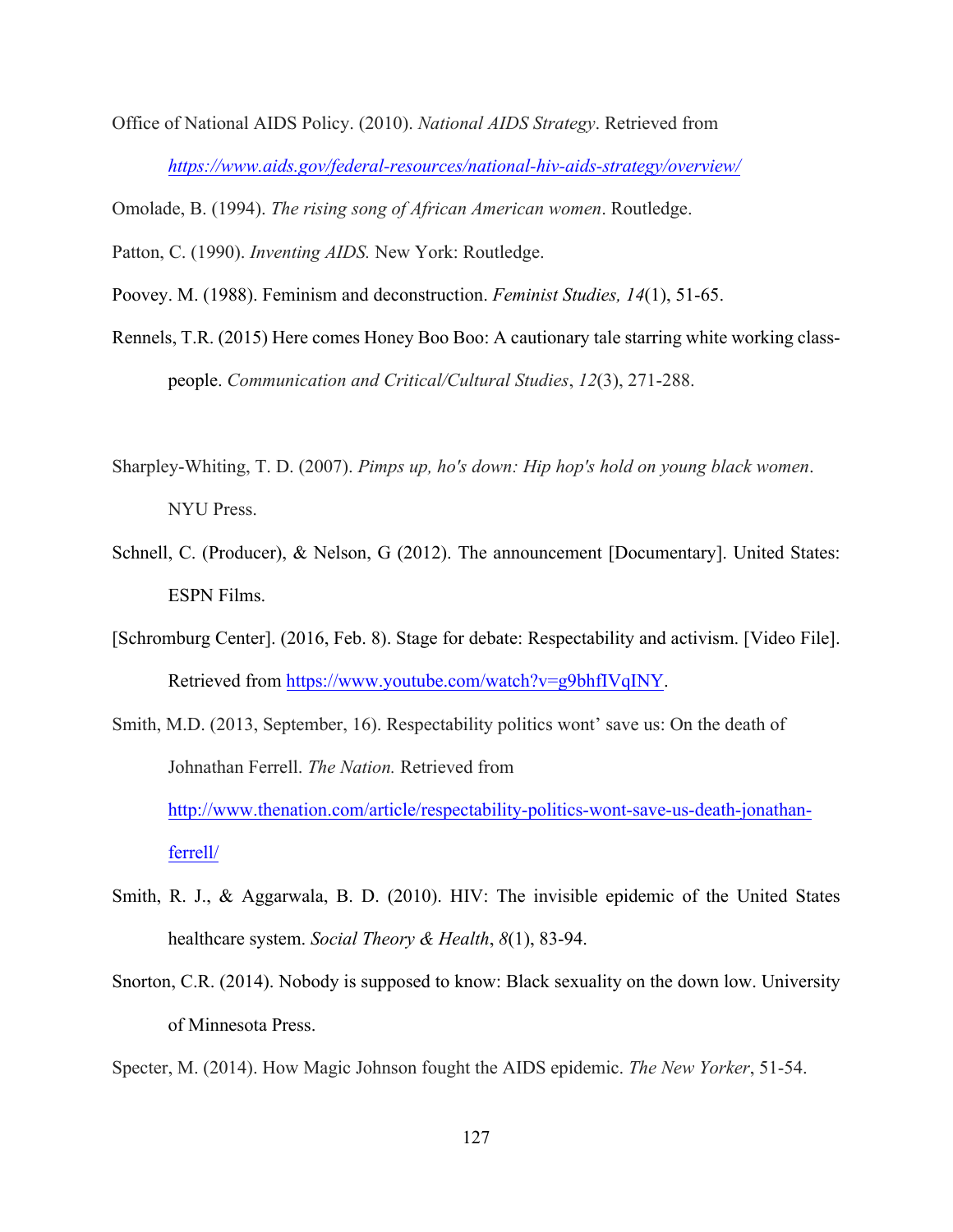Spillers, H. (1984). Interstices: A small drama of words. In C. Vance. (Ed.). *Pleasure and danger: Exploring female sexuality.* (pp. 74-87). Boston: Routledge.

Spruill, J. C. (1972). *Women's life and work in the southern colonies*. Boston: Routledge.

- Stillwaggon, E. (2001, May, 21). AIDS and poverty in Africa. *The Nation.* Retrieved from https://www.thenation.com/article/aids-and-poverty-africa/
- Summers, M. A. (2004). *Manliness and its discontents: The Black middle class and the transformation of masculinity, 1900-1930*. Chapel Hill: University of North Carolina Press.
- Treichler, P. A. (1999). *How to have theory in an epidemic: Cultural chronicles of AIDS*. Durham: Duke University Press.
- Tucker, L. (2003). Blackballed basketball and representations of the black male athlete. *American Behavioral Scientist*, *47*(3), 306-328.
- Wachs, F.L., & Dworkin, S. L. (1997). There is no such thing as a gay hero: Sexual identity and media framing of HIV-Positive athletes. *Journal of Sport & Social Issues, 21*(4), 327-347.
- Walters, S. D. (1995). *Material girls: Making sense of feminist cultural theory.* Berkeley: University of California Press.
- Weekley, A. (2007). Why can't we flip the script: The politics of respectability in Pearl Cleage's What Looks Like Crazy on an Ordinary Day. *Michigan Feminist Studies*, *21*(1). 1-9
- Weekley A.K. (2010). *Now that's a good girl: discourses of African American women, HIV/AIDS, and respectability* (Doctoral dissertation). Retrieved from the University of Minnesota Digital Conservancy Database http://purl.umn.edu/98122
- Weekley, A.K. (2015). Saving me through erasure?: Black women. HIV/AIDS, and respectability. In T. Melancon, & J.M. Braxton M. (Eds.). *Black female sexualities* (pp.180-189). NJ: Rutgers.